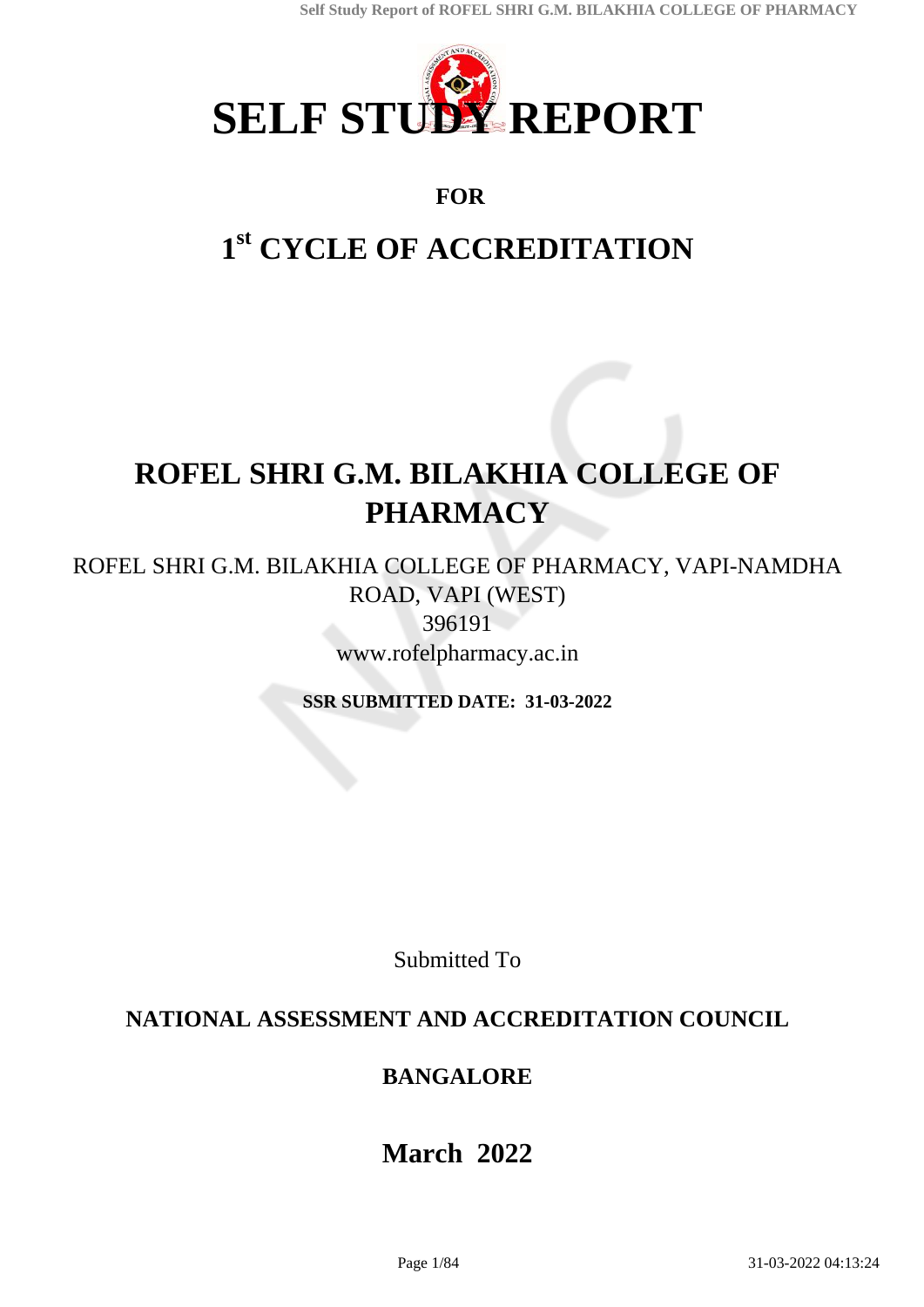# **1. EXECUTIVE SUMMARY**

# **1.1 INTRODUCTION**

ROFEL SHRI G. M. BILAKHIA COLLEGE OF PHARMACY is a modern temple of learning founded in 1999 by "ROTARY FOUNDATION FOR EDUCATION AND LEARNING "Trust popularly known as ROFEL Trust, where quality education is more than a philosophy. It is one of the old and established pharmacy colleges, imparting quality pharmaceutical education and training for more than two decades offering B.Pharm (Undergraduate) and M.Pharm (Post graduate) with 03 specialisation viz. Pharmaceutical Quality Assurance, Pharmaceutics, and Pharmacology. The foundation of the college was laid from the generous donation from well industrialist Shri G. M. Bilakhia.

More than 1000 pharmacists of ROFEL now hold prominent positions in industry and academia, both in India and abroad. The college is located in ROFEL Namdha Campus about 2 km from VAPI GSRTC Bus stand and about 1.5 km from Vapi Railway Station. The Vapi Railway Station is on the Ahmedabad-Mumbai Rail Route. The ROFEL Namdha Campus is about 5 km from GIDC-Vapi Gunjan Highway Cross Road on Vadodara-Mumbai #NH 48.

#### **Institute Achievements/Recognition:**

The Institute is approved by Pharmacy Council of India, New Delhi and is affiliated to Gujarat Technological University (GTU), Ahmedabad.

ROFEL Shri G.M. Bilakhia College of Pharmacy is ISO 29990:2010 & ISO 9001: 2015 Certified since 2018.

#### **Goals:**

- To build and develop excellent quality institutions for creating and imparting knowledge and training in various fields.
- To facilitate academic interaction at national and international levels in various disciplines.
- To establish and maintain close links with industry in order to make the teaching, research and training at the university relevant to the needs of the economy at national and global levels.
- To contribute towards the enhancement of quality education in the country.

#### **Objectives:**

- Toning up the level of pharmaceutical education and research by training the future teachers, research scientists and managers for the pharmaceutical industry and health care profession.
- Creation of facilities at par to cater to the needs of pharmaceutical industries and other research and teaching institutes.
- To excel in academia and research.
- Continuing education programmes.
- Collaboration with industries/research organisations.
- Curricular and co-curricular development.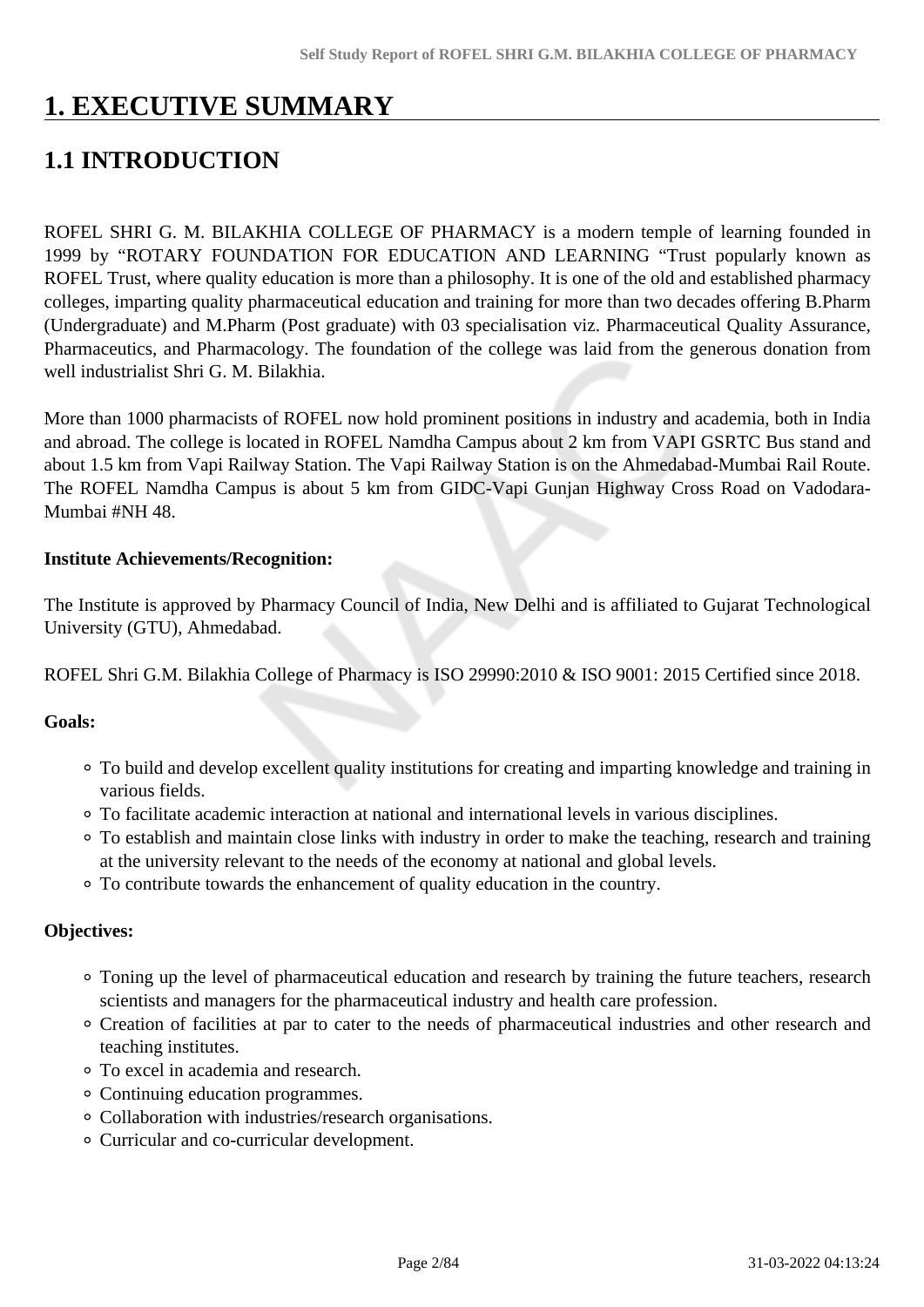#### **Vision**

#### **Vision of College:**

Shaping a better future for mankind by developing effective and socially responsible world class pharmacy and health-care professionals and organization.

#### **Mission**

#### **Mission of College:**

Mission of College is to educate and train students in the knowledge and practice of Pharmaceutical Sciences and to contribute to improvement of health of the society through educational and research programs. College emphasizes on all round development of its students. It aims at not only producing good professionals, but also good and worthy citizens of a great country aiding in its overall progress and development.

## **1.2 Strength, Weakness, Opportunity and Challenges(SWOC)**

#### **Institutional Strength**

- 1. Committed Leadership with a vision to establish an institute to provide an opportunity for students to pursue their higher education.
- 2. Well qualified and experienced faculty. More than 40% with Ph.D. qualification.
- 3. Adequate Infrastructure for teaching-learning processes.
- 4. Improved academic performance at UG & PG level.
- 5. Availability of senior faculty with research and administrative backgrounds to help the growth of Institution.
- 6. Adequate research facilities
- 7. Student's participation in various training programs and internships in industries and laboratories.
- 8. Six Students have secured gold medals at University level.
- 9. Use of audio-visual aids and other online tools by all faculty members.
- 10. Well-equipped and maintained Laboratories.
- 11. Training & Placement Cell.
- 12. Self-learning space and time for the students.
- 13. Active participation of students in GTU organized TECH-FEST, sports and other activities
- 14. Availability of 12093 Books, 24 Journal, and 91 e-Journal.
- 15. Student start-up and innovation cell established at institute with grants from Gujarat knowledge Society, Government of Gujarat.
- 16. College has been awarded one PATENT.

#### **Institutional Weakness**

- 1. Being an affiliated institute of GTU Ahmedabad; Curriculum design flexibility is limited.
- 2. Research work for societal development and publication of patents needs to be strengthened.
- 3. Student-staff interaction on thrust areas of research is limited in the affiliated university curriculum.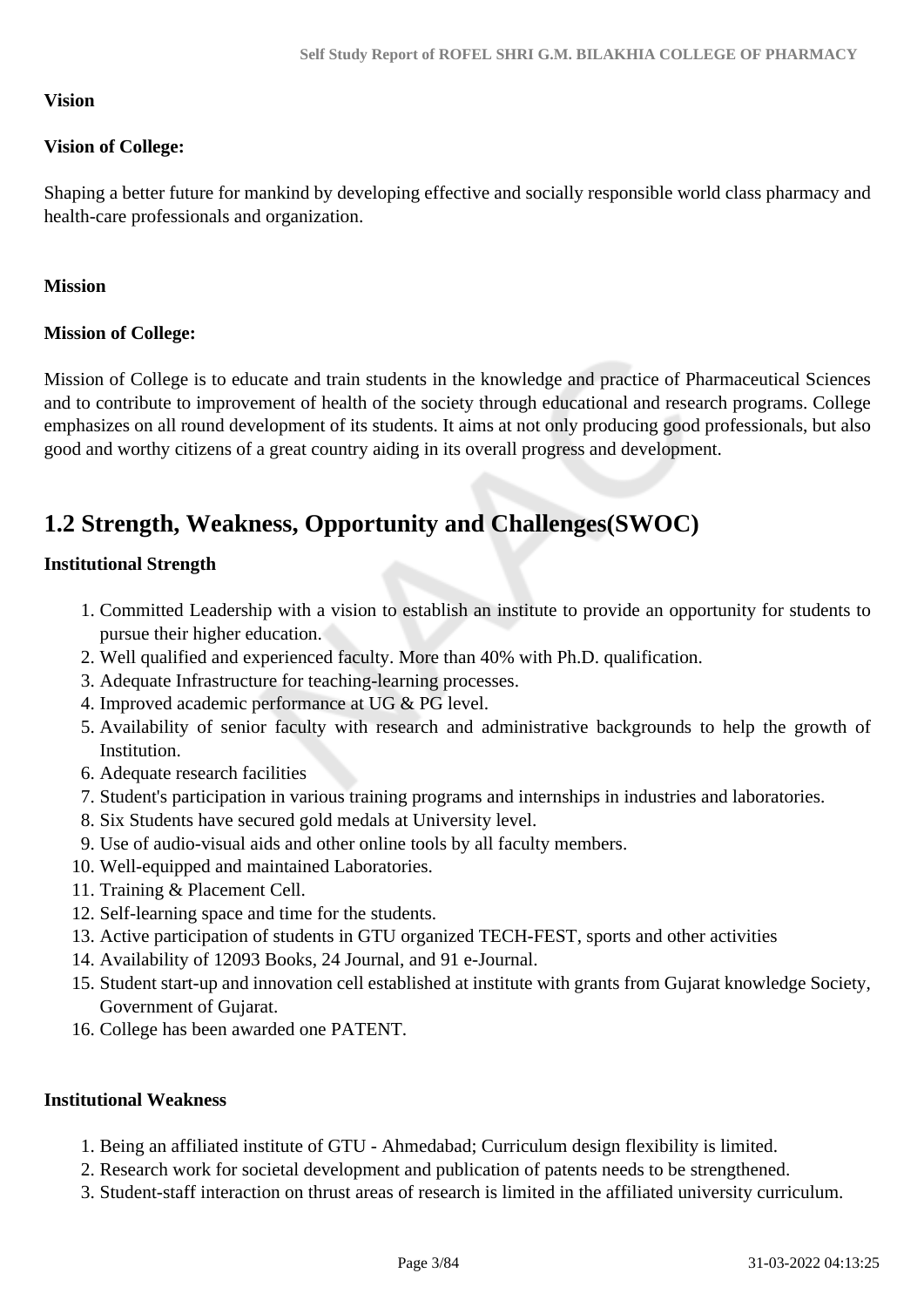#### **Institutional Opportunity**

- 1. To educate the students of this small part of Country and make them employable.
- 2. To groom the personality of students.
- 3. To encourage remaining faculty to acquire Ph.D qualification.
- 4. To encourage entrepreneurship spirit among the students by creating sensitization, awareness and capacity building programmes.
- 5. To provide training and awareness for healthcare of the rural people.

#### **Institutional Challenge**

- 1. Competition from other neighbouring institutions.
- 2. Admitting quality students with keen interest in pharmacy.
- 3. Providing scope for employability of the students in currently dynamically changing industry due to continuous change in technology.
- 4. Exposing the teaching faculty to the industrial-professional practices.
- 5. Generating funds through Research, Patents and Consultancy.

## **1.3 CRITERIA WISE SUMMARY**

#### **Curricular Aspects**

ROFEL Shri G.M. Bilakhia College of Pharmacy is affiliated with Gujarat Technological University (GTU), Ahmedabad and follows the curriculum duly prescribed by the University. Academic calendar provided by the University is taken as the base for making curriculum delivery plan. Detailed academic calendar is prepared by Academic Head for conduct of curricular, co-curricular, extra-curricular activities during each semester. Academic Head/HODs, in turn, conduct meetings with their faculty for the distribution of workload, preparation of class wise and course wise time tables and course plan. All faculty members prepare lesson plans for subjects allotted to them before the commencement of every semester. Documentation of delivery of course contents is done by maintaining course files by the concerned faculty. The contents of the course file include syllabus, lesson plan, lesson notes, and question bank. Learner centric techniques such as assignments, group discussion, guest lectures, case studies, industry visits, projects, and quizzes/MCQs are employed for the effective delivery of the academic courses. Preparation of academic calendar, departmental meetings, allotment of workload, preparation of time table, use of audio-visual aids, feedback mechanism are some of the tools implemented by the college for effective curriculum delivery. Institute organizes seminars/ workshops, guest lectures etc. for curriculum enhancement. Institute collects feedback related to the syllabus and curriculum collected from all the stakeholders.

The institution integrates the cross-cutting issues like Gender, Environment and Sustainability, Human Values and Professional Ethics into the Curriculum by taking following steps:

- 1. **Gender:** Women empowerment cell is run in the institute, under which talk sessions touching women issues are arranged. Karate learning program is carried out to train female students for their selfdefence.
- 2. **Environment** Apart from teaching, Environmental Studies is a mandatory course. The institution also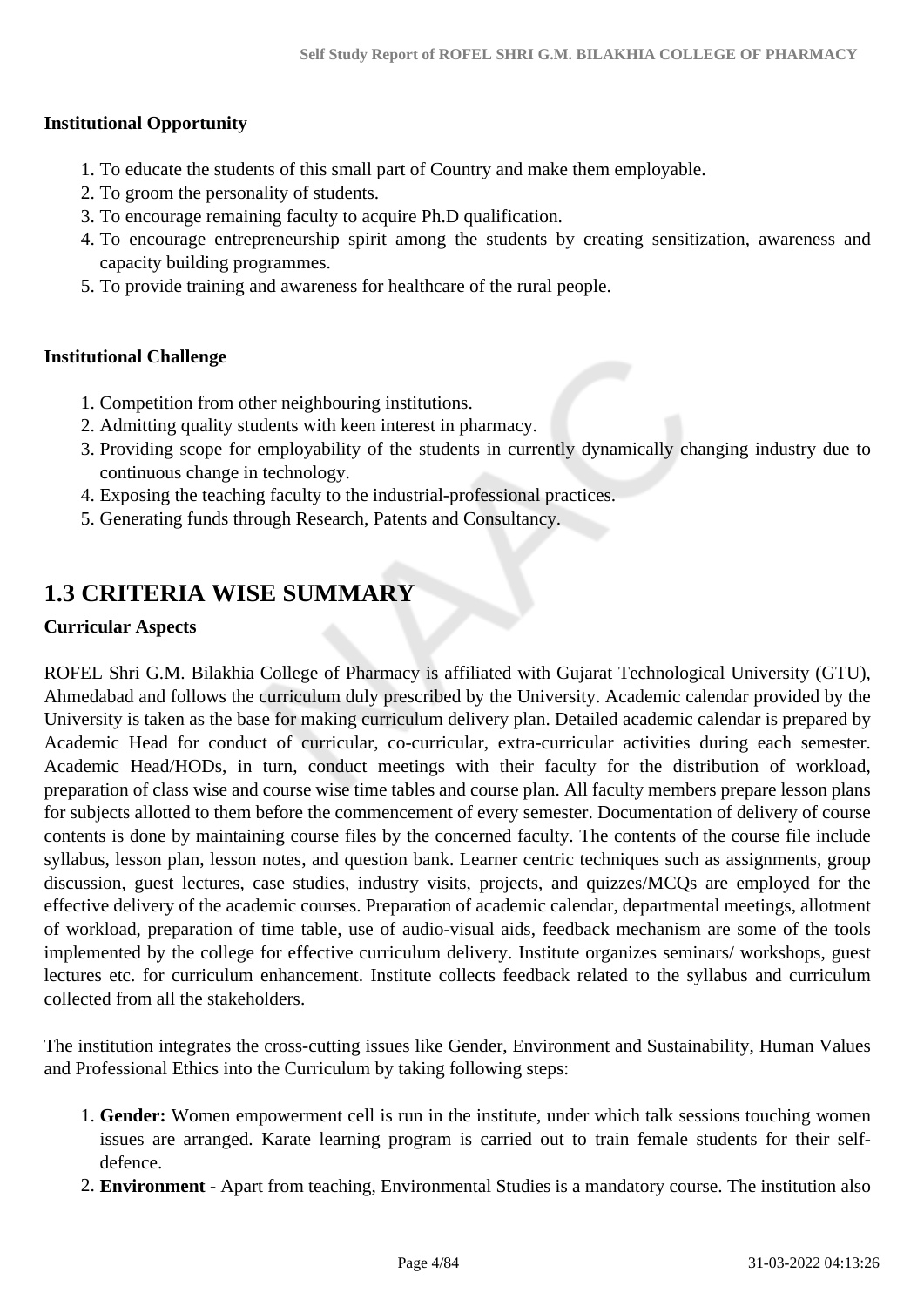conducts NSS activities and Tree plantation programs.

- 3. **Human Values** The institute integrates Human Values by conducting Awareness programs, Motivation camps for the school students. Students are also involved in such extension activities organized by the parent ROTARY Organisation, Vapi.
- 4. **Professional Ethics** To make the students as successful professionals in future, the institution conducts soft skills and personality development programs.

#### **Teaching-learning and Evaluation**

The admission process is regulated by Admission Committee for Professional Courses (ACPC). The rules and regulations of admission, allotment and final endorsement of admission is being carried out by ACPC. The list of such endorsed admitted candidates is provided to the affiliated University; GTU for the purpose of further enrolment process.

Institute organizes orientation program for all newly admitted students. Adequate requirement for studentteacher ratio is maintained by the institute with qualified and experienced faculty. Class co-ordinators are allocated 20-25 students for monitoring their attendance, punctuality, and discipline as well as to guide them whenever needed. In addition to traditional teaching-learning methods, the institute is highly interested in providing innovative methods for enriching the learning experience. Apart from regular academics, we encourage the students to participate in various cultural and sports events and also provide in-house platform for their overall personality development. The methodologies for academics include illustration based lectures, guest lectures and experimental methods. The facilities arranged by the institute are (i) Lecture method: this conventional method is commonly adopted by all the teachers. This method facilitates the teacher to interpret, explain and revise the content of a text only for better understanding of the subject by the learners. (ii) Interactive method: includes group discussion, subject quiz, and discussion with question/answers. The course outcomes are assessed through Direct and Indirect methods. The mapping of Program Outcomes (POs) with Course Outcomes (COs) is carried out.

We encourage teachers to use modern tools and various usage of ICT (such as audio-visual tools) in effective teaching and learning. To nurture creativity, analytical skills and innovation among students, minor research/ review projects are given. As per number of posts sanctioned by the ROFEL Trust, faculty are appointed in place. Most faculty of college have either completed or pursuing their Ph.D. studies. Our institute adheres to the University academic calendar for the conduction of regular academics and take due measures for the effective implementation of the examination reforms introduced by the University.

#### **Research, Innovations and Extension**

The institute has a Research Development and Monitoring Committee that comprises of most PG dissertation supervisors to monitor and address the issues of research in PG courses. This cell encourages the faculty members and students to take up research activities by utilizing the existing facilities. It creates research culture among faculty members and students. It helps to create network with industries and research institutions for funding and cooperation. It provides guidance for publication of papers/articles. However, serious efforts are required to bring in externally funded research projects and publish quality research articles in peer reviewed reputed journals. Institute conducts seminars and continuous education programs for the knowledge upgradation of students and faculty.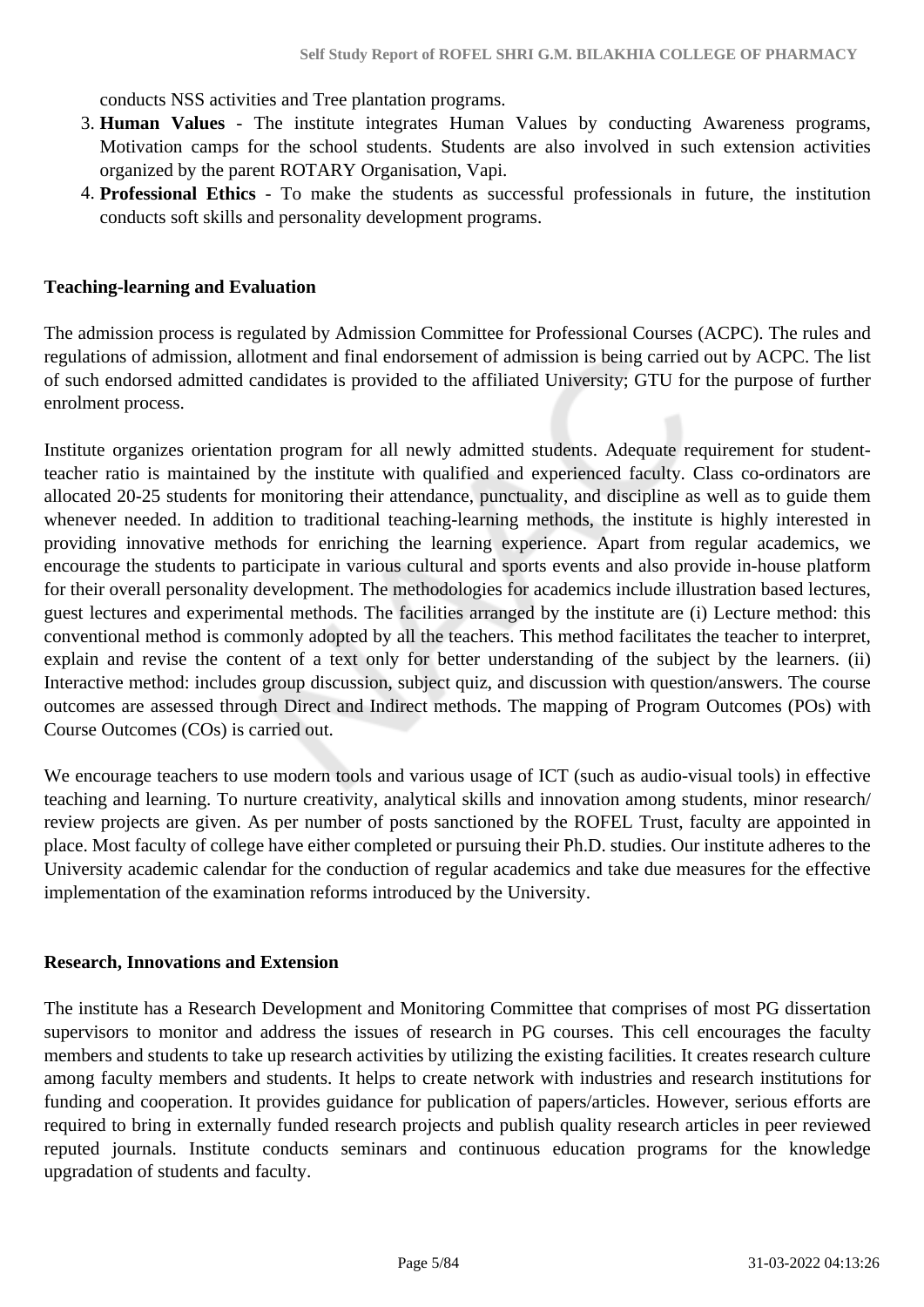The National Service Scheme (NSS) under the aegis of GTU in the Institute actively involve the undergraduate students in voluntary social service activities. Various extension activities like plantation drive, awareness program etc are carried out under this scheme.

#### **Infrastructure and Learning Resources**

ROFEL Shri G. M. Bilakhia College of Pharmacy has good infrastructure to cater to the needs of students. The Institute has sufficient classrooms with LCD projector facility and well-equipped laboratories with good ambience for academic activities, adequate sports facility for sports activities, library, free WI-FI access to students and computer centre. The primary objective of the library is to support the educational and research programs of the Institute by providing physical and online access to information. The library of the institute has adequate number of book titles, volumes, journals and reference books to address the academic needs. Koha Open-source software makes search of all available books easy. DELNET Subscription access all subscribed databases, and E-resources, accessible on campus. The library has adequate number of book titles and volumes to address the academic needs.

The available facilities fulfil the requirements of instruction, administrative and amenities as per Pharmacy Council of India and University norms. Physical facilities strive for efficient performance in scholastic environment that permits change with new technology. Institute classrooms are set-up with facilities such as high-speed internet, LCD projectors, etc. Institute has well-equipped laboratories with sophisticated facilities such as central instrument facility, animal house, and aseptic processing area.

The CCTV surveillance is there for the smooth functioning. Office of the Institute is computerized and have LAN and Wi-Fi connectivity. The internet facility of the Institute is provided by GTPL, Vapi. The Institute maintains cleanliness of its Green Campus. Training and Placement Cell provides training in aptitude, technical and personal competencies and facilitates job placements. In addition, the cell also attempts to create awareness on career opportunities in emerging fields.

#### **Student Support and Progression**

The institute is always ready to support and offer guidance to all students. Many of the students are beneficiaries of scholarships, freeships or tution fee waivers relevant to government policies. Workshops, conferences and training sessions are arranged annually to groom skills and employability of students to facilitate holistic development of students. Training and Placement Cell provides training in aptitude, technical and personal competencies and facilitates job placements.

Grievance redressal committee of the institute operates under vigilance of the Principal. Institute has constituted an anti-ragging committee and squad to prohibit incidences of ragging of students. Women development cell is established to look after grievances of female students and take proper actions against complaints. Anti-Sexual harassment Cell is established to look after prevention and resolution of the related grievances. SSIP and Entrepreneurship Development Cell is established for student development and inculcate a spirit of research and entrepreneurship in them.

The institute has culture of sports activities that has reflected in award winning participations of students in sports. Institute encourages and continuously motivate the students' contribution in social awareness through cultural programs. The Alumni cell plays a pivotal role in bridging the links between the institute and its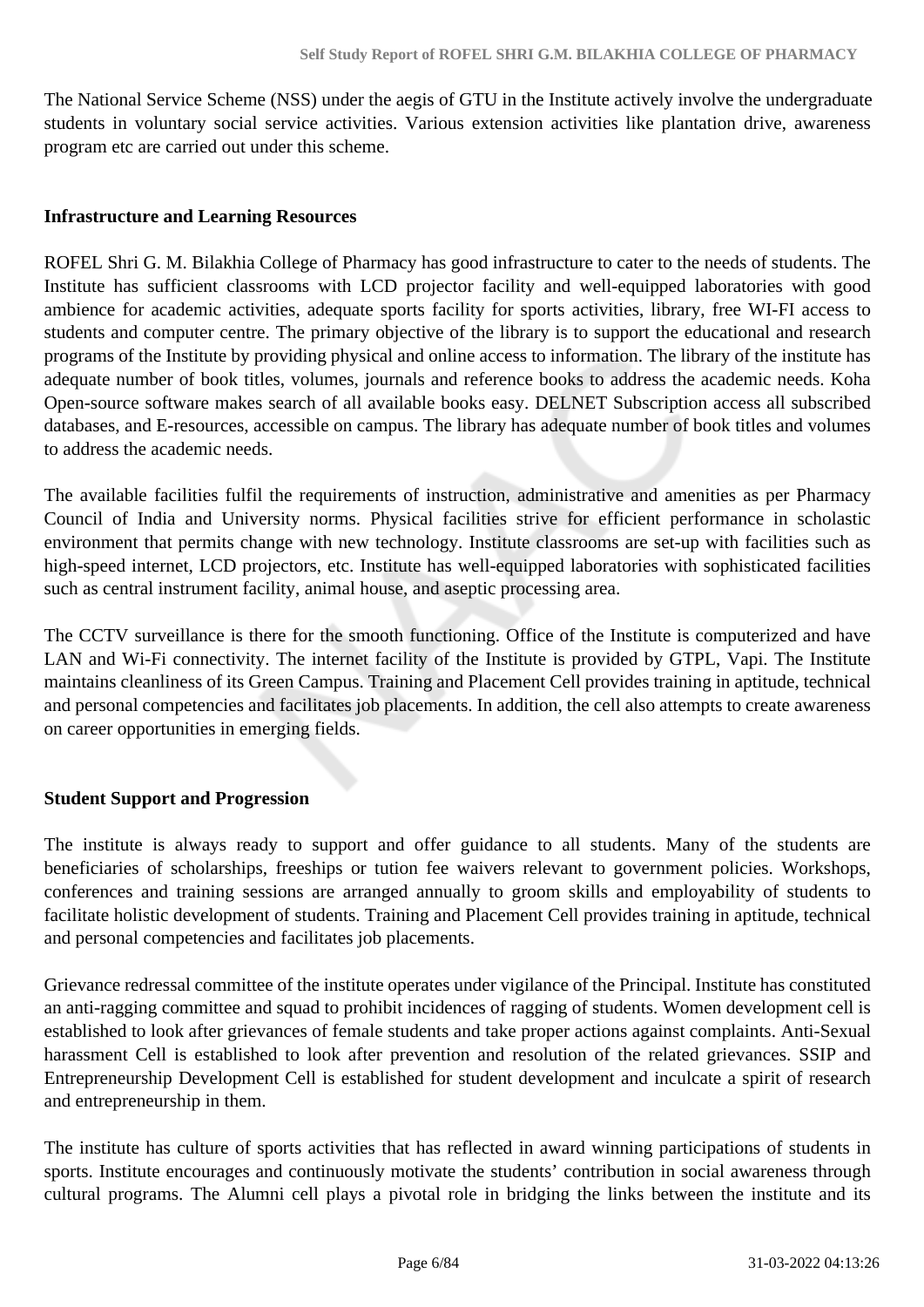alumni.

#### **Governance, Leadership and Management**

**Rotary Club of Vapi**- a member Club of Rotary International chartered in 1971 devoted to social work; established an Educational Trust in 1985 named **"Rotary Foundation for Education and Learning"** popularly known as **"ROFEL"** to provide educational facilities in the region at all levels. In the initial years, the trust organised and awarded scholarships to local students to enable them to study outside Vapi in various disciplines of business administration, arts and commerce. The Trust started the first college (Arts and Commerce College) in Vapi in 1989, followed by many educational institutions as follows:

- 1. ROFEL Shri G.M. Bilakhia College of Pharmacy, Vapi
- 2. GIDC Rajju Shroff ROFEL Institute of Management Studies, Vapi
- 3. GIDC Rajju Shroff ROFEL Institute of Management Studies (BBA) Programme, Vapi
- 4. ROFEL Shri G.M. Bilakhia College of Applied Sciences, Vapi
- 5. ROFEL Smt. C.D. Jhobalia College of Arts and Smt. I.S.R. Achchhariwala College of Commerce, Vapi

ROFEL Shri G.M. Bilakhia College of Pharmacy is a modern temple of learning founded in 1999 by ROEFL Trust where quality education is more than a philosophy.

The visionary Trustees of ROFEL trust are eminent industrialist and member of Rotary Club of Vapi. The Institute has clearly stated vision and mission which reflects in academic and administrative governance. As per the policy, in the beginning of the academic session the Principal of the institute assign different portfolios for smooth functioning of academic activities. The directives of the Principal is forwarded through proper organizational structure through decentralization and transparency. In the scheduled meetings, the departments are accessed for their academic progress, attendance records, quantum of syllabi completed, tutorials, assignments and student's presentation (if any), etc.

Purchase of books, equipment and other necessary items are made as and when required following the appropriate procedure. The academic and infrastructural qualities have been strengthening through well-defined policies.

#### **Institutional Values and Best Practices**

We at ROFEL strongly believe in the institutional values and establish an approach for attainment of these values. Design of building assures maximum usage of natural light and fresh air. The conservation of electricity is done by installation of LED bulbs with due replacement of old fixtures. The campus is surrounded with greenery and many trees. The security of students is ensured through prompt vigilance of faculty and staff and also through surveillance of CCTV cameras. Institute has zero tolerance policy in any type of harassment for students and employee and prevents through various committee such as Anti-Sexual harassment committee/ Anti-ragging committee; and also through timely redressal of grievances. The institute organizes various activities including cultural activities to promote inclusiveness and social harmony. Skill Development sessions are arranged for Students to boost their confidence, improve their personality and polish their employability skills. Transparency is maintained in internal assessment and answer booklets after valuation are shown to students.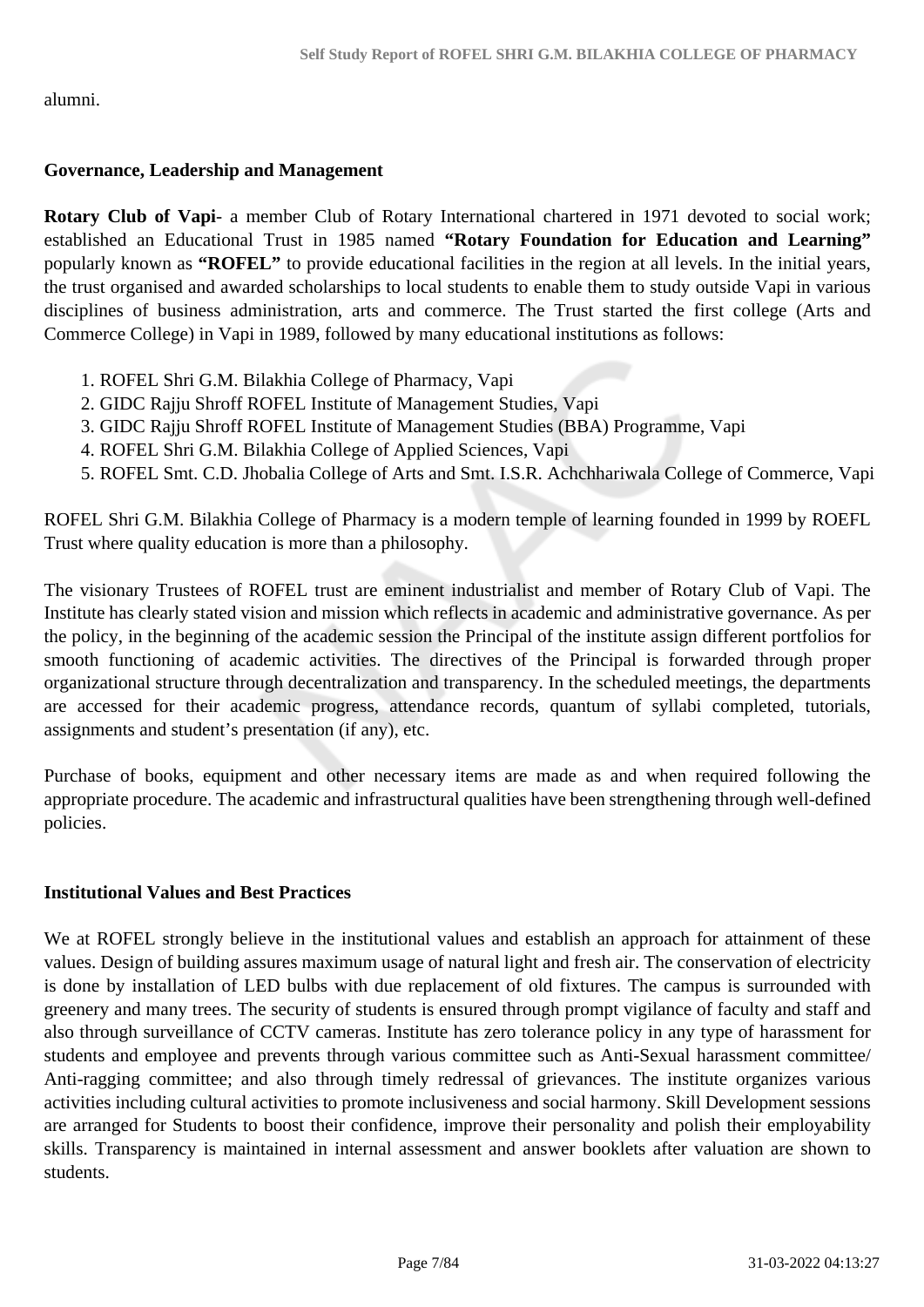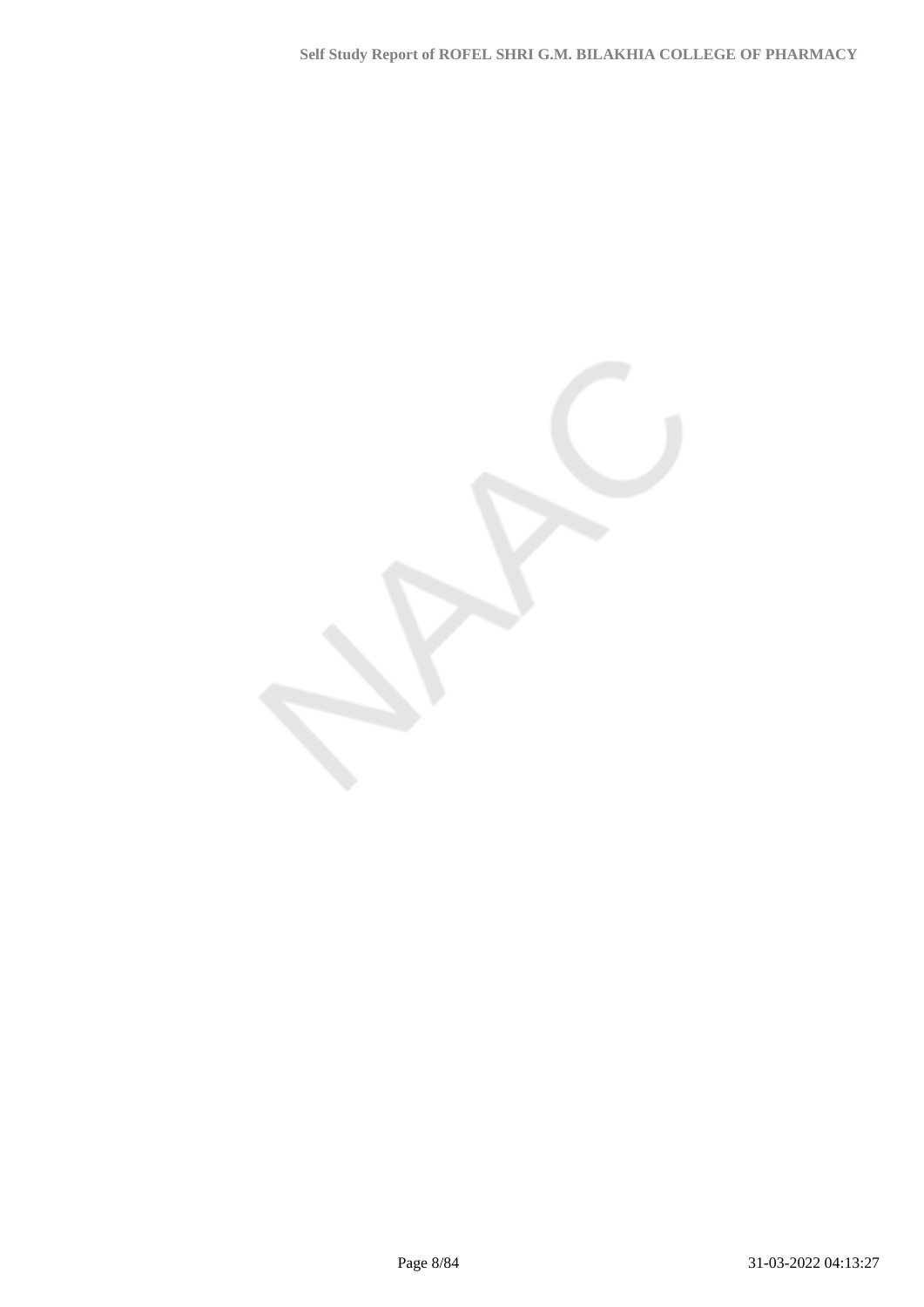# **2. PROFILE**

# **2.1 BASIC INFORMATION**

| <b>Name and Address of the College</b> |                                                                                   |
|----------------------------------------|-----------------------------------------------------------------------------------|
| Name                                   | ROFEL SHRI G.M. BILAKHIA COLLEGE OF<br><b>PHARMACY</b>                            |
| Address                                | ROFEL SHRI G.M. BILAKHIA COLLEGE OF<br>PHARMACY, VAPI-NAMDHA ROAD, VAPI<br>(WEST) |
| City                                   | Vapi                                                                              |
| <b>State</b>                           | Gujarat                                                                           |
| Pin                                    | 396191                                                                            |
| Website                                | www.rofelpharmacy.ac.in                                                           |

| <b>Contacts for Communication</b> |                 |                                          |               |     |                                |  |  |  |  |
|-----------------------------------|-----------------|------------------------------------------|---------------|-----|--------------------------------|--|--|--|--|
| <b>Designation</b>                | <b>Name</b>     | <b>Telephone with</b><br><b>STD Code</b> | <b>Mobile</b> | Fax | Email                          |  |  |  |  |
| Principal                         | Arindam Paul    | 0972-7723722                             | 9099063139    |     | rofelpharm@gmail<br>.com       |  |  |  |  |
| IQAC / CIQA<br>coordinator        | Komal<br>Parmar |                                          | 9714037405    |     | komal.parmar2385<br>@gmail.com |  |  |  |  |

| <b>Status of the Institution</b> |                                   |
|----------------------------------|-----------------------------------|
| Institution Status               | <b>Private and Self Financing</b> |

| Type of Institution |              |  |  |  |  |
|---------------------|--------------|--|--|--|--|
| By Gender           | Co-education |  |  |  |  |
| By Shift            | Regular      |  |  |  |  |

| <b>Recognized Minority institution</b>     |    |
|--------------------------------------------|----|
| If it is a recognized minroity institution | No |

| <b>Establishment Details</b> |  |  |
|------------------------------|--|--|
|------------------------------|--|--|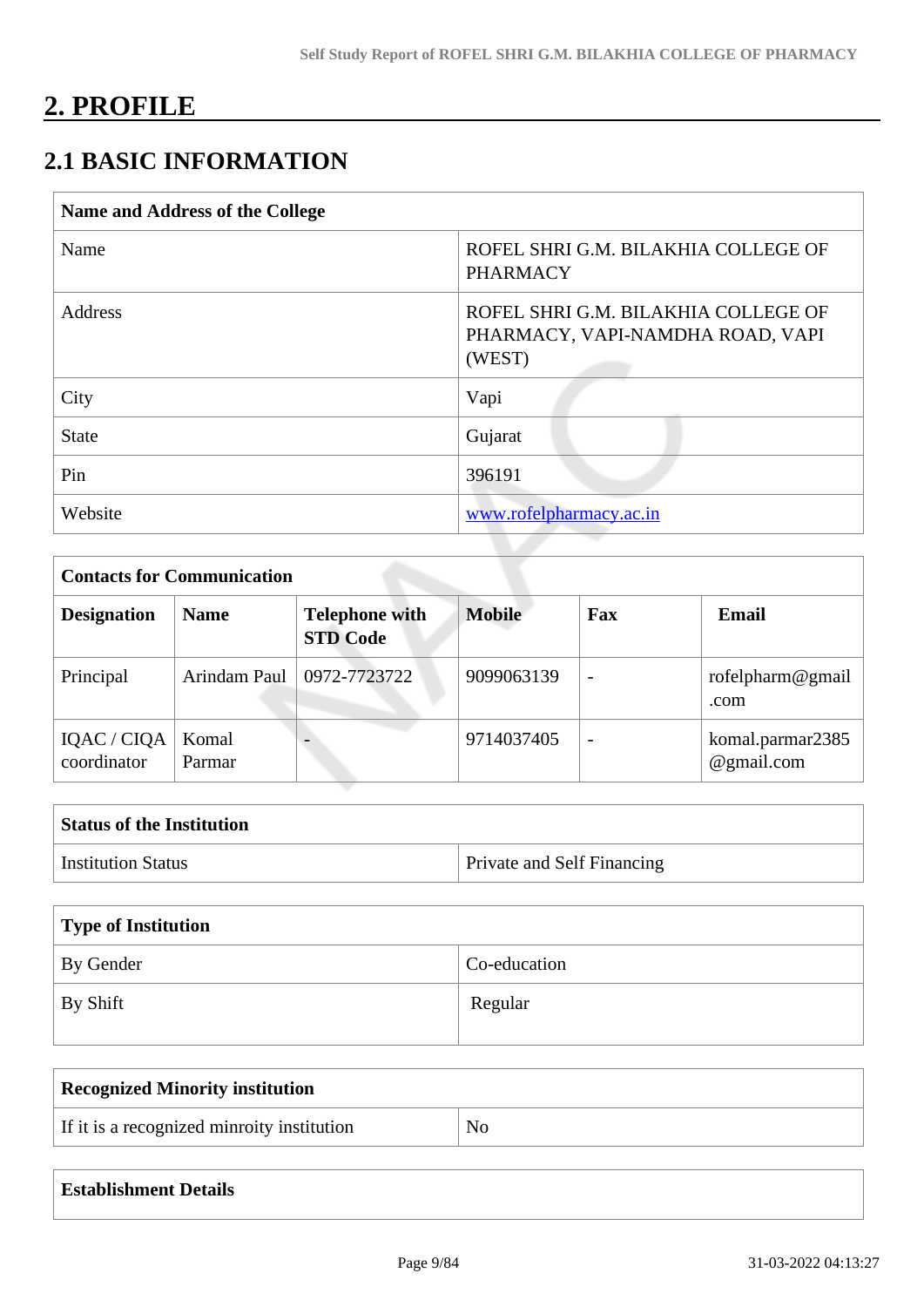| Date of establishment of the college  |                                                        |                      | 18-03-1999                                                                                                                                    |                      |                 |                      |
|---------------------------------------|--------------------------------------------------------|----------------------|-----------------------------------------------------------------------------------------------------------------------------------------------|----------------------|-----------------|----------------------|
| college)                              |                                                        |                      | University to which the college is affiliated/ or which governs the college (if it is a constituent                                           |                      |                 |                      |
| <b>State</b>                          |                                                        |                      | <b>University name</b>                                                                                                                        |                      | <b>Document</b> |                      |
| Gujarat                               |                                                        |                      | Gujarat Technlogical University                                                                                                               |                      |                 | <b>View Document</b> |
| <b>Details of UGC recognition</b>     |                                                        |                      |                                                                                                                                               |                      |                 |                      |
| <b>Under Section</b>                  |                                                        | <b>Date</b>          |                                                                                                                                               | <b>View Document</b> |                 |                      |
| 2f of UGC                             |                                                        |                      |                                                                                                                                               |                      |                 |                      |
| 12B of UGC                            |                                                        |                      |                                                                                                                                               |                      |                 |                      |
| <b>Statutory</b>                      | <b>Recognition/App</b>                                 |                      | Details of recognition/approval by stationary/regulatory bodies like<br>AICTE, NCTE, MCI, DCI, PCI, RCI etc(other than UGC)<br>Day, Month and | <b>Validity in</b>   |                 | <b>Remarks</b>       |
| <b>Regulatory</b><br><b>Authority</b> | roval details Inst<br>itution/Departme<br>nt programme |                      | year(dd-mm-<br>yyyy)                                                                                                                          | months               |                 |                      |
|                                       |                                                        | <b>View Document</b> | 25-08-2021                                                                                                                                    | 24                   |                 |                      |

| <b>Details of autonomy</b>                                                                                                           |                |  |  |  |  |  |  |
|--------------------------------------------------------------------------------------------------------------------------------------|----------------|--|--|--|--|--|--|
| Does the affiliating university Act provide for<br>conferment of autonomy (as recognized by the<br>UGC), on its affiliated colleges? | N <sub>0</sub> |  |  |  |  |  |  |

| <b>Recognitions</b>                                                                   |    |
|---------------------------------------------------------------------------------------|----|
| Is the College recognized by UGC as a College<br>with Potential for Excellence (CPE)? | No |
| Is the College recognized for its performance by<br>any other governmental agency?    | No |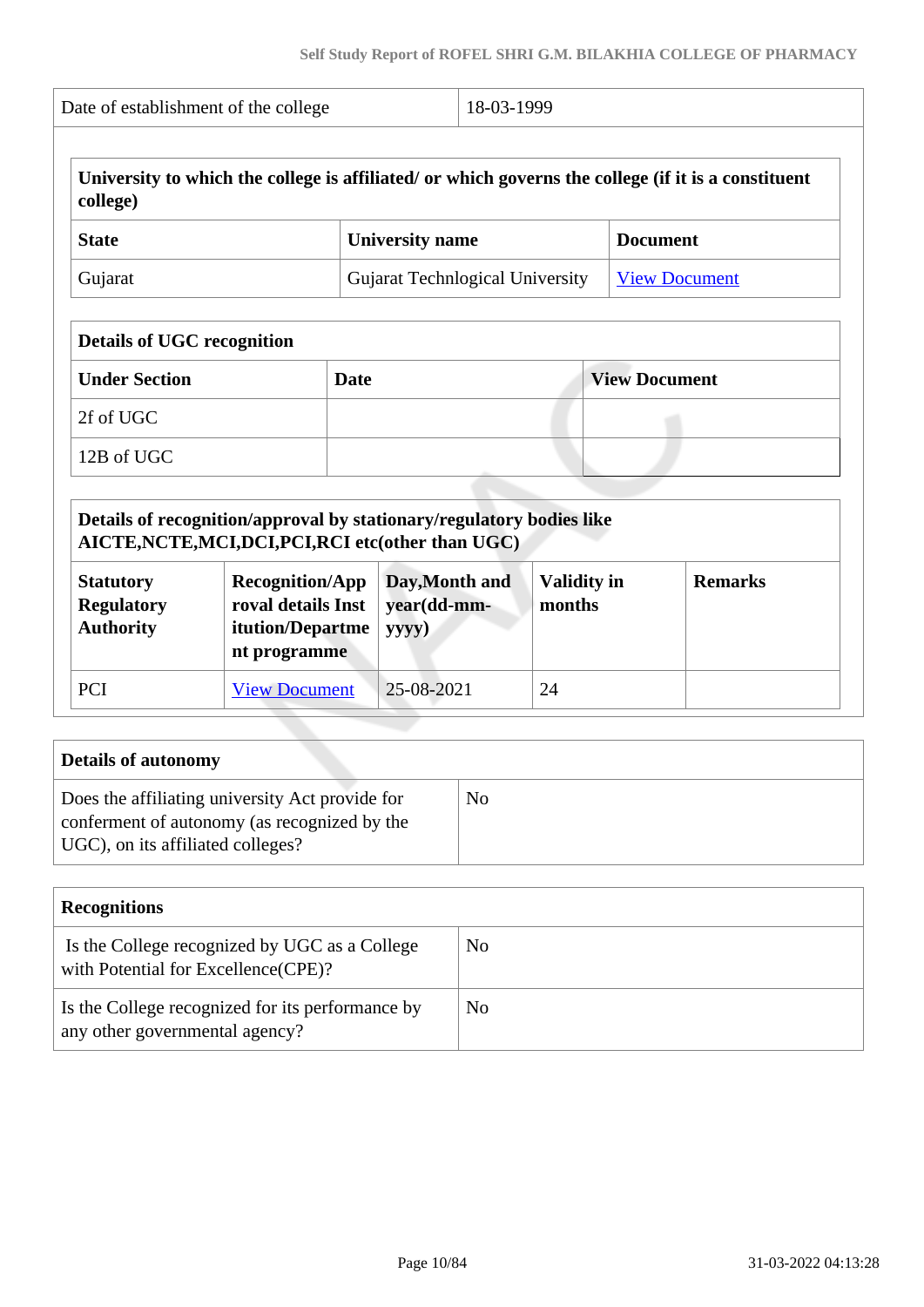| <b>Location and Area of Campus</b> |                                                                                                 |           |                                |                             |  |  |  |  |  |  |
|------------------------------------|-------------------------------------------------------------------------------------------------|-----------|--------------------------------|-----------------------------|--|--|--|--|--|--|
| <b>Campus Type</b>                 | <b>Address</b>                                                                                  | Location* | <b>Campus Area</b><br>in Acres | Built up Area in<br>sq.mts. |  |  |  |  |  |  |
| Main campus<br>area                | ROFEL SHRI G.M.<br><b>BILAKHIA COLLEGE OF</b><br>PHARMACY, VAPI-<br>NAMDHA ROAD, VAPI<br>(WEST) | Urban     | 2                              | 5816                        |  |  |  |  |  |  |

# **2.2 ACADEMIC INFORMATION**

| Details of Programmes Offered by the College (Give Data for Current Academic year) |                                  |                                     |                                          |                                        |                                      |                                             |  |  |  |  |
|------------------------------------------------------------------------------------|----------------------------------|-------------------------------------|------------------------------------------|----------------------------------------|--------------------------------------|---------------------------------------------|--|--|--|--|
| <b>Programme</b><br>Level                                                          | Name of Pr<br>ogramme/C<br>ourse | <b>Duration in</b><br><b>Months</b> | <b>Entry</b><br><b>Qualificatio</b><br>n | <b>Medium of</b><br><b>Instruction</b> | <b>Sanctioned</b><br><b>Strength</b> | No.of<br><b>Students</b><br><b>Admitted</b> |  |  |  |  |
| <b>UG</b>                                                                          | BPharm, Phar<br>macy             | 48                                  | <b>HSC</b>                               | English                                | 100                                  | 100                                         |  |  |  |  |
| PG                                                                                 | MPharm, Pha<br>rmacy             | 24                                  | <b>B.PHARM</b>                           | English                                | 15                                   | 15                                          |  |  |  |  |
| PG                                                                                 | MPharm, Pha<br>rmacy             | 24                                  | <b>B.PHARM</b>                           | English                                | 12                                   | 10                                          |  |  |  |  |
| PG                                                                                 | MPharm, Pha<br>rmacy             | 24                                  | <b>B.PHARM</b>                           | English                                | 9                                    | 5                                           |  |  |  |  |

**Position Details of Faculty & Staff in the College**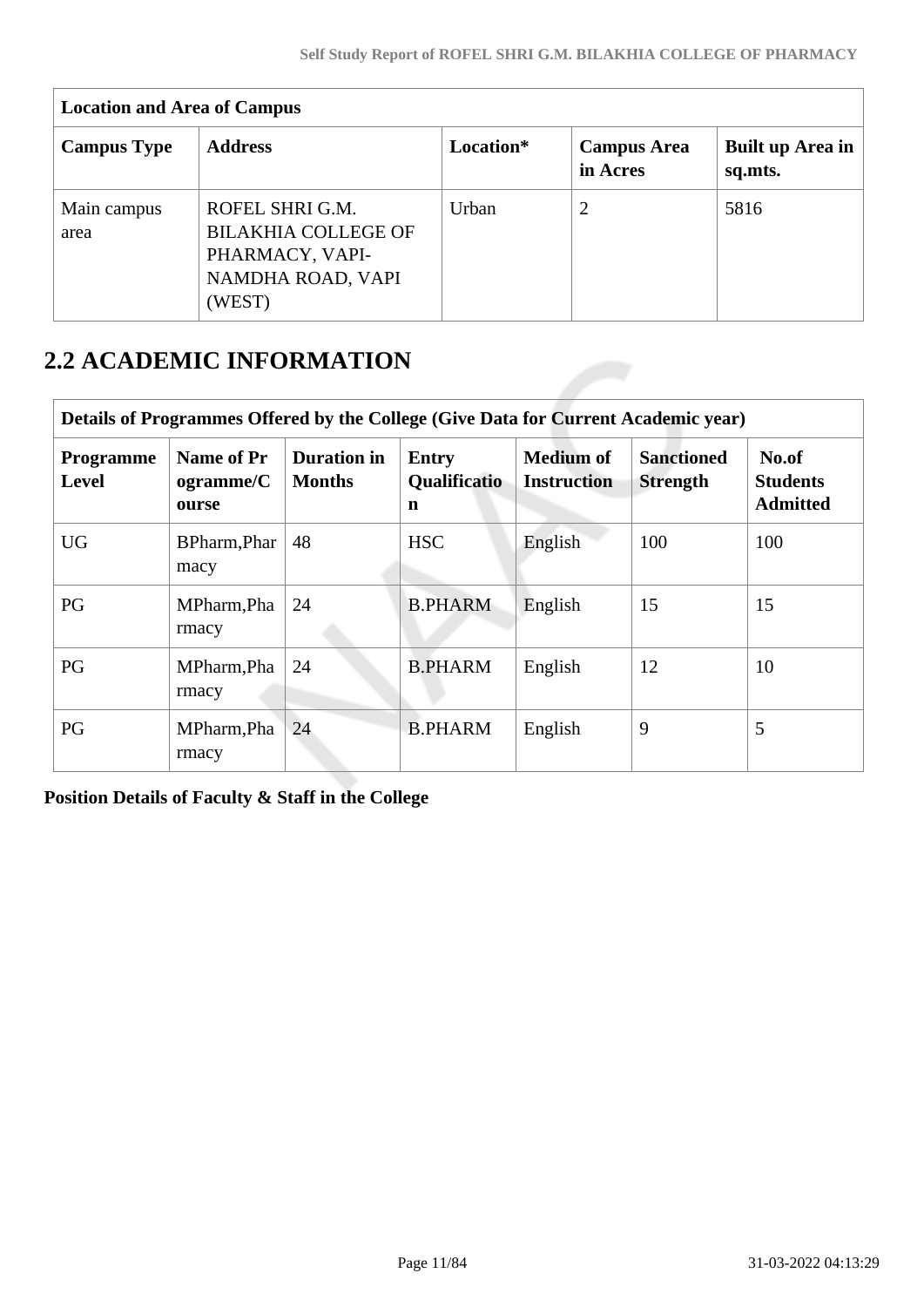| <b>Teaching Faculty</b>                                                             |                  |                  |                |                  |                |                            |                |                  |                            |                |                |                |
|-------------------------------------------------------------------------------------|------------------|------------------|----------------|------------------|----------------|----------------------------|----------------|------------------|----------------------------|----------------|----------------|----------------|
|                                                                                     | <b>Professor</b> |                  |                |                  |                | <b>Associate Professor</b> |                |                  | <b>Assistant Professor</b> |                |                |                |
|                                                                                     | Male             | Female           | Others         | Total            | Male           | Female                     | Others         | Total            | Male                       | Female         | Others         | Total          |
| Sanctioned by the<br>UGC /University<br><b>State</b><br>Government                  |                  |                  |                | $\overline{0}$   |                |                            |                | $\overline{0}$   |                            |                |                | $\Omega$       |
| Recruited                                                                           | $\boldsymbol{0}$ | $\overline{0}$   | $\overline{0}$ | $\overline{0}$   | $\overline{0}$ | $\mathbf{0}$               | $\overline{0}$ | $\overline{0}$   | $\overline{0}$             | $\overline{0}$ | $\overline{0}$ | $\overline{0}$ |
| Yet to Recruit                                                                      |                  |                  |                | $\boldsymbol{0}$ |                |                            |                | $\boldsymbol{0}$ |                            |                |                | $\theta$       |
| Sanctioned by the<br>Management/Soci<br>ety or Other<br>Authorized<br><b>Bodies</b> |                  |                  |                | $\overline{2}$   |                |                            |                | 8                |                            |                |                | 16             |
| Recruited                                                                           | $\overline{2}$   | $\boldsymbol{0}$ | $\overline{0}$ | $\overline{2}$   | $\overline{4}$ | $\overline{4}$             | $\overline{0}$ | 8                | $\mathbf{1}$               | 12             | $\overline{0}$ | 13             |
| Yet to Recruit                                                                      |                  |                  |                | $\overline{0}$   |                |                            |                | $\overline{0}$   |                            |                |                | 3              |

| <b>Non-Teaching Staff</b>                                                       |                |                |                  |                  |  |  |
|---------------------------------------------------------------------------------|----------------|----------------|------------------|------------------|--|--|
|                                                                                 | <b>Male</b>    | <b>Female</b>  | <b>Others</b>    | <b>Total</b>     |  |  |
| Sanctioned by the<br><b>UGC</b> / University State<br>Government                |                |                |                  | $\overline{0}$   |  |  |
| Recruited                                                                       | $\overline{0}$ | $\mathbf{0}$   | $\boldsymbol{0}$ | $\mathbf{0}$     |  |  |
| <b>Yet to Recruit</b>                                                           |                |                |                  | $\boldsymbol{0}$ |  |  |
| Sanctioned by the<br>Management/Society<br>or Other Authorized<br><b>Bodies</b> |                |                |                  | 13               |  |  |
| Recruited                                                                       | 11             | $\overline{2}$ | $\overline{0}$   | 13               |  |  |
| Yet to Recruit                                                                  |                |                |                  | $\overline{0}$   |  |  |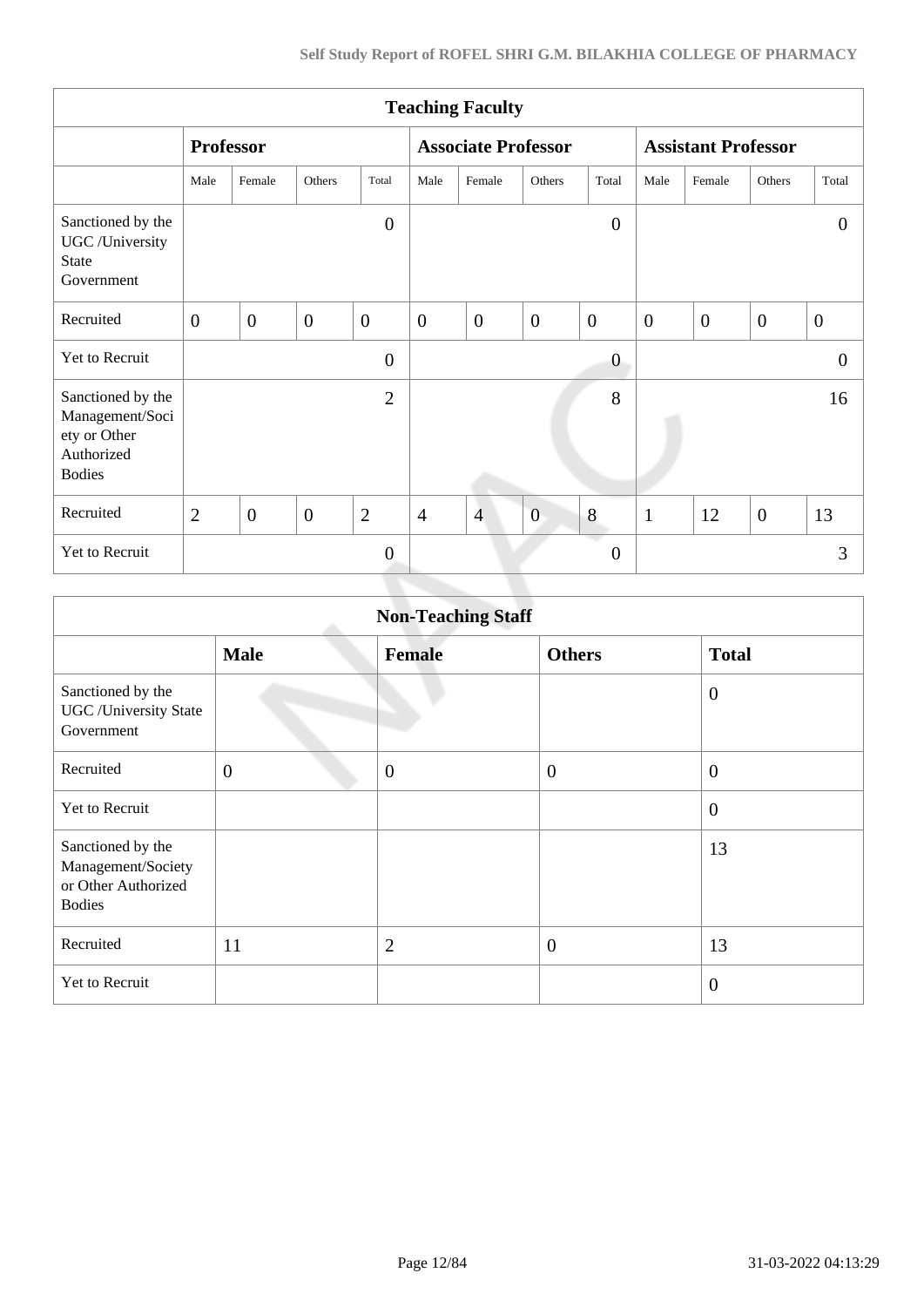| <b>Technical Staff</b>                                                          |              |              |                |                |  |  |
|---------------------------------------------------------------------------------|--------------|--------------|----------------|----------------|--|--|
|                                                                                 | <b>Male</b>  | Female       | <b>Others</b>  | <b>Total</b>   |  |  |
| Sanctioned by the<br><b>UGC</b> /University State<br>Government                 |              |              |                | $\overline{0}$ |  |  |
| Recruited                                                                       | $\mathbf{0}$ | $\mathbf{0}$ | $\overline{0}$ | $\overline{0}$ |  |  |
| Yet to Recruit                                                                  |              |              |                | $\overline{0}$ |  |  |
| Sanctioned by the<br>Management/Society<br>or Other Authorized<br><b>Bodies</b> |              |              |                | 9              |  |  |
| Recruited                                                                       | 3            | 5            | $\overline{0}$ | 8              |  |  |
| Yet to Recruit                                                                  |              |              |                | $\mathbf{1}$   |  |  |

## **Qualification Details of the Teaching Staff**

|                                     | <b>Permanent Teachers</b> |                |                            |                |                            |                  |                |                |                |                |
|-------------------------------------|---------------------------|----------------|----------------------------|----------------|----------------------------|------------------|----------------|----------------|----------------|----------------|
| <b>Highest</b><br>Qualificatio<br>n | <b>Professor</b>          |                | <b>Associate Professor</b> |                | <b>Assistant Professor</b> |                  |                |                |                |                |
|                                     | Male                      | Female         | <b>Others</b>              | Male           | Female                     | Others           | Male           | Female         | Others         | Total          |
| D.sc/D.Litt/<br><b>LLD</b>          | $\overline{0}$            | $\overline{0}$ | $\overline{0}$             | $\overline{0}$ | $\boldsymbol{0}$           | $\overline{0}$   | $\theta$       | $\overline{0}$ | $\overline{0}$ | $\mathbf{0}$   |
| Ph.D.                               | $\overline{2}$            | $\overline{0}$ | $\overline{0}$             | $\overline{4}$ | $\overline{4}$             | $\overline{0}$   | $\theta$       | $\overline{0}$ | $\overline{0}$ | 10             |
| M.Phil.                             | $\overline{0}$            | $\overline{0}$ | $\overline{0}$             | $\overline{0}$ | $\overline{0}$             | $\theta$         | $\overline{0}$ | $\overline{0}$ | $\theta$       | $\overline{0}$ |
| PG                                  | $\overline{0}$            | $\overline{0}$ | $\overline{0}$             | $\overline{0}$ | $\overline{0}$             | $\boldsymbol{0}$ |                | 12             | $\overline{0}$ | 13             |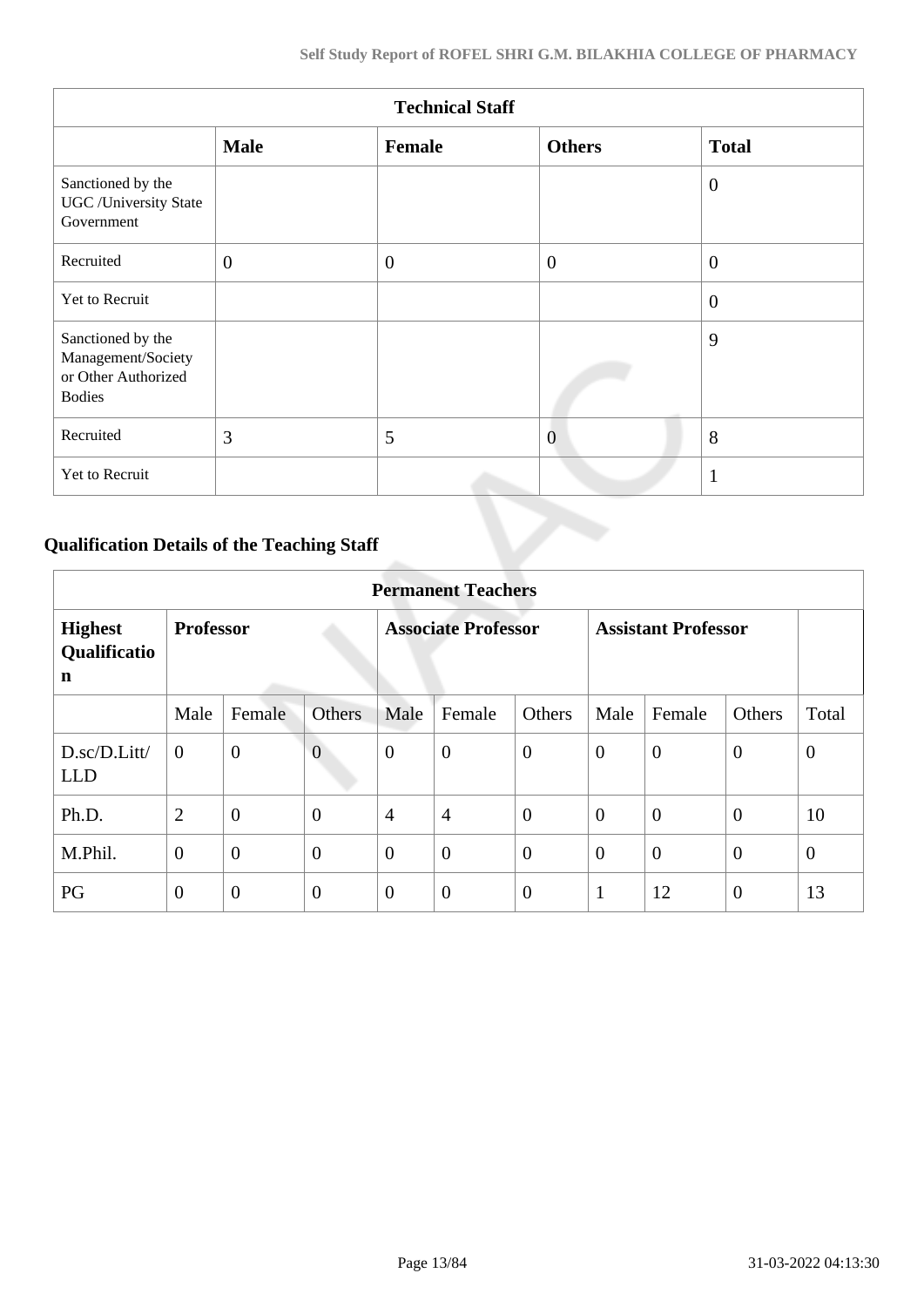| <b>Temporary Teachers</b>                     |                  |                |                            |                  |                            |                  |                |                |                |                |
|-----------------------------------------------|------------------|----------------|----------------------------|------------------|----------------------------|------------------|----------------|----------------|----------------|----------------|
| <b>Highest</b><br>Qualificatio<br>$\mathbf n$ | <b>Professor</b> |                | <b>Associate Professor</b> |                  | <b>Assistant Professor</b> |                  |                |                |                |                |
|                                               | Male             | Female         | Others                     | Male             | Female                     | Others           | Male           | Female         | Others         | Total          |
| D.sc/D.Litt/<br><b>LLD</b>                    | $\theta$         | $\overline{0}$ | $\overline{0}$             | $\boldsymbol{0}$ | $\boldsymbol{0}$           | $\boldsymbol{0}$ | $\overline{0}$ | $\overline{0}$ | $\mathbf{0}$   | $\mathbf{0}$   |
| Ph.D.                                         | $\overline{0}$   | $\overline{0}$ | $\overline{0}$             | $\boldsymbol{0}$ | $\overline{0}$             | $\boldsymbol{0}$ | $\overline{0}$ | $\theta$       | $\mathbf{0}$   | $\mathbf{0}$   |
| M.Phil.                                       | $\theta$         | $\overline{0}$ | $\overline{0}$             | $\overline{0}$   | $\boldsymbol{0}$           | $\overline{0}$   | $\overline{0}$ | $\overline{0}$ | $\mathbf{0}$   | $\overline{0}$ |
| PG                                            | $\overline{0}$   | $\overline{0}$ | $\overline{0}$             | $\boldsymbol{0}$ | $\overline{0}$             | $\boldsymbol{0}$ | $\overline{0}$ | $\overline{0}$ | $\overline{0}$ | $\overline{0}$ |
|                                               |                  |                |                            |                  |                            |                  |                |                |                |                |

| <b>Part Time Teachers</b>           |                  |                |                            |                |                            |                |                |                |                |                |
|-------------------------------------|------------------|----------------|----------------------------|----------------|----------------------------|----------------|----------------|----------------|----------------|----------------|
| <b>Highest</b><br>Qualificatio<br>n | <b>Professor</b> |                | <b>Associate Professor</b> |                | <b>Assistant Professor</b> |                |                |                |                |                |
|                                     | Male             | Female         | Others                     | Male           | Female                     | Others         | Male           | Female         | Others         | Total          |
| D.sc/D.Litt/<br><b>LLD</b>          | $\overline{0}$   | $\mathbf{0}$   | $\overline{0}$             | $\overline{0}$ | $\overline{0}$             | $\overline{0}$ | $\overline{0}$ | $\overline{0}$ | $\overline{0}$ | $\theta$       |
| Ph.D.                               | $\mathbf{0}$     | $\mathbf{0}$   | $\overline{0}$             | $\overline{0}$ | $\boldsymbol{0}$           | $\overline{0}$ | $\theta$       | $\overline{0}$ | $\overline{0}$ | $\overline{0}$ |
| M.Phil.                             | $\mathbf{0}$     | $\overline{0}$ | $\overline{0}$             | $\overline{0}$ | $\overline{0}$             | $\overline{0}$ | $\overline{0}$ | $\overline{0}$ | $\overline{0}$ | $\theta$       |
| PG                                  | $\mathbf{0}$     | $\overline{0}$ | $\overline{0}$             | $\overline{0}$ | $\overline{0}$             | $\overline{0}$ | $\theta$       | $\overline{0}$ | $\overline{0}$ | $\overline{0}$ |

| <b>Details of Visting/Guest Faculties</b> |             |               |               |              |  |
|-------------------------------------------|-------------|---------------|---------------|--------------|--|
| <b>Number of Visiting/Guest Faculty</b>   | <b>Male</b> | <b>Female</b> | <b>Others</b> | <b>Total</b> |  |
| engaged with the college?                 |             |               |               |              |  |

**Provide the Following Details of Students Enrolled in the College During the Current Academic Year**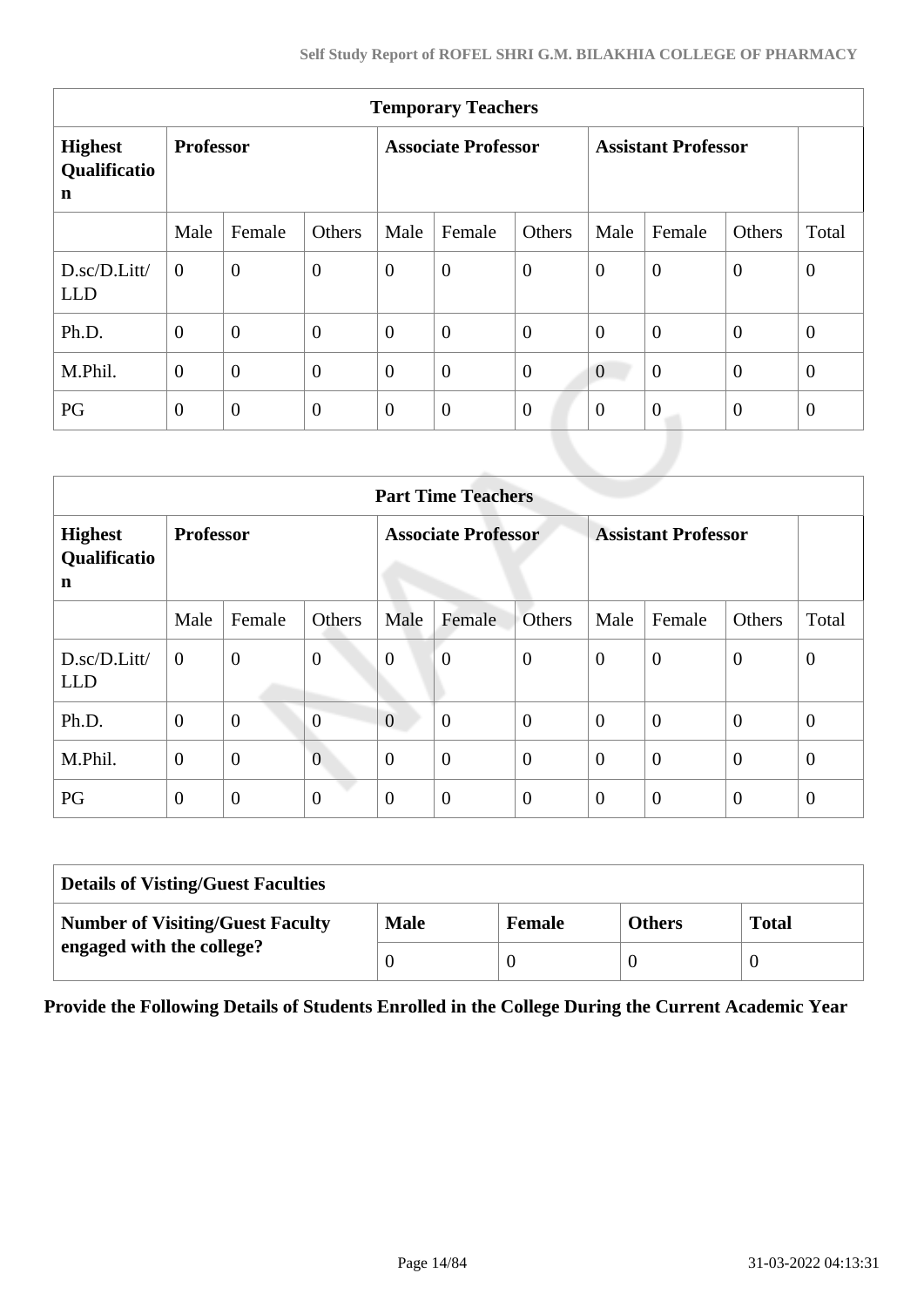| <b>Programme</b> |        | <b>From the State</b><br><b>Where College</b><br>is Located | <b>From Other</b><br><b>States of India</b> | <b>NRI Students</b> | Foreign<br><b>Students</b> | <b>Total</b> |
|------------------|--------|-------------------------------------------------------------|---------------------------------------------|---------------------|----------------------------|--------------|
| <b>UG</b>        | Male   | 38                                                          | $\overline{4}$                              | $\overline{0}$      | $\theta$                   | 42           |
|                  | Female | 50                                                          | 11                                          | $\theta$            | $\overline{0}$             | 61           |
|                  | Others | $\overline{0}$                                              | $\overline{0}$                              | $\theta$            | $\overline{0}$             | $\theta$     |
| PG               | Male   | 5                                                           | $\overline{2}$                              | $\overline{0}$      | $\overline{0}$             | 7            |
|                  | Female | 22                                                          | 1                                           | $\theta$            | $\overline{0}$             | 23           |
|                  | Others | $\overline{0}$                                              | $\theta$                                    | $\overline{0}$      | $\theta$                   | $\theta$     |

 **Provide the Following Details of Students admitted to the College During the last four Academic Years**

| Programme          |        | Year 1           | Year <sub>2</sub> | Year 3           | Year 4           |
|--------------------|--------|------------------|-------------------|------------------|------------------|
| <b>SC</b>          | Male   | $\overline{3}$   | $\overline{0}$    | $\boldsymbol{0}$ | $\overline{2}$   |
|                    | Female | $\overline{2}$   | $\overline{4}$    | $\overline{3}$   | $\overline{3}$   |
|                    | Others | $\overline{0}$   | $\overline{0}$    | $\overline{0}$   | $\boldsymbol{0}$ |
| ${\cal S}{\cal T}$ | Male   | $\mathbf{1}$     | $\overline{3}$    | $\overline{3}$   | $\overline{4}$   |
|                    | Female | 9                | $\overline{7}$    | 5                | 5                |
|                    | Others | $\overline{0}$   | $\boldsymbol{0}$  | $\mathbf{0}$     | $\overline{0}$   |
| <b>OBC</b>         | Male   | $\overline{4}$   | 6                 | 6                | $\overline{2}$   |
|                    | Female | 8                | $22\,$            | $20\,$           | 12               |
|                    | Others | $\overline{0}$   | $\mathbf{0}$      | $\overline{0}$   | $\overline{0}$   |
| General            | Male   | 30               | 25                | 22               | 21               |
|                    | Female | 45               | 44                | 36               | 32               |
|                    | Others | $\overline{0}$   | $\boldsymbol{0}$  | $\boldsymbol{0}$ | $\boldsymbol{0}$ |
| Others             | Male   | $\boldsymbol{0}$ | $\boldsymbol{0}$  | $\boldsymbol{0}$ | $\boldsymbol{0}$ |
|                    | Female | $\mathbf{0}$     | $\boldsymbol{0}$  | $\boldsymbol{0}$ | $\boldsymbol{0}$ |
|                    | Others | $\overline{0}$   | $\boldsymbol{0}$  | $\overline{0}$   | $\overline{0}$   |
| Total              |        | 102              | 111               | 95               | 81               |

## **Institutional preparedness for NEP**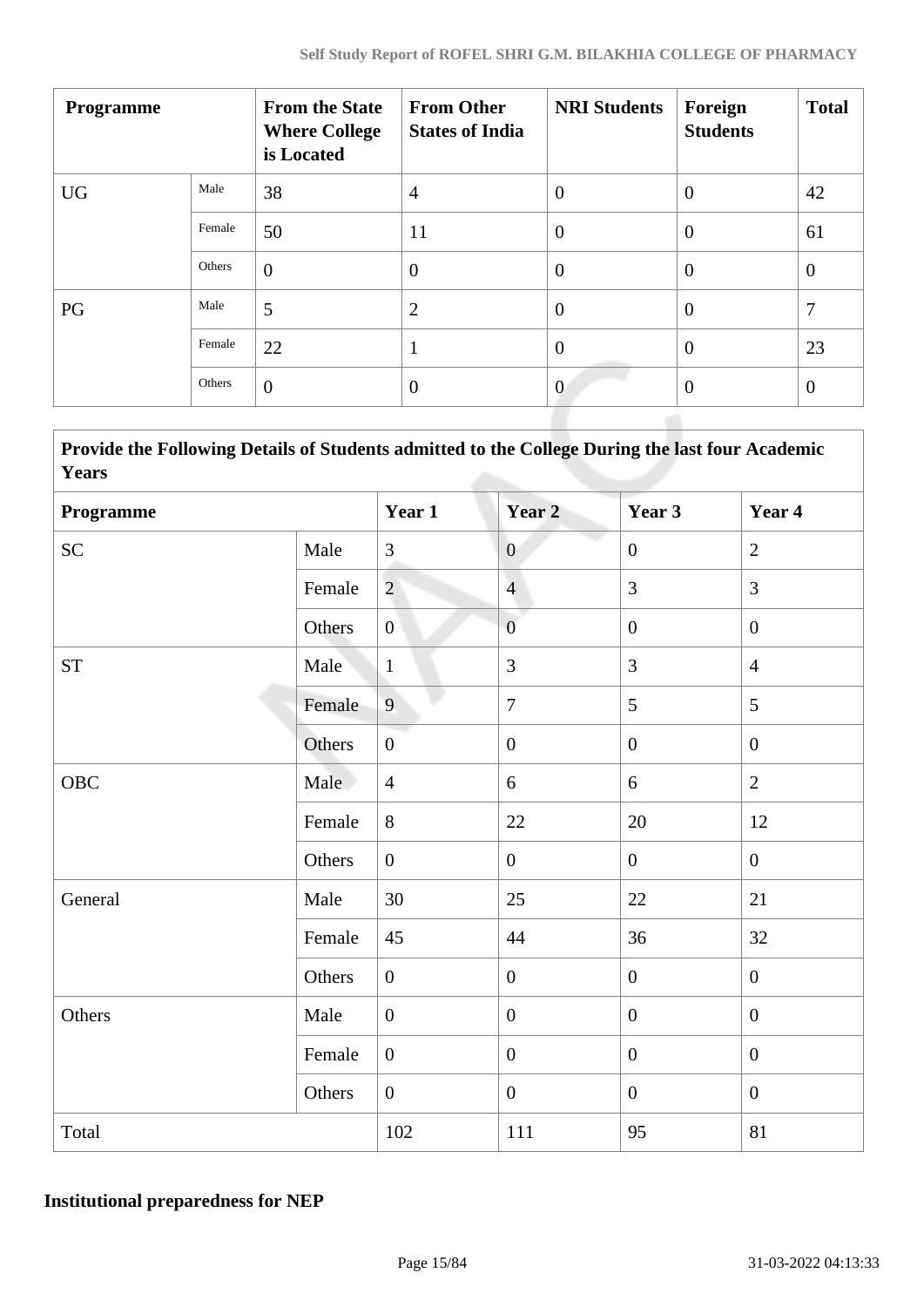| 1. Multidisciplinary/interdisciplinary: | a) Delineate the vision/plan of institution to transform<br>itself into a holistic multidisciplinary institution.<br>Response: Institution is currently affiliated to Gujarat<br>Technological University, Ahmedabad. Thus, it is<br>bound to the curriculum prescribed by the University.<br>Institute is looking forward for short term certificate<br>courses in collaboration with the University, along<br>with the regular offered programs (B.Pharm and<br>M.Pharm). b) Delineate the Institutional approach<br>towards the integration of humanities and science<br>with STEM and provide the detail of programs with<br>combinations. Response: Institution follows the<br>curriculum provided by the Gujarat Technological<br>University, Ahmedabad. The syllabus offers the<br>courses such as Environmental studies, Integrated<br>Personality Development Course/Contributor<br>Personality Development Course, Practice School.<br>Students studies about the issues related with<br>environment. In NSS, students involve in the<br>activities integrating science and the curriculum. In<br>Practice School, students carry out survey on certain<br>diseases or medicines used in the community,<br>enriching integration of humanity and the curriculum.<br>c) Does the institution offer flexible and innovative<br>curricula that includes credit-based courses and<br>projects in the areas of community engagement and<br>service, environmental education, and value-based<br>towards the attainment of a holistic and<br>multidisciplinary education. Explain Response:<br>Institution follows the curriculum provided by the<br>Gujarat Technological University, Ahmedabad. The<br>syllabus offers the courses such as Environmental<br>studies, Integrated Personality Development<br>Course/Contributor Personality Development Course,<br>Practice School. In the mentioned courses, students<br>learn and engage with community. d) What is the<br>institutional plan for offering a multidisciplinary<br>flexible curriculum that enables multiple entry and<br>exits at the end of 1st, 2nd and 3rd years of<br>undergraduate education while maintaining the rigor<br>of learning? Explain with examples. Response:<br>Institution is affiliated to Gujarat Technological<br>University (GTU), Ahmedabad. Currently, GTU is<br>not offering such multidisciplinary flexible<br>curriculum in the courses offered by the institution. e)<br>What are the institutional plans to engage in more<br>multidisciplinary research endeavours to find<br>solutions to society's most pressing issues and |
|-----------------------------------------|------------------------------------------------------------------------------------------------------------------------------------------------------------------------------------------------------------------------------------------------------------------------------------------------------------------------------------------------------------------------------------------------------------------------------------------------------------------------------------------------------------------------------------------------------------------------------------------------------------------------------------------------------------------------------------------------------------------------------------------------------------------------------------------------------------------------------------------------------------------------------------------------------------------------------------------------------------------------------------------------------------------------------------------------------------------------------------------------------------------------------------------------------------------------------------------------------------------------------------------------------------------------------------------------------------------------------------------------------------------------------------------------------------------------------------------------------------------------------------------------------------------------------------------------------------------------------------------------------------------------------------------------------------------------------------------------------------------------------------------------------------------------------------------------------------------------------------------------------------------------------------------------------------------------------------------------------------------------------------------------------------------------------------------------------------------------------------------------------------------------------------------------------------------------------------------------------------------------------------------------------------------------------------------------------------------------------------------------------------------------------------------------------------------------------------------------------------------------------------------------------------------------------------------------------------------------------------------------------------------------------------|
|                                         |                                                                                                                                                                                                                                                                                                                                                                                                                                                                                                                                                                                                                                                                                                                                                                                                                                                                                                                                                                                                                                                                                                                                                                                                                                                                                                                                                                                                                                                                                                                                                                                                                                                                                                                                                                                                                                                                                                                                                                                                                                                                                                                                                                                                                                                                                                                                                                                                                                                                                                                                                                                                                                    |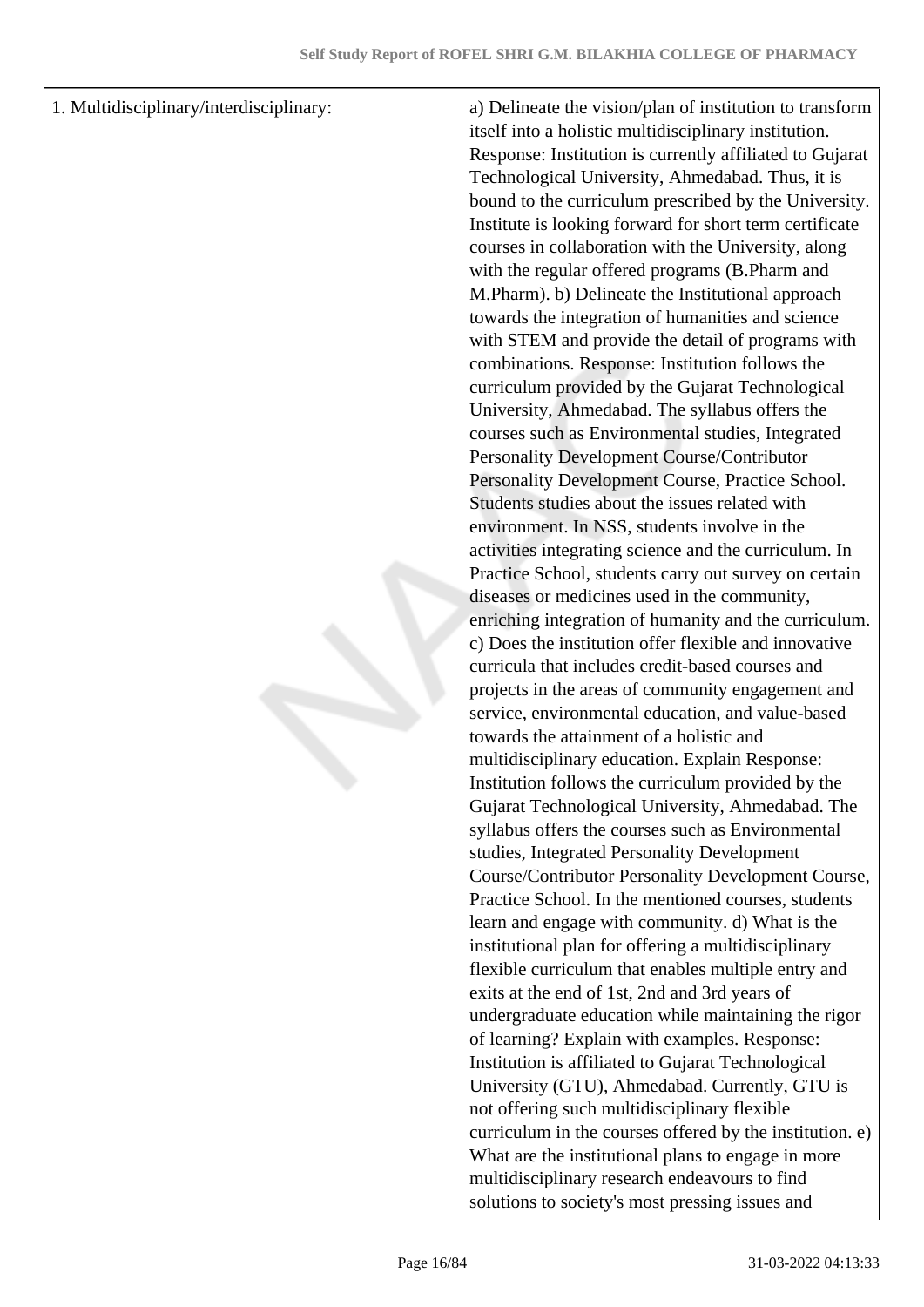|                                    | challenges? Response: Institute offers B.Pharm and<br>M.Pharm program. The curricula includes research<br>work. In research work, B.Pharm students carry out<br>research pertaining to survey which provide data<br>related to disease/medicine used in community. The<br>data analysis further helps in understanding issue,<br>which will provide and insight in finding the<br>appropriate solution. M.Pharm students carry out<br>research work involving newer formulations, re-<br>purposing of drugs/bioactives etc. The outcomes may<br>help in developing the treatment strategies for the<br>benefit of community. f) Describe any good<br>practice/s of the institution to promote<br>Multidisciplinary / interdisciplinary approach in view<br>of NEP 2020. Response: Institution follows the<br>curriculum provided by the Gujarat Technological<br>University, Ahmedabad. Curricula involving<br>interdisciplinary approach includes Environmental<br>studies, Integrated Personality Development<br>Course/Contributor Personality Development Course.<br>Environmental studies course enables students to<br>learn about the pressing issues related to<br>environment. Integrated Personality Development<br><b>Course/Contributor Personality Development Course</b><br>prepare students for the modern challenges they face<br>in their daily lives. The course focuses on morality<br>and character development at the core of student<br>growth, to enable students to become self-aware, |
|------------------------------------|----------------------------------------------------------------------------------------------------------------------------------------------------------------------------------------------------------------------------------------------------------------------------------------------------------------------------------------------------------------------------------------------------------------------------------------------------------------------------------------------------------------------------------------------------------------------------------------------------------------------------------------------------------------------------------------------------------------------------------------------------------------------------------------------------------------------------------------------------------------------------------------------------------------------------------------------------------------------------------------------------------------------------------------------------------------------------------------------------------------------------------------------------------------------------------------------------------------------------------------------------------------------------------------------------------------------------------------------------------------------------------------------------------------------------------------------------------------------------------------------------------------|
| 2. Academic bank of credits (ABC): | sincere, and successful in their many roles.<br>a) Describe the initiatives taken by the institution to<br>fulfil the requirement of Academic bank of credits as<br>proposed in NEP 2020. Response: Institution is<br>affiliated to Gujarat Technological University (GTU),<br>Ahmedabad. Currently, GTU is not offering such<br>multidisciplinary flexible curriculum in the courses<br>offered by the institution. b) Whether the institution<br>has registered under the ABC to permit its learners to<br>avail the benefit of multiple entries and exit during<br>the chosen programme? Provide details. Response:<br>Institution is affiliated to Gujarat Technological<br>University (GTU), Ahmedabad. Currently, GTU is<br>not offering such multidisciplinary flexible<br>curriculum in the courses offered by the institution.<br>Thus, institution is not registered under the ABC<br>programme. c) Describe the efforts of the institution<br>for seamless collaboration, internationalization of<br>education, joint degrees between Indian and foreign                                                                                                                                                                                                                                                                                                                                                                                                                                            |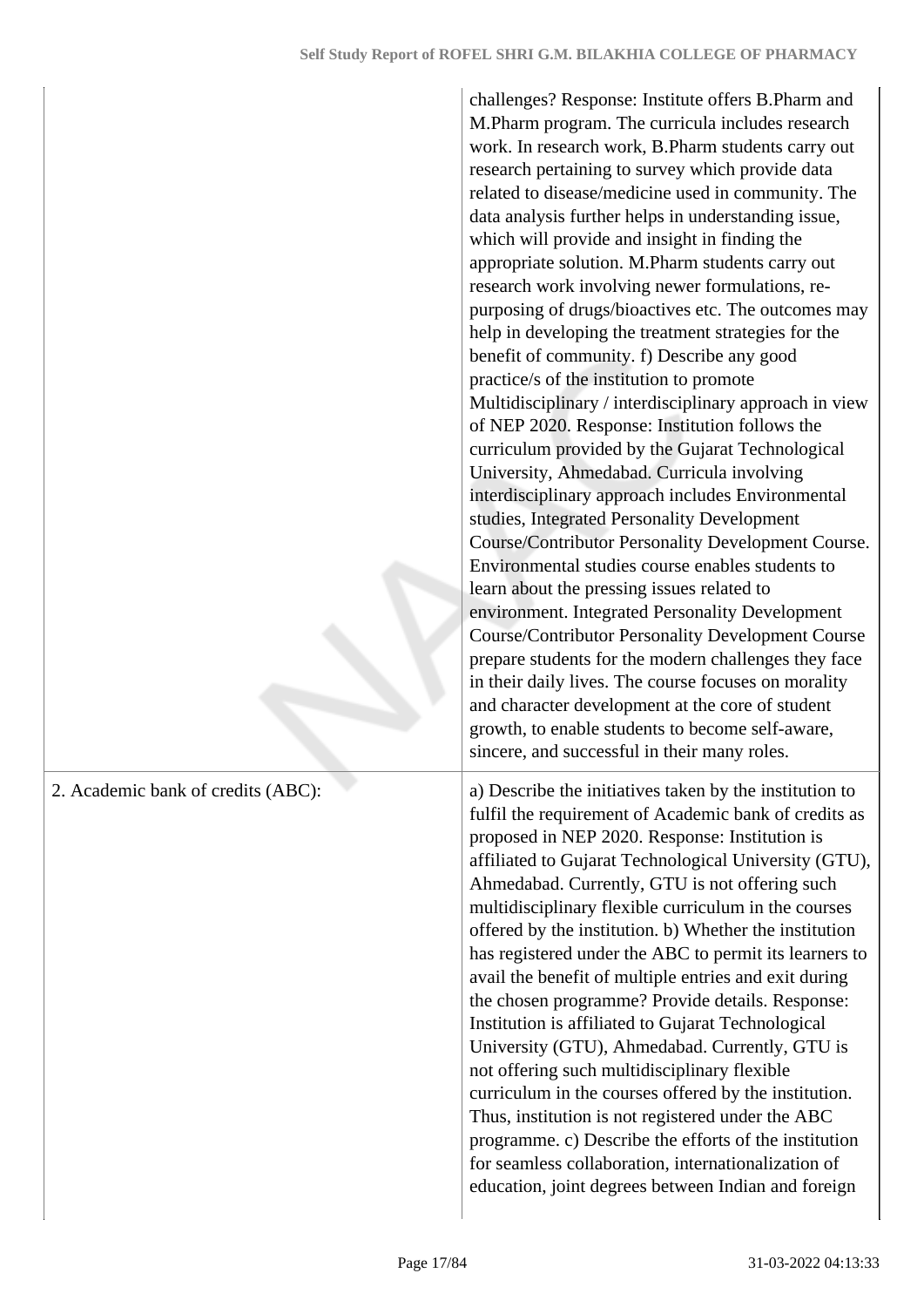|                       | institutions, and to enable credit transfer. Response:<br>Institution is affiliated to Gujarat Technological<br>University (GTU), Ahmedabad. Currently, GTU is<br>not offering such multidisciplinary flexible<br>curriculum in the courses offered by the institution.<br>Further, as of now, institution solely has not made<br>any such collaborations with other institutions. d)<br>How faculties are encouraged to design their own<br>curricular and pedagogical approaches within the<br>approved framework, including textbook, reading<br>material selections, assignments, and assessments etc.<br>Response: Faculty are encouraged to prepare material<br>of their respective subjects. Faculty has published<br>book and chapter in books on various topics. e)<br>Describe any good practice/s of the institution<br>pertaining to the implementation of Academic bank<br>of credits (ABC) in the institution in view of NEP<br>2020. Response: Institution is affiliated to Gujarat<br>Technological University (GTU), Ahmedabad.<br>Currently, GTU is not offering such multidisciplinary<br>flexible curriculum in the courses offered by the<br>institution.                                                                                                                                                                                                     |
|-----------------------|------------------------------------------------------------------------------------------------------------------------------------------------------------------------------------------------------------------------------------------------------------------------------------------------------------------------------------------------------------------------------------------------------------------------------------------------------------------------------------------------------------------------------------------------------------------------------------------------------------------------------------------------------------------------------------------------------------------------------------------------------------------------------------------------------------------------------------------------------------------------------------------------------------------------------------------------------------------------------------------------------------------------------------------------------------------------------------------------------------------------------------------------------------------------------------------------------------------------------------------------------------------------------------------------------------------------------------------------------------------------------------|
| 3. Skill development: | a) Describe the efforts made by the institution to<br>strengthen the vocational education and soft skills of<br>students in alignment with National Skills<br><b>Qualifications Framework Response: Institution</b><br>believes in the vocational development of students.<br>Development of soft skills in students help them to<br>prepare themselves professionally. Institution<br>organizes soft skill development seminars for the<br>students which helps to strengthen their vocational<br>skills. b) Provide the details of the programmes<br>offered to promote vocational education and its<br>integration into mainstream education. Response: To<br>promote vocational education and its integration, soft<br>skill seminars are organized by the institute. The<br>speakers provide training and guidance to develop<br>personality, communication skill, interview<br>etiquettes. To conduct technical seminars &<br>workshops as per the industry scope. To develop<br>awareness of participation in different events. c) How<br>the institution is providing Value-based education to<br>inculcate positivity amongst the learner that include<br>the development of humanistic, ethical,<br>Constitutional, and universal human values of truth<br>(satya), righteous conduct (dharma), peace (shanti),<br>love (prem), nonviolence (ahimsa), scientific temper, |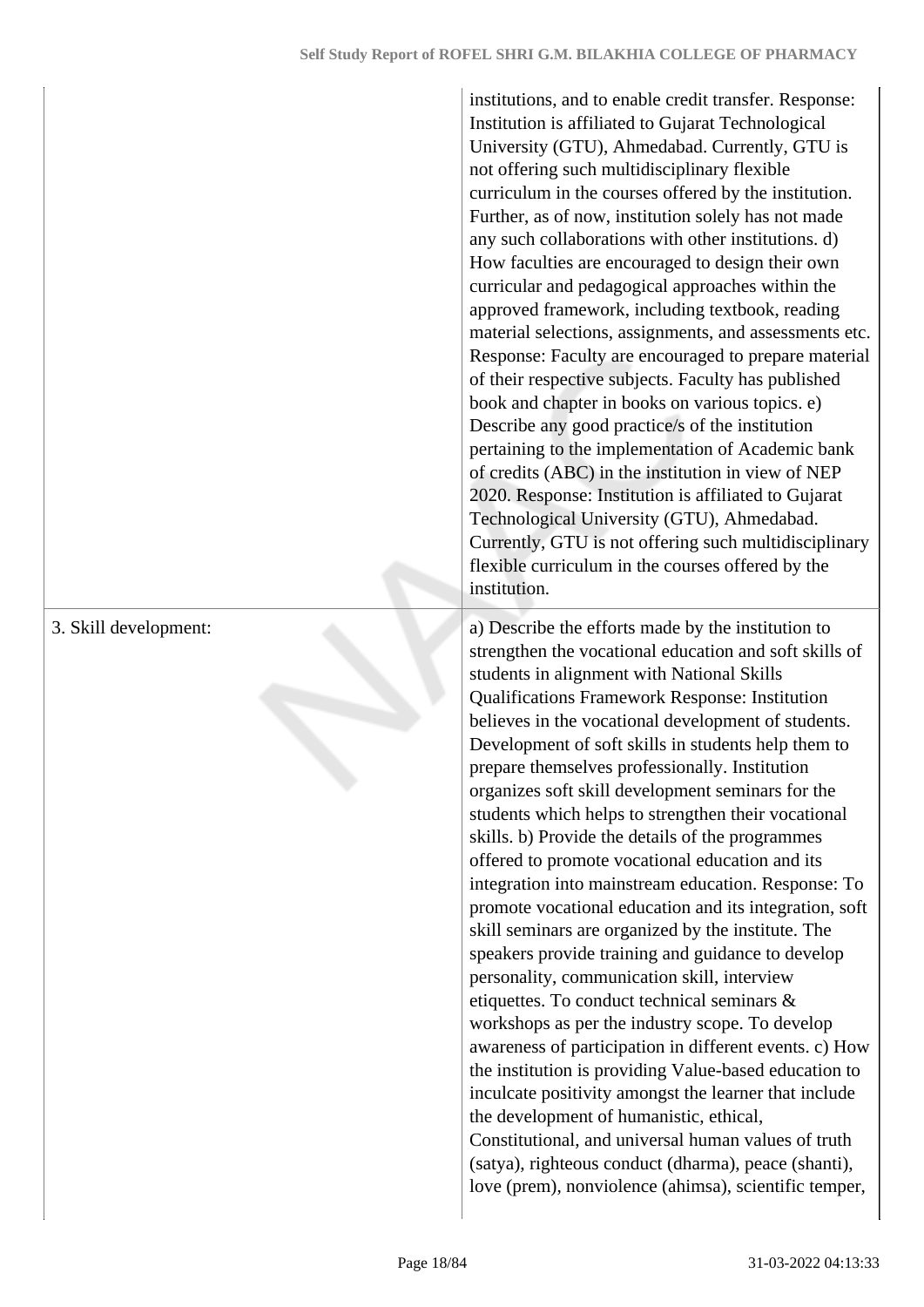|                                                     | citizenship values, and also life-skills etc. Response:<br>Institution understands the importance of value-based<br>education to inculcate positivity among the students.<br>Vocational courses offered by GTU are Integrated<br>Personality Development Course/Contributor<br>Personality Development Course. The course focuses<br>on morality and character development of student. To<br>enable students to become self-aware, sincere, and<br>successful in their many roles - as an ambitious<br>student, reliable employee, caring family member,<br>and considerate citizen. To help a student manifest<br>the ideal of contributor ship in one's life. d) Enlist<br>the institution's efforts to: i. Design a credit structure<br>to ensure that all students take at least one vocational<br>course before graduating. ii. Engaging the services of<br>Industry veterans and Master Crafts persons to<br>provide vocational skills and overcome gaps vis-à-vis<br>trained faculty provisions. iii. To offer vocational<br>education in ODL/blended/on-campus modular<br>modes to Learners. iv. NSDC association to facilitate<br>all this by creating a unified platform to manage<br>learner enrolment (students and workers), skill<br>mapping, and certification. v. Skilling courses are<br>planned to be offered to students through online<br>and/or distance mode. e) Describe any good<br>practice/s of the institution pertaining to the Skill<br>development in view of NEP 2020. Response:<br>Institution is affiliated to Gujarat Technological<br>University (GTU), Ahmedabad. Credit based<br>vocational courses offered by GTU are Integrated<br>Personality Development Course/Contributor<br>Personality Development Course in UG. Student<br>have to compulsorily take either of the course in the<br>semester. In addition to this, in first semester of UG,<br>Communication Skills Course (credit based) is<br>offered by GTU which is also mandatory for the<br>students. Guest lectures are organized for the<br>students, in which the speakers from academia or<br>industry provide knowledge of the field to fill the gap<br>of curricula and industry practice. In addition, soft<br>skill development seminars are organized for the<br>personal development of students. Further, faculty<br>provides guidance to the students regarding various<br>areas. |
|-----------------------------------------------------|---------------------------------------------------------------------------------------------------------------------------------------------------------------------------------------------------------------------------------------------------------------------------------------------------------------------------------------------------------------------------------------------------------------------------------------------------------------------------------------------------------------------------------------------------------------------------------------------------------------------------------------------------------------------------------------------------------------------------------------------------------------------------------------------------------------------------------------------------------------------------------------------------------------------------------------------------------------------------------------------------------------------------------------------------------------------------------------------------------------------------------------------------------------------------------------------------------------------------------------------------------------------------------------------------------------------------------------------------------------------------------------------------------------------------------------------------------------------------------------------------------------------------------------------------------------------------------------------------------------------------------------------------------------------------------------------------------------------------------------------------------------------------------------------------------------------------------------------------------------------------------------------------------------------------------------------------------------------------------------------------------------------------------------------------------------------------------------------------------------------------------------------------------------------------------------------------------------------------------------------------------------------------------------------------------------------------------------------------------------------------------------------------|
| 4. Appropriate integration of Indian Knowledge      | a) Delineate the strategy and details regarding the                                                                                                                                                                                                                                                                                                                                                                                                                                                                                                                                                                                                                                                                                                                                                                                                                                                                                                                                                                                                                                                                                                                                                                                                                                                                                                                                                                                                                                                                                                                                                                                                                                                                                                                                                                                                                                                                                                                                                                                                                                                                                                                                                                                                                                                                                                                                               |
| system (teaching in Indian Language, culture, using | integration of the Indian Knowledge system (teaching                                                                                                                                                                                                                                                                                                                                                                                                                                                                                                                                                                                                                                                                                                                                                                                                                                                                                                                                                                                                                                                                                                                                                                                                                                                                                                                                                                                                                                                                                                                                                                                                                                                                                                                                                                                                                                                                                                                                                                                                                                                                                                                                                                                                                                                                                                                                              |
| online course):                                     | in Indian Language, culture etc.) into the curriculum                                                                                                                                                                                                                                                                                                                                                                                                                                                                                                                                                                                                                                                                                                                                                                                                                                                                                                                                                                                                                                                                                                                                                                                                                                                                                                                                                                                                                                                                                                                                                                                                                                                                                                                                                                                                                                                                                                                                                                                                                                                                                                                                                                                                                                                                                                                                             |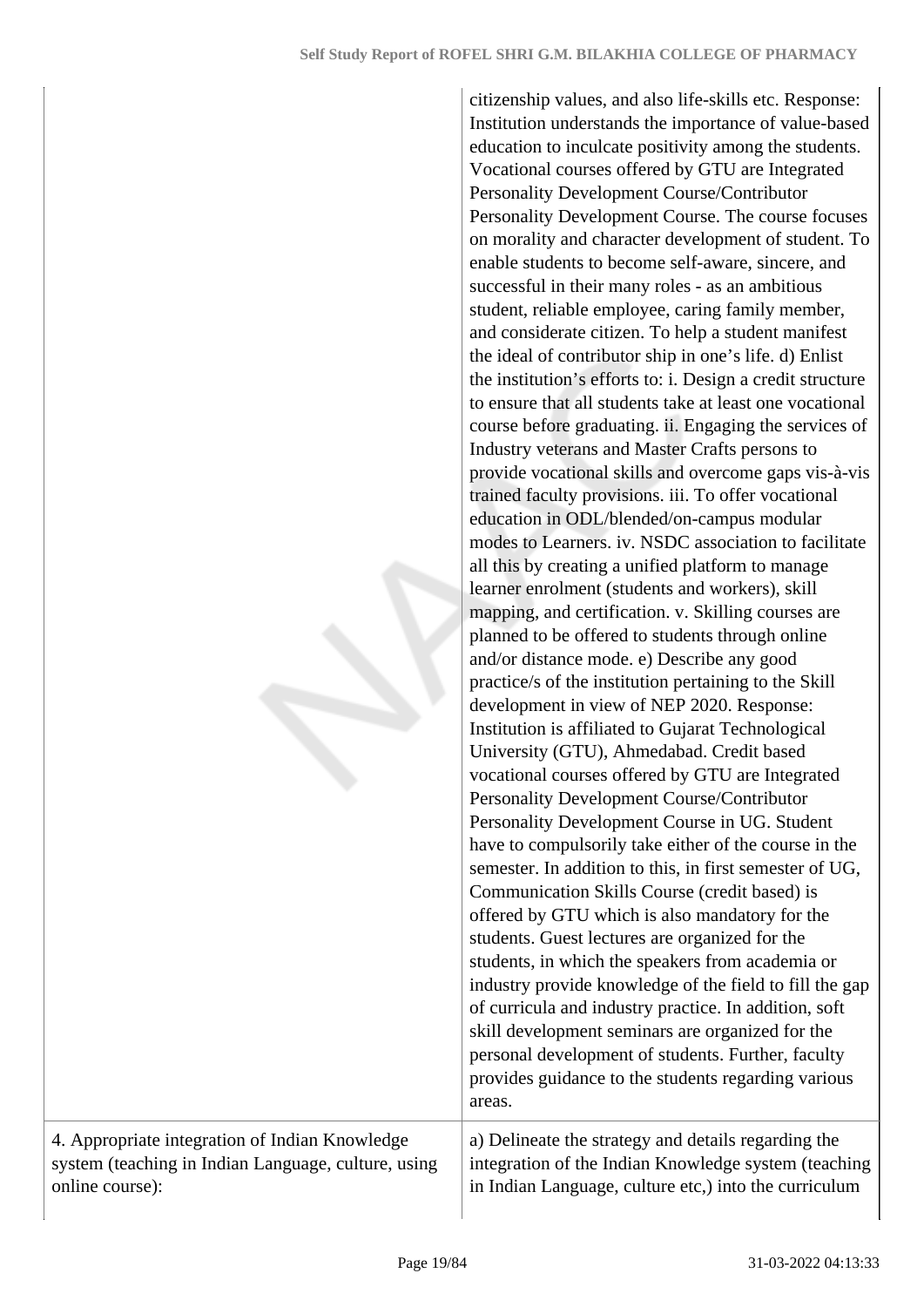|                                            | using both offline and online courses. b) What are the<br>institutions plans to train its faculties to provide the<br>classroom delivery in bilingual mode (English and<br>vernacular)? Provide the details. c) Provide the<br>details of the degree courses taught in Indian<br>languages and bilingually in the institution. d)<br>Describe the efforts of the institution to preserve and<br>promote the following: i. Indian languages (Sanskrit,<br>Pali, Prakrit and classical, tribal and endangered etc.)<br>ii. Indian ancient traditional knowledge iii. Indian<br>Arts iv. Indian Culture and traditions. e) Describe any<br>good practice/s of the institution pertaining to the<br>appropriate integration of Indian Knowledge system<br>(teaching in Indian Language, culture, using online<br>course) in view of NEP 2020. Response: Institution is<br>affiliated to Gujarat Technological University (GTU),<br>Ahmedabad. Integration of Indian Knowledge system<br>in the professional course is yet not made. However,<br>considering the students of first semester, faculty do<br>make use of vernacular Language along with English<br>language for the ease in learning of the concepts. |
|--------------------------------------------|----------------------------------------------------------------------------------------------------------------------------------------------------------------------------------------------------------------------------------------------------------------------------------------------------------------------------------------------------------------------------------------------------------------------------------------------------------------------------------------------------------------------------------------------------------------------------------------------------------------------------------------------------------------------------------------------------------------------------------------------------------------------------------------------------------------------------------------------------------------------------------------------------------------------------------------------------------------------------------------------------------------------------------------------------------------------------------------------------------------------------------------------------------------------------------------------------------------|
| 5. Focus on Outcome based education (OBE): | i. Describe the institutional initiatives to transform its<br>curriculum towards Outcome based Education<br>(OBE)? ii. Explain the efforts made by the institution<br>to capture the Outcome based education in teaching<br>and learning practices. iii. Describe any good<br>practice/s of the institution pertaining to the Outcome<br>based education (OBE) in view of NEP 2020.<br>Response: Outcome-Based Education (OBE) is a<br>student-centric teaching and learning methodology in<br>which the course delivery, assessment are planned to<br>achieve stated objectives and outcomes. Course<br>outcomes (CO) are defined for each subject by the<br>faculty. Program outcomes (PO) are defined by NBA.<br>Mapping of $CO \& PO$ is done for each subject by the<br>faculty. For continuous teaching-learning, internal<br>exams, multiple choice quiz, viva voce is taken.<br>Performance of the students is mapped with CO and<br>calculated. Further, mapping of COPO is done in<br>context to performance of the students.                                                                                                                                                                        |
| 6. Distance education/online education:    | a) Delineate the possibilities of offering vocational<br>courses through ODL mode in the institution. b)<br>Describe about the development and use of<br>technological tools for teaching learning activities.<br>Provide the details about the institutional efforts<br>towards the blended learning. c) Describe any good<br>practice/s of the institution pertaining to the Distance                                                                                                                                                                                                                                                                                                                                                                                                                                                                                                                                                                                                                                                                                                                                                                                                                        |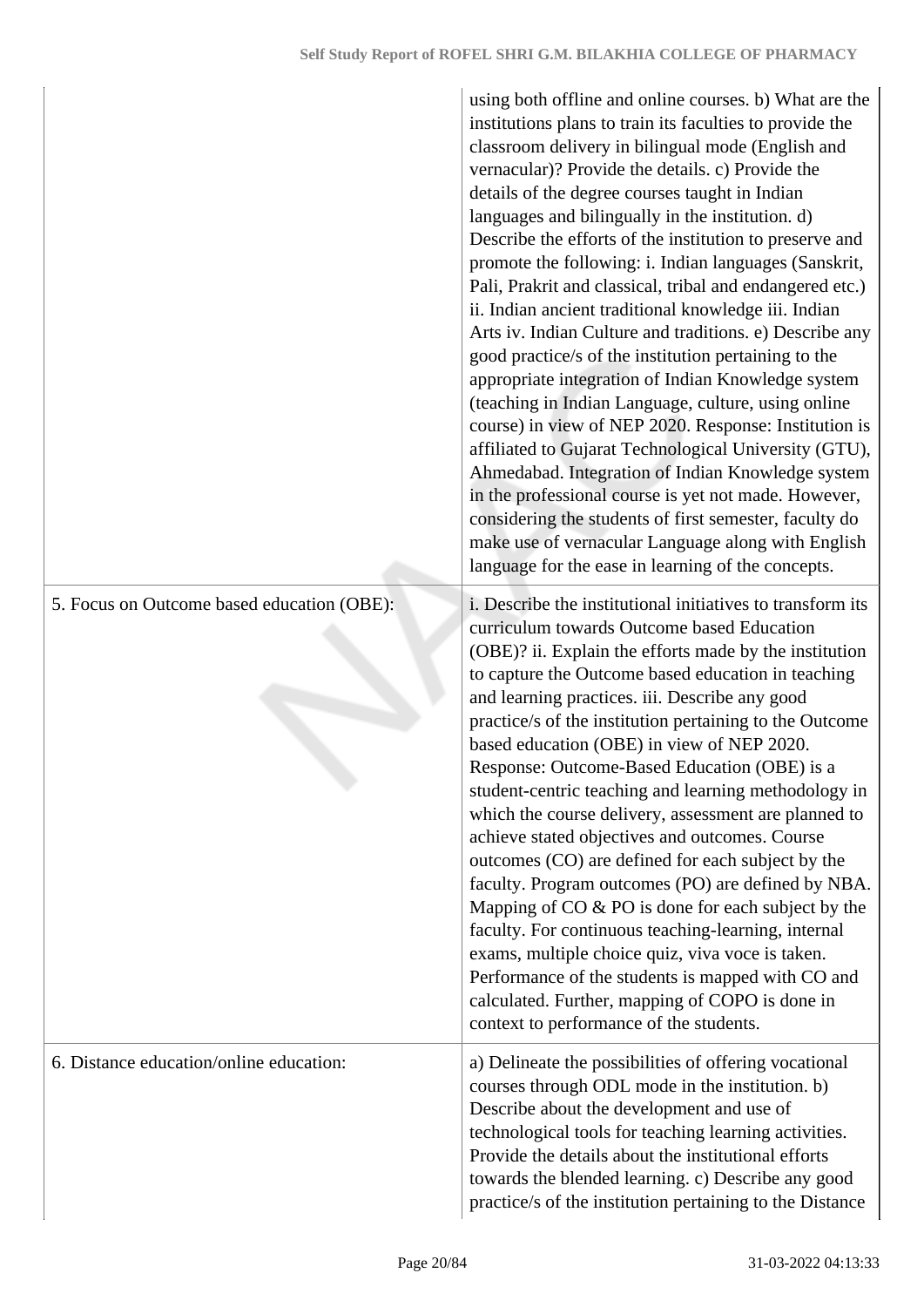education/online education in view of NEP 2020 Response: Institution is affiliated to Gujarat Technological University (GTU), Ahmedabad. Currently, vocational courses through ODL mode is not in the curriculum. For teaching learning modes, power point presentations, video lectures are prepared. Considering the Covid-19 situation, online mode of delivery such as google meet is employed. Use of power point presentation, video lectures, google classroom for delivery of the lectures and materials are found to be helpful in providing continuous learning.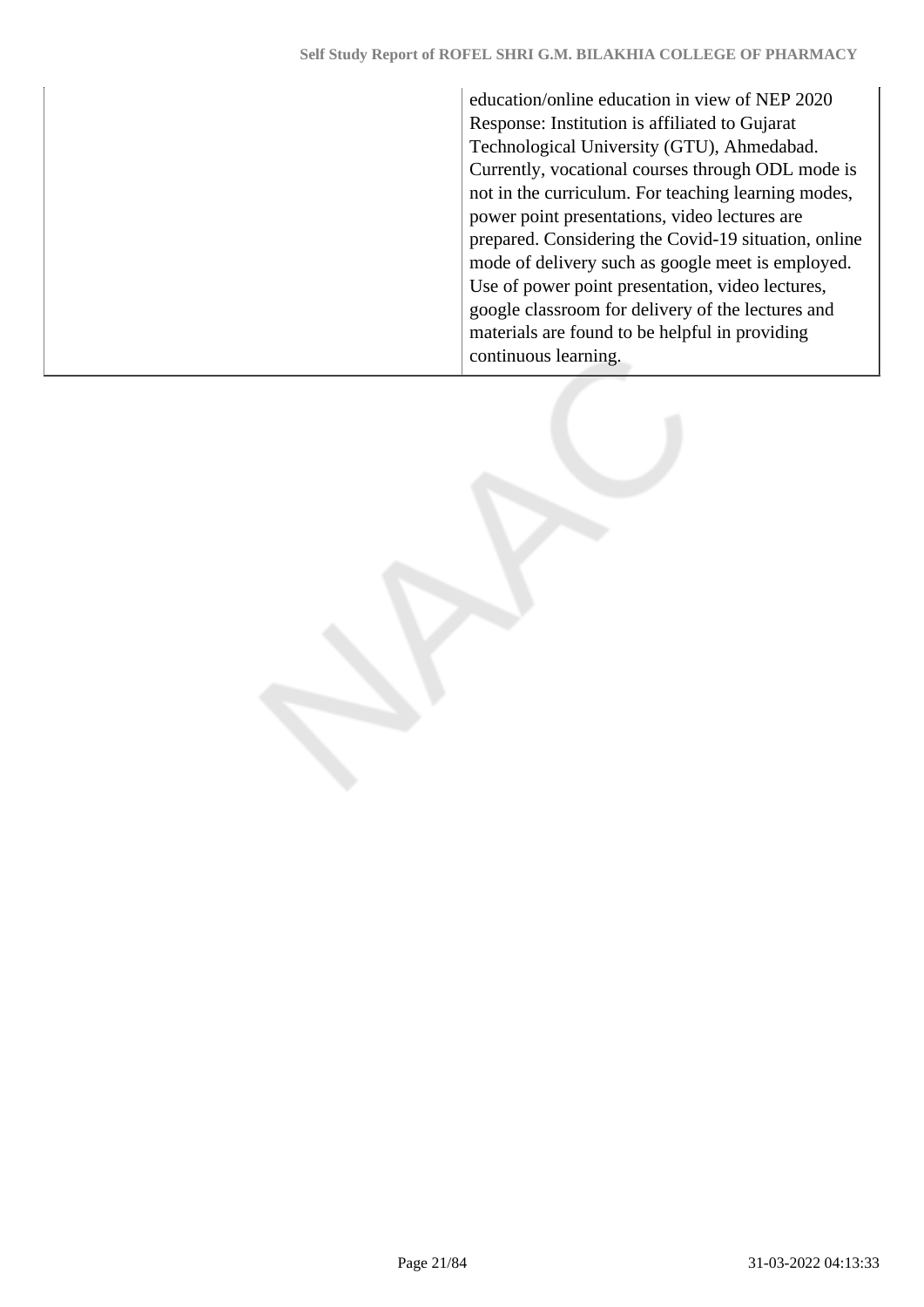# **Extended Profile**

## **1 Program**

## **1.1**

## **Number of courses offered by the Institution across all programs during the last five years**

| 2020-21                              | 2019-20 | 2018-19  |                      | 2017-18 | 2016-17 |  |
|--------------------------------------|---------|----------|----------------------|---------|---------|--|
| 76                                   | 64      | 65       |                      | 67      | 67      |  |
| <b>File Description</b>              |         | Document |                      |         |         |  |
| Institutional data prescribed format |         |          | <b>View Document</b> |         |         |  |

## **1.2**

#### **Number of programs offered year-wise for last five years**

| 2020-21 | 2019-20 | 2018-19 | $ 2017 - 18 $ | 2016-17 |
|---------|---------|---------|---------------|---------|
|         |         |         |               |         |

# **2 Students**

**2.1**

## **Number of students year-wise during last five years**

| 2020-21                                 | 2019-20 | 2018-19  |                      | 2017-18 | 2016-17 |
|-----------------------------------------|---------|----------|----------------------|---------|---------|
| 329                                     | 326     | 298      |                      | 274     | 251     |
| <b>File Description</b>                 |         | Document |                      |         |         |
| Institutional data in prescribed format |         |          | <b>View Document</b> |         |         |

#### **2.2**

## **Number of seats earmarked for reserved category as per GOI/State Govt rule year-wise during last five years**

| 2020-21 | 2019-20 | 2018-19 | 2017-18 | 2016-17 |
|---------|---------|---------|---------|---------|
| ◡▴      | 45      | 36      | 36      | -<br>◡▴ |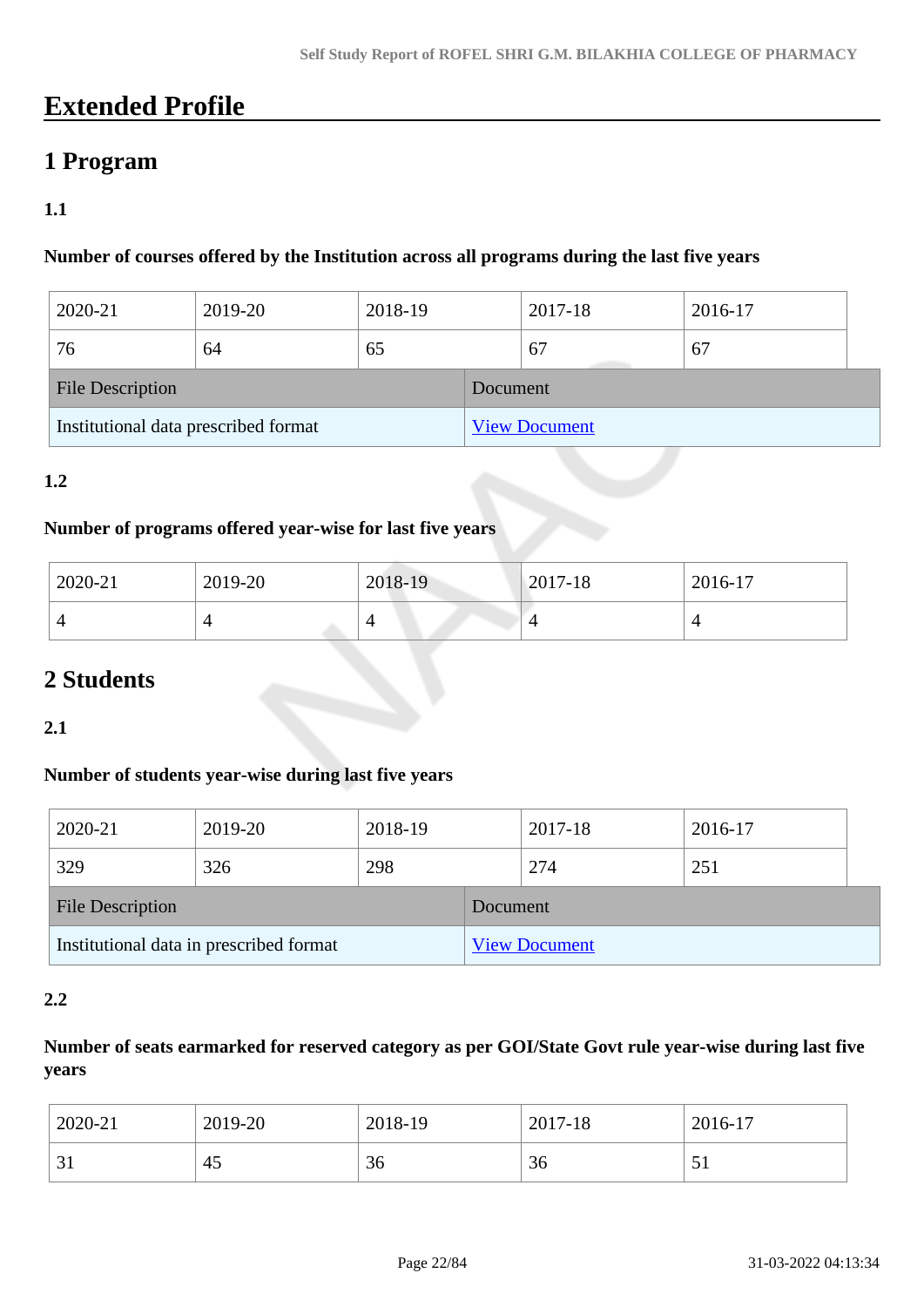| <b>File Description</b>                 | Document             |
|-----------------------------------------|----------------------|
| Institutional data in prescribed format | <b>View Document</b> |

## **2.3**

## **Number of outgoing / final year students year-wise during last five years**

| 2020-21                                 | 2019-20 | 2018-19  |                      | 2017-18 | 2016-17 |  |
|-----------------------------------------|---------|----------|----------------------|---------|---------|--|
| 96                                      | 100     | 79       |                      | 82      | 58      |  |
| <b>File Description</b>                 |         | Document |                      |         |         |  |
| Institutional data in prescribed format |         |          | <b>View Document</b> |         |         |  |

# **3 Teachers**

## **3.1**

## **Number of full time teachers year-wise during the last five years**

| 2020-21                                 | 2019-20 | 2018-19  |                      | 2017-18 | 2016-17 |
|-----------------------------------------|---------|----------|----------------------|---------|---------|
| 22                                      | 21      | 21       |                      | 22      | 23      |
| <b>File Description</b>                 |         | Document |                      |         |         |
| Institutional data in prescribed format |         |          | <b>View Document</b> |         |         |

## **3.2**

## **Number of sanctioned posts year-wise during last five years**

| 2020-21                                 | 2019-20 | 2018-19  |                      | 2017-18 | 2016-17 |  |
|-----------------------------------------|---------|----------|----------------------|---------|---------|--|
| 22                                      | 21      | 21       |                      | 22      | 23      |  |
| <b>File Description</b>                 |         | Document |                      |         |         |  |
| Institutional data in prescribed format |         |          | <b>View Document</b> |         |         |  |

# **4 Institution**

## **4.1**

**Total number of classrooms and seminar halls**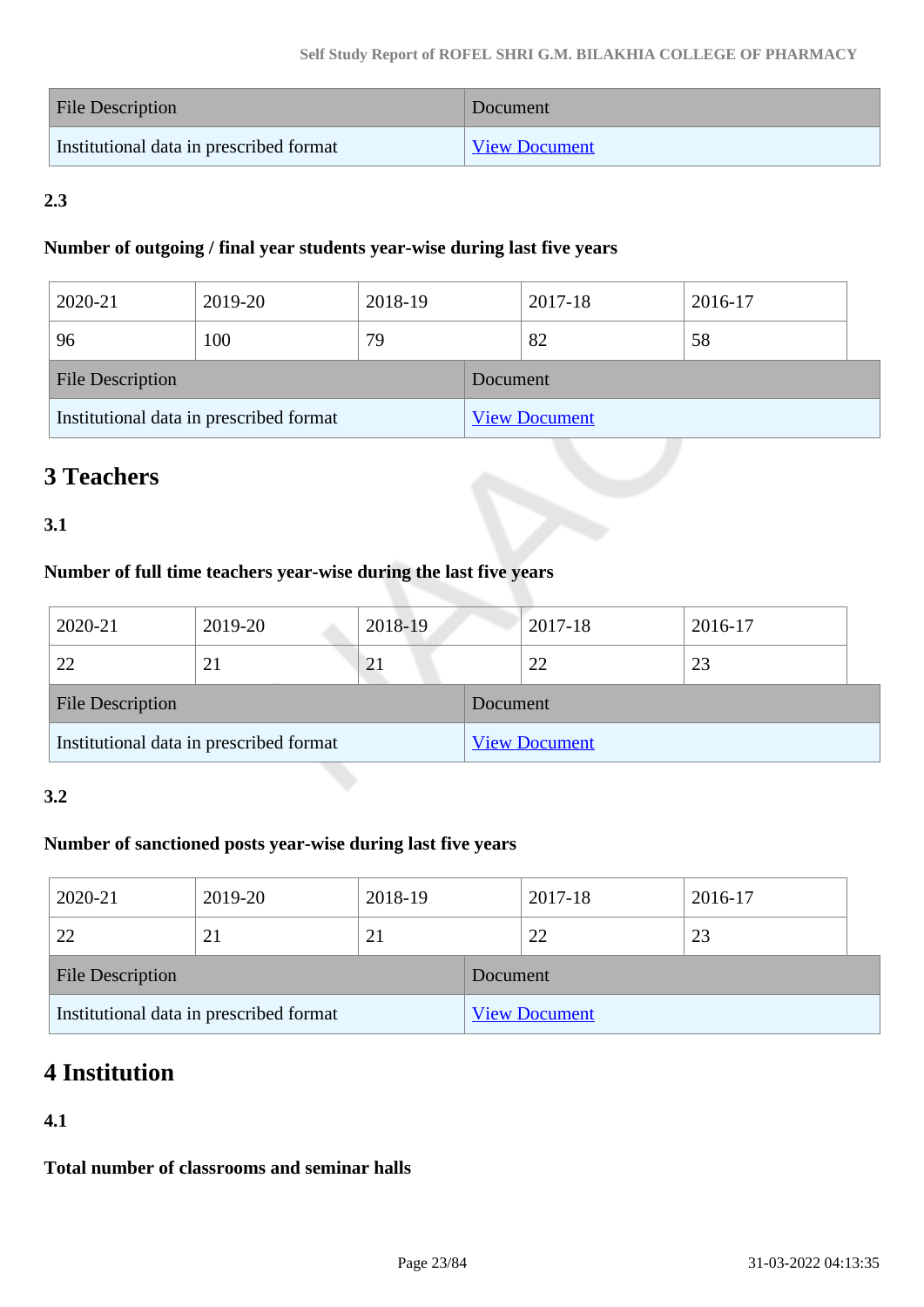## **Response: 11**

## **4.2**

## **Total Expenditure excluding salary year-wise during last five years ( INR in Lakhs)**

| 2020-21 | 2019-20 | 2018-19 | 2017-18 | $2016-17$                                      |
|---------|---------|---------|---------|------------------------------------------------|
| 47.39   | 87.47   | 64.82   | 40.53   | 17<br>70<br>$\sim$ $\sim$ $\sim$ $\sim$ $\sim$ |

**4.3**

**Number of Computers**

**Response: 37**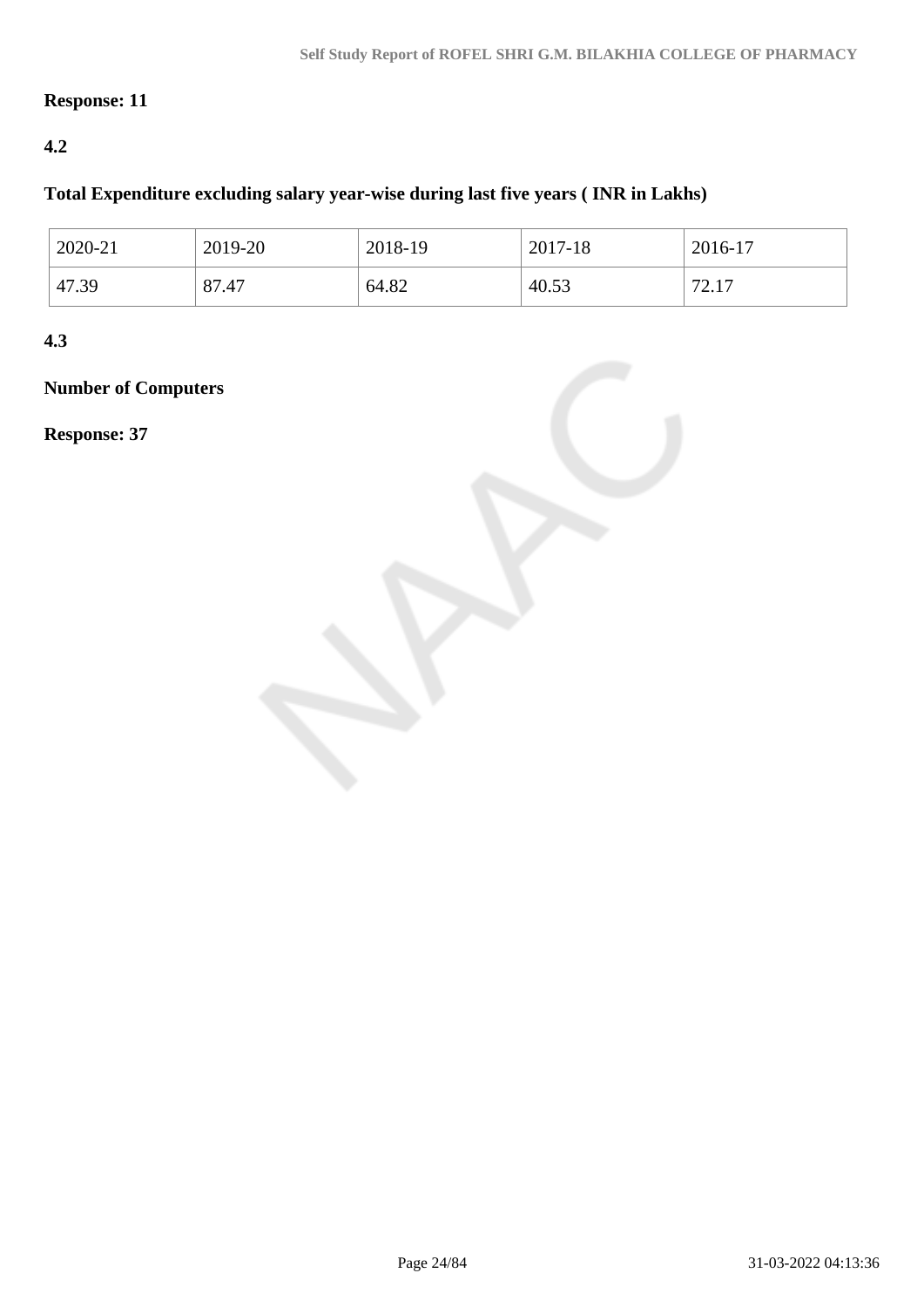# **4. Quality Indicator Framework(QIF)**

# **Criterion 1 - Curricular Aspects**

## **1.1 Curricular Planning and Implementation**

 **1.1.1 The Institution ensures effective curriculum delivery through a well planned and documented process**

## **Response:**

The curriculum prescribed by the affiliated university is observed strictly. Apart from this prescribed curriculum, the Institute has designed ways and means to reinforce the teaching-learning process. The curricular planning and implementation is performed in a systematic way.

- **Preparation of Academic Calendar:** At the beginning of each academic session, academic head prepares academic calendar incorporating curricular, co-curricular and extra-curricular events in alignment with the institute academic calendar**.**
- **Library books Upgradation:** The library is informed for required text books, reference books and e- journals for the forthcoming academic year.
- **Course Allocation:** Courses are allocated to the faculty members based on their preferences by the department academic in-charge and approved by the Principal.
- **Timetable Preparation:** Time tables are prepared incorporating individual theory and lab courses. Individual time tables are prepared for each faculty member reflecting the work load. All these time tables are prepared by Time Table Committee.
- **Design and Dissemination of Course Plan:** Each faculty member prepares detailed course plan including the text book(s), reference book(s), and (if) web resource(s) to be used for each topic.
- **Preparation of Course file:** Each faculty member prepares the course file which includes the syllabus, course plan, course outcomes, materials, question papers, and question bank. After the completion of the semester, it is updated with attainment of COs.
- **Content Delivery:** In addition to the traditional lecture method, New and innovative teaching techniques are adopted to deliver the content. Employing of learner-centric techniques such as group discussion, power-point presentation, video lectures, interaction in class encourages students' active participation.
- **Reviews:** Periodical review on the coverage of syllabus and regularity of the students is performed by the Academic In-charge and Principal. Faculty reviews the coverage of syllabus through Daily Class Work Register.
- **Assessments:** As per the regulations of the affiliated university, the assessment is in two ways:
- **Internal Assessment (20 Marks):** There are two internal assessment tests, the first one after about seven weeks of the commencement of the semester and the second at the end of the session, i.e., about after fourteen weeks (it is known as remedial exam). The internal assessment for theory includes descriptive test for 20 Marks. Practical exam of subject (if any) includes 20 marks.
- **External Assessment (80 Marks):** The external assessment (theory and practical (if any)) is based on the semester end examinations conducted by the university.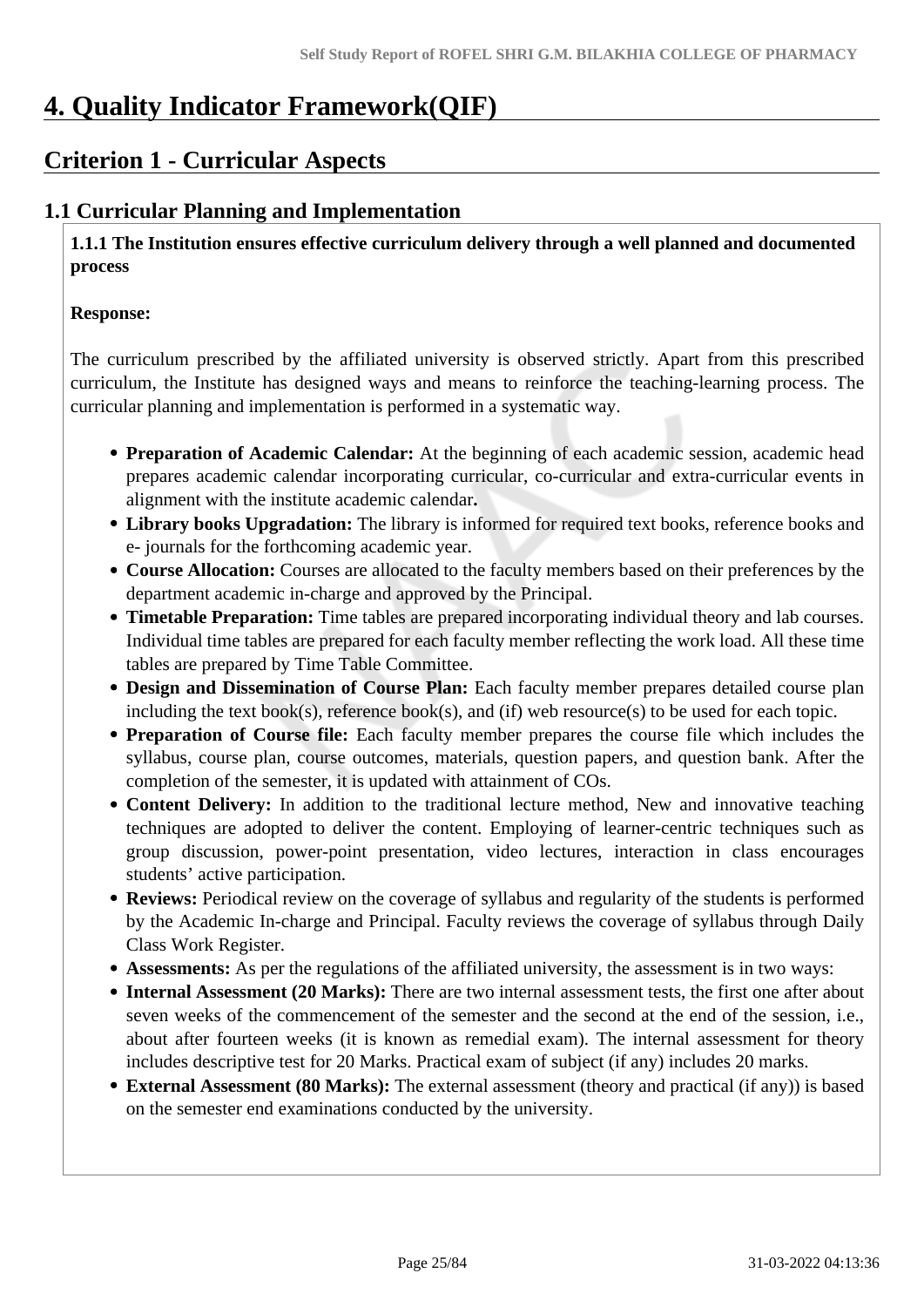| <b>File Description</b>              | <b>Document</b>      |
|--------------------------------------|----------------------|
| <b>Upload Additional information</b> | <b>View Document</b> |

## **1.1.2 The institution adheres to the academic calendar including for the conduct of CIE**

#### **Response:**

- In the beginning of the academic year, academic calendar is published by the University for Respective Course. The institution ensures effective time management and strictly follows timeliness given by the affiliating university (GTU). The Institute carries out effective planning to stick to academic calendar. This allows the teachers and the students to carry out their teachinglearning and regular assessment of the same.
- Every academic year consists of two semesters. Each semester is to be of about 15 weeks. The first Continuous Internal Examination (CIE- I) known as MID-I along with the Lab Internal-1 is conducted after about 7 weeks of class work. CIE- II (known as REMID/Improvement) is conducted after about 14 weeks of class session. Within the above-mentioned period of class session, the concerned syllabus is taught to the students. They are then evaluated on the same material.
- The Institute conducts assessment to the students in theory components. The descriptive component is marked out of 20. These tests are conducted in adequately spaced-out intervals to avoid pressuring the students with too many examinations.
- Best of these examinations is taken as final internal marks of the student. These marks are also utilised to identify the slow learning students and solve their doubts (if any) to improve their performance before the external examination.
- All questions are mapped with their respective course outcomes that are stated in the beginning of the course.
- Objective test is taken to address the un-attained course outcomes. This helps the student to attain objective based knowledge of the syllabus. Assignments (if any) are given to the students to improve themselves. The students need to complete them within the time allotted.
- Following the university calendar, every faculty creates internal course plan to ensure timely delivery of syllabus. This is followed by distribution of day-to-day division of topics and chapters. These topics and chapters are chosen keeping the upcoming CIE in mind. The timeline created allows to complete the given syllabus in enough time.
- In case of any required change, the university communicates the modification to the college and the college enforces the same. In any condition, the academic calendar is followed by all teachers.

| <b>File Description</b>              | <b>Document</b>      |
|--------------------------------------|----------------------|
| <b>Upload Additional information</b> | <b>View Document</b> |
| Link for Additional information      | <b>View Document</b> |

## **1.1.3 Teachers of the Institution participate in following activities related to curriculum development and assessment of the affiliating University and/are represented on the following academic bodies during the last five years**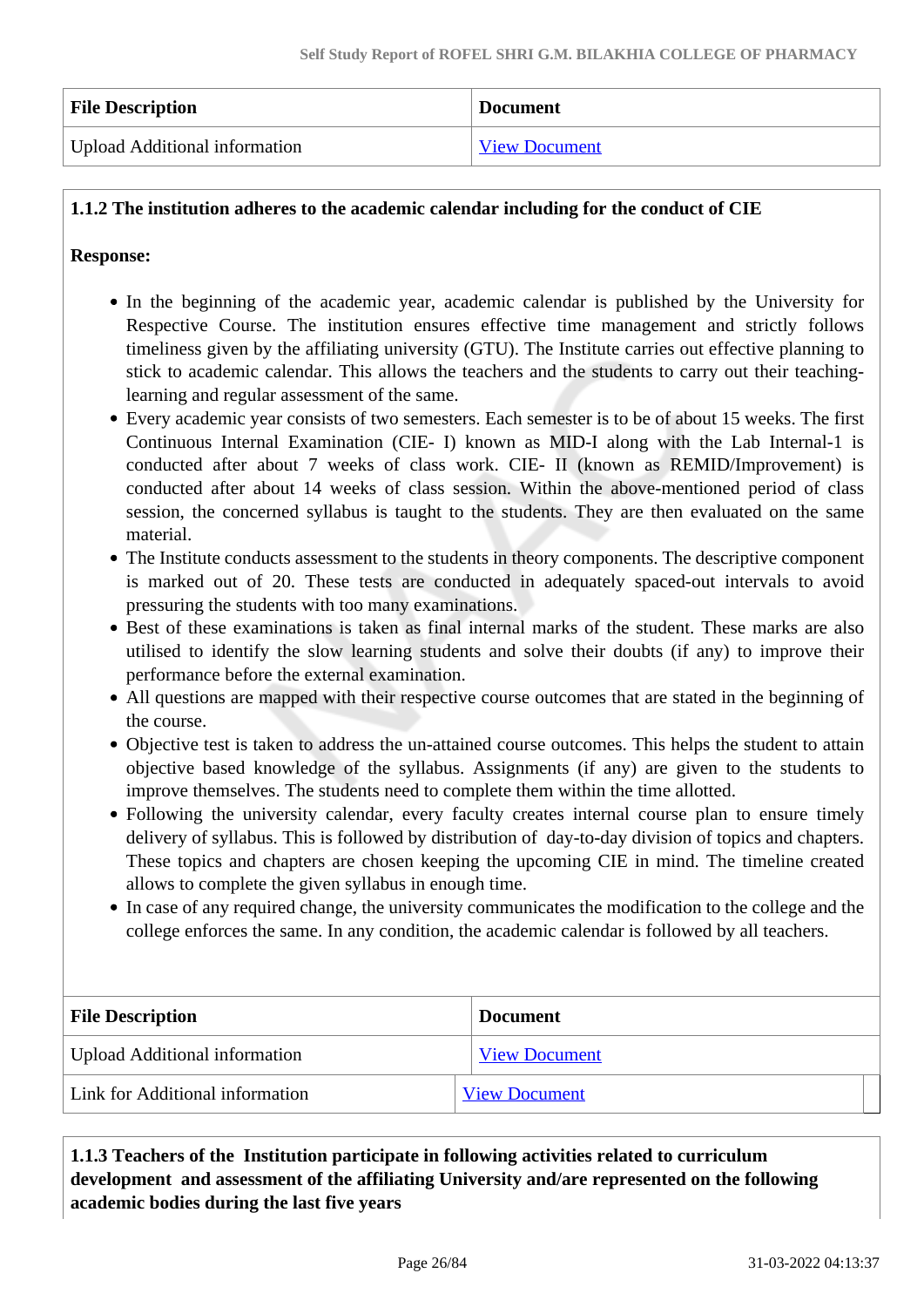- **1.Academic council/BoS of Affiliating university**
- **2.Setting of question papers for UG/PG programs**
- **3.Design and Development of Curriculum for Add on/ certificate/ Diploma Courses**
- **4.Assessment /evaluation process of the affiliating University**

**Response:** C. Any 2 of the above

| <b>File Description</b>                                                                                      | <b>Document</b>      |
|--------------------------------------------------------------------------------------------------------------|----------------------|
| Institutional data in prescribed format                                                                      | <b>View Document</b> |
| Details of participation of teachers in various<br>bodies/activities provided as a response to the<br>metric | <b>View Document</b> |

## **1.2 Academic Flexibility**

 **1.2.1 Percentage of Programmes in which Choice Based Credit System (CBCS)/ elective course system has been implemented** 

#### **Response:** 25

1.2.1.1 **Number of Programmes in which CBCS / Elective course system implemented.**

Response: 1

| <b>File Description</b>                              | <b>Document</b>      |
|------------------------------------------------------|----------------------|
| Minutes of relevant Academic Council/BOS<br>meetings | <b>View Document</b> |
| Institutional data in prescribed format              | <b>View Document</b> |
| Any additional information                           | <b>View Document</b> |

#### **1.2.2 Number of Add on /Certificate programs offered during the last five years**

**Response:** 0

#### 1.2.2.1 **How many Add on /Certificate programs are offered within the last 5 years.**

| $^{+}$ 2020-21 | 2019-20 | 2018-19 | $12017 - 18$ | 2016-17 |
|----------------|---------|---------|--------------|---------|
|                | ν       |         | U            | ν       |

| <b>File Description</b>              | <b>Document</b>      |
|--------------------------------------|----------------------|
| List of Add on /Certificate programs | <b>View Document</b> |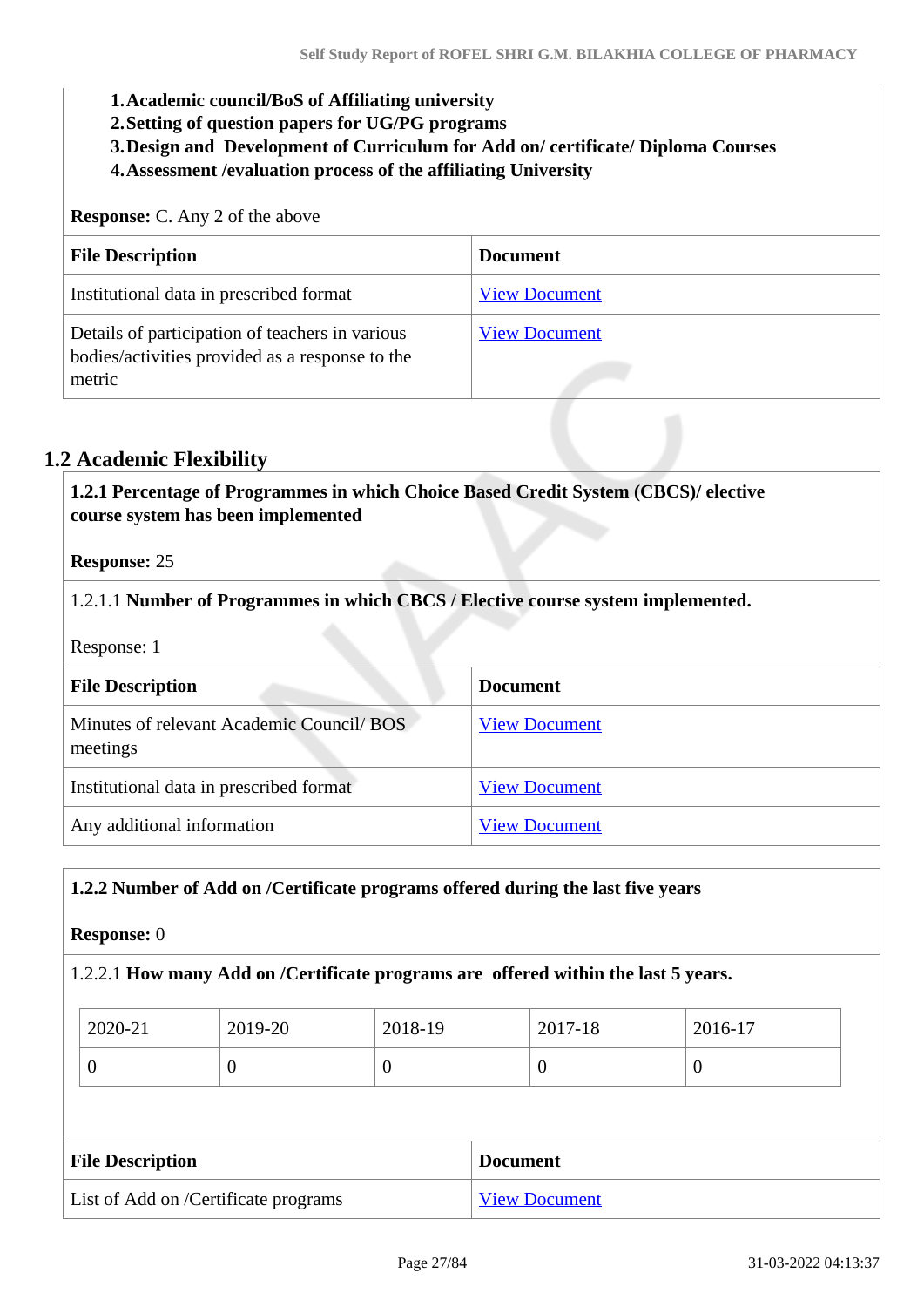**1.2.3 Average percentage of students enrolled in Certificate/ Add-on programs as against the total number of students during the last five years**

#### **Response:** 0

## 1.2.3.1 **Number of students enrolled in subject related Certificate or Add-on programs year wise during last five years**

| 2020-21 | 2019-20 | 2018-19 | 2017-18 | 2016-17 |
|---------|---------|---------|---------|---------|
| ν       |         |         | U       | ∿       |

| <b>File Description</b>                                                                | <b>Document</b>      |
|----------------------------------------------------------------------------------------|----------------------|
| Details of the students enrolled in Subjects related<br>to certificate/Add-on programs | <b>View Document</b> |

## **1.3 Curriculum Enrichment**

 **1.3.1 Institution integrates crosscutting issues relevant to Professional Ethics ,Gender, Human Values ,Environment and Sustainability into the Curriculum**

#### **Response:**

The curriculum offered by the university addresses the cross-cutting issues like Environment and Sustainability, Human Values and Professional Ethics. The institute believes in maintaining healthy environment for all of its stakeholders. The institution formed Anti-sexual harassment cell and Women's development cell to provide counselling, promote gender equality and also deal with related issues of safety and security of students and lady staff as well to dissolve discrepancies among students and staff. Through the course "Pharmaceutical Jurisprudence" students will be able to know the importance of ethics in pharmacy profession. It focuses on ethical concerns common to professional service situations. The issues in professional ethics are analysed in the context of right understanding with the main focus on the development of ethical competence in the individuals. Another course of GTU is "Contributor Personality Development and Integrated Personality Development Course" which gives the understanding of human values and ethics in life. The course provides guidance of various human values to be developed in one-self in order to have meaningful life. University prescribed course "Environmental Studies" that provide students with understanding of ecological balance for sustainable development, impacts of developmental activities and moderation measures. Institution encourages and supports students to go with plans of protecting environment like planting saplings, and plastic free campus.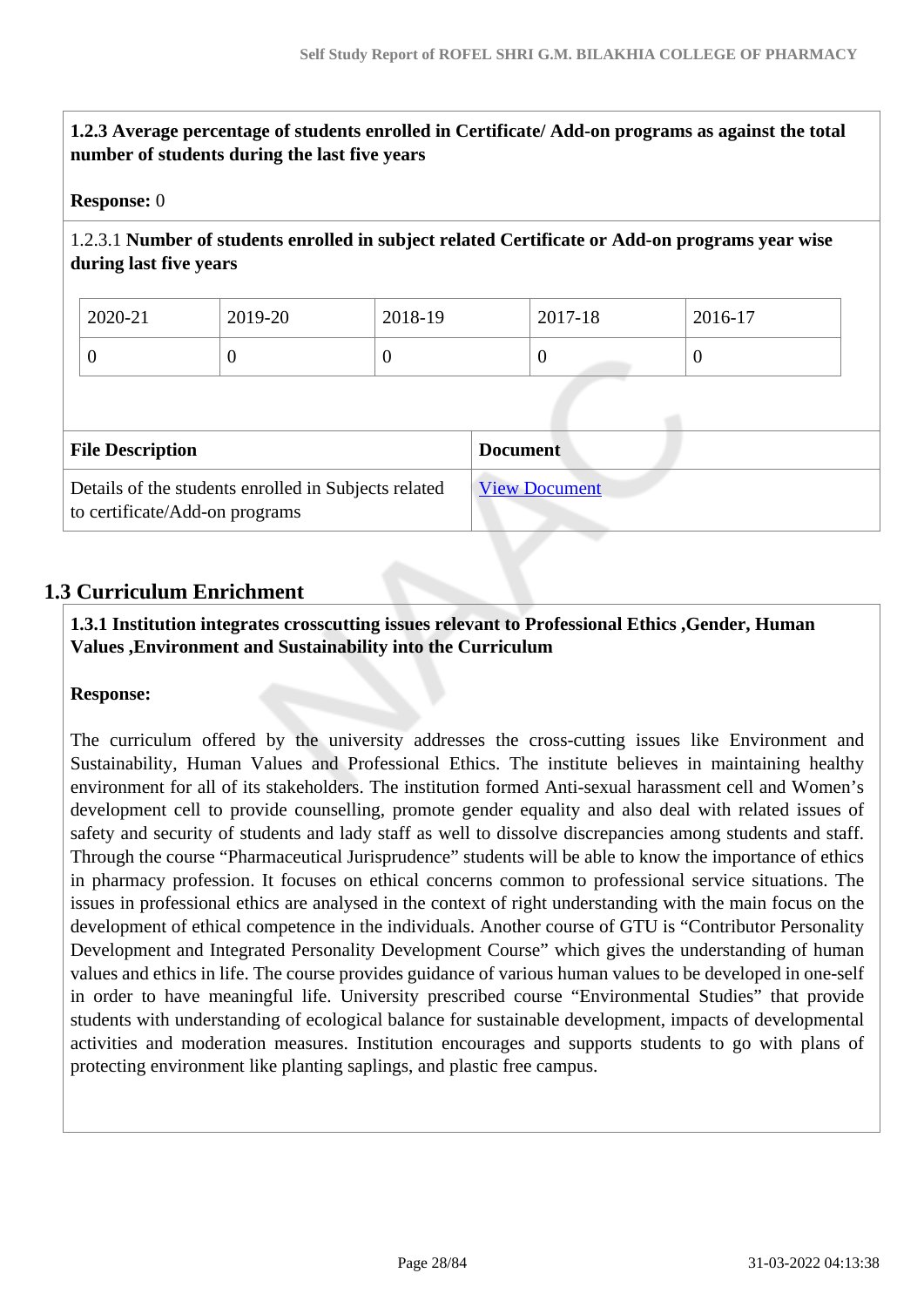| <b>File Description</b>                                                                                                                                              | <b>Document</b>      |
|----------------------------------------------------------------------------------------------------------------------------------------------------------------------|----------------------|
| Upload the list and description of courses which<br>address the Professional Ethics, Gender, Human<br>Values, Environment and Sustainability into the<br>Curriculum. | <b>View Document</b> |
| Any additional information                                                                                                                                           | <b>View Document</b> |

## **1.3.2 Average percentage of courses that include experiential learning through project work/field work/internship during last five years**

**Response:** 2.01

## 1.3.2.1 **Number of courses that include experiential learning through project work/field work/internship year-wise during last five years**

| 2020-21  | 2019-20 | 2018-19 | 2017-18 | 2016-17  |
|----------|---------|---------|---------|----------|
| <u>ب</u> |         |         |         | <b>.</b> |

| <b>File Description</b>                                                                                                                                                          | <b>Document</b>      |
|----------------------------------------------------------------------------------------------------------------------------------------------------------------------------------|----------------------|
| Programme / Curriculum/ Syllabus of the courses                                                                                                                                  | <b>View Document</b> |
| MoU's with relevant organizations for these courses,<br>if any Average percentage of courses that include<br>experiential learning through project work/field<br>work/internship | <b>View Document</b> |
| Minutes of the Boards of Studies/Academic<br>Council meetings with approvals for these courses                                                                                   | <b>View Document</b> |
| Any additional information                                                                                                                                                       | <b>View Document</b> |

## **1.3.3 Percentage of students undertaking project work/field work/ internships (Data for the latest completed academic year**

**Response:** 28.27

#### 1.3.3.1 **Number of students undertaking project work/field work / internships**

Response: 93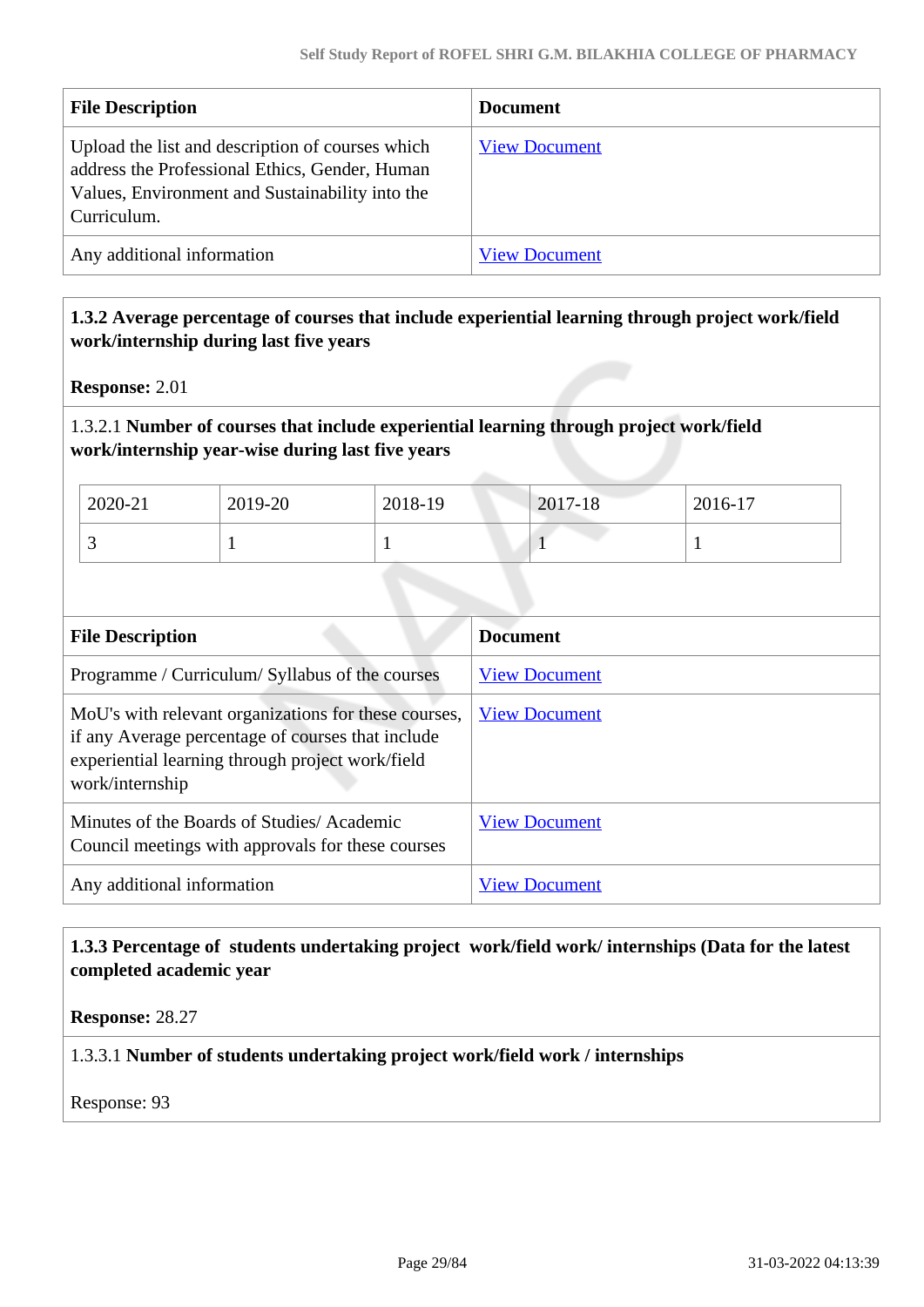| <b>File Description</b>                                                                       | <b>Document</b>      |
|-----------------------------------------------------------------------------------------------|----------------------|
| List of programmes and number of students<br>undertaking project work/field work//internships | <b>View Document</b> |
| Any additional information                                                                    | <b>View Document</b> |

## **1.4 Feedback System**

 **1.4.1** *Institution obtains feedback on the syllabus and its transaction at the institution from the following stakeholders 1) Students 2)Teachers 3)Employers 4)Alumni* 

**Response:** B. Any 3 of the above

| <b>File Description</b>             | <b>Document</b>      |
|-------------------------------------|----------------------|
| Any additional information (Upload) | <b>View Document</b> |

## **1.4.2 Feedback process of the Institution may be classified as follows: Options:**

**1.Feedback collected, analysed and action taken and feedback available on website**

- **2.Feedback collected, analysed and action has been taken**
- **3.Feedback collected and analysed**
- **4.Feedback collected**
- **5. Feedback not collected**

**Response:** C. Feedback collected and analysed

| <b>File Description</b>           | <b>Document</b>      |
|-----------------------------------|----------------------|
| Upload any additional information | <b>View Document</b> |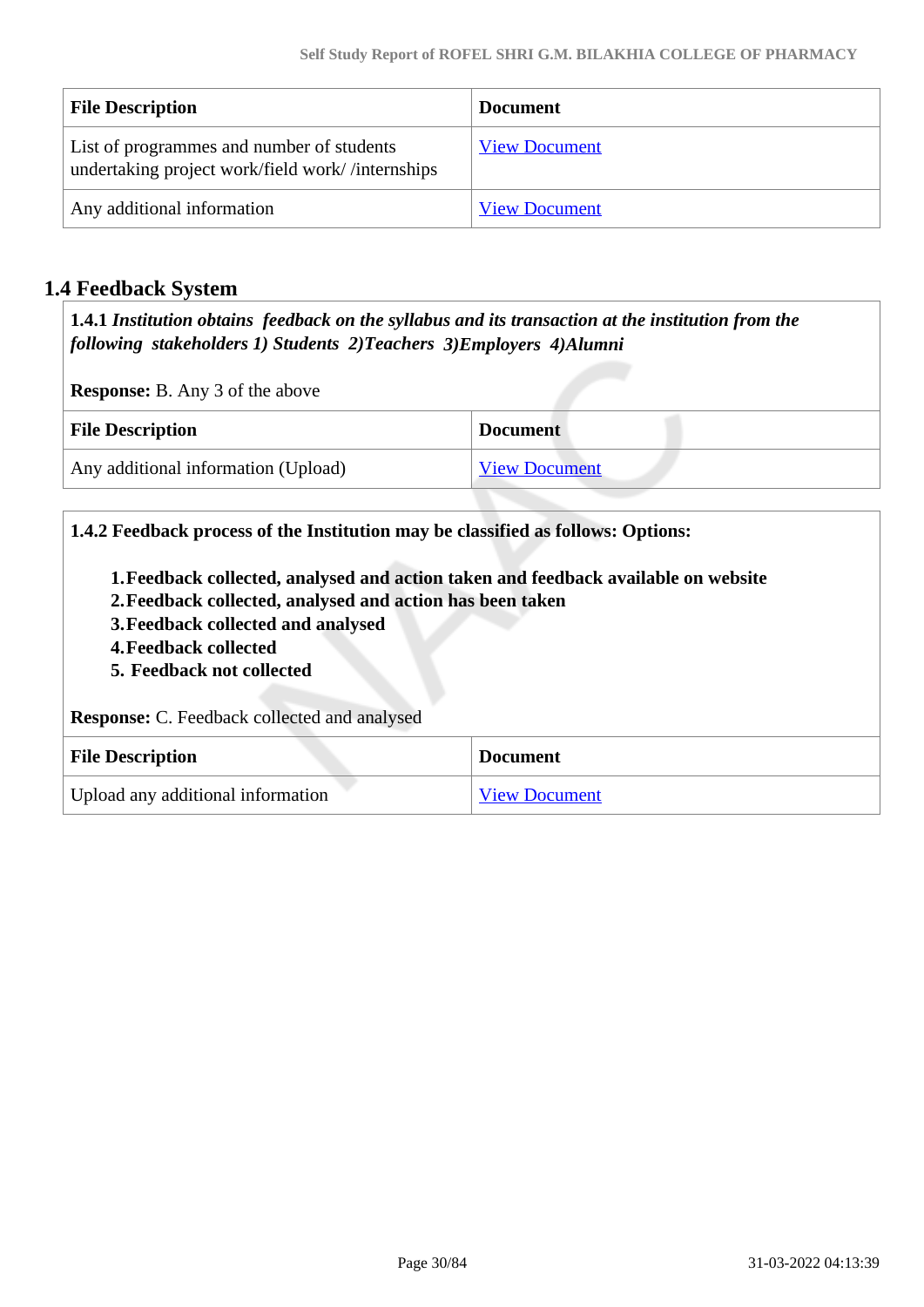# **Criterion 2 - Teaching-learning and Evaluation**

## **2.1 Student Enrollment and Profile**

| Response: 93.49         |         |                                                                      |                 |         |
|-------------------------|---------|----------------------------------------------------------------------|-----------------|---------|
|                         |         | 2.1.1.1 Number of students admitted year-wise during last five years |                 |         |
| 2020-21                 | 2019-20 | 2018-19                                                              | 2017-18         | 2016-17 |
| 104                     | 111     | 96                                                                   | 82              | 79      |
|                         |         | 2.1.1.2 Number of sanctioned seats year wise during last five years  |                 |         |
| 2020-21                 | 2019-20 | 2018-19                                                              | 2017-18         | 2016-17 |
| 96                      | 96      | 96                                                                   | 96              | 136     |
|                         |         |                                                                      |                 |         |
| <b>File Description</b> |         |                                                                      | <b>Document</b> |         |
|                         |         |                                                                      |                 |         |

 **2.1.2 Average percentage of seats filled against reserved categories (SC, ST, OBC, Divyangjan, etc. as per applicable reservation policy ) during the last five years ( exclusive of supernumerary seats)**

**Response:** 82.51

2.1.2.1 Number of actual students admitted from the reserved categories year-wise during the last five years

| 2020-21 | 2019-20 | 2018-19         | 2017-18 | 2016-17        |
|---------|---------|-----------------|---------|----------------|
| 29      | 42      | $\gamma$<br>، ب | 28      | $\Omega$<br>رے |

| <b>File Description</b>                                      | <b>Document</b>      |
|--------------------------------------------------------------|----------------------|
| Average percentage of seats filled against seats<br>reserved | <b>View Document</b> |
| Any additional information                                   | <b>View Document</b> |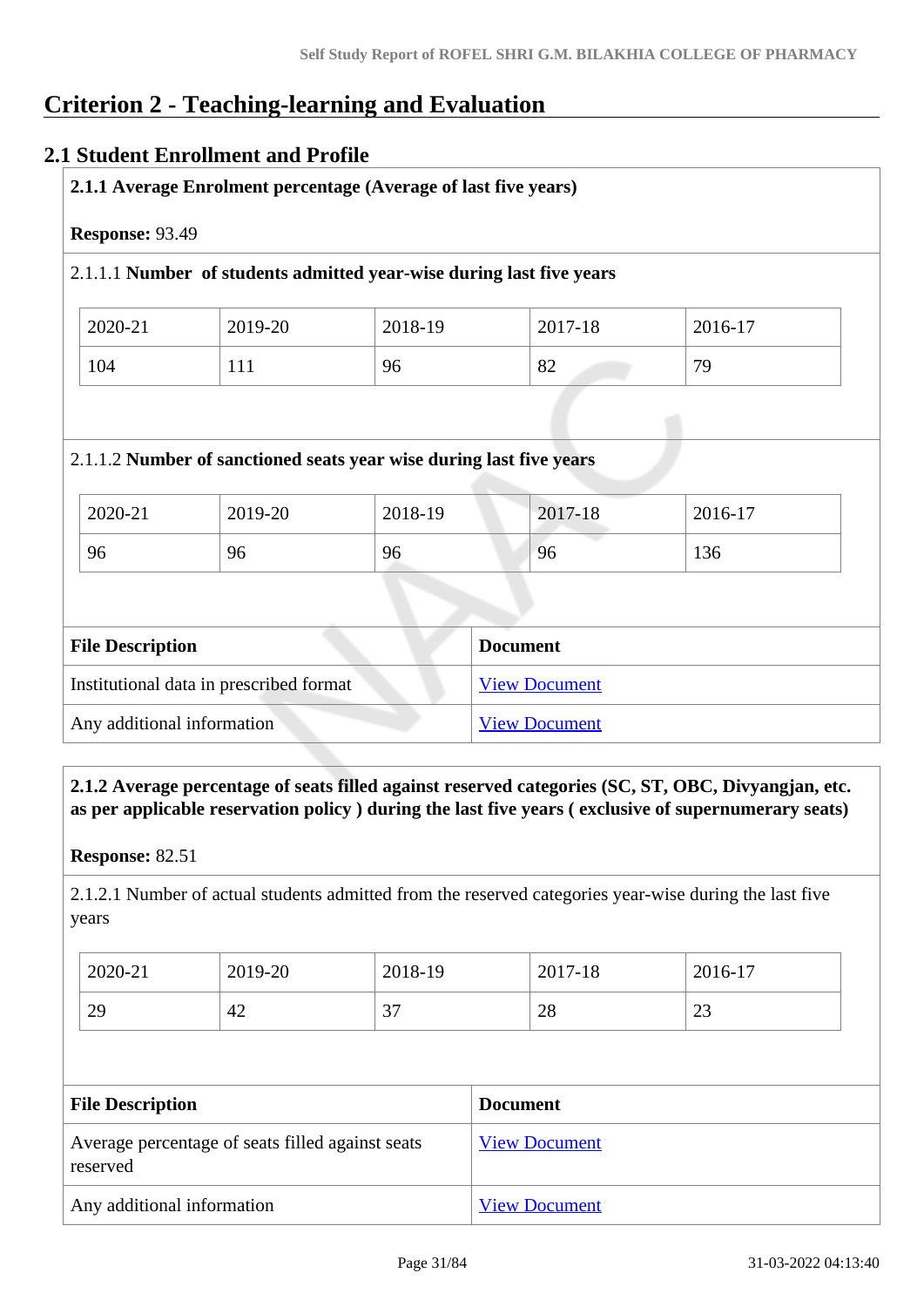## **2.2 Catering to Student Diversity**

#### **2.2.1 The institution assesses the learning levels of the students and organises special Programmes for advanced learners and slow learners**

#### **Response:**

A well-planned orientation program is conducted to motivate them and familiarize them with the university curriculum and the resources available at the institute.

#### **Initiatives for Assisting the Slow learners:**

- Identifying the weak students based on their academic performance based on Objective Test and Mid Exams.
- Problems of students in learning (if any) are discussed by the respective faculty.
- Remedial exam is conducted in courses where student fails in mid exam.
- Providing study material

#### **Initiatives for motivating Advanced Learners:**

- Arranging guest lecture/training on various topics.
- The students having orientation towards research are supported by faculty members to conduct their research in right direction and publish their work in Conferences/Journals.

They are motivated and supported to attend conferences, workshops, and other prestigious competitions like GTU TechFest, etc., to exhibit their skills.

| <b>File Description</b>              | <b>Document</b>      |
|--------------------------------------|----------------------|
| Upload any additional information    | <b>View Document</b> |
| Past link for additional Information | <b>View Document</b> |

#### **2.2.2 Student- Full time teacher ratio (Data for the latest completed academic year)**

#### **Response:** 15:1

| <b>File Description</b>    | <sup>'</sup> Document |
|----------------------------|-----------------------|
| Any additional information | <b>View Document</b>  |

## **2.3 Teaching- Learning Process**

 **2.3.1 Student centric methods, such as experiential learning, participative learning and problem solving methodologies are used for enhancing learning experiences**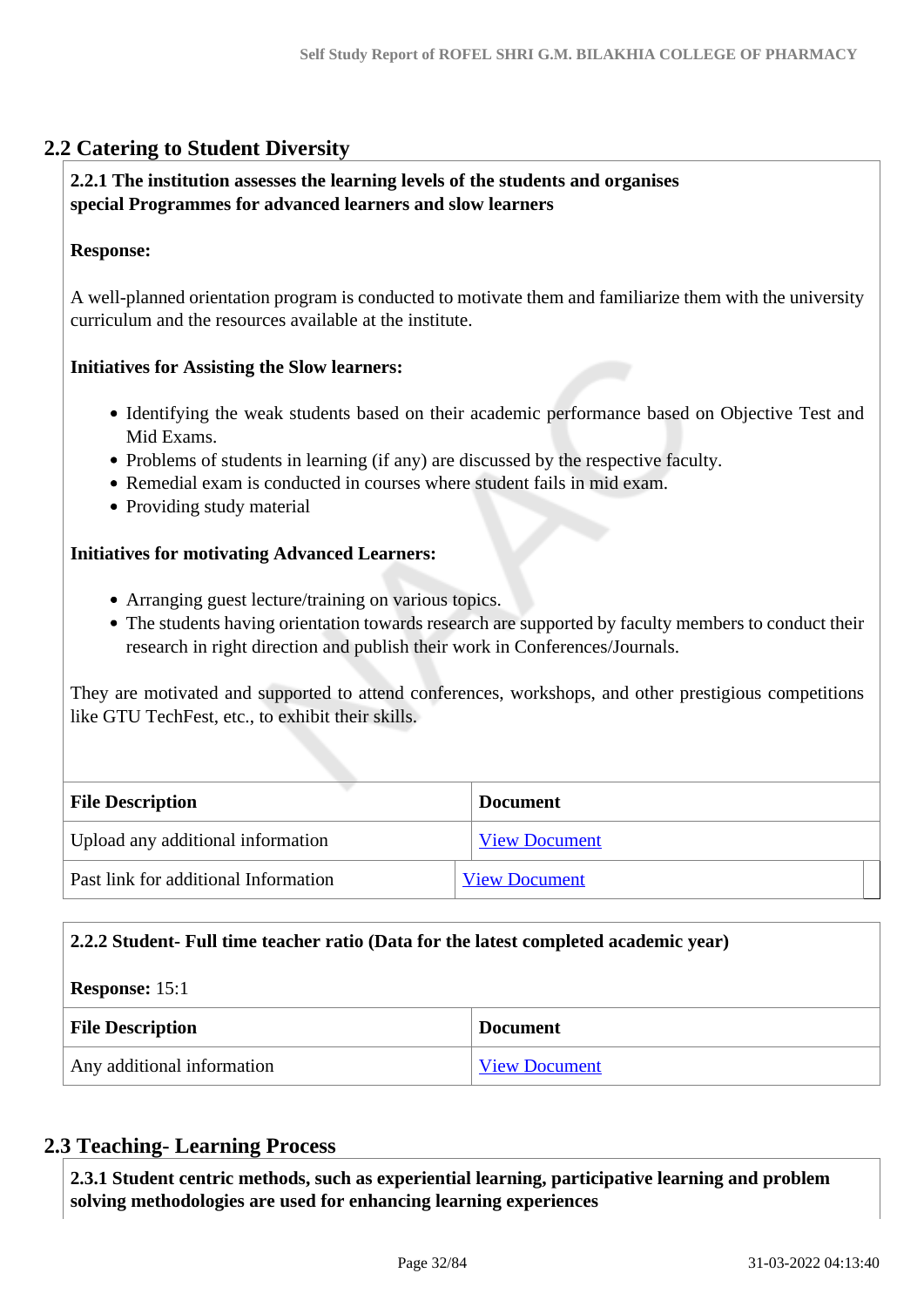## **Response:**

Various Activity-based techniques adopted by the faculty members are listed below:

#### **Lecture method and Interactive learning:**

The faculty use chalk and board and audio-visual aids in teaching. Students are also encouraged to actually interact during the lecture hour by getting the doubts clarified on the spot. Faculty use powerpoint presentation, charts, video for interactive teaching.

## **Project-based learning:**

During the period of study in the final semester, projects are given to the students and they are guided by both faculty and Industry/Research personnel (if any).

## **Computer-assisted learning:**

The Institute has adequate number of computers, printers, and LCD projectors. These are effectively used for teaching.

#### **Independent learning:**

- The institute provides well stocked library which consists of bulk of books, journals, e-journals, project reports and other teaching materials for the use of students and faculty.
- The department provides well equipped laboratory for improving technical skills.
- DELNET access is provided for effective teaching learning practices.
- Interactive lectures on necessary topics with Industry experts/academicians are initiated.
- The students are encouraged to attend workshops and conferences.
- The faculty motivates the students to participate in model making, paper presentations, to nurture critical thinking and various co-curricular activities in various events organized in and outside the college.
- The scientific temper among students is enhanced by providing laboratory hours and research activities.
- Students are encouraged to participate in project competitions and workshops.
- Students are encouraged to gain knowledge in interdisciplinary subjects through electives, seminars and discussions with experts.
- The college encourages participation in games & sports, NSS and other social activities to enhance their team work skills, self-esteem, leadership quality and personality.

## **E-Learning/ICT:**

- Efforts are made to maximize the use of Modern resources and aid to improve the teaching in the class rooms
- E-Journals (DELNET)
- Faculty utilizes online resource course material
- Faculty prepares video lectures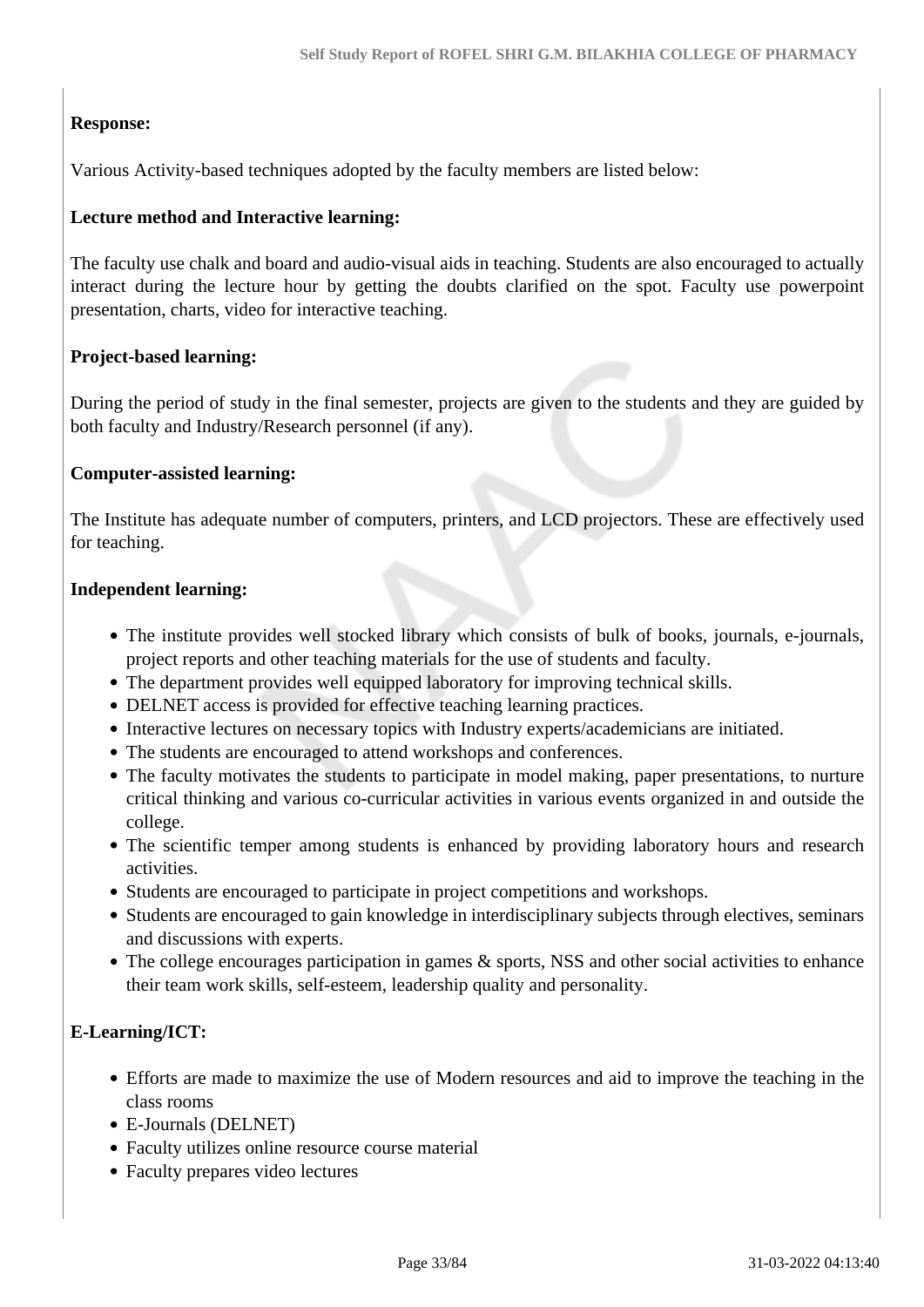| <b>File Description</b>           | <b>Document</b>      |
|-----------------------------------|----------------------|
| Upload any additional information | <b>View Document</b> |

#### **2.3.2 Teachers use ICT enabled tools for effective teaching-learning process.**

#### **Response:**

ROFEL Shri G. M. Bilakhia College of Pharmacy, Vapi encourages their teacher to adopt modernize learning approach along with conventional approach of teaching. ICT tools can be used to find, explore, analyze, exchange and present information. ICT can be used to give users quick access to ideas and experiences.

Following are the practices undertaken by the faculty members for improving teaching and learning experience of students using ICT enabled tools:

- Power Point Presentations
- Student Seminars
- Communication Skill Development
- Modern teaching aids like Multimedia, Projectors, and Internet enabled Computer systems are used for class room instruction as well as other student learning experiences.
- E-Journals (DELNET)
- Faculty utilizes online resource course material.
- Teachers deliver content beyond the syllabus apart from their class room instruction.
- Faculty prepare video lectures.

| <b>File Description</b>                                                                                 | <b>Document</b>      |
|---------------------------------------------------------------------------------------------------------|----------------------|
| Upload any additional information                                                                       | <b>View Document</b> |
| Provide link for webpage describing the ICT<br>enabled tools for effective teaching-learning<br>process | <b>View Document</b> |

## **2.3.3 Ratio of students to mentor for academic and other related issues (Data for the latest completed academic year )**

#### **Response:** 15:1

2.3.3.1 Number of mentors

#### Response: 22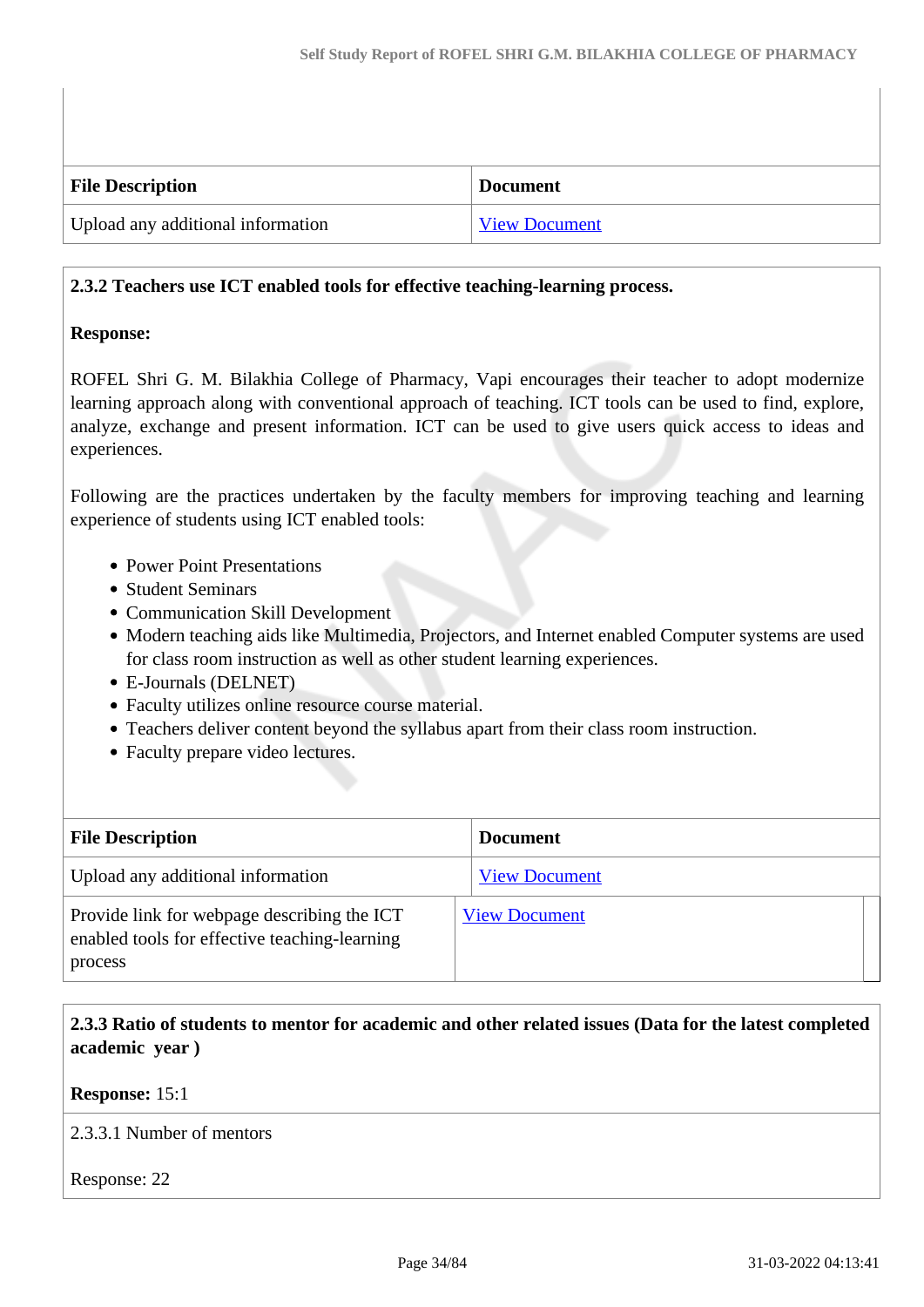| <b>File Description</b>                                                          | <b>Document</b>      |
|----------------------------------------------------------------------------------|----------------------|
| Upload year wise, number of students enrolled and<br>full time teachers on roll. | <b>View Document</b> |
| mentor/mentee ratio                                                              | <b>View Document</b> |
| Circulars pertaining to assigning mentors to mentees   <u>View Document</u>      |                      |

## **2.4 Teacher Profile and Quality**

## **2.4.1 Average percentage of full time teachers against sanctioned posts during the last five years**

#### **Response:** 100

| <b>File Description</b>                                                          | <b>Document</b>      |
|----------------------------------------------------------------------------------|----------------------|
| Year wise full time teachers and sanctioned posts<br>for 5 years (Data Template) | <b>View Document</b> |
| List of the faculty members authenticated by the<br>Head of HEI                  | <b>View Document</b> |

## **2.4.2 Average percentage of full time teachers with Ph. D. / D.M. / M.Ch. / D.N.B Superspeciality / D.Sc. / D.Litt. during the last five years (consider only highest degree for count)**

**Response:** 31.23

2.4.2.1 **Number of full time teachers with** *Ph. D. / D.M. / M.Ch. / D.N.B Superspeciality / D.Sc. / D.Litt.* **year wise during the last five years**

| 2020-21 | 2019-20 | 2018-19 | 2017-18                  | 2016-17 |
|---------|---------|---------|--------------------------|---------|
| 10      |         | ◡       | $\overline{\phantom{0}}$ | v       |

| <b>File Description</b>                                                                                                                                                          | <b>Document</b>      |
|----------------------------------------------------------------------------------------------------------------------------------------------------------------------------------|----------------------|
| List of number of full time teachers with Ph. D. /<br>D.M. / M.Ch. / D.N.B Superspeciality / D.Sc. /<br>D. Litt. and number of full time teachers for 5 years<br>(Data Template) | <b>View Document</b> |
| Any additional information                                                                                                                                                       | <b>View Document</b> |

## **2.4.3 Average teaching experience of full time teachers in the same institution (Data for the latest completed academic year in number of years)**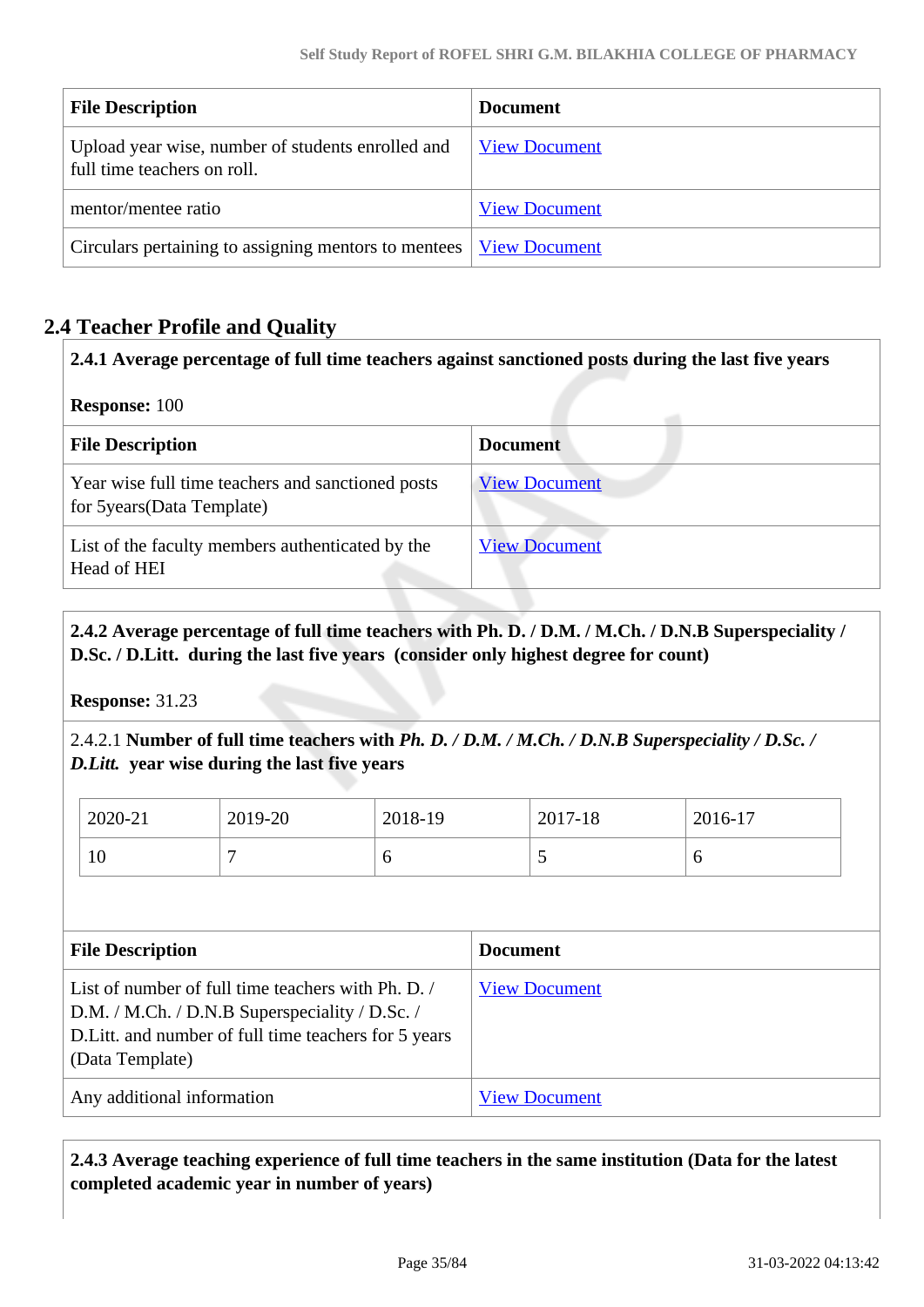#### **Response:** 5.68

# 2.4.3.1 **Total experience of full-time teachers** Response: 125 **File Description Document** List of Teachers including their PAN, designation, dept and experience details(Data Template) [View Document](https://assessmentonline.naac.gov.in/storage/app/hei/SSR/111578/2.4.3_1648027603_7923.xlsx) Any additional information  $\sqrt{\frac{V_{\text{new}}}{V_{\text{new}}}}$

## **2.5 Evaluation Process and Reforms**

## **2.5.1 Mechanism of internal assessment is transparent and robust in terms of frequency and mode**

#### **Response:**

The Internal Assessment system is carried out in a systematic manner and is transparent. Theory courses, Laboratory courses and Project works are evaluated internally. During the orientation program, the firstyear students are oriented for regarding the evaluation system (both internal and external) along with other information. The changes in evaluation system, if any, are communicated to the students. A detailed academic calendar is available on the university website. Thus, students know about the dates of examinations well in advance and they can plan their study accordingly.

Students are made aware of various parameters of Internal Evaluation system. The internal marks are based on the mid theory examinations and practical examinations for courses (if any). The answer scripts of internal examinations are shown to the students after evaluation to bring out discrepancies (if any) to the notice of respective teacher, and the necessary corrections are carried out. In laboratory courses, day to day evaluation is done in each laboratory session and marks are posted in the students' record book. The consolidated list of marks in each midterm exam is displayed on the notice board. The performance of the students regarding the internal test marks are entered in google drive sheet.

| <b>File Description</b>    | <b>Document</b>      |
|----------------------------|----------------------|
| Any additional information | <b>View Document</b> |

## **2.5.2 Mechanism to deal with internal/external examination related grievances is transparent, timebound and efficient**

#### **Response:**

The Institute conducts two types of examinations, Internal Examination and External Examination. External Examinations are conducted by the University and the Internal Examinations are conducted by the Institute. As part of Internal Examinations, mid examinations are conducted. The examinations are conducted with utmost care given to transparency and fairness. The hall tickets are issued to the students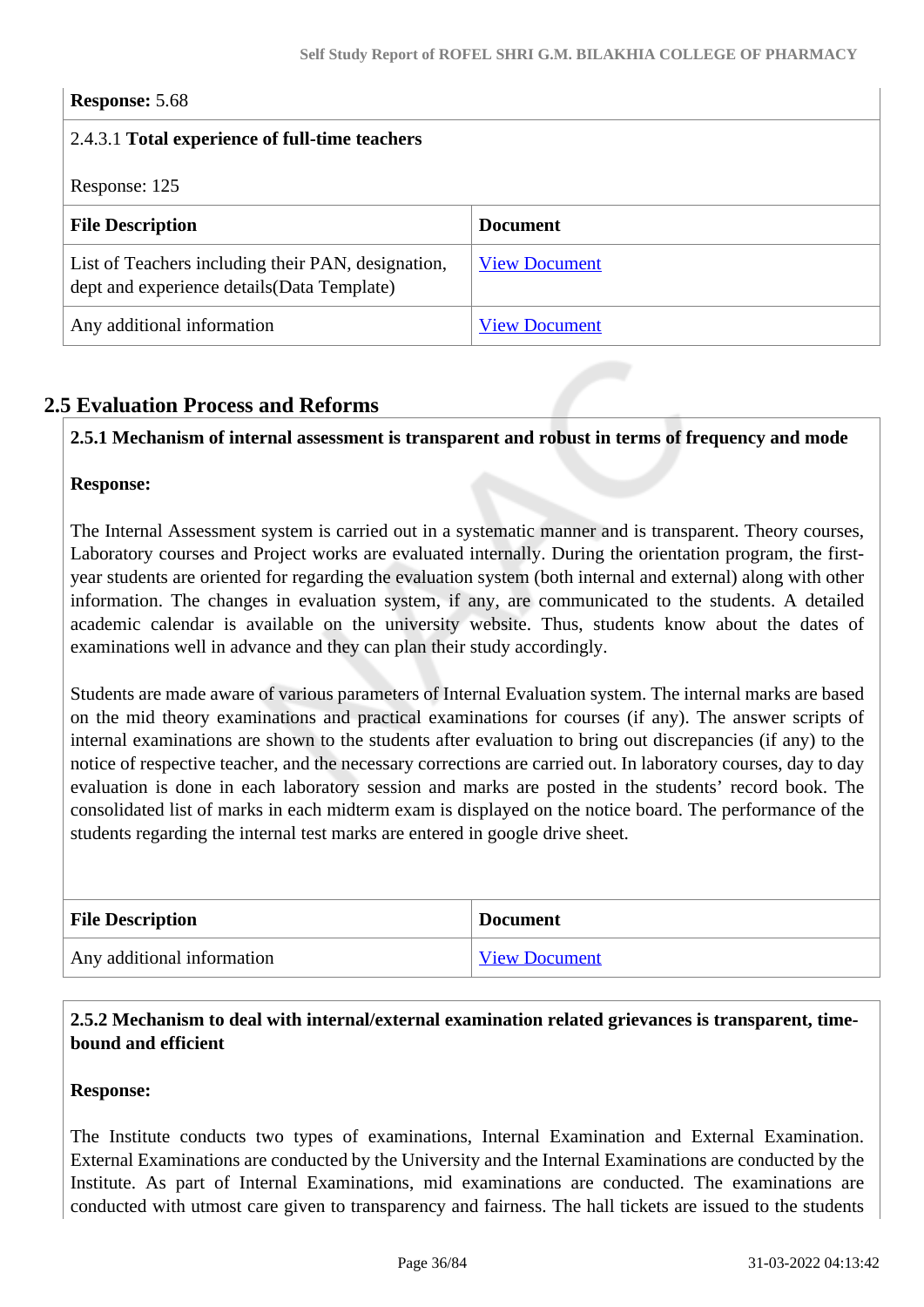for University Examinations well in advance. If any grievance related to the hall ticket like printing of wrong name or delay in issuance; is addressed by the exam cell. The exam cell immediately looks into the matter and takes necessary actions. The issues of the students are dealt with priority and solved as soon as possible. The question papers for internal examinations are prepared by the respective teachers. The external question papers are printed around 30 minutes before the commencement of examination after receiving password from University. In the event, if any student is found using unfair means during examinations, proper measures are employed to address the situation as mentioned by the university. Post internal examinations, evaluated answer scripts are shown to students. Students can seek any clarifications to the teacher for any queries. In case they are entitled to more marks, teachers do the needful. Following the review of answer scripts, the marks are entered in a register, marksheet and google drive before forwarding them to the university. In the case of external examination, any grievance is addressed by the examination cell. The student in need of help explains his/her grievance to the person in-charge who reviews the situation and provides a solution. All grievances are therefore solved with utmost care to student's sensitivity. The Institute is dedicated to provide students with quick, transparent and efficient solutions for their examination related grievances.

| <b>File Description</b>         | <b>Document</b>      |  |
|---------------------------------|----------------------|--|
| Any additional information      | <b>View Document</b> |  |
| Link for additional information | <b>View Document</b> |  |

# **2.6 Student Performance and Learning Outcomes**

 **2.6.1 Programme and course outcomes for all Programmes offered by the institution are stated and displayed on website and communicated to teachers and students.**

## **Response:**

The curriculum for each program is provided by Pharmacy Council of India, New Delhi and implemented by Gujarat Technological University, Ahmedabad. Our institute follows outcome-based education, thus, Course Outcomes (COs) are defined for all the courses in the curriculum by each department.

The Program Outcomes (POs) are defined by National Board of Accreditation (NBA), New Delhi. There are eleven POs defined by NBA and the institute follows the same.

The following platforms are used to disseminate the POs and PEOs to the students for their understanding.

• Induction Program / Orientation Program

The COs and POs are published on institute's website.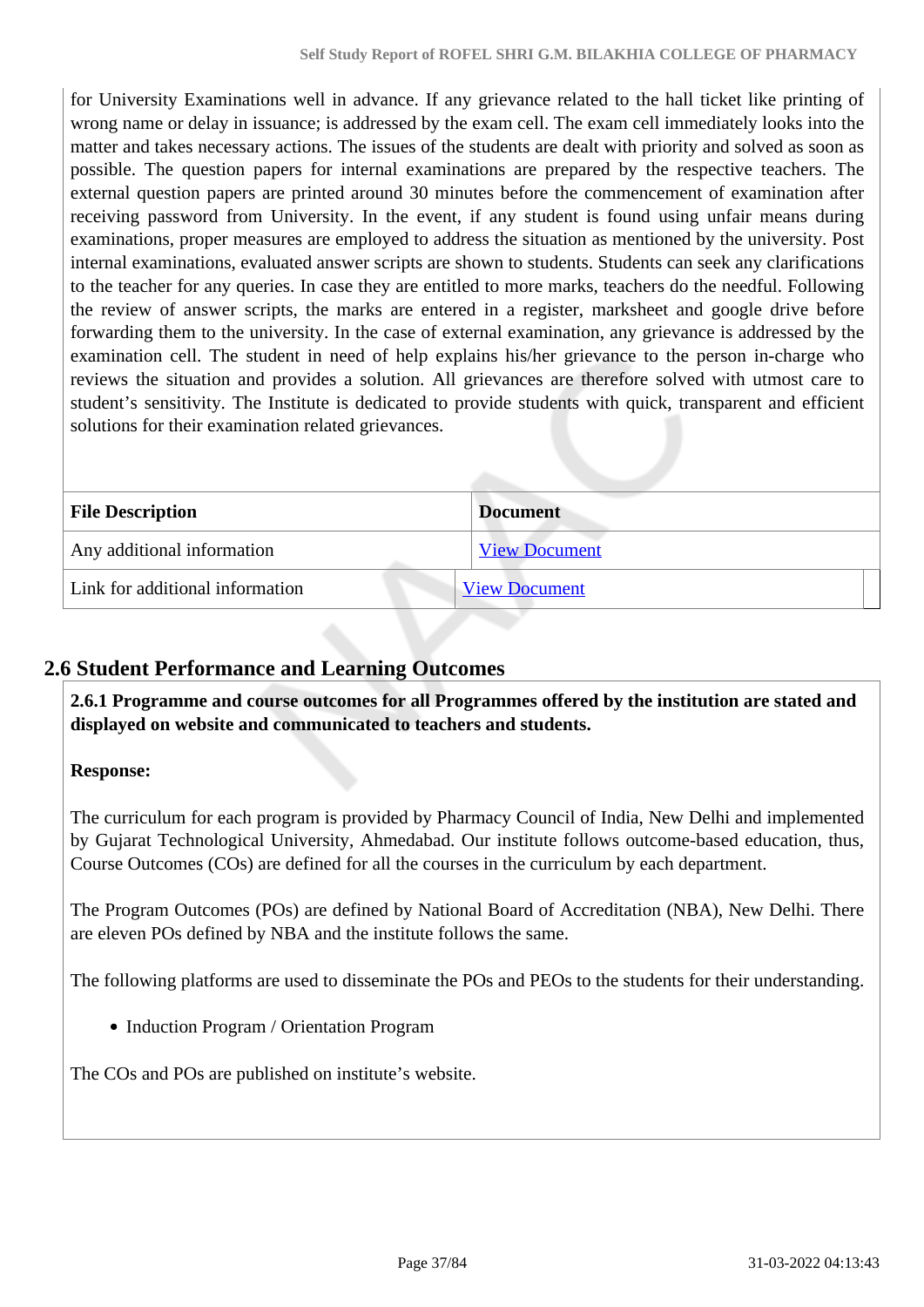| <b>File Description</b>                                    | <b>Document</b>      |
|------------------------------------------------------------|----------------------|
| Upload COs for all Programmes (exemplars from<br>Glossary) | <b>View Document</b> |
| Upload any additional information                          | <b>View Document</b> |
| Past link for Additional information                       | <b>View Document</b> |

#### **2.6.2 Attainment of programme outcomes and course outcomes are evaluated by the institution.**

#### **Response:**

The institute evaluates the attainment of COs and POs through its evaluation system, mentioned below.

- 1. Direct attainment
- 2. In-Direct attainment

#### **Computation of CO Direct Attainment in the course:**

Attainment of CO in a course =  $20\%$  of INTERNAL EXAM Attainment Level +  $80\%$  of EXTERNAL Exam Attainment Level

Internal exams include two mid semester (theory) exams and practical exams. Further two multiple choice quiz test is taken. This cumulatively comprise for 20% of the attainment calculation of the course outcome.

External examination is considered for 80 % for the direct assessment.

### **COs INDIRECT ASSESSMENT TOOLS**

Based on alumni feedback taken

### **OVERALL CO ATTAINMENT**

Computation of Attainment of COs in a course = 90% of Direct CO Attainment+ 10% of Indirect CO Attainment

**PO Attainment:** PO is then calculated from final CO attainment

| <b>File Description</b>               | <b>Document</b>      |  |
|---------------------------------------|----------------------|--|
| Upload any additional information     | <b>View Document</b> |  |
| Paste link for Additional information | <b>View Document</b> |  |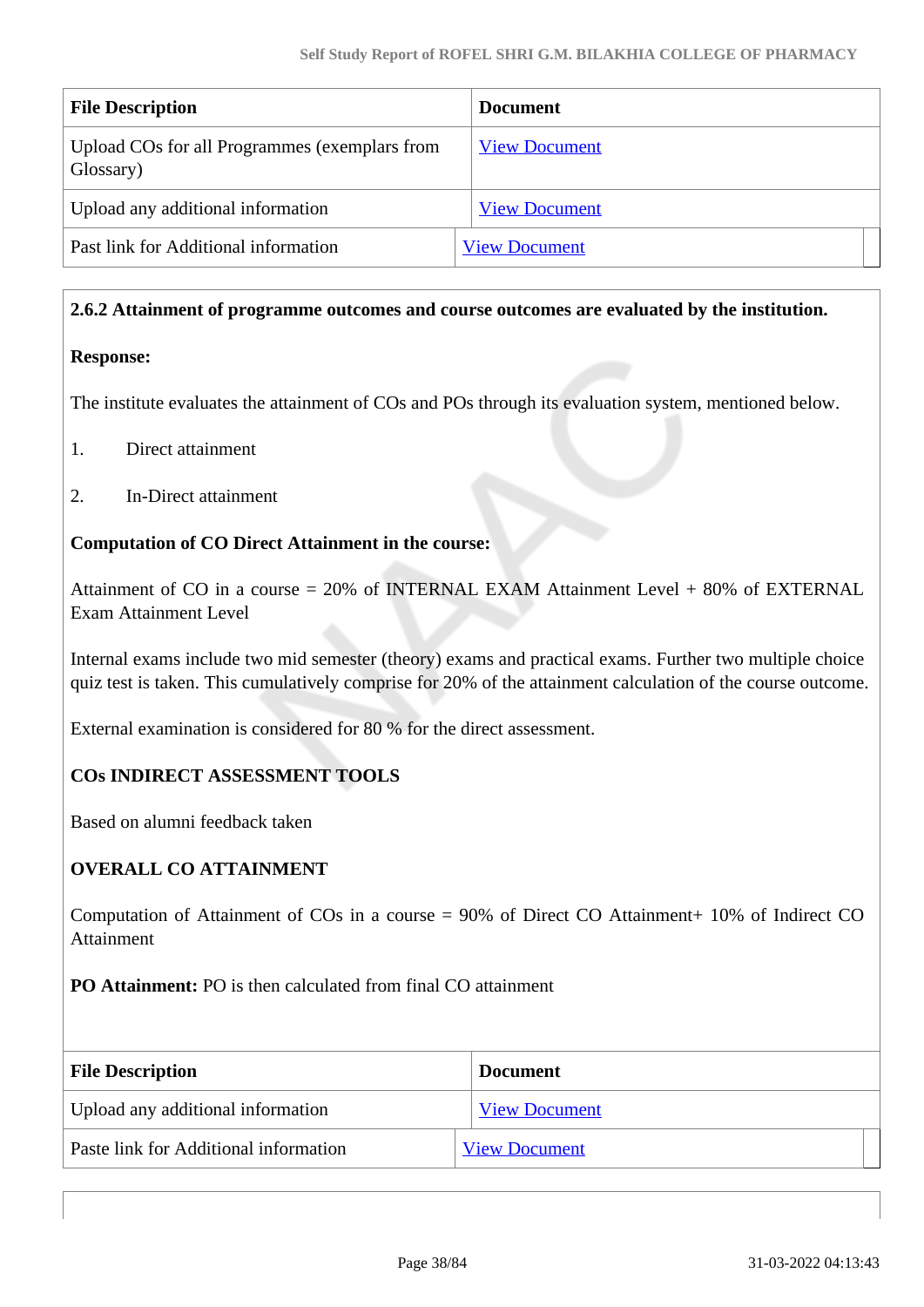## **2.6.3 Average pass percentage of Students during last five years**

## **Response:** 92.21

### 2.6.3.1 **Number of final year students who passed the university examination year-wise during the last five years**

| 2020-21        | 2019-20 | 2018-19            | 2017-18 | 2016-17 |
|----------------|---------|--------------------|---------|---------|
| Q <sub>1</sub> | 100     | $\mathcal{L}$<br>∼ | 64      | 47      |

2.6.3.2 **Number of final year students who appeared for the university examination year-wise during the last five years**

| 2020-21 | 2019-20 | 2018-19 | 2017-18           | 2016-17 |
|---------|---------|---------|-------------------|---------|
|         | 100     | 79      | $\mathbf{z}$<br>∠ | 58      |

| <b>File Description</b>                                                                                                  | <b>Document</b>      |
|--------------------------------------------------------------------------------------------------------------------------|----------------------|
| Upload list of Programmes and number of students<br>passed and appeared in the final year examination<br>(Data Template) | <b>View Document</b> |
| Upload any additional information                                                                                        | <b>View Document</b> |

# **2.7 Student Satisfaction Survey**

| 2.7.1 Online student satisfaction survey regarding teaching learning process |                      |  |  |  |  |
|------------------------------------------------------------------------------|----------------------|--|--|--|--|
| <b>Response:</b>                                                             |                      |  |  |  |  |
| <b>File Description</b>                                                      | <b>Document</b>      |  |  |  |  |
| Upload database of all currently enrolled students<br>(Data Template)        | <b>View Document</b> |  |  |  |  |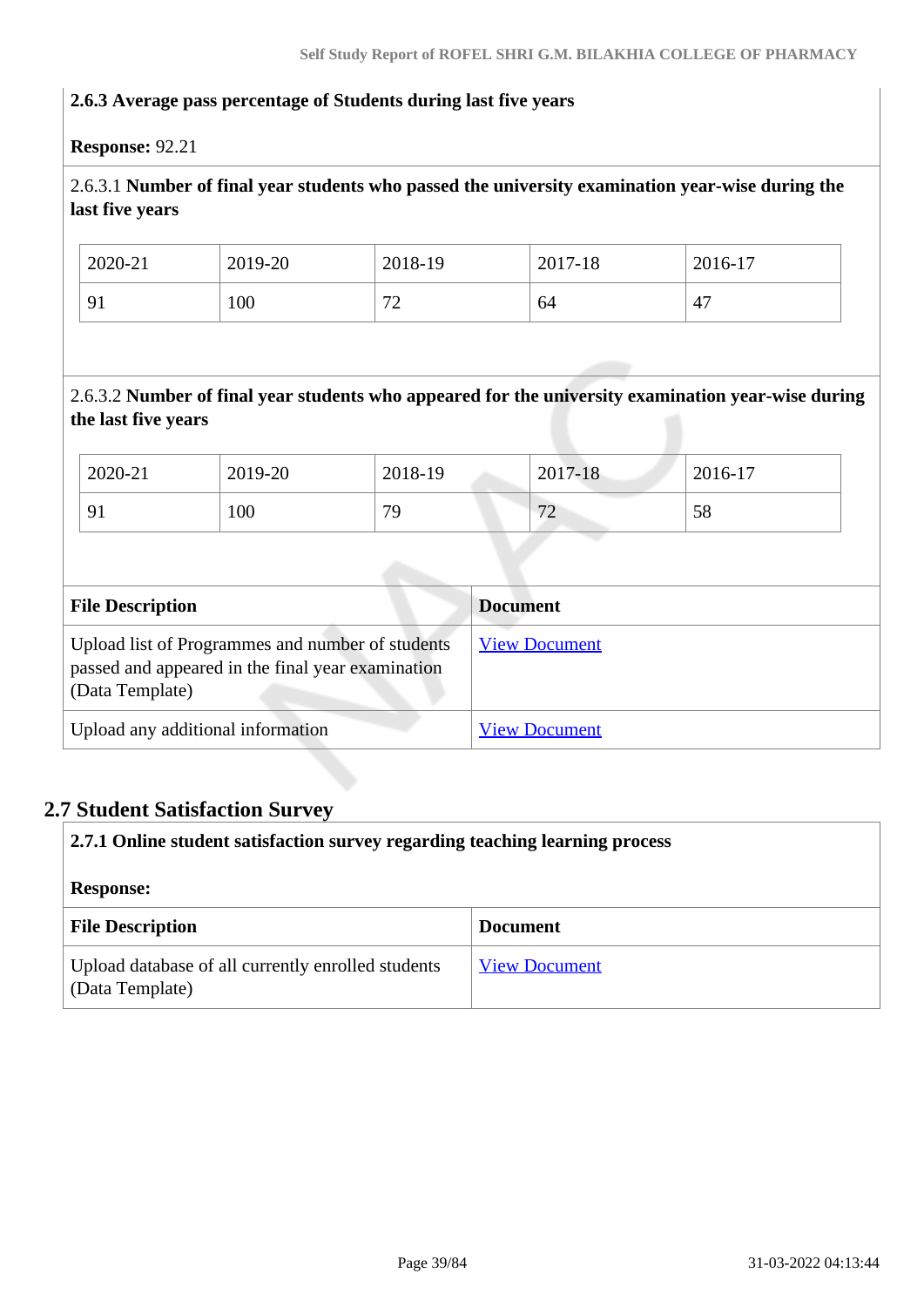# **Criterion 3 - Research, Innovations and Extension**

# **3.1 Resource Mobilization for Research**

 **3.1.1 Grants received from Government and non-governmental agencies for research projects, endowments, Chairs in the institution during the last five years (INR in Lakhs)** 

**Response:** 8.2

3.1.1.1 **Total Grants from Government and non-governmental agencies for research projects , endowments, Chairs in the institution during the last five years (INR in Lakhs)**

| 2020-21                                          | 2019-20                                   | 2018-19 | 2017-18 | 2016-17 |
|--------------------------------------------------|-------------------------------------------|---------|---------|---------|
| $\gamma$ $\tau$ 1<br>$\sim$ $\sim$ $\sim$ $\sim$ | $\gamma$ $\leq$ 1<br>$\sim$ $\sim$ $\sim$ | 1.80    | 0.83    | 0.35    |

| <b>File Description</b>                                                             | <b>Document</b>      |
|-------------------------------------------------------------------------------------|----------------------|
| List of endowments / projects with details of grants                                | <b>View Document</b> |
| e-copies of the grant award letters for sponsored<br>research projects / endowments | <b>View Document</b> |

### **3.1.2 Percentage of teachers recognized as research guides (latest completed academic year)**

**Response:** 18.18

### 3.1.2.1 **Number of teachers recognized as research guides**

Response: 04

| <b>File Description</b>                 | <b>Document</b>      |
|-----------------------------------------|----------------------|
| Institutional data in prescribed format | <b>View Document</b> |
| Any additional information              | <b>View Document</b> |

## **3.1.3 Percentage of departments having Research projects funded by government and non government agencies during the last five years**

**Response:** 26.67

3.1.3.1 **Number of departments having Research projects funded by government and nongovernment agencies during the last five years**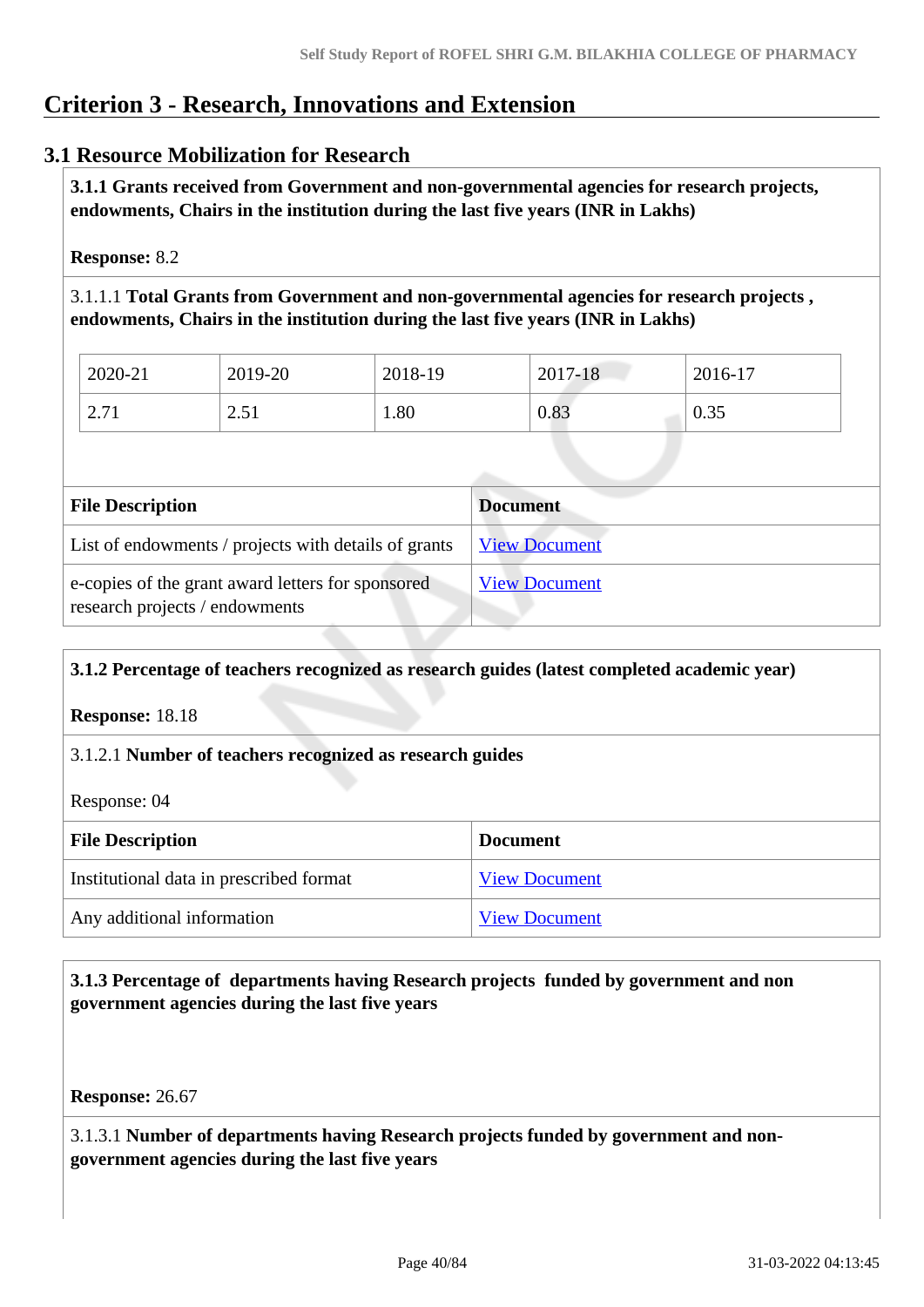| 2020-21                                       | 2019-20                                                   | 2018-19      |                      | 2017-18              | 2016-17        |  |  |
|-----------------------------------------------|-----------------------------------------------------------|--------------|----------------------|----------------------|----------------|--|--|
| $\mathbf{1}$                                  | 1                                                         | $\mathbf{1}$ |                      | $\mathbf{1}$         | $\overline{0}$ |  |  |
|                                               |                                                           |              |                      |                      |                |  |  |
|                                               | 3.1.3.2 Number of departments offering academic programes |              |                      |                      |                |  |  |
|                                               |                                                           |              |                      |                      |                |  |  |
| 2020-21                                       | 2019-20                                                   | 2018-19      |                      | 2017-18              | 2016-17        |  |  |
| 3                                             | 3                                                         | 3            |                      | 3                    | 3              |  |  |
|                                               |                                                           |              |                      |                      |                |  |  |
| <b>File Description</b>                       |                                                           |              | <b>Document</b>      |                      |                |  |  |
| Supporting document from Funding Agency       |                                                           |              | <b>View Document</b> |                      |                |  |  |
| List of research projects and funding details |                                                           |              |                      | <b>View Document</b> |                |  |  |
| Paste link to funding agency website          |                                                           |              | <b>View Document</b> |                      |                |  |  |

# **3.2 Innovation Ecosystem**

 **3.2.1 Institution has created an ecosystem for innovations and has initiatives for creation and transfer of knowledge**

### **Response:**

The Institution has made an eco-framework for advancement in the field of Pharmacy. The faculty are enabled to take up research exercises using the existing facilities. Support is given to students with creative thoughts, to develop their ideas to overcome bridge between Industry and Academia. Simultaneous support is given to secure the thoughts of the students and researchers as patents. The organization has well equipped laboratories, Central instrumentation room; to cater the requirements of research activities. Journal Club Program is initiated to instil research temperament among students wherein students will refer published research articles and present the work. Research committee encourage students and faculty members to file for patents and to arrange and attend lectures/workshop. The Institute has one Patent Grant (Patent no: 380106; Application No: 201621015469)

Objectives of Research Development and Monitoring Committee:

- Create research culture among employees and students.
- Motivate students to embrace research projects from different subsidizing organizations.
- Encourage students and faculty for innovative idea generation
- Helping with filing of patents.
- To sign MOU for collaborative activities with Industries
- To Invite eminent personalities, researchers from the industries, academics for guest lectures, Seminars, and workshops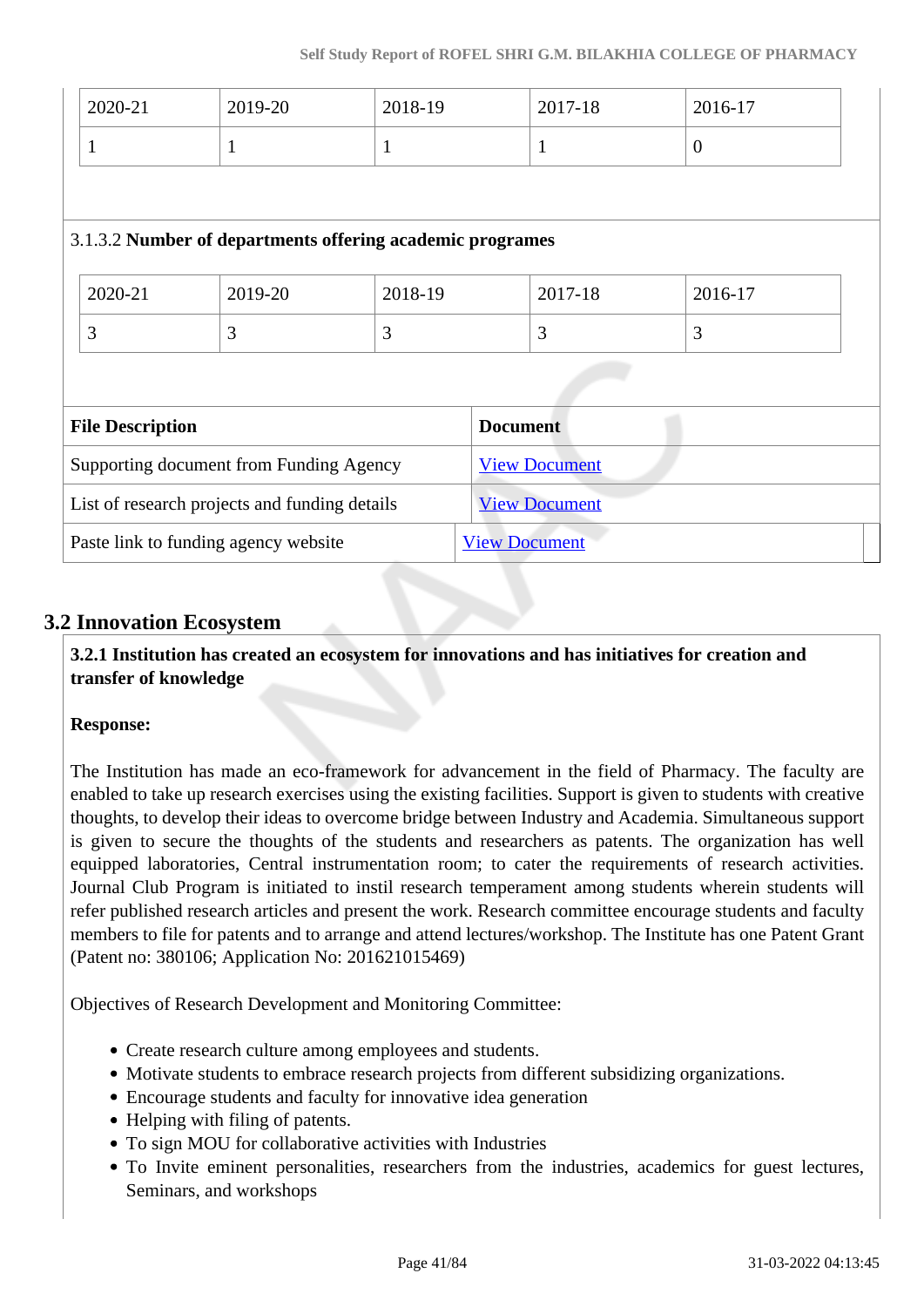- Guidance for publication in reputed journals.
- Publish/ present research papers at various scientific forums.

Entrepreneurship development Cell

Entrepreneurship development cell is established recently. The cell organizes several activities for student development wherein the student gets corporate exposure while studying and develops a spirit of entrepreneurship. Activities will include workshops/seminars/talks led by eminent people in industry, aspiring pharmacy entrepreneurs.

Student Start Up and Innovation Cell

To motivate the students for innovation and research, SSIP cell was established in year 2021. SSIP grant of 2.5 lakh rupees was obtained from Govt. of Gujarat. The cell will give grant for the best scrutinized projects.

| <b>File Description</b><br><b>Document</b>                    |  |
|---------------------------------------------------------------|--|
| Upload any additional information<br><b>View Document</b>     |  |
| Paste link for additional information<br><b>View Document</b> |  |

### **3.2.2 Number of workshops/seminars conducted on Research Methodology, Intellectual Property Rights (IPR) and entrepreneurship during the last five years**

**Response:** 12

3.2.2.1 **Total number of workshops/seminars conducted on Research Methodology, Intellectual Property Rights (IPR) and entrepreneurship year-wise during last five years** 

| 2020-21 | 2019-20  | 2018-19 | 2017-18  | 2016-17 |
|---------|----------|---------|----------|---------|
| ∸       | <u>ب</u> | ~       | <b>_</b> |         |

| <b>File Description</b>                        | <b>Document</b>      |
|------------------------------------------------|----------------------|
| Report of the event                            | <b>View Document</b> |
| List of workshops/seminars during last 5 years | <b>View Document</b> |

## **3.3 Research Publications and Awards**

**3.3.1 Number of Ph.Ds registered per eligible teacher during the last five years**

**Response:** 1.67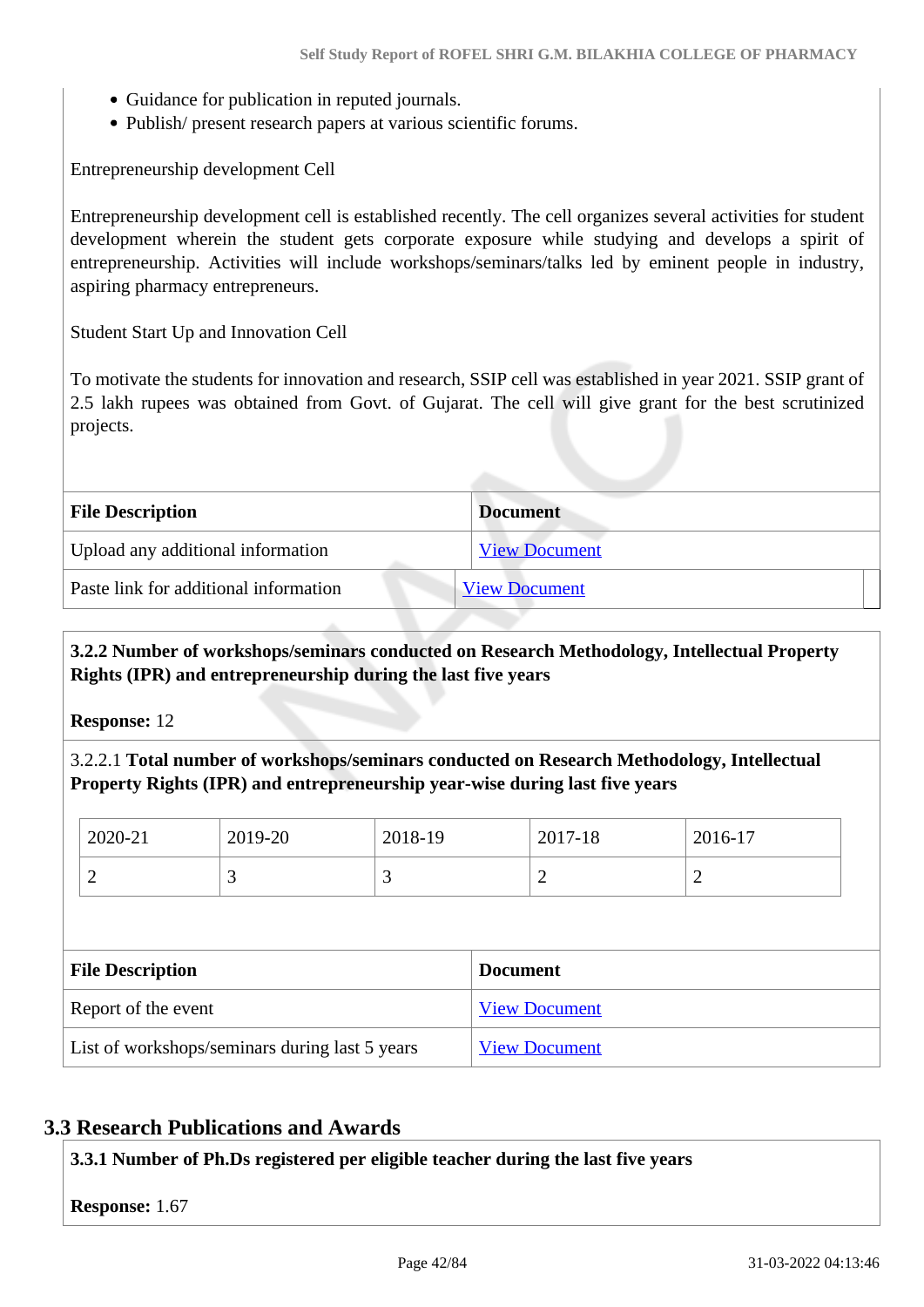### 3.3.1.1 **How many Ph.Ds registered per eligible teacher within last five years**

Response: 5

### 3.3.1.2 **Number of teachers recognized as guides during the last five years**

Response: 3

| <b>File Description</b>                                                                              | <b>Document</b>      |
|------------------------------------------------------------------------------------------------------|----------------------|
| List of PhD scholars and their details like name of<br>the guide, title of thesis, year of award etc | <b>View Document</b> |
| Any additional information                                                                           | <b>View Document</b> |
| URL to the research page on HEI website                                                              | <b>View Document</b> |

### **3.3.2 Number of research papers per teachers in the Journals notified on UGC website during the last five years**

#### **Response:** 2.8

3.3.2.1 **Number of research papers in the Journals notified on UGC website during the last five years.**

| 2020-21 | 2019-20 | 2018-19 | 2017-18 | 2016-17 |
|---------|---------|---------|---------|---------|
| 26      | 10      | v       | ັ       |         |

| <b>File Description</b>                                                               | <b>Document</b>      |
|---------------------------------------------------------------------------------------|----------------------|
| List of research papers by title, author, department,<br>name and year of publication | <b>View Document</b> |
| Any additional information                                                            | <b>View Document</b> |

### **3.3.3 Number of books and chapters in edited volumes/books published and papers published in national/ international conference proceedings per teacher during last five years**

**Response:** 1.01

### 3.3.3.1 **Total number of books and chapters in edited volumes/books published and papers in national/ international conference proceedings year-wise during last five years**

| 2020-21 | 2019-20 | 2018-19 | 2017-18 | 2016-17 |
|---------|---------|---------|---------|---------|
|         | U       |         |         |         |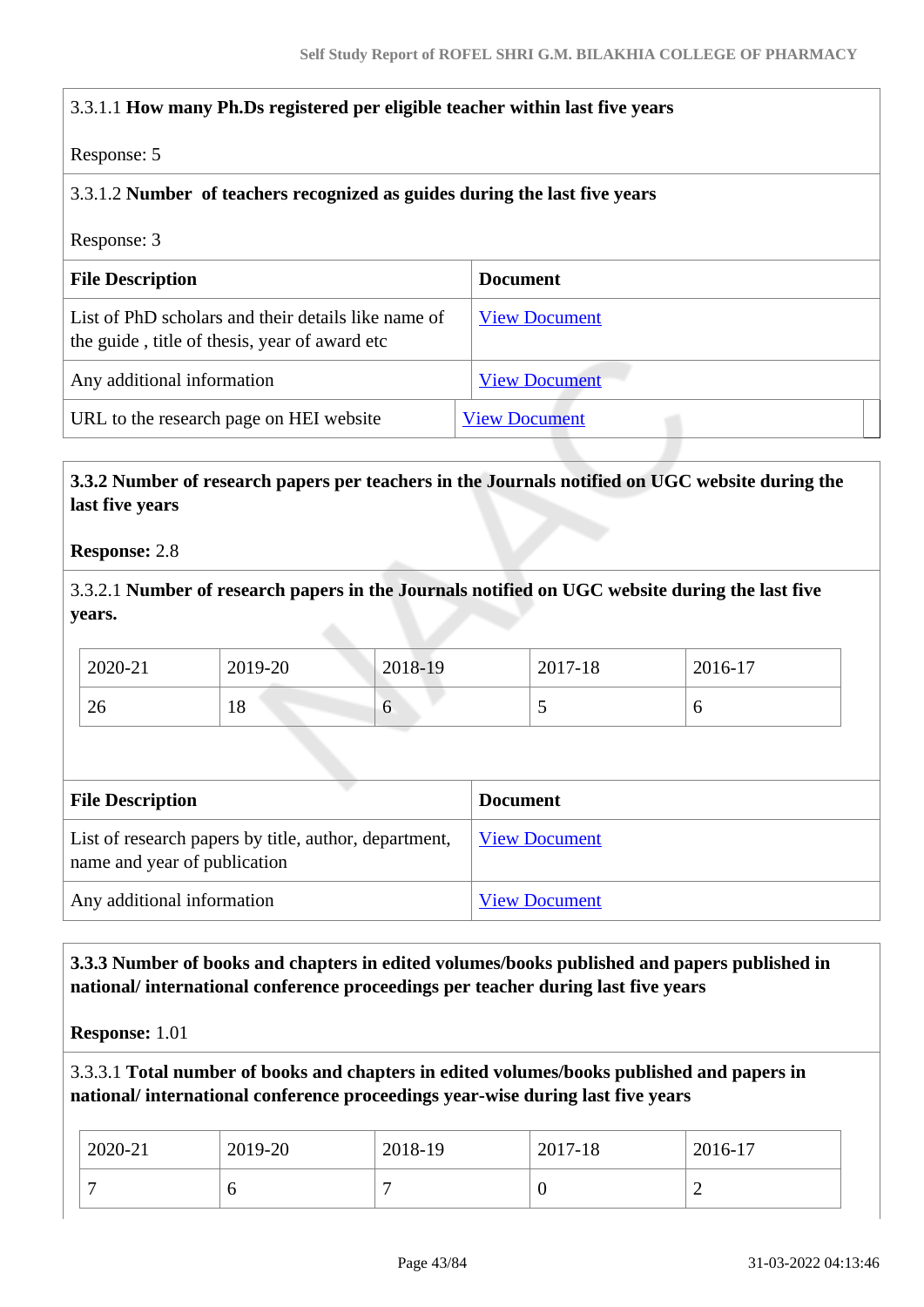| <b>File Description</b>                                   | <b>Document</b>      |
|-----------------------------------------------------------|----------------------|
| List books and chapters edited volumes/books<br>published | <b>View Document</b> |
| Any additional information                                | <b>View Document</b> |

# **3.4 Extension Activities**

 **3.4.1 Extension activities are carried out in the neighborhood community, sensitizing students to social issues, for their holistic development, and impact thereof during the last five years.**

### **Response:**

Institute NSS Unit inculcate the importance of community service to sensitize and motivate the students to enrol for the said programs. The extension activities by such programs is to turn volunteers towards social issues and holistic development in the neighbourhood community in terms of impact and sensitizing students. Students actively participate and organize various events.

### **National Service Scheme (NSS):**

The motto, i.e., the watchword of the NSS is "Not Me But You". This expresses the essence of democratic living and upholds the need for selfless service and appreciation of the other man's point of view and also to show consideration for fellow human beings. It underlines that the welfare of an individual is ultimately dependent on the welfare of the society as a whole.

NSS Activities:

Various activities are carried out under the NSS scheme such as tree plantation, social awareness, etc.

| <b>File Description</b>               | <b>Document</b>      |
|---------------------------------------|----------------------|
| Upload any additional information     | <b>View Document</b> |
| Paste link for additional information | <b>View Document</b> |

 **3.4.2 Number of awards and recognitions received for extension activities from government/ government recognised bodies during the last five years**

**Response:** 5

3.4.2.1 **Total number of awards and recognition received for extension activities from Government/ Government recognised bodies year-wise during the last five years.**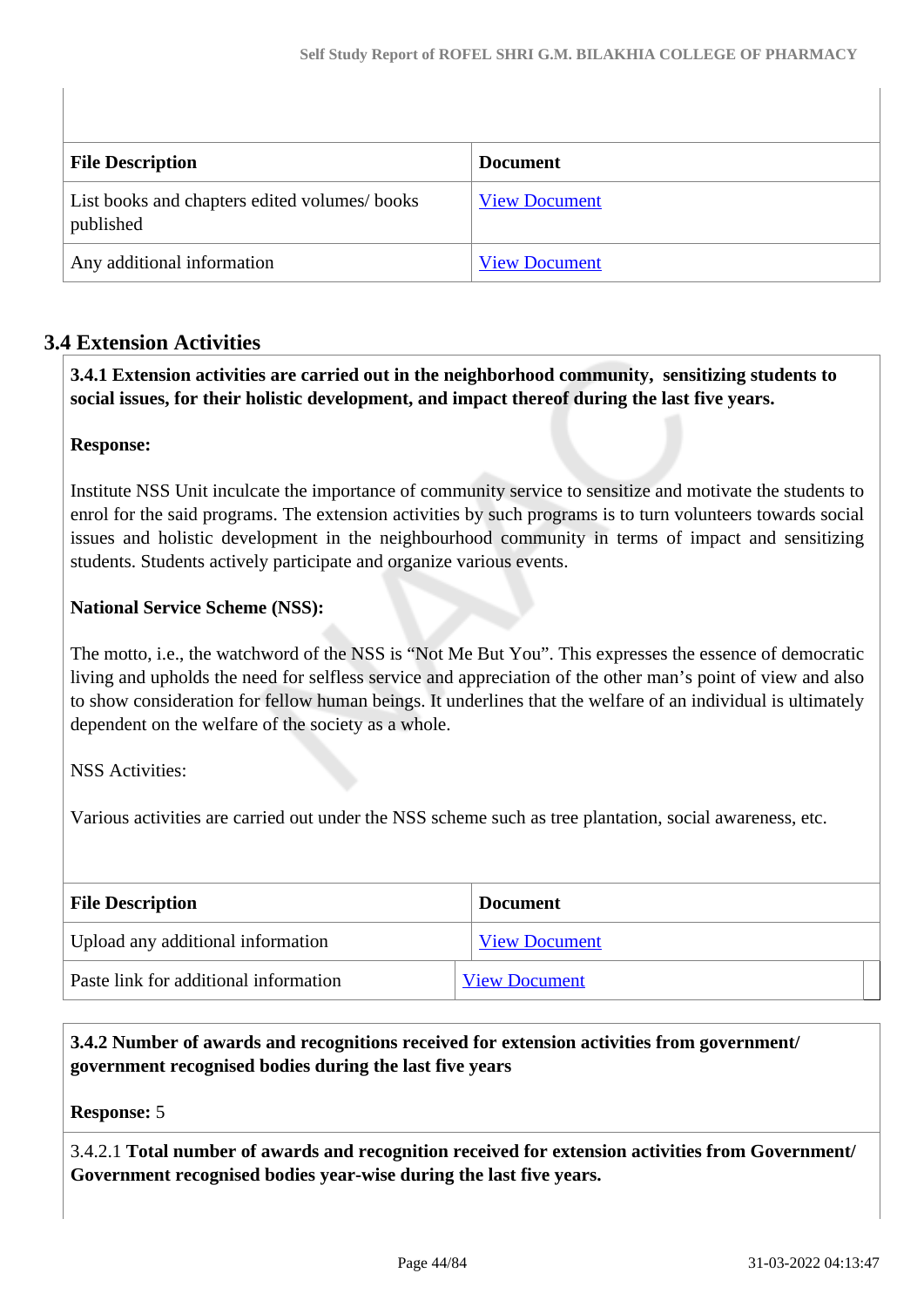| 2020-21                 | 2019-20                                             | 2018-19 |                 | 2017-18              | 2016-17      |  |
|-------------------------|-----------------------------------------------------|---------|-----------------|----------------------|--------------|--|
| 1                       |                                                     | 1       |                 | 1                    | $\mathbf{1}$ |  |
|                         |                                                     |         |                 |                      |              |  |
|                         |                                                     |         |                 |                      |              |  |
| <b>File Description</b> |                                                     |         | <b>Document</b> |                      |              |  |
| year                    | Number of awards for extension activities in last 5 |         |                 | <b>View Document</b> |              |  |

 **3.4.3 Number of extension and outreach programs conducted by the institution through NSS/NCC, Government and Government recognised bodies during the last five years**

**Response:** 35

3.4.3.1 **Number of extension and outreached Programmes conducted in collaboration with industry, community and Non- Government Organizations through NSS/ NCC/ Red Cross/ YRC etc., yearwise during the last five years**

| 2020-21 | 2019-20 | 2018-19 | $2017 - 18$ | 2016-17 |
|---------|---------|---------|-------------|---------|
| . .     | T T     | 4       | ~           |         |

| <b>File Description</b>                                                                                          | <b>Document</b>      |
|------------------------------------------------------------------------------------------------------------------|----------------------|
| Reports of the event organized                                                                                   | <b>View Document</b> |
| Number of extension and outreach Programmes<br>conducted with industry, community etc for the last<br>five years | <b>View Document</b> |
| Any additional information                                                                                       | <b>View Document</b> |

 **3.4.4 Average percentage of students participating in extension activities at 3.4.3. above during last five years**

**Response:** 181.52

3.4.4.1 **Total number of Students participating in extension activities conducted in collaboration with industry, community and Non- Government Organizations such as Swachh Bharat, AIDs awareness, Gender issue etc. year-wise during last five years**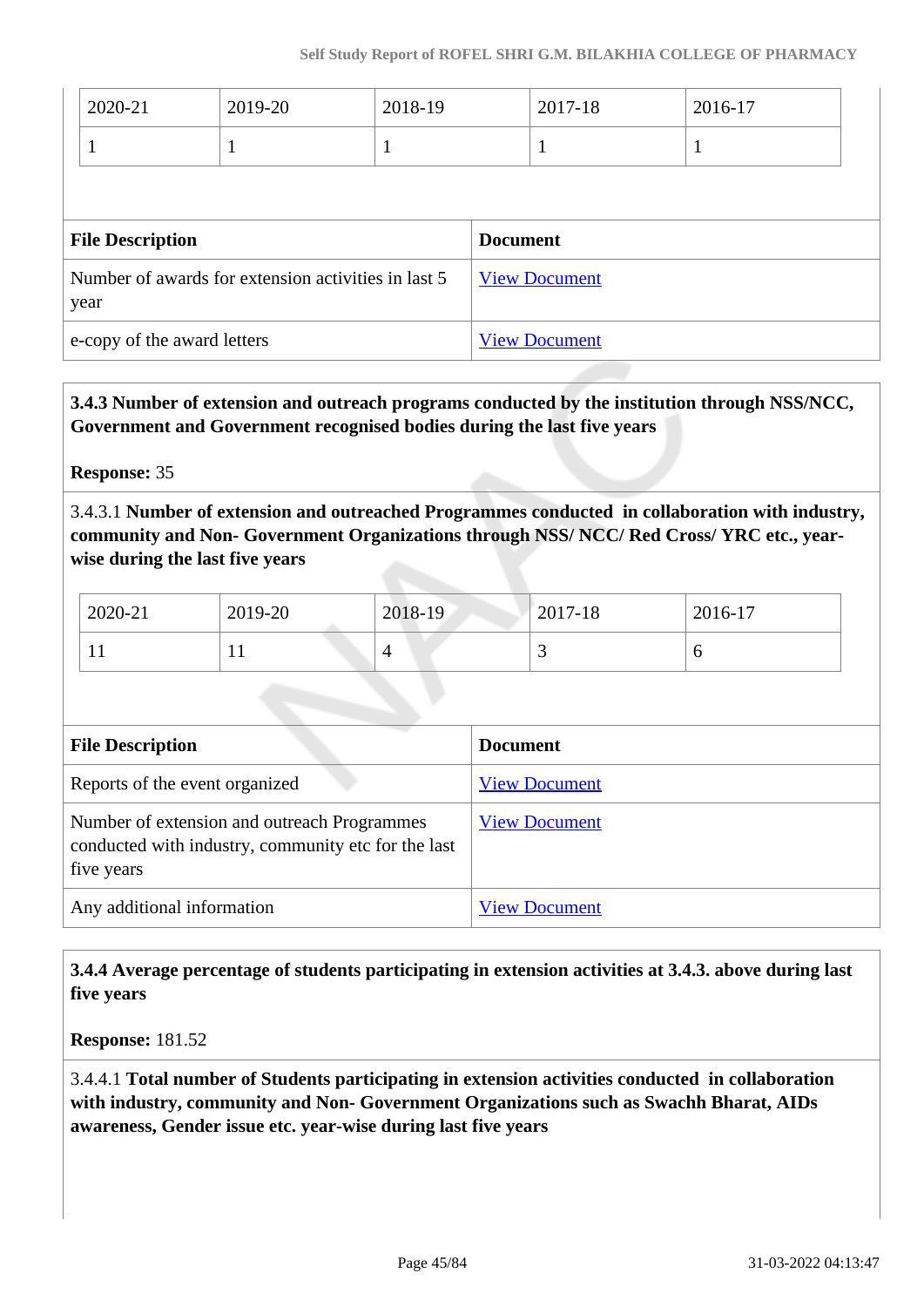| 2020-21                 | 2019-20 | 2018-19 |                 | 2017-18              | 2016-17 |
|-------------------------|---------|---------|-----------------|----------------------|---------|
| 1050                    | 995     | 250     |                 | 186                  | 330     |
|                         |         |         |                 |                      |         |
|                         |         |         |                 |                      |         |
| <b>File Description</b> |         |         | <b>Document</b> |                      |         |
| Report of the event     |         |         |                 | <b>View Document</b> |         |

### **3.5 Collaboration**

 **3.5.1 Number of Collaborative activities for research, Faculty exchange, Student exchange/ internship per year**

### **Response:** 35

3.5.1.1 **Number of Collaborative activities for research, Faculty exchange, Student exchange/ internship year-wise during the last five years**

| 2020-21 | 2019-20 | 2018-19 | 2017-18                  | 2016-17 |
|---------|---------|---------|--------------------------|---------|
| 26      | ັ       |         | $\overline{\phantom{0}}$ |         |

| <b>File Description</b>                                                                                                            | <b>Document</b>      |
|------------------------------------------------------------------------------------------------------------------------------------|----------------------|
| e-copies of related Document                                                                                                       | <b>View Document</b> |
| Details of Collaborative activities with<br>institutions/industries for research, Faculty<br>exchange, Student exchange/internship | <b>View Document</b> |

### **3.5.2 Number of functional MoUs with institutions, other universities, industries, corporate houses etc. during the last five years**

**Response:** 12

3.5.2.1 **Number of functional MoUs with Institutions of national, international importance, other universities, industries, corporate houses etc. year-wise during the last five years**

| 2020-21 | 2019-20 | 2018-19 | 2017-18 | 2016-17 |
|---------|---------|---------|---------|---------|
| ~       |         |         |         | υ       |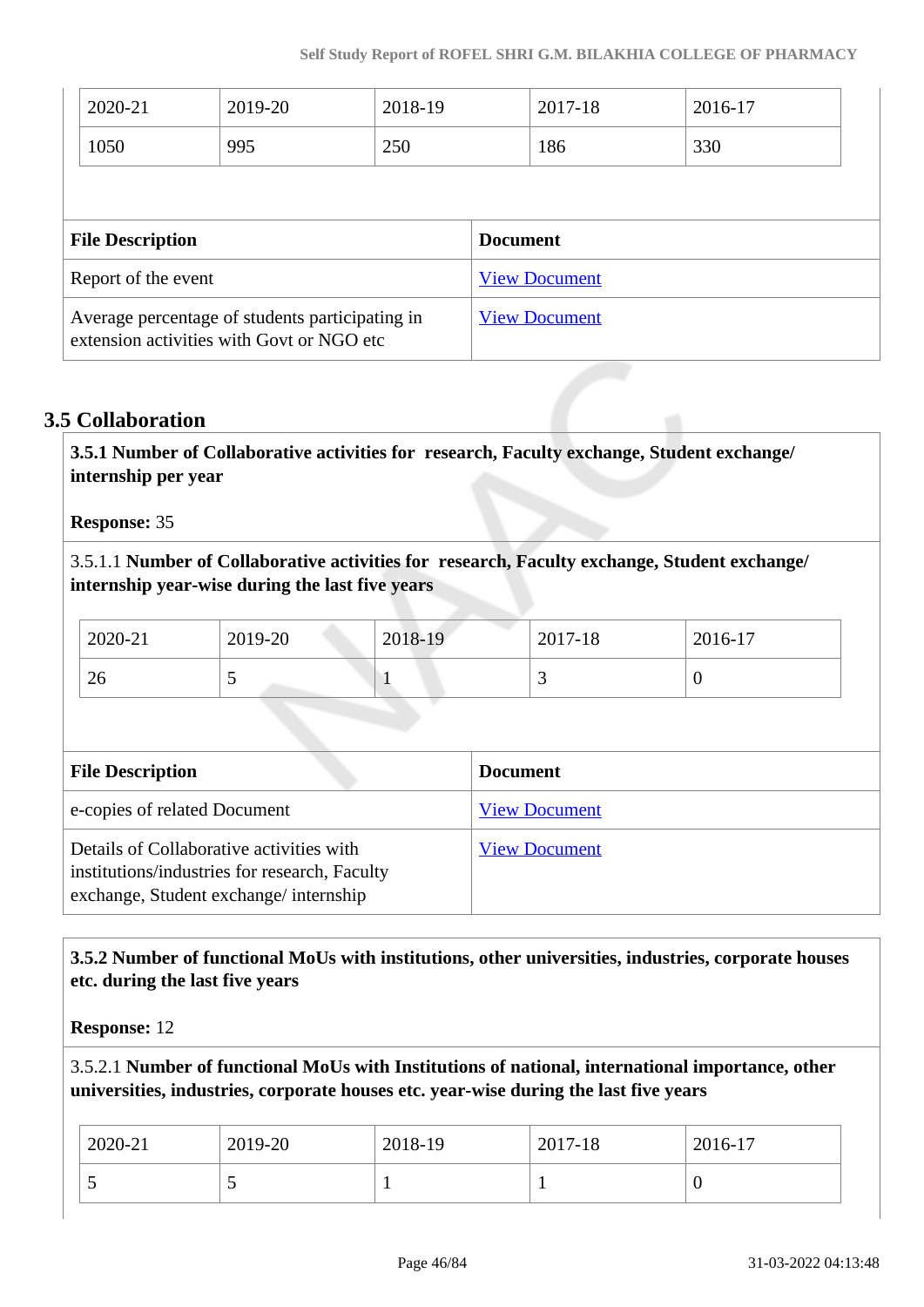| <b>File Description</b>                                                                                                                     | <b>Document</b>      |
|---------------------------------------------------------------------------------------------------------------------------------------------|----------------------|
| e-Copies of the MoUs with institution/<br>industry/corporate houses                                                                         | <b>View Document</b> |
| Details of functional MoUs with institutions of<br>national, international importance, other universities<br>etc during the last five years | <b>View Document</b> |
| Any additional information                                                                                                                  | <b>View Document</b> |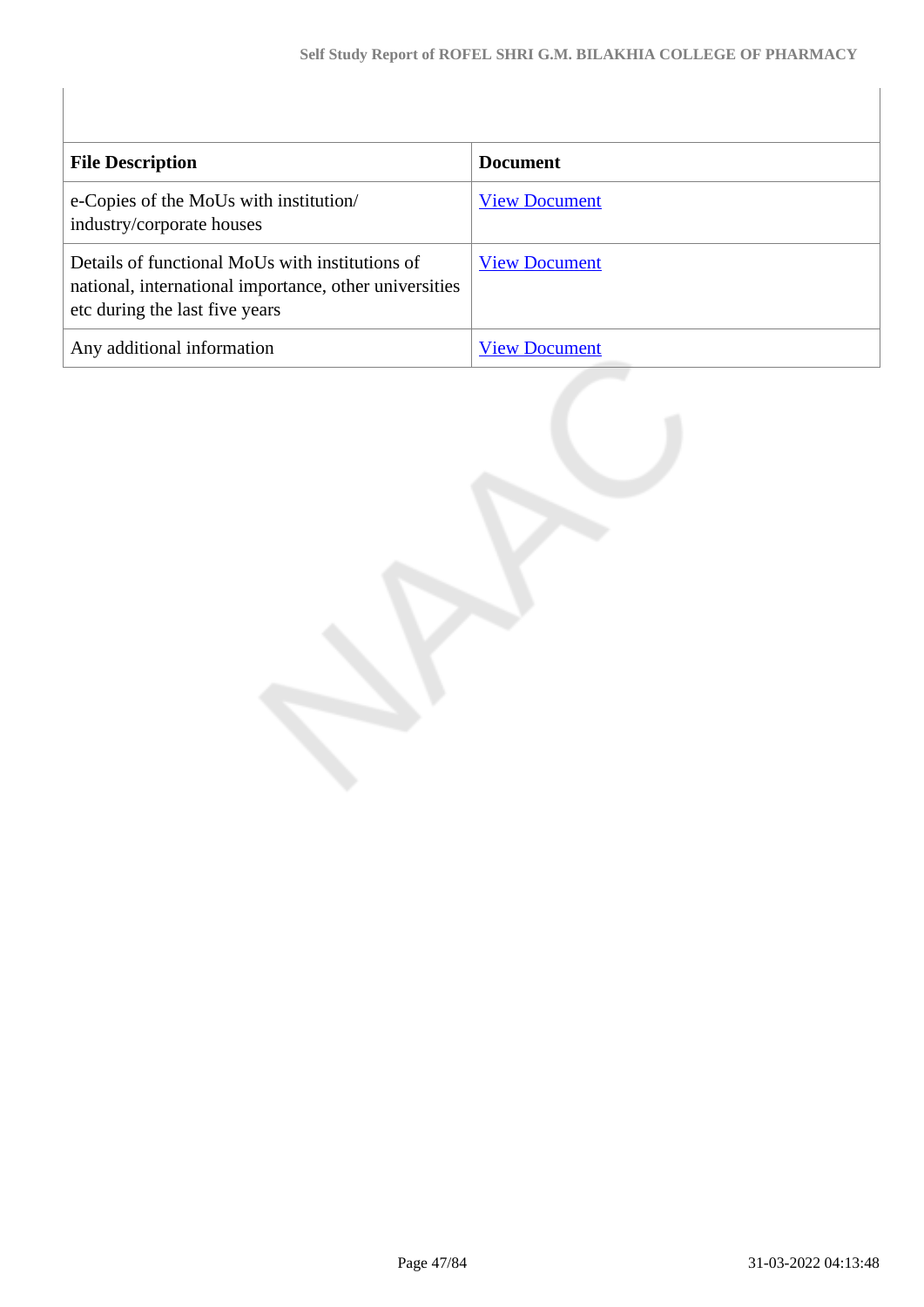# **Criterion 4 - Infrastructure and Learning Resources**

# **4.1 Physical Facilities**

 **4.1.1 The Institution has adequate infrastructure and physical facilities for teaching- learning. viz., classrooms, laboratories, computing equipment etc.** 

### **Response:**

The institute, since its inception in 1999, has given importance to infrastructural facilities be it physical building, equipment's, books and other learning resources. Thus, it has built up facilities as per the prescribed norms of statutory bodies like PCI and GTU. College believes that the right and adequate infrastructural facilities will provide ample of opportunities for both the faculty and students' academic development and growth. The college has a good academic ambience, spread in a sprawling campus of lush green environment having lots of trees for learning atmosphere. Our infrastructure set up incorporates 9 number of class rooms, equipped laboratories, Auditorium, Multipurpose Seminar Hall, student conveniences, spacious library, offices and staff room. The access and circulation (staircase and corridors) area is spacious and wide open. There are enough classrooms facilitated with ICT Tools like multimedia projector and Wi-Fi connectivity. All laboratories are equipped with required equipment. Students are demonstrated and encouraged to utilize sophisticated instruments like All Purpose Equipment, HPLC, UV Spectrophotometer, Tablet punching machine, Tablet coating machine, Disintegration and Dissolution apparatus, Brookfield Viscometer, etc. Apart from regular laboratories, other laboratory facilities such as Central Instrument room, Machine room, CPCSEA approved animal house, aseptic area facility for Microbiological work. Adequate Administrative and support facilities are also available to foster an academic requirement. The computing facilities of the college cater to the needs of faculty and students to foster an effective Teaching-Learning Process. There are sophisticated IT facilities like 37 Computers, 05 Printers, 05 Multimedia Projectors, 40 Mbps of Internet Bandwidth and 07 secured Wi-Fi connectivity access points. The Library with an area of 139.28 SQM with a seating capacity of around 56. The digital library is equipped with 02 PCs which are connected with Wi-Fi and LAN for access of the Internet using e-Resources for the benefit of its users.

| <b>File Description</b>               | <b>Document</b>      |  |
|---------------------------------------|----------------------|--|
| Upload any additional information     | <b>View Document</b> |  |
| Paste link for additional information | <b>View Document</b> |  |

### **4.1.2 The Institution has adequate facilities for cultural activities, sports, games (indoor, outdoor), gymnasium, yoga centre etc.**

#### **Response:**

The institute focuses on overall development of the students through participation in co-curricular and extra-curricular activities. Outdoor and indoor sports and games contribute significantly in grooming students. Qualities like leadership, team spirit, and competitive spirit can be inculcated amongst the students through such sports activities. Students are encouraged to participate in different sports/Games and cultural activities.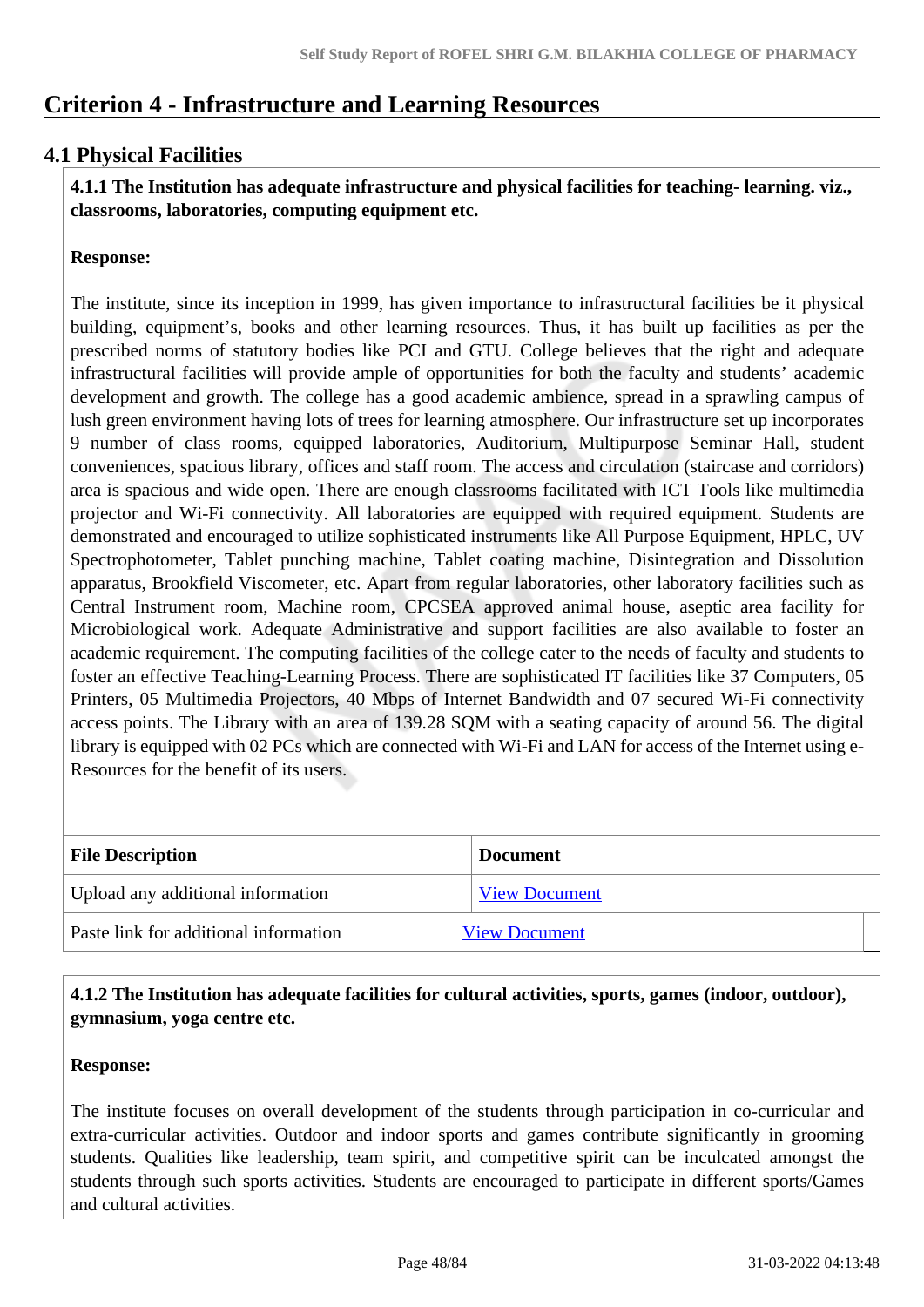### **Sports and Games**

Institute has allotted a faculty as sports co-ordinator, who supervises students to actively participate in various sports and games activities and competitions. The institute has a spacious indoor room (multipurpose hall), where students can play games like table tennis, chess, carom, etc. Sufficient area is allocated to outdoor sports and games with adequate facilities. Games such as badminton, basketball, volleyball, hand ball, Kho-Kho, kabaddi, cricket, etc. can be played. Institution encourages students to participate in intra-college, inter-college, university-level, district level, state-level and national level competitions.

### **Cultural Activities**

Seminar (multipurpose) hall and auditorium are provided with adequate facilities to conduct various cultural activities. Cultural activities are conducted in seminar hall and/or auditorium on different occasions like fresher's day, Appreciation ceremony and on such other important occasions.

Students are encouraged to actively participate and showcase their talent and skills. These activities contribute to bring out talent among students, which help to build their overall personality by developing communication skills, leadership qualities and to be a constructive part of a team. Students are encouraged to participate in co-curricular activities in inter-college, inter-university and in National level competitions.

| <b>File Description</b>               | <b>Document</b>      |
|---------------------------------------|----------------------|
| Upload any additional information     | <b>View Document</b> |
| Paste link for additional information | <b>View Document</b> |

## **4.1.3 Percentage of classrooms and seminar halls with ICT- enabled facilities such as smart class, LMS, etc.** *(Data for the latest completed academic year)*

#### **Response:** 45.45

4.1.3.1 Number of classrooms and seminar halls with ICT facilities

#### Response: 05

| <b>File Description</b>                                                                      | <b>Document</b>      |
|----------------------------------------------------------------------------------------------|----------------------|
| Upload Number of classrooms and seminar halls<br>with ICT enabled facilities (Data Template) | <b>View Document</b> |
| Upload any additional information                                                            | <b>View Document</b> |
| Paste link for additional information                                                        | <b>View Document</b> |

## **4.1.4 Average percentage of expenditure, excluding salary for infrastructure augmentation during last five years(INR in Lakhs)**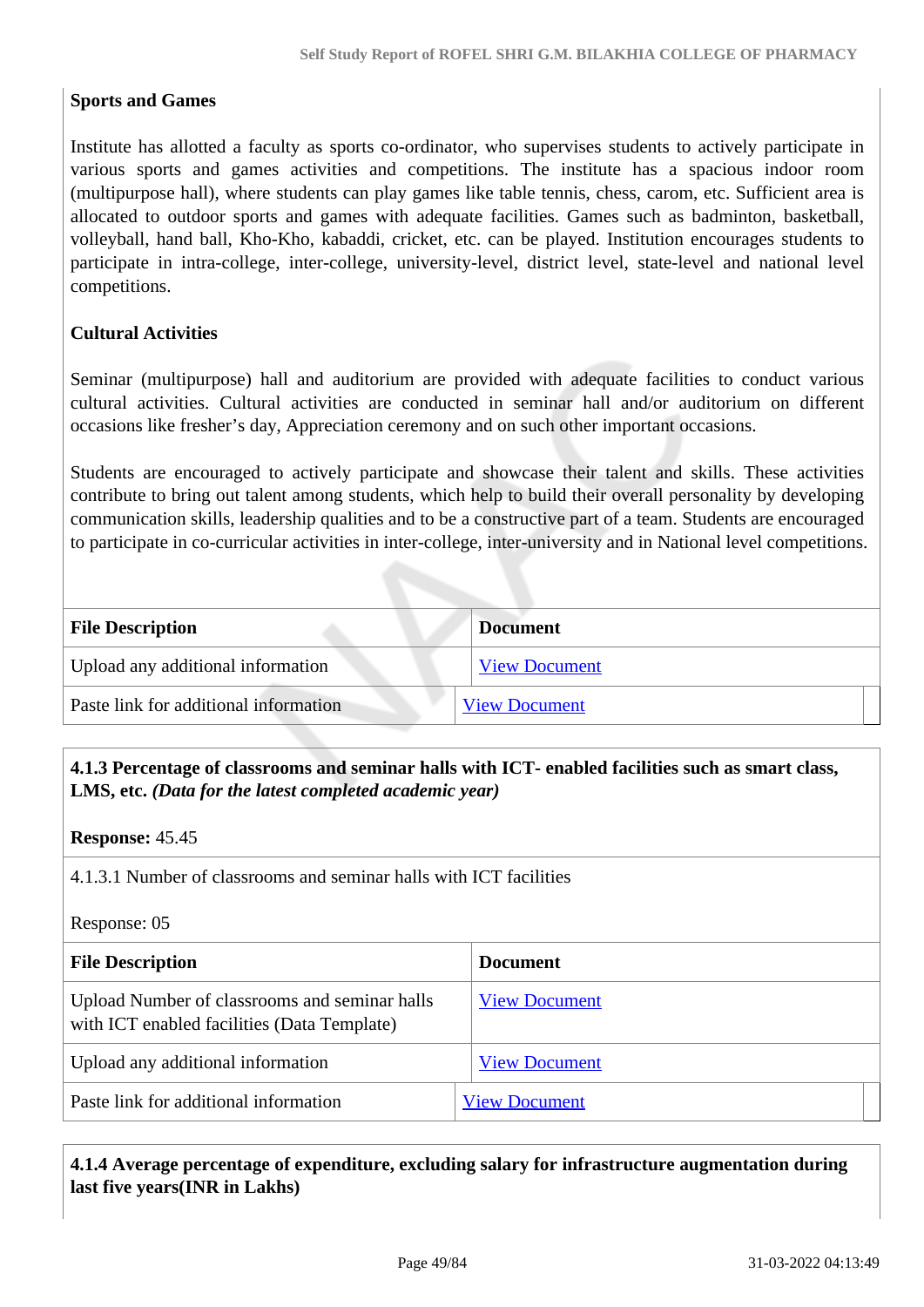### **Response:** 40.45

# 4.1.4.1 **Expenditure for infrastructure augmentation, excluding salary year-wise during last five years (INR in lakhs)**

| 2020-21                 | 2019-20                                                                                             | 2018-19  |                 | 2017-18              | 2016-17 |
|-------------------------|-----------------------------------------------------------------------------------------------------|----------|-----------------|----------------------|---------|
| 89.32                   | $\theta$                                                                                            | $\theta$ |                 | $\Omega$             | 9.95    |
|                         |                                                                                                     |          |                 |                      |         |
| <b>File Description</b> |                                                                                                     |          |                 |                      |         |
|                         |                                                                                                     |          | <b>Document</b> |                      |         |
|                         | Upload Details of budget allocation, excluding<br>salary during the last five years (Data Template) |          |                 | <b>View Document</b> |         |

# **4.2 Library as a Learning Resource**

### **4.2.1 Library is automated using Integrated Library Management System (ILMS)**

### **Response:**

Library spanning over an area of 139.28 square metre equipped with Library Management System services; ILMS Software Package is an Integrated Library management System (ILMS) that supports all in- house operations of the library.

Name of the ILMS Software: Koha (open source)

Nature of Automation: Automated

Version: 21.05

Year of automation: 2020.

The Library of the Institution has an excellent knowledge providing facility for the benefit of faculty and students. Library has a large collection of books covering various subjects of pharmacy. Library has the collection of 12093 books. Library subscribes online databases like DELNET. Database consists of 91 ejournals and 22 e-books. DELNET has pharmacy collection. Library subscribes around 24 print journals every year. Digital Library is equipped with 02 Desktops with Wi-Fi and LAN enabled with 40 Mbps to access the Internet and e-Resources for the benefit of their academic and research.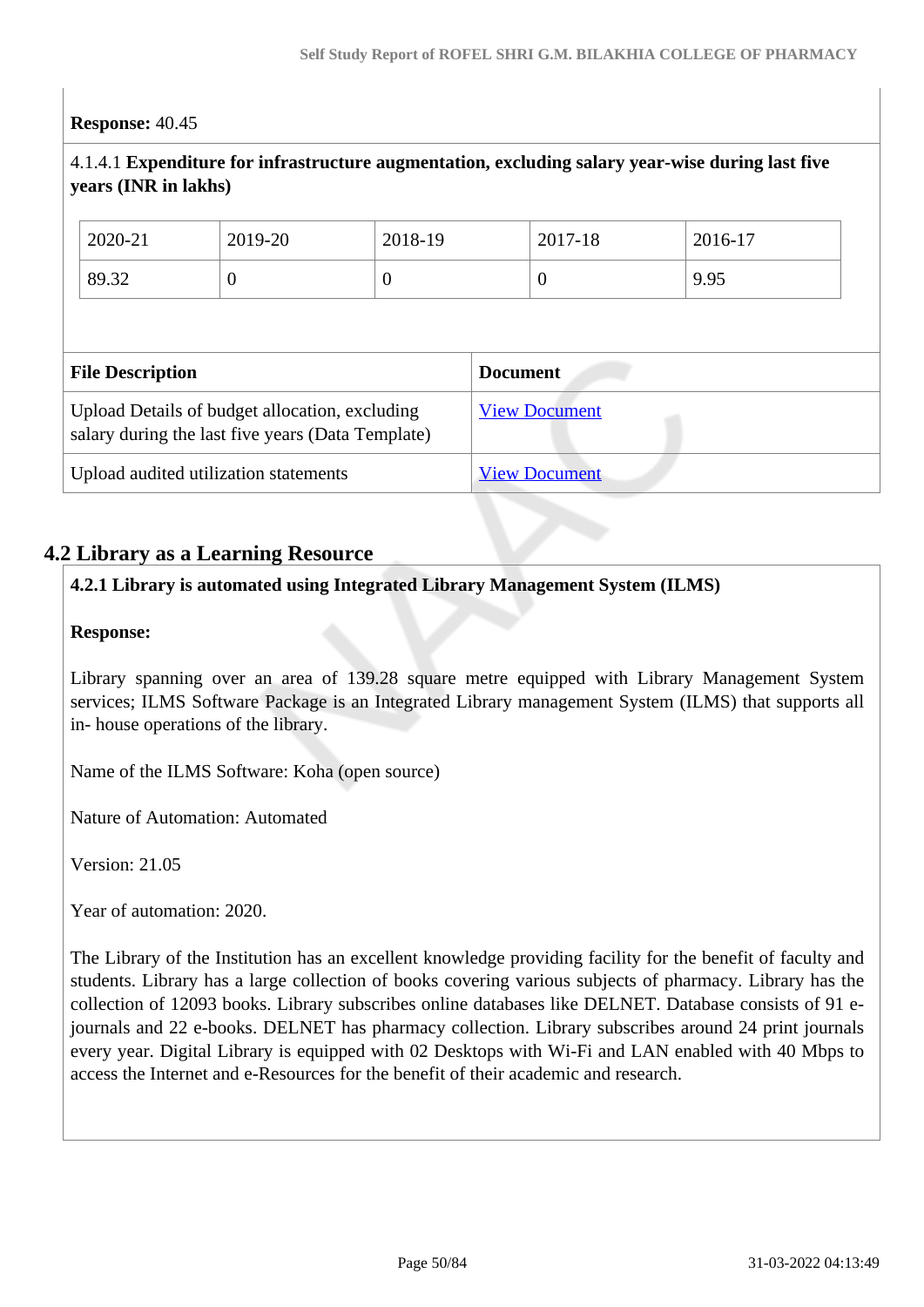| <b>File Description</b>               | <b>Document</b>      |  |
|---------------------------------------|----------------------|--|
| Upload any additional information     | <b>View Document</b> |  |
| Paste link for Additional Information | <b>View Document</b> |  |

### **4.2.2 The institution has subscription for the following e-resources**

**1.e-journals 2.e-ShodhSindhu 3.Shodhganga Membership 4.e-books 5.Databases 6.Remote access to e-resources**

#### **Response:** B. Any 3 of the above

| <b>File Description</b>                                                                                                                                         | <b>Document</b>      |
|-----------------------------------------------------------------------------------------------------------------------------------------------------------------|----------------------|
| Upload any additional information                                                                                                                               | <b>View Document</b> |
| Details of subscriptions like e-journals, e-<br>ShodhSindhu, Shodhganga Membership, Remote<br>access to library resources, Web interface etc (Data<br>Template) | <b>View Document</b> |

### **4.2.3 Average annual expenditure for purchase of books/e-books and subscription to journals/ejournals during the last five years (INR in Lakhs)**

**Response:** 1.83

4.2.3.1 **Annual expenditure of purchase of books/e-books and subscription to journals/e- journals year wise during last five years (INR in Lakhs)**

| 2020-21 | 2019-20 | 2018-19 | 2017-18        | 2016-17            |
|---------|---------|---------|----------------|--------------------|
| 1.63    | 2.34    | 2.47    | $\sim$<br>1.10 | 59<br>1.J <i>)</i> |

| <b>File Description</b>                                                                                                              | <b>Document</b>      |
|--------------------------------------------------------------------------------------------------------------------------------------|----------------------|
| Details of annual expenditure for purchase of<br>books/e-books and journals/e-journals during the<br>last five years (Data Template) | <b>View Document</b> |
| Audited statements of accounts                                                                                                       | <b>View Document</b> |
| Any additional information                                                                                                           | <b>View Document</b> |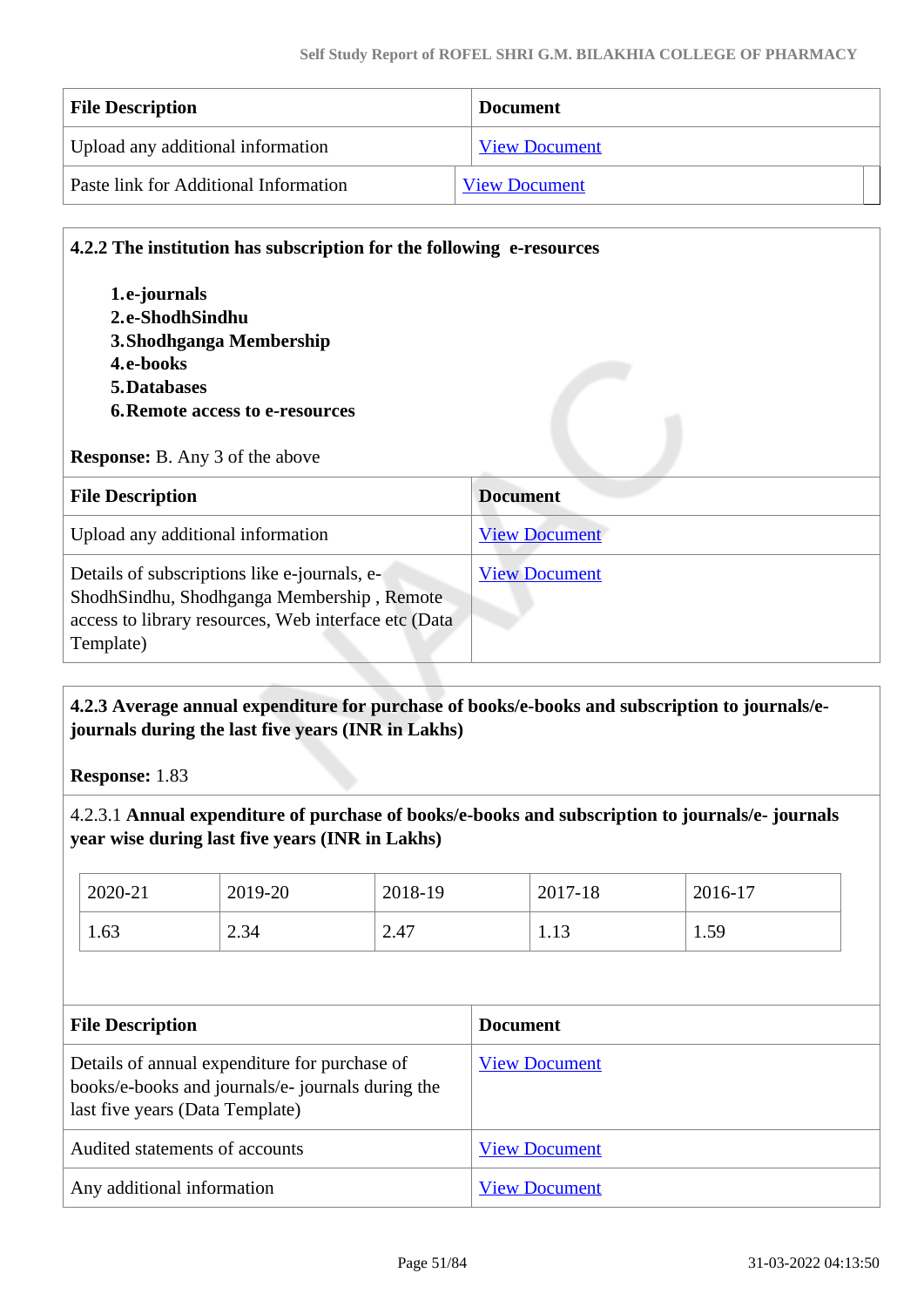| 4.2.4 Percentage per day usage of library by teachers and students (foot falls and login data for<br>online access) during the latest completed academic year |                      |
|---------------------------------------------------------------------------------------------------------------------------------------------------------------|----------------------|
| <b>Response:</b> 11.4                                                                                                                                         |                      |
| 4.2.4.1 Number of teachers and students using library per day over last one year                                                                              |                      |
| Response: 40                                                                                                                                                  |                      |
| <b>File Description</b>                                                                                                                                       | <b>Document</b>      |
| Details of library usage by teachers and students                                                                                                             | <b>View Document</b> |

## **4.3 IT Infrastructure**

#### **4.3.1 Institution frequently updates its IT facilities including Wi-Fi**

#### **Response:**

The IT infrastructure of the institute is maintained by experience faculty. Objective of the computer centre is to provide hardware facility, and networking support for securely maintaining the College Academics, Administration, Examinations and Research related activities. Computer laboratory is being upgraded from time to time. Infrastructure consists of Wired and Wi-Fi facilities with 07 WiFi access points; Internet Facility of 40 Mbps from GTPL, Vapi; 37 computers. The ICT equipment of 05 multimedia projectors, 2 Public Address Systems; 1 Biometric Finger-Print and Access card equipment; and CCTv Cameras surveillance equipment for campus safety and management. The centre also provides continuous services by coordinating and extending hardware & networking support to all the academic departments, examination branch, administration office, library, and other central facilities. Updating the Internet facility and services from time to time to cater to the academic and research needs in the Campus.

Frequency Up-gradation:

A.Y 2020-21: 02 Router, 01 HP Printer, 01 External DVD Writer for examination purpose

A.Y. 2019-20: 01 Multi-media projector with WIFI facility, 01 HIBASS Speaker for audio-video lectures, 02 CCTV Camera for Animal House

A.Y 2018-19: 2 Computer Set with 4 GB RAM, 500 GB HDD for research purpose. 01 Multi-media projector with WIFI facility, 01 Canon Printer cum Scanner with Xerox facility, 01 Logitech Web-cam for examination purpose

AY 2017-18: 1 Computer Set with 4 GB RAM, 500 GB HDD. 01 Multi-media projector with WIFI facility, 01 Projection Screen

AY 2016-17: 01 Router, 01 HP Printer, 10 LED AOC Monitors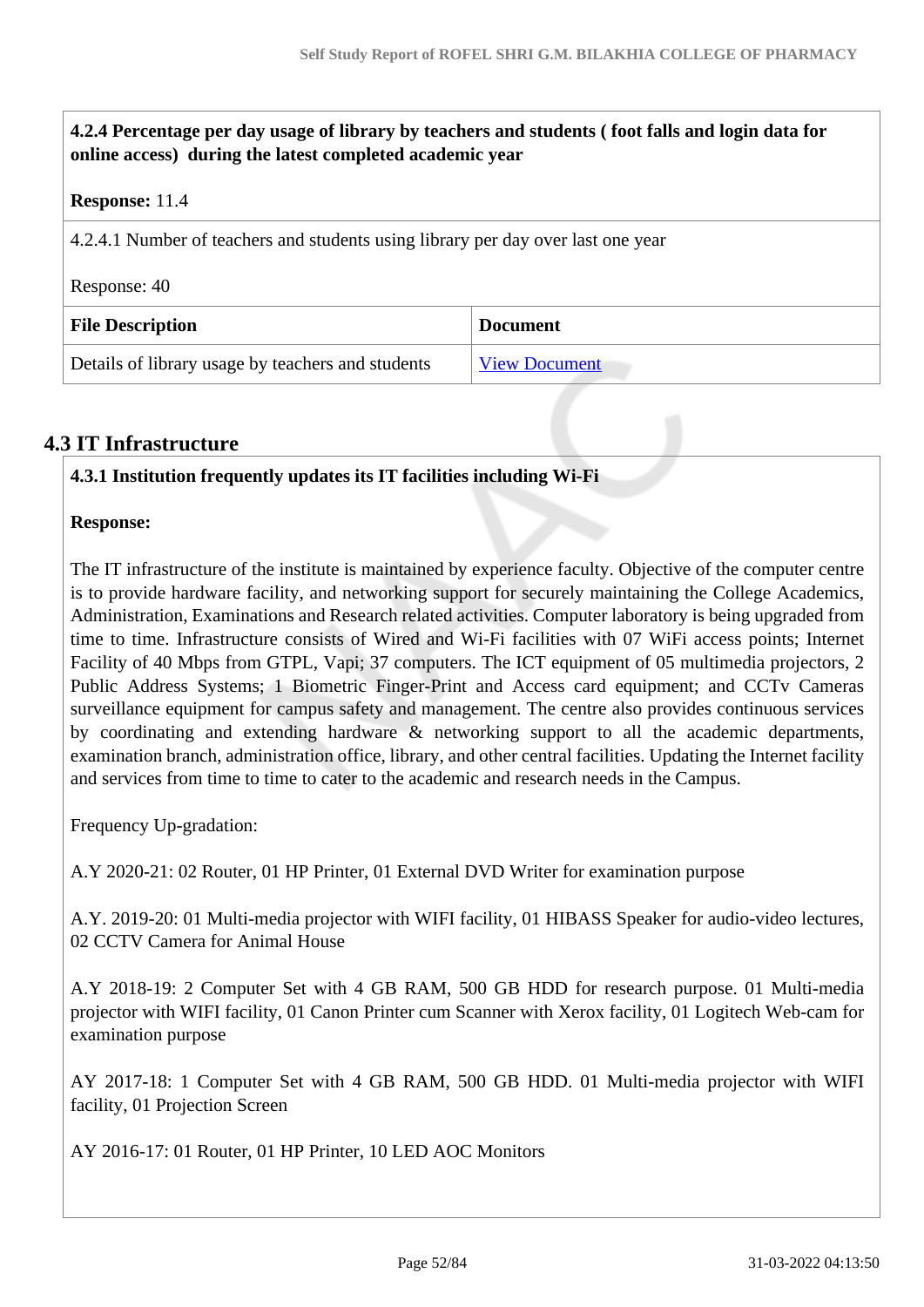| <b>File Description</b>               | <b>Document</b>      |
|---------------------------------------|----------------------|
| Upload any additional information     | <b>View Document</b> |
| Paste link for additional information | <b>View Document</b> |

| 4.3.2 Student - Computer ratio (Data for the latest completed academic year) |                      |  |
|------------------------------------------------------------------------------|----------------------|--|
| <b>Response: 9:1</b>                                                         |                      |  |
| <b>File Description</b>                                                      | <b>Document</b>      |  |
| Upload any additional information                                            | <b>View Document</b> |  |
| Student – computer ratio                                                     | <b>View Document</b> |  |

| 4.3.3 Bandwidth of internet connection in the Institution                   |                      |  |
|-----------------------------------------------------------------------------|----------------------|--|
| <b>Response:</b> B. 30 MBPS $-50$ MBPS                                      |                      |  |
| <b>File Description</b>                                                     | <b>Document</b>      |  |
| Upload any additional Information                                           | <b>View Document</b> |  |
| Details of available bandwidth of internet<br>connection in the Institution | <b>View Document</b> |  |

# **4.4 Maintenance of Campus Infrastructure**

 **4.4.1 Average percentage of expenditure incurred on maintenance of infrastructure (physical and academic support facilities) excluding salary component during the last five years(INR in Lakhs)**

### **Response:** 100

4.4.1.1 **Expenditure incurred on maintenance of infrastructure (physical facilities and academic support facilities) excluding salary component year-wise during the last five years (INR in lakhs)**

| 2020-21 | 2019-20 | 2018-19 | 2017-18 | 2016-17 |
|---------|---------|---------|---------|---------|
| 47.39   | 87.47   | 64.82   | 40.53   | 72.17   |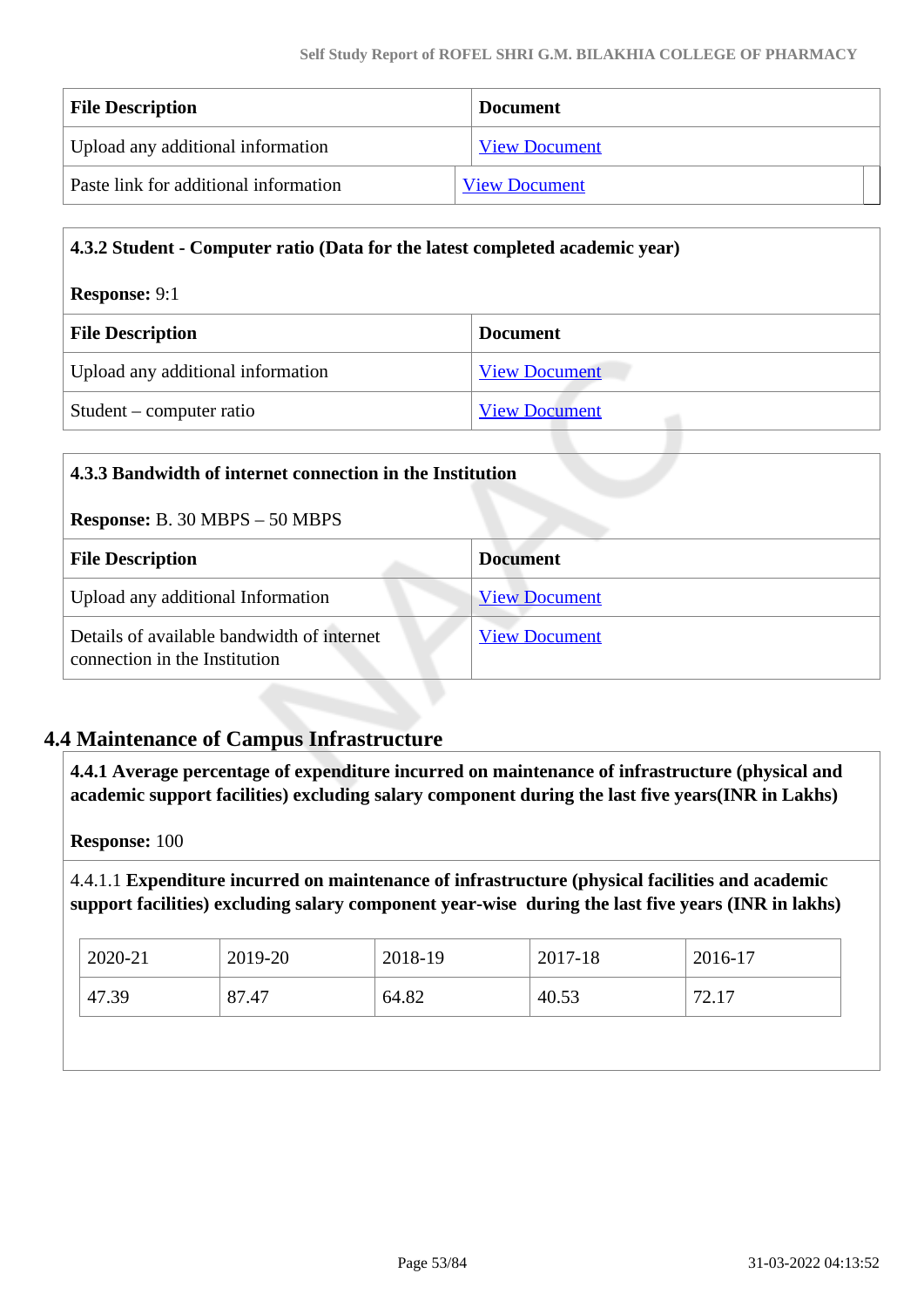| <b>File Description</b>                                                                                                     | <b>Document</b>      |
|-----------------------------------------------------------------------------------------------------------------------------|----------------------|
| Details about assigned budget and expenditure on<br>physical facilities and academic support facilities<br>(Data Templates) | <b>View Document</b> |
| Audited statements of accounts                                                                                              | <b>View Document</b> |

### **4.4.2 There are established systems and procedures for maintaining and utilizing physical, academic and support facilities - laboratory, library, sports complex, computers, classrooms etc.**

### **Response:**

The Institute has a systematic component and strategy for consistent monitoring, maintenance and optimal utilization of physical, academic and support facilities on the campus. Maintenance of building, infrastructure, electrical, sanitary, gardening and technical repairs of the laboratory equipment / instruments is carried out from time to time by calling various vendors. Physical, academic and support facilities like classrooms, laboratories, seminar hall, auditorium, computer laboratory, etc., are maintained and used based on the requirement. Once the academic calendar is prepared in the beginning of the semester, the time-table for each section of every semester is prepared allotting the classrooms and the laboratories. This facilitates the optimum usage of resources. The allotted faculty take rounds of all the class rooms, laboratories and auditorium at regular interval. In case of requirement for maintenance such as lights, fans, benches etc will be noted. Laboratory in charge, along with laboratory assistant, ensures proper working of all equipment. Repairs and Maintenance of laboratory equipment's are initiated by the respective Laboratory In charge as and when required. Faculty In charge and HOD handles the major repair/maintenance by placing order. Routine computer maintenance, networking, LCD projectors and CCTv cameras maintenance and checking activity are out-sourced. Equipment with major repair, are being repaired by appropriate agency. After receiving quotation for maintenance and repair charges, necessary approval from college authorities and management is taken. Thereafter equipment is sent for repairing by issuing gate pass and the status of repair work is tracked. The librarian takes care of utilization of books and other learning materials in the library. The faculty in charge takes responsibility for all purchase or repairs (if any) pertaining to sports equipment.

| <b>File Description</b>           | <b>Document</b>      |
|-----------------------------------|----------------------|
| Upload any additional information | <b>View Document</b> |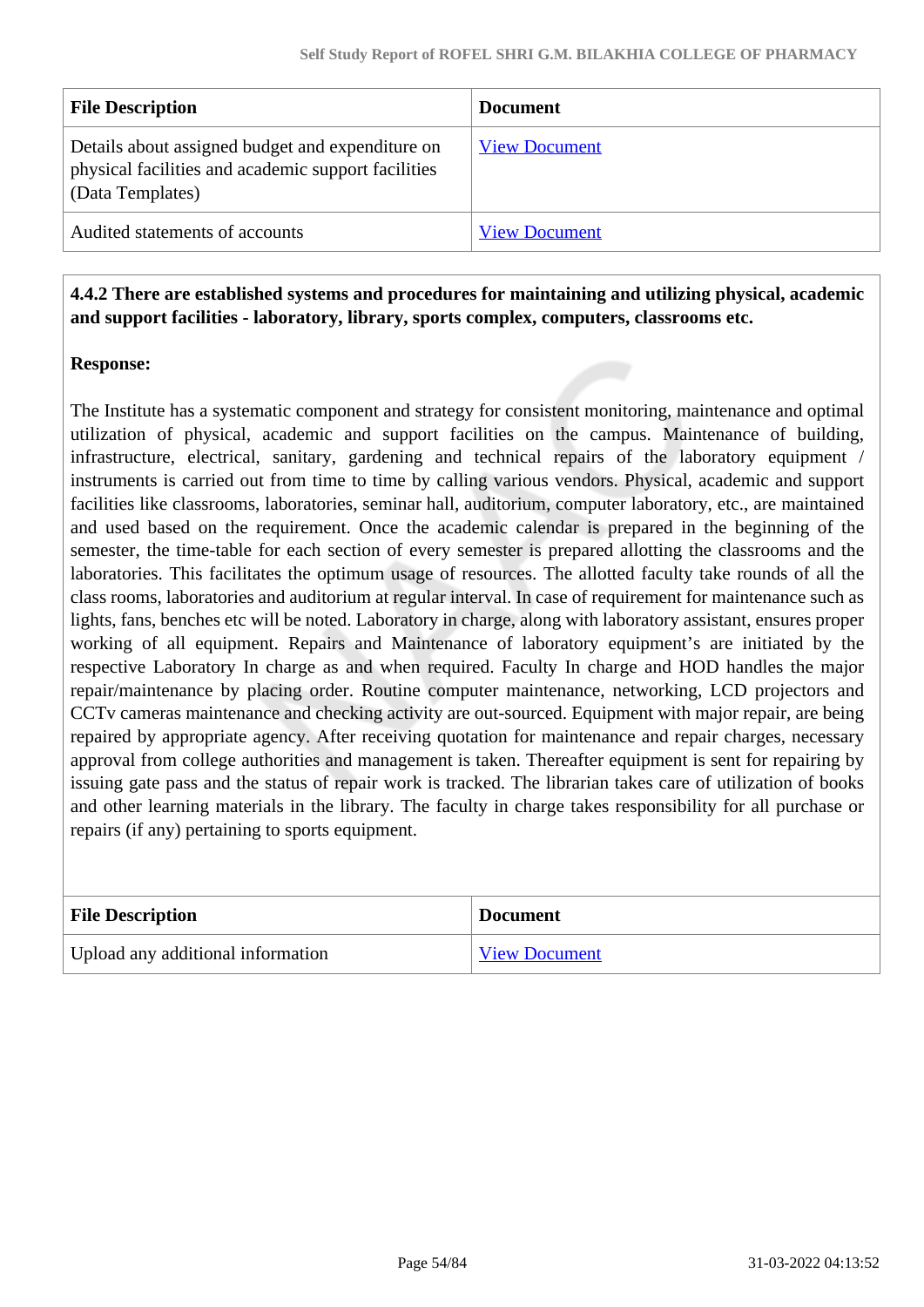# **Criterion 5 - Student Support and Progression**

# **5.1 Student Support**

 **5.1.1 Average percentage of students benefited by scholarships and freeships provided by the Government during last five years** 

**Response:** 35.26

5.1.1.1 **Number of students benefited by scholarships and free ships provided by the institution, Government and non-government bodies, industries, individuals, philanthropists during the last five years (other than students receiving scholarships under the government schemes for reserved categories)** 

| 2020-21 | 2019-20               | 2018-19 | 2017-18       | 2016-17        |
|---------|-----------------------|---------|---------------|----------------|
| 114     | $1^{\prime}$ 1<br>1/4 | 1 1 2   | $\circ$<br>83 | $\Omega$<br>৴∠ |

| <b>File Description</b>                                                                                                                                                                 | <b>Document</b>      |
|-----------------------------------------------------------------------------------------------------------------------------------------------------------------------------------------|----------------------|
| upload self attested letter with the list of students<br>sanctioned scholarship                                                                                                         | <b>View Document</b> |
| Upload any additional information Average<br>percentage of students benefited by scholarships and<br>freeships provided by the Government during the<br>last five years (Data Template) | <b>View Document</b> |

 **5.1.2 Average percentage of students benefitted by scholarships, freeships etc. provided by the institution / non- government agencies during the last five years**

**Response:** 6.89

5.1.2.1 **Number of students benefited by scholarships and free ships provided by the institution, Government and non-government bodies, industries, individuals, philanthropists during the last five years (other than students receiving scholarships under the government schemes for reserved categories)** 

| 2020-21 | 2019-20 | 2018-19 | 2017-18 | 2016-17 |
|---------|---------|---------|---------|---------|
| 30      | 26      | 31      | 19      | ν       |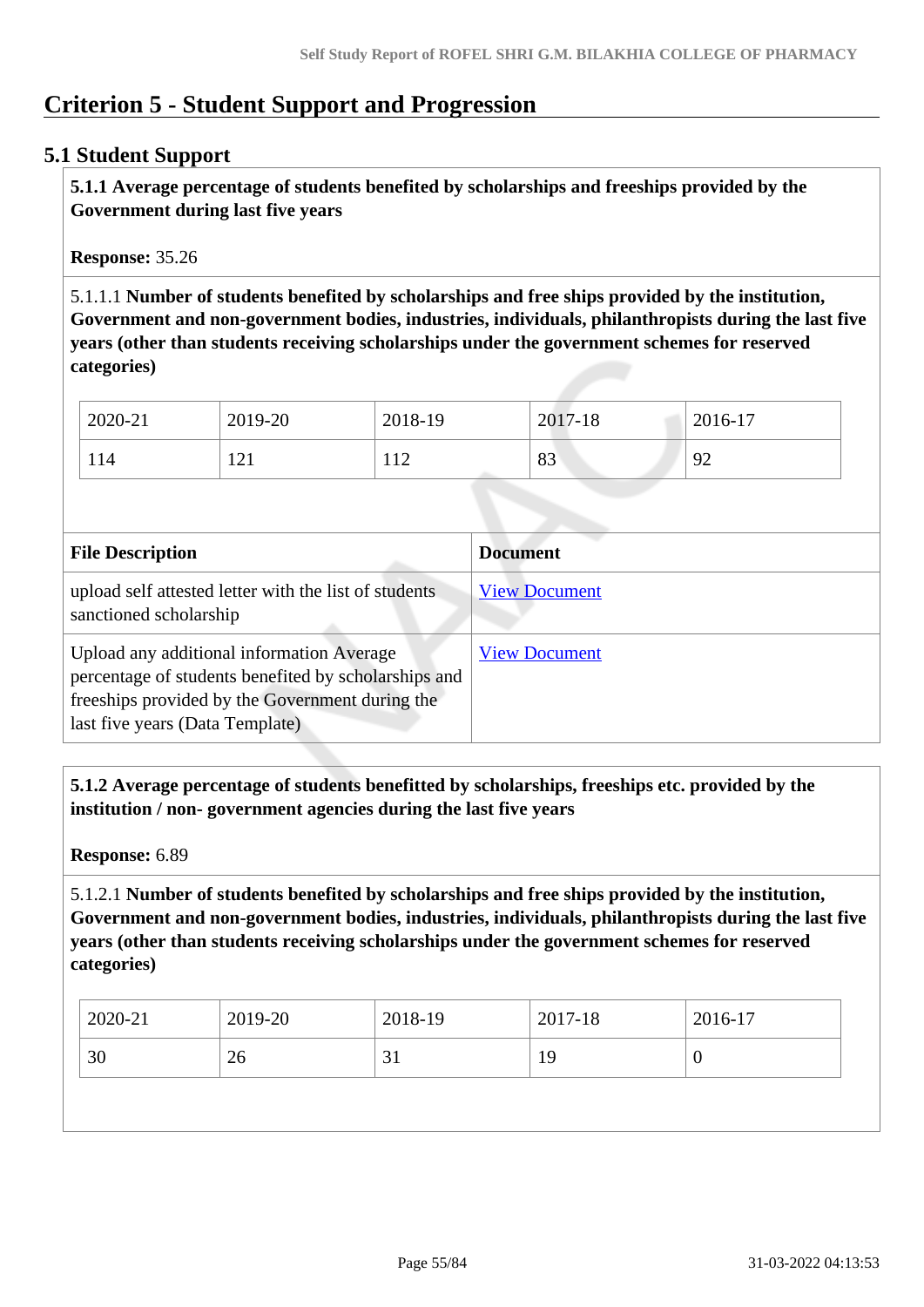| <b>File Description</b>                                                                                                                | <b>Document</b>      |
|----------------------------------------------------------------------------------------------------------------------------------------|----------------------|
| Upload any additional information                                                                                                      | <b>View Document</b> |
| Number of students benefited by scholarships and<br>freeships institution / non-government agencies in<br>last 5 years (Date Template) | <b>View Document</b> |

 **5.1.3 Capacity building and skills enhancement initiatives taken by the institution include the following**

- **1.Soft skills**
- **2.Language and communication skills**
- **3.Life skills (Yoga, physical fitness, health and hygiene)**
- **4.ICT/computing skills**

**Response:** B. 3 of the above

| <b>File Description</b>                                                              | <b>Document</b>      |
|--------------------------------------------------------------------------------------|----------------------|
| Details of capability building and skills<br>enhancement initiatives (Data Template) | <b>View Document</b> |
| Any additional information                                                           | <b>View Document</b> |
| Link to Institutional website                                                        | <b>View Document</b> |
|                                                                                      |                      |

 **5.1.4 Average percentage of students benefitted by guidance for competitive examinations and career counselling offered by the Institution during the last five years**

**Response:** 65.04

5.1.4.1 **Number of students benefitted by guidance for competitive examinations and career counselling offered by the institution year wise during last five years**

| 2020-21     | 2019-20 | 2018-19                      | 2017-18 | 2016-17 |
|-------------|---------|------------------------------|---------|---------|
| 215<br>21 J | 188     | $\bigcap$ 1 $\bigcap$<br>∠⊥∠ | 179     | 165     |

| <b>File Description</b>                                                                                                       | <b>Document</b>      |
|-------------------------------------------------------------------------------------------------------------------------------|----------------------|
| Number of students benefited by guidance for<br>competitive examinations and career counselling<br>during the last five years | <b>View Document</b> |
| Any additional information                                                                                                    | <b>View Document</b> |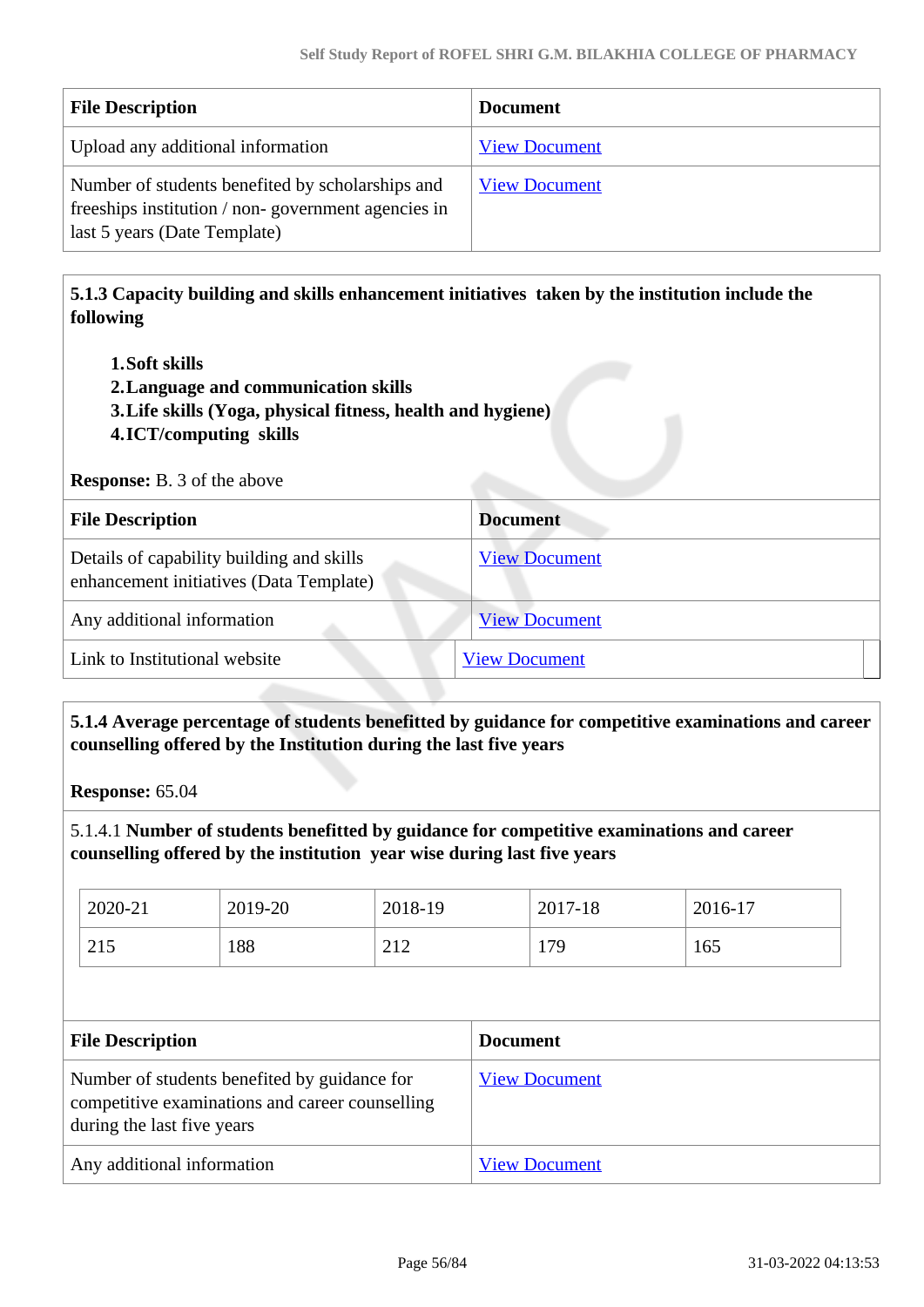**5.1.5 The Institution has a transparent mechanism for timely redressal of student grievances including sexual harassment and ragging cases**

- **1.Implementation of guidelines of statutory/regulatory bodies**
- **2.Organisation wide awareness and undertakings on policies with zero tolerance**
- **3.Mechanisms for submission of online/offline students' grievances**
- **4.Timely redressal of the grievances through appropriate committees**

#### **Response:** A. All of the above

| <b>File Description</b>                                                                                                            | <b>Document</b>      |
|------------------------------------------------------------------------------------------------------------------------------------|----------------------|
| Upload any additional information                                                                                                  | <b>View Document</b> |
| Minutes of the meetings of student redressal<br>committee, prevention of sexual harassment<br>committee and Anti Ragging committee | <b>View Document</b> |
| Details of student grievances including sexual<br>harassment and ragging cases                                                     | <b>View Document</b> |

# **5.2 Student Progression**

#### **5.2.1 Average percentage of placement of outgoing students during the last five years**

**Response:** 22.31

### 5.2.1.1 **Number of outgoing students placed year - wise during the last five years.**

| 2020-21 | 2019-20  | 2018-19             | 2017-18         | 2016-17          |
|---------|----------|---------------------|-----------------|------------------|
| 19      | $\sim$ 1 | . .<br>$\mathbf{r}$ | $\bigcap$<br>∠∠ | $\sqrt{2}$<br>13 |

| <b>File Description</b>                                                    | <b>Document</b>      |
|----------------------------------------------------------------------------|----------------------|
| Upload any additional information                                          | <b>View Document</b> |
| Self attested list of students placed                                      | <b>View Document</b> |
| Details of student placement during the last five<br>years (Data Template) | <b>View Document</b> |

### **5.2.2 Average percentage of students progressing to higher education during the last five years**

### **Response:** 136.46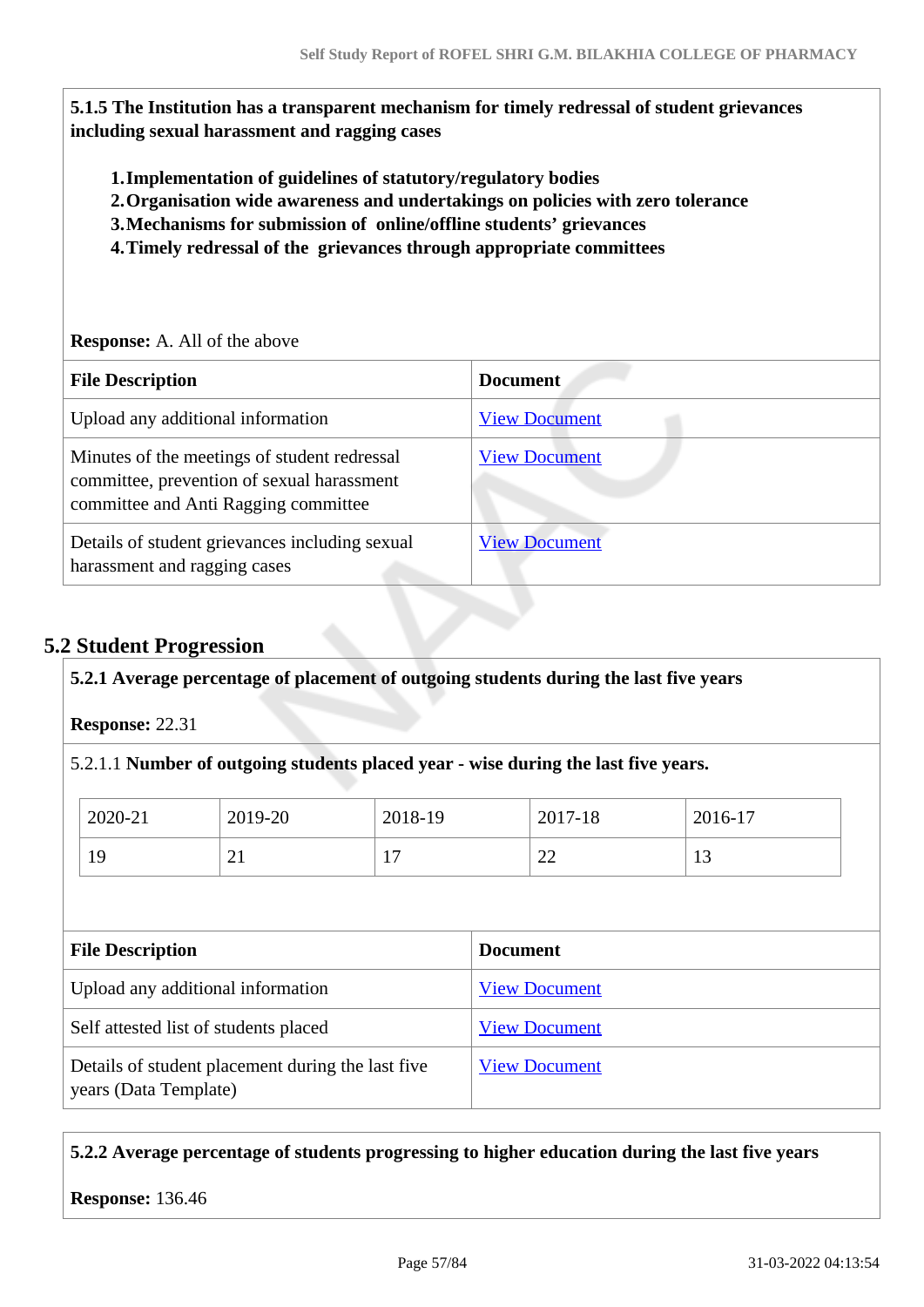# 5.2.2.1 **Number of outgoing student progression to higher education during last five years**

Response: 131

| <b>File Description</b>                                               | <b>Document</b>      |
|-----------------------------------------------------------------------|----------------------|
| Upload supporting data for student/alumni                             | <b>View Document</b> |
| Details of student progression to higher education<br>(Data Template) | <b>View Document</b> |
| Any additional information                                            | <b>View Document</b> |

 **5.2.3 Average percentage of students qualifying in state/national/ international level examinations during the last five years (eg: IIT-JAM/CLAT/ NET/SLET/GATE/ GMAT/CAT/GRE/ TOEFL/ Civil Services/State government examinations, etc.)**

**Response:** 33.89

5.2.3.1 **Number of students qualifying in state/ national/ international level examinations (eg: IIT/JAM/ NET/ SLET/ GATE/ GMAT/CAT/GRE/ TOEFL/ Civil Services/ State government examinations***, etc.)***) year-wise during last five years**

| 2020-21 | 2019-20 | 2018-19 | 2017-18 | 2016-17 |
|---------|---------|---------|---------|---------|
|         |         |         |         | 10      |

5.2.3.2 **Number of students appearing in state/ national/ international level examinations (eg: JAM/CLAT/NET/ SLET/ GATE/ GMAT/CAT,GRE/ TOFEL/ Civil Services/ State government examinations) year-wise during last five years**

|                                                                                                                                    | 2020-21<br>33           | 2019-20<br>47        | 2018-19<br>11        |                 | 2017-18<br>12 | 2016-17<br>11 |  |
|------------------------------------------------------------------------------------------------------------------------------------|-------------------------|----------------------|----------------------|-----------------|---------------|---------------|--|
|                                                                                                                                    | <b>File Description</b> |                      |                      | <b>Document</b> |               |               |  |
| Upload supporting data for the same                                                                                                |                         | <b>View Document</b> |                      |                 |               |               |  |
| Number of students qualifying in state/national/<br>international level examinations during the last five<br>years (Data Template) |                         |                      | <b>View Document</b> |                 |               |               |  |
| Any additional information                                                                                                         |                         |                      | <b>View Document</b> |                 |               |               |  |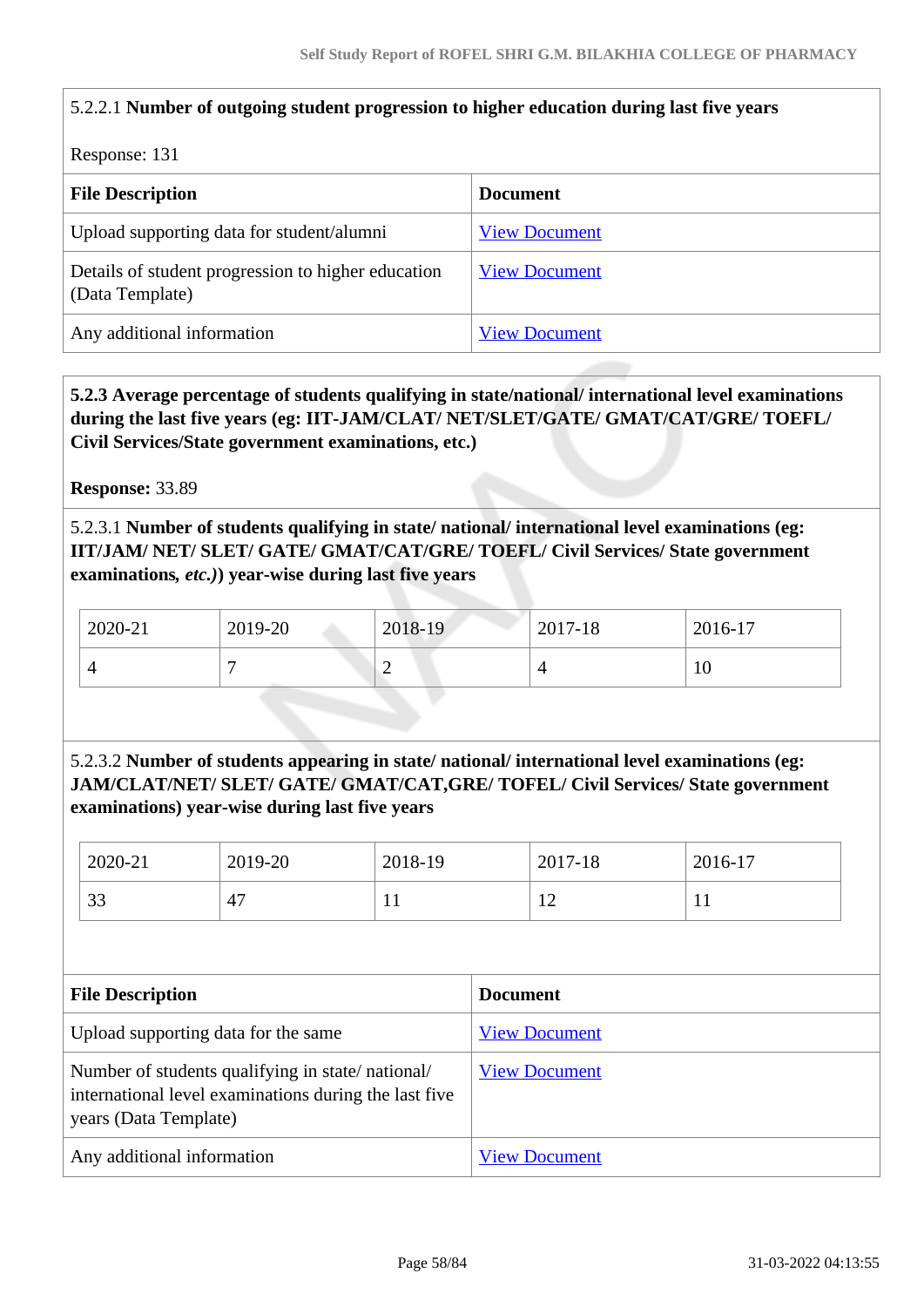# **5.3 Student Participation and Activities**

 **5.3.1 Number of awards/medals won by students for outstanding performance in sports/cultural activities at inter-university/state/national / international level (award for a team event should be counted as one) during the last five years.**

#### **Response:** 8

5.3.1.1 **Number of awards/medals for outstanding performance in sports/cultural activities at university/state/national / international level (award for a team event should be counted as one) yearwise during the last five years.**

| 2020-21  | 2019-20 | 2018-19 | 2017-18 | 2016-17 |
|----------|---------|---------|---------|---------|
| <u>ب</u> | ້       |         | v       | ÷       |

| <b>File Description</b>                                                                                                                                                | <b>Document</b>      |
|------------------------------------------------------------------------------------------------------------------------------------------------------------------------|----------------------|
| Number of awards/medals for outstanding<br>performance in sports/cultural activities at<br>university/state/ national/international level during<br>the last five year | <b>View Document</b> |
| e-copies of award letters and certificates                                                                                                                             | <b>View Document</b> |

 **5.3.2 Institution facilitates students' representation and engagement in various administrative, cocurricular and extracurricular activities following duly established processes and norms (student council, students representation on various bodies)** 

#### **Response:**

The Institute creates a platform for the active participation of the students in the various academic and administrative bodies including other activities. This empowers the students in gaining leadership qualities, in following rules, regulations and execution of skills. Students are actively participating and organizing various activities with the guidance of faculty. They are actively involving in motivating the students to participate in various activities conducted by the college. Students are encouraged to participate in cocurricular and extra-curricular activities in inter-college, inter-university and in National level competitions.

Institute has constituted various other committees to involve in different activities in campus. College is keen in encouraging students to participate in various committees. It improves the academic and administrative capabilities of a student.

The various student council and representative committees are:

Students' representation and engagement in Class Representative Committee (CRs)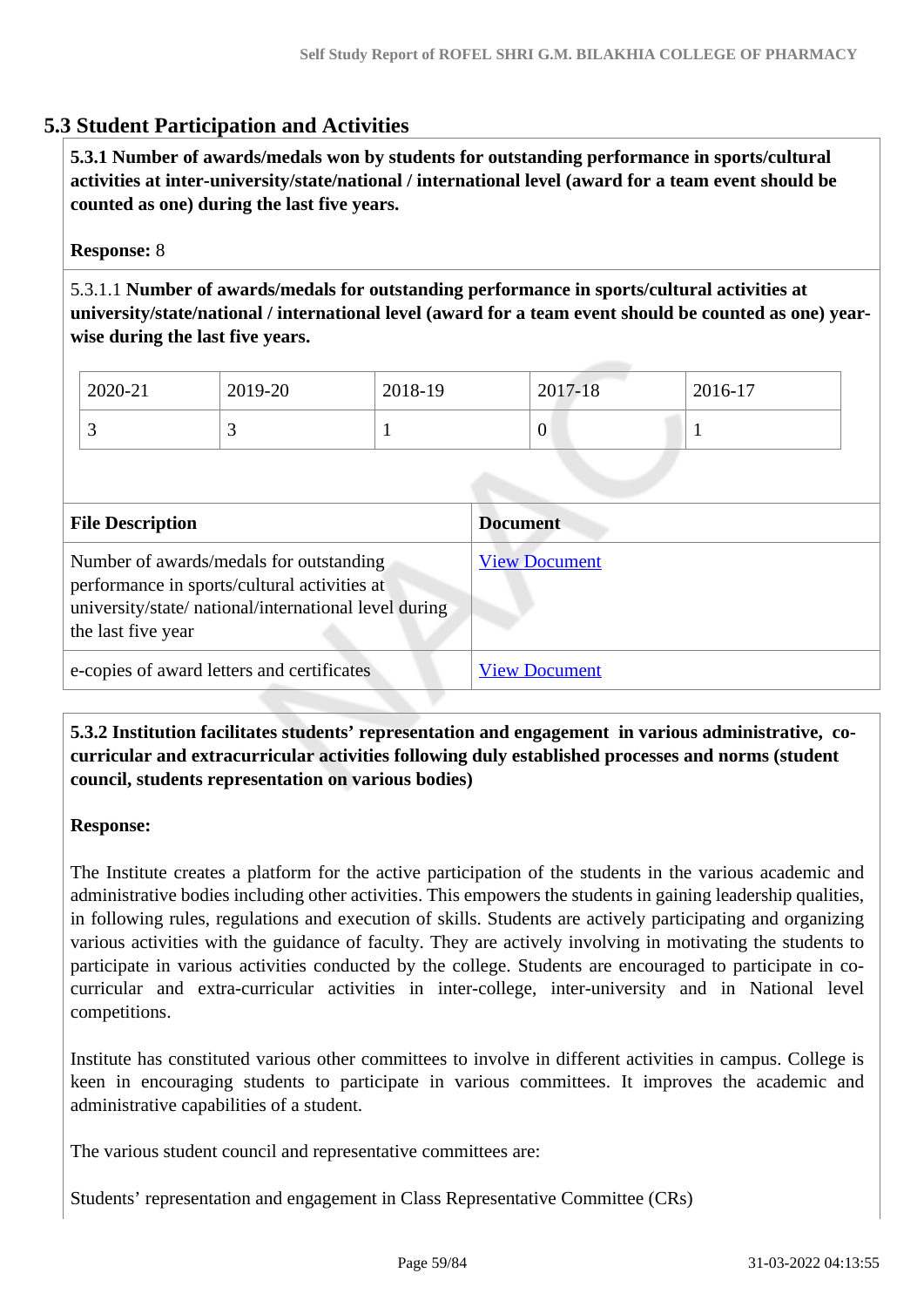Students' representation and engagement for co-curricular and extra-curricular activities

Students' representation and engagement in NSS committee as volunteers

Students' representation and engagement in Alumni committee as members

Students' representation and engagement in Anti Ragging committee as representatives of students belonging to the freshers' category as well as senior students

| <b>File Description</b>               | <b>Document</b>      |
|---------------------------------------|----------------------|
| Upload any additional information     | <b>View Document</b> |
| Paste link for additional information | <b>View Document</b> |

### **5.3.3 Average number of sports and cultural events/competitions in which students of the Institution participated during last five years (organised by the institution/other institutions)**

**Response:** 8

5.3.3.1 **Number of sports and cultural events/competitions in which students of the Institution participated year-wise during last five years**

| $2020 - 21$    | 2019-20 | 2018-19 | 2017-18 | 2016-17                  |
|----------------|---------|---------|---------|--------------------------|
| 1 <sub>2</sub> |         | ັ       | O       | $\overline{\phantom{0}}$ |

| <b>File Description</b>                                                                                                                                                                              | <b>Document</b>      |
|------------------------------------------------------------------------------------------------------------------------------------------------------------------------------------------------------|----------------------|
| Report of the event                                                                                                                                                                                  | <b>View Document</b> |
| Number of sports and cultural events/competitions<br>in which students of the Institution participated<br>during last five years (organised by the<br>institution/other institutions (Data Template) | <b>View Document</b> |

### **5.4 Alumni Engagement**

 **5.4.1 There is a registered Alumni Association that contributes significantly to the development of the institution through financial and/or other support services**

#### **Response:**

The Institute has Alumni Cell. In collaboration with dedicated Alumni committee member, the alumni association, works to connect alumni, and support the students. Institute periodically interacts with the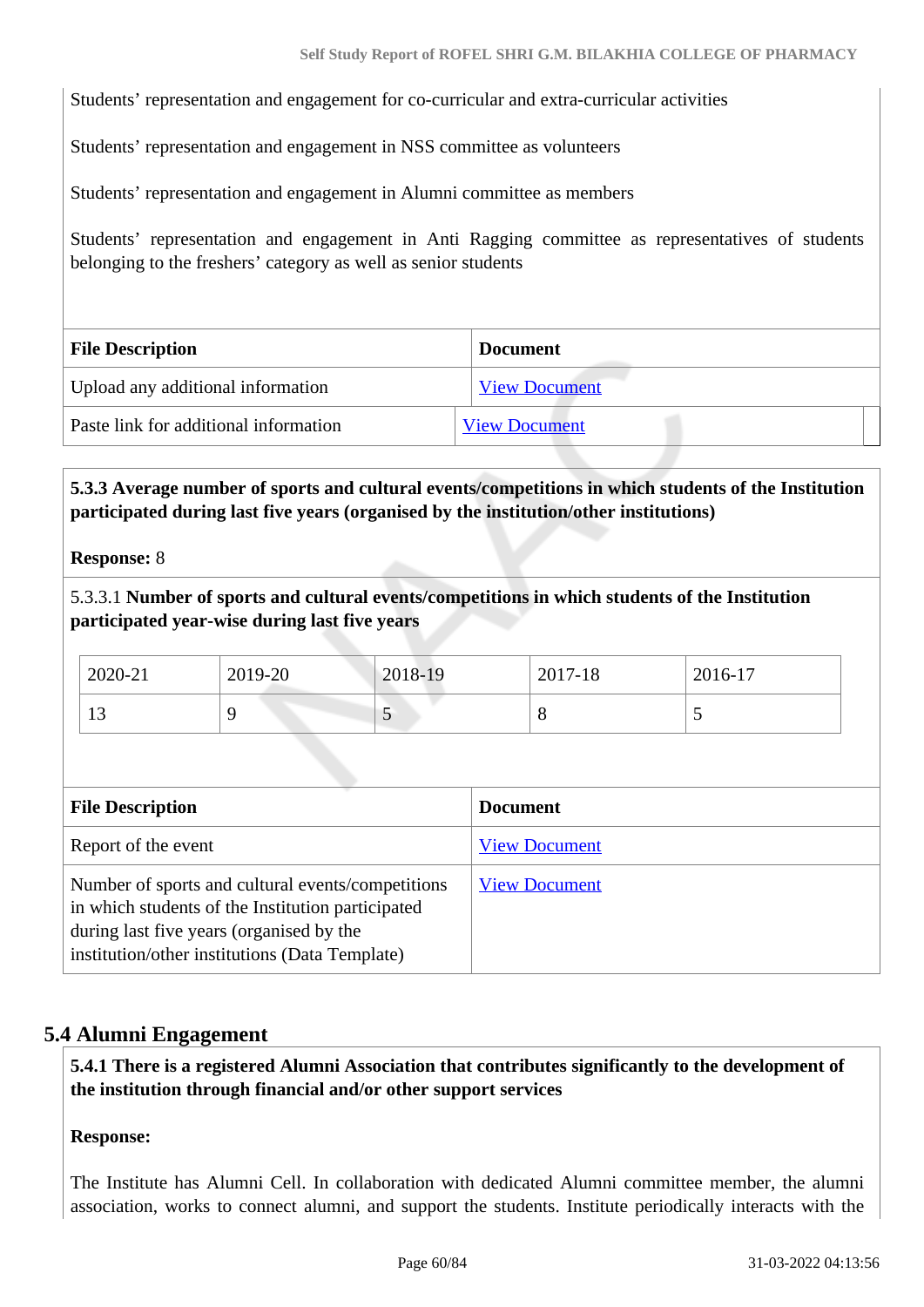alumni and organizes alumni meet once in a year.

The main objectives of the committee are:

- To promote and foster mutually beneficial interaction between Alumni and the Institute.
- To encourage increase participation of Alumni.
- To encourage the Alumni to take abiding interest in the development of Institute.
- To arrange and support in placement for the students of Institute.
- To guide the students of the Institute for higher education and placements.
- To encourage and guide the students of the Institute on self-employment to become entrepreneurs.

Sighting the above objectives of Alumni Activity committee, our alumni contribute in many ways for the development and betterment of our Institute. Our students and Institute are benefited in various fields such as student placement, training, expert lectures, career guidance, Industrial visits and mentoring. Till date no contribution is made by the alumni. It is our plan to develop everlasting relations with our alumni which in turn will give rise to mutual benefits.

| <b>File Description</b>               | <b>Document</b>      |  |
|---------------------------------------|----------------------|--|
| Upload any additional information     | <b>View Document</b> |  |
| Paste link for additional information | <b>View Document</b> |  |

| 5.4.2 Alumni contribution during the last five years (INR in lakhs) |  |  |
|---------------------------------------------------------------------|--|--|
| <b>Response:</b> E. $<1$ Lakhs                                      |  |  |
| <b>File Description</b><br><b>Document</b>                          |  |  |
| Upload any additional information<br><b>View Document</b>           |  |  |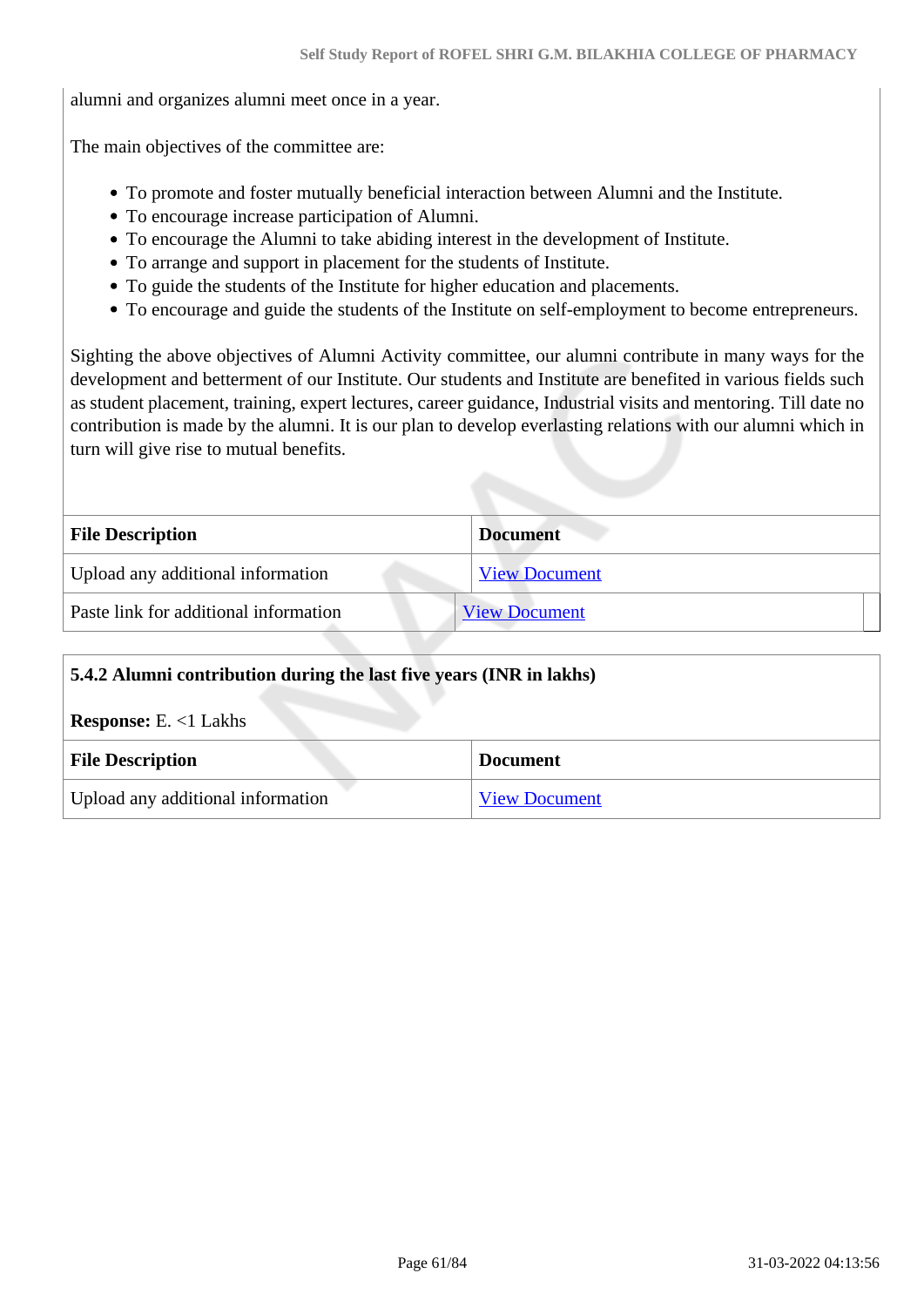# **Criterion 6 - Governance, Leadership and Management**

# **6.1 Institutional Vision and Leadership**

 **6.1.1 The governance of the institution is reflective of and in tune with the vision and mission of the institution**

### **Response:**

Institute has vision and mission which are futuristic in nature. They satisfy the needs of society by providing quality education.

### **Vision of the Institution:**

Shaping a better future for mankind by developing effective and socially responsible pharmacy and healthcare professionals and organization.

### **Mission of the Institution:**

Mission of the college is to educate and train students in the knowledge and practice of pharmaceutical sciences end to contribute to improvement of health of the society through educational and research programs. College emphasizes on all round development of its students. It aims at not only producing good professionals, but also good and worthy citizens of our great country India, adding in its overall progress and development.

## **Quality Policy**

The responsibility and accountability in all our functions like teaching, research, consultancy and continuing education including support functions will be imbibed through processes of self-evaluation and continuous improvement so as to achieve highest standards of excellence in all our endeavours.

### **Value Statement**

The organization will strive to maintain values with respect to Integrity, Trust, Openness and Fairness amongst staff, students and other stakeholders including society.

The Quality Policies are framed based on the Vision and Mission of the Institution and are driven by the needs of the industry, society and stakeholders. Deployment of the quality policy is done by providing requisite academic infrastructure, learning environment and harmonious work culture. The stakeholders Feedback plays essential role. Vision and Mission of the Institute focuses on the needs of society by providing quality education. The Institute believes in promoting a culture of delegation of powers through strategic policies. The Principal of Institute is assisted by HODs, Administrative Head, and coordinators of various cells/committees in decision making process in many matters of the Institute. Faculty and staff are assigned with the roles and responsibility to work in a harmonious environment.

The Institute maintains the culture of retention of Faculty and hence has an edge of senior and dedicated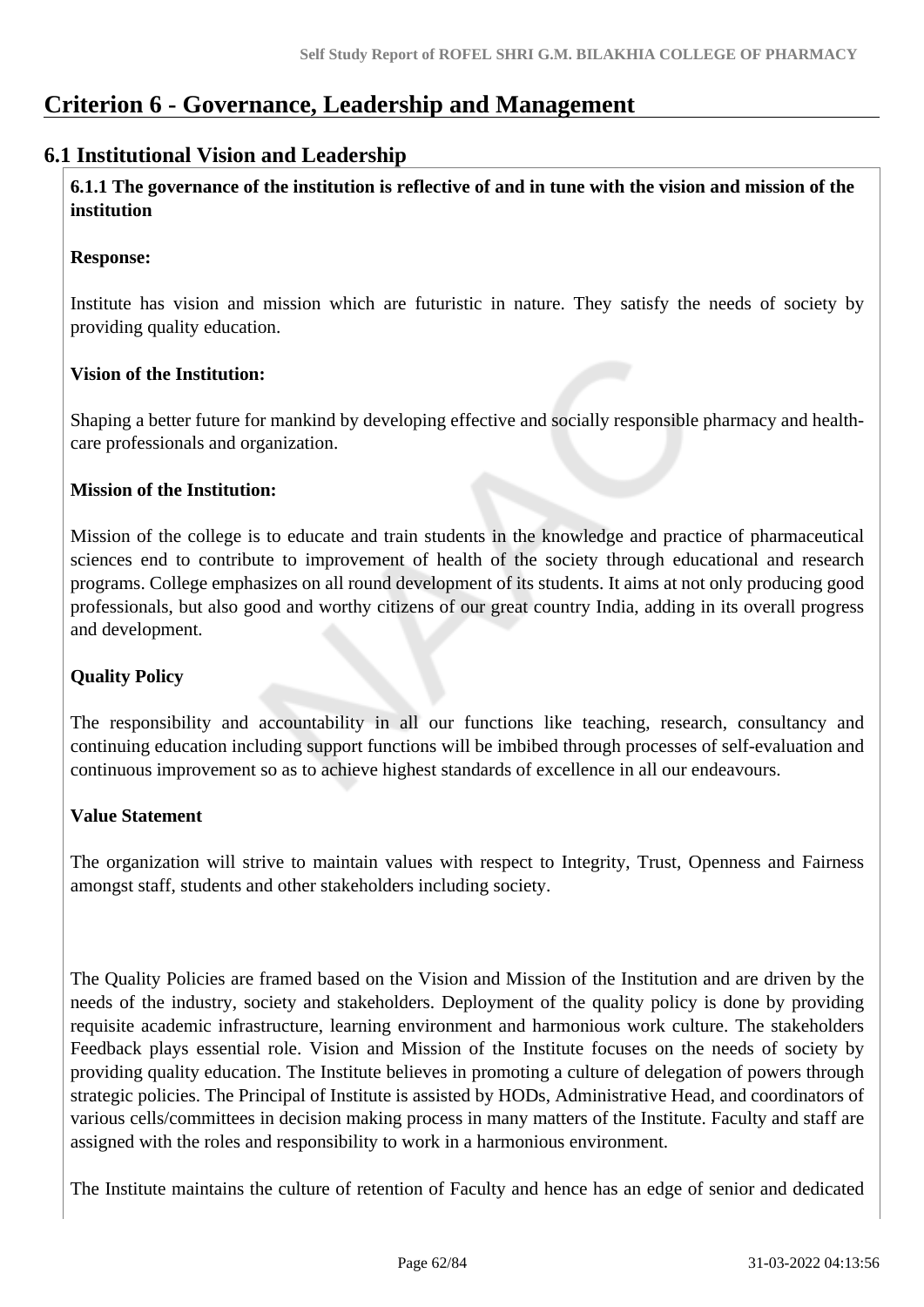Faculty for realizing its Vision. Fair representation of women faculty is also ensured at all the levels of organization and amiable environment is fostered.

| <b>File Description</b>               | <b>Document</b>      |
|---------------------------------------|----------------------|
| Upload any additional information     | <b>View Document</b> |
| Paste link for additional information | <b>View Document</b> |

### **6.1.2 The effective leadership is visible in various institutional practices such as decentralization and participative management**

### **Response:**

Institution practices decentralization and participative management. Decentralization and operational transparency are the features of the institute. The institute have support for participative management achieved by involving faculty and students. The institute works as per the rules and regulations framed by GTU. The Principal is the Head of the institution and is empowered with sufficient authority and power delegated from the management for smooth functioning of day-to-day activities. All the departments of the institute function under the direct supervision of Principal. The Principal, as a representative of the institute, leads its faculty members and HODs in all academic matters. He encourages and cooperates the HODs and faculty members in ensuring a proper academic environment in the institute to benefit the students. The plans and the policies for fulfilment of the mission of the institute are executed by the active involvement of the college authorities, along with all the faculty members. For this purpose, different committees have been constituted in the institute, who has been entrusted with the responsibility of implementing the programmes and policies. Efforts are made to create environment and suitable platform for all-round development of the students. For the proper functioning of the institute, the institute runs on a decentralized management operative process, wherein different committees have been framed by the Principal in the governance of the institute. Such decentralized and participative management leads to a situation of harmony and friendly atmosphere in the institute for the ease and efficiency of work. A number of committees headed by faculty have been constituted by the Principal to run the institute properly and smoothly. Principal, along with the faculty and the staff are being involved in the process of decisionmaking and its implementation. Principal and HODs welcomes the suggestion and proposals of the facultymembers and committees and transforms them to applicative practices in the institute. The institute has an Internal Quality Assurance Cell established in March 2021. IQAC reviews the activities and thereby provide suggestions.

| <b>File Description</b>               | <b>Document</b>      |  |
|---------------------------------------|----------------------|--|
| Upload any additional information     | <b>View Document</b> |  |
| Paste link for additional information | <b>View Document</b> |  |

## **6.2 Strategy Development and Deployment**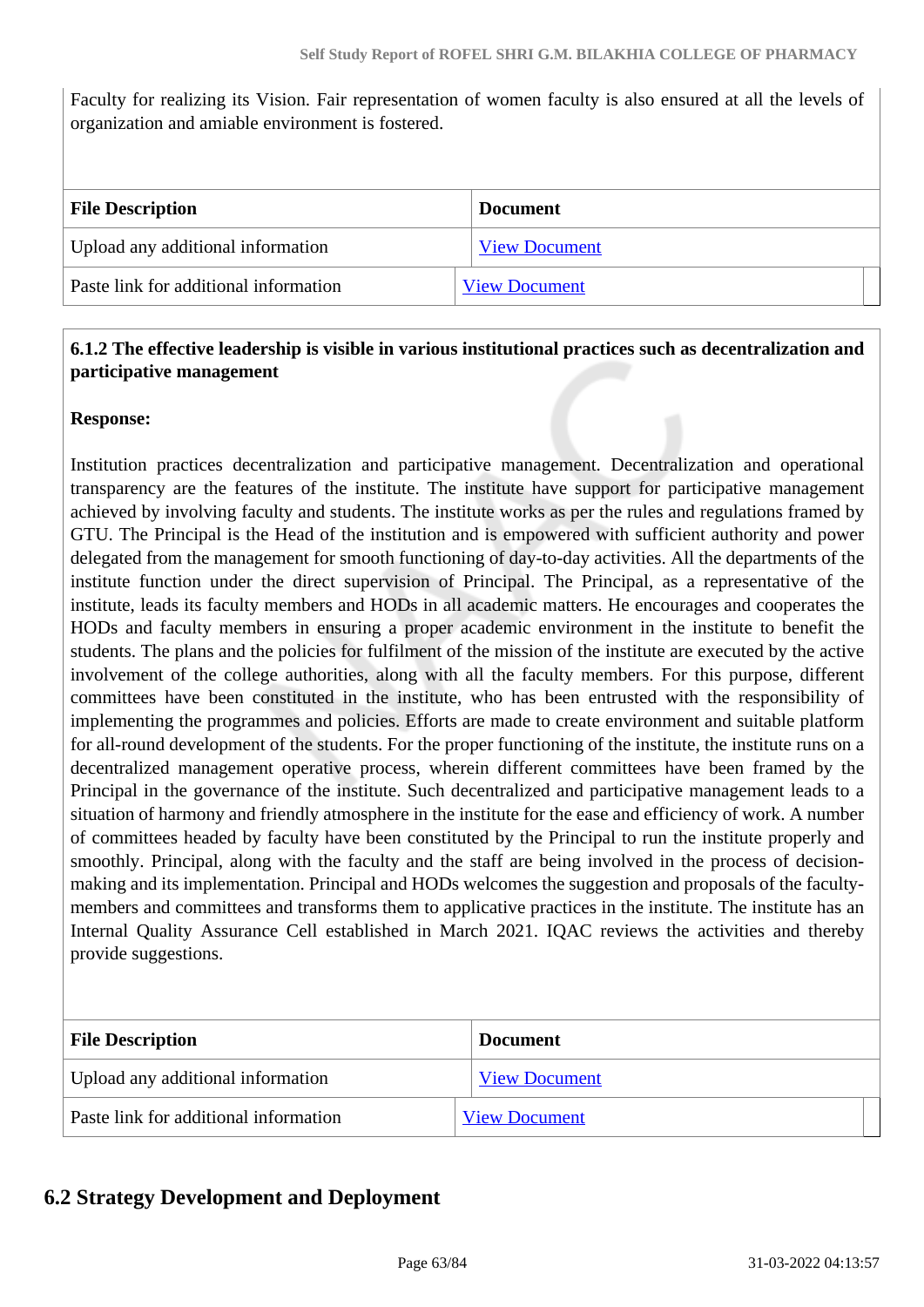### **6.2.1 The institutional Strategic / Perspective plan is effectively deployed**

#### **Response:**

The perspective/strategic plan is made by institution to fulfil requirements of industry and society by providing quality education to produce technically competent Pharmacy Professionals to serve the nation. Student's progression towards technical and social excellence is achieved with requisite infrastructure. Institute has developed a strategic plan in 2016 for ensuring quality in Teaching and learning, enhancing industry institute interaction, promotion of research in staff and students. Applying for NAAC accreditation in 2022.

### **Successfully Implemented:**

## **1. IQAC**

With vision of our institution and recommendation from GTU, IQAC was established in the year 2020-21. In institute, tasks related to teaching learning, academic and administration planning, implementation is being guided by Internal Quality Assurance Cell (IQAC). Before implementation of IQAC, all major tasks were monitored by Principal and Academic Head with the help of Faculty and Committee In-Charge.

Some of the initiatives taken are:

- Review of teaching learning process.
- Adapting to student centric, ICT enabled and interactive teaching learning methods.
- Introduction of video lectures
- Inviting academicians from institutions for guest lecturers on advanced topics.

### **2. Research and Development**

Research and Development was institutionalized and many research papers were published in journals. Some of the initiatives taken are:

- Encouraging Faculty to carry out Research work.
- Development of laboratories with research suitable sophisticated equipment.

### **3. Training and Placements**

To organize talk sessions to suit higher education or perspective career. To provide guidance from experts of Industry. Industrial visit is organized for the students.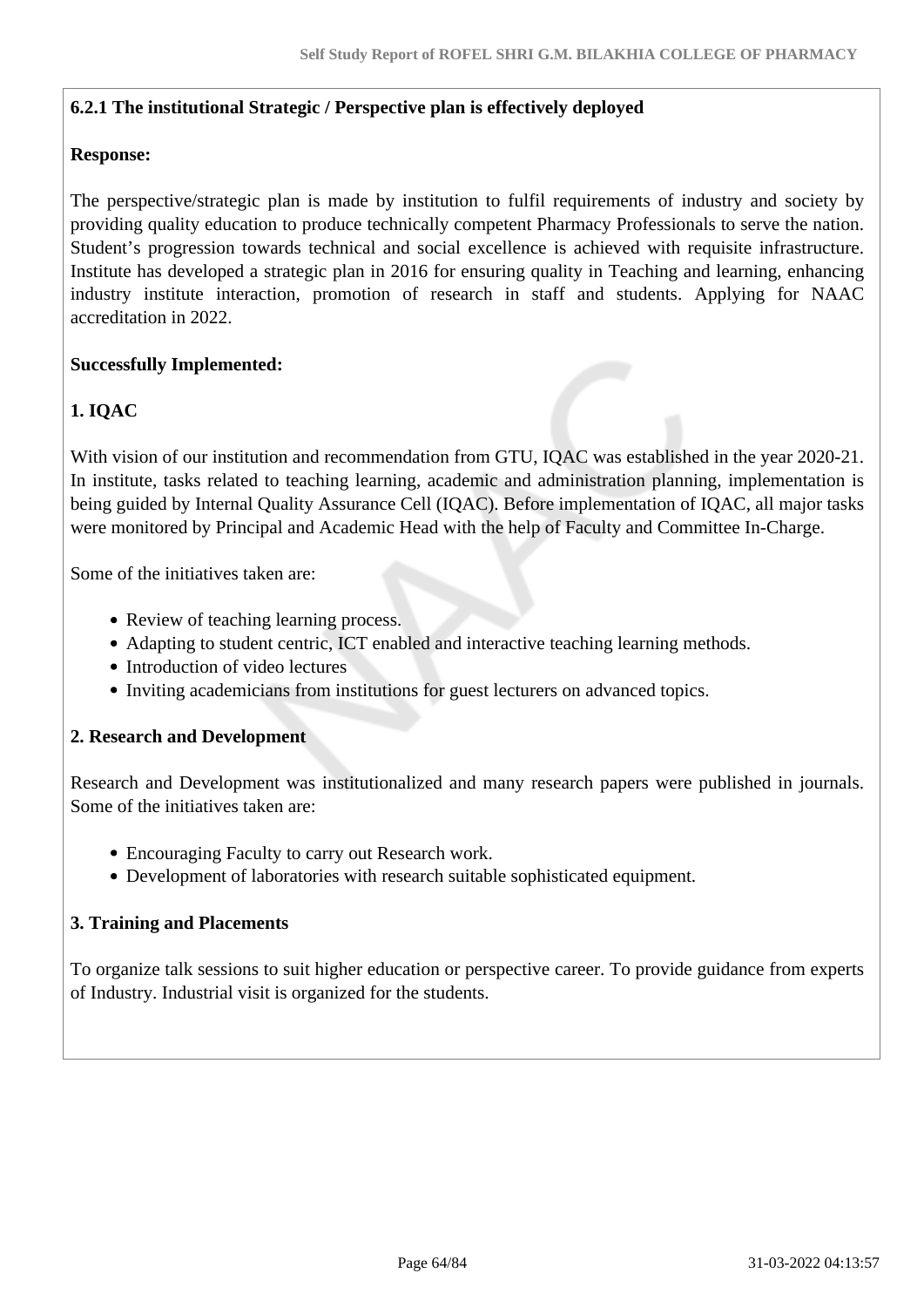| <b>File Description</b>                                   | <b>Document</b>      |
|-----------------------------------------------------------|----------------------|
| Upload any additional information                         | <b>View Document</b> |
| strategic Plan and deployment documents on the<br>website | <b>View Document</b> |
| Paste link for additional information                     | <b>View Document</b> |

### **6.2.2 The functioning of the institutional bodies is effective and efficient as visible from policies, administrative setup, appointment, service rules and procedures, etc.**

### **Response:**

The Institutional Management is designed with transparency to get the good results out of it. A hierarchical set up is established from top management to bottom level demarking the Duties, Responsibilities, Accountability and Authorities.

ROFEL Shri G. M. Bilakhia College of Pharmacy has been established in 1999 under guidance of Rotary Foundation for Education and Learning (ROFEL) Trust. It has a Governing body to monitor and help in achieving the vision and mission of the institution. It has an effective organizational structure which monitors and helps the institution functioning. Keeping in view all the stakeholders; more on students a helpful administrative system is structured.

The Institution has constituted various committees at institute level for the effective functioning of the organization. The objectives and functions of the committees are organized.

### **Institute Level Committees:**

- Academic Committee
- Examination Cell
- IQAC
- Training & Placement Committee
- Research Cell
- Entrepreneurship Development Cell (EDC) Committee
- Alumni Committee
- Anti-Ragging Committee
- Women Development Cell Committee
- Anti-Sexual Harassment Cell Committee
- SC/ST, OBC, & Minority Cell Committee
- Internal Grievance Cell Committee
- Physical Disability Committee
- NSS Committee
- SSIP Cell
- **IAEC Cell**
- Website Committee
- Sports Committee
- Cultural activities Committee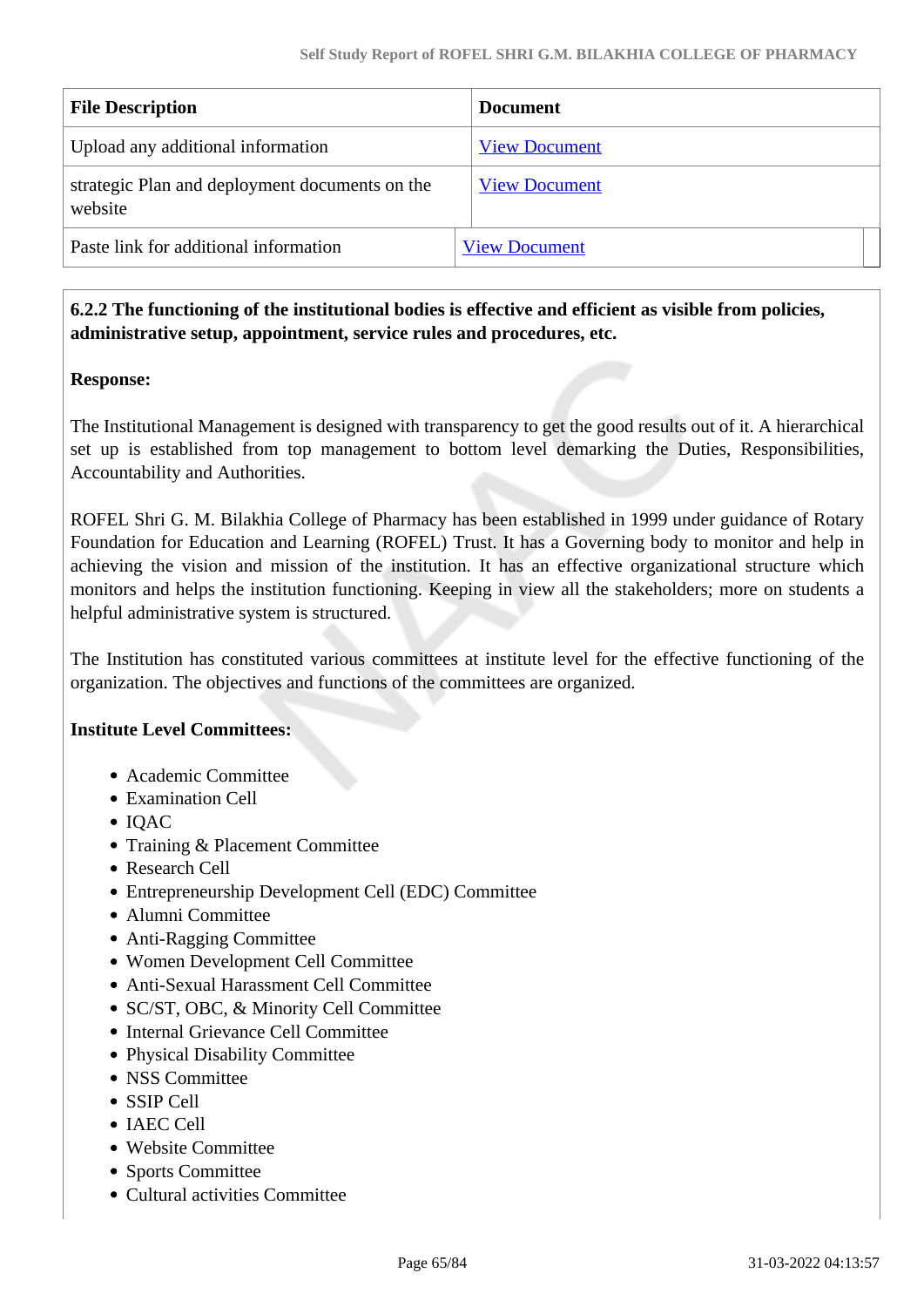| <b>File Description</b>                       | <b>Document</b>      |
|-----------------------------------------------|----------------------|
| Upload any additional information             | <b>View Document</b> |
| Paste link for additional information         | <b>View Document</b> |
| Link to Organogram of the Institution webpage | <b>View Document</b> |

#### **6.2.3 Implementation of e-governance in areas of operation**

- **1.Administration**
- **2.Finance and Accounts**
- **3.Student Admission and Support**
- **4.Examination**

#### **Response:** A. All of the above

| <b>File Description</b>                                                                | <b>Document</b>      |  |
|----------------------------------------------------------------------------------------|----------------------|--|
| Screen shots of user interfaces                                                        | <b>View Document</b> |  |
| ERP (Enterprise Resource Planning) Document                                            | <b>View Document</b> |  |
| Details of implementation of e-governance in areas<br>of operation, Administration etc | <b>View Document</b> |  |

# **6.3 Faculty Empowerment Strategies**

### **6.3.1 The institution has effective welfare measures for teaching and non-teaching staff**

#### **Response:**

The Institute has a welfare mechanism in place, for teaching and non-teaching staff.

#### **Welfare measures for Teaching Staff:**

Service, Conduct and Leave Rules are made available in the institute.

Extending EPF Scheme is implemented to all eligible members (as per PF Rules).

08 days of Academic leaves will be sanctioned with full pay to the teaching staff for attending FDP/Workshops/Conferences / who have registered for / pursuing to attend the Ph.D work

3 months Maternity Leave

Medicines are available in the college for minor ailments.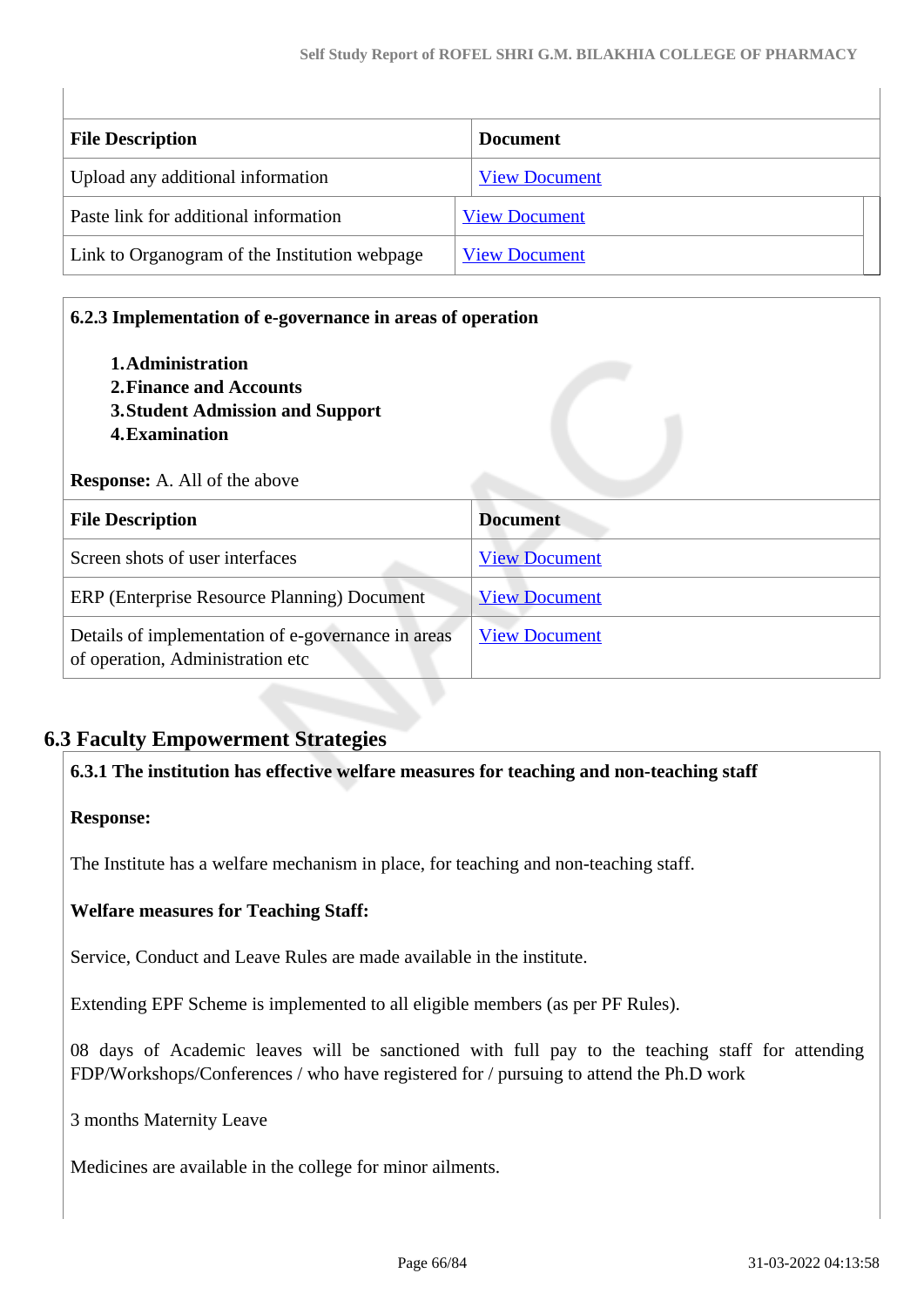#### **Welfare measures for Non-Teaching Staff:**

Service, Conduct and Leave Rules are made available in the institute.

Extending EPF Scheme is implemented to all eligible members (as per PF Rules)

Medicines are available in the college for minor ailments.

Uniform is provided for supporting staff.

| <b>File Description</b>               | <b>Document</b>      |
|---------------------------------------|----------------------|
| Upload any additional information     | <b>View Document</b> |
| Paste link for additional information | <b>View Document</b> |

### **6.3.2 Average percentage of teachers provided with financial support to attend conferences/workshops and towards membership fee of professional bodies during the last five years**

#### **Response:** 0

6.3.2.1 **Number of teachers provided with financial support to attend conferences/workshops and towards membership fee of professional bodies year wise during the last five years**

| 2020-21 | 2019-20 | 2018-19<br><b>Contractor</b> | 2017-18 | 2016-17 |
|---------|---------|------------------------------|---------|---------|
| ◡       |         | Service Contractor<br>U      |         |         |

| <b>File Description</b>                                                                                                  | <b>Document</b>      |
|--------------------------------------------------------------------------------------------------------------------------|----------------------|
| Details of teachers provided with financial support<br>to attend conference, workshops etc during the last<br>five years | <b>View Document</b> |

 **6.3.3 Average number of professional development /administrative training programs organized by the institution for teaching and non teaching staff during the last five years**

#### **Response:** 2.4

6.3.3.1 **Total number of professional development /administrative training Programmes organized by the institution for teaching and non teaching staff year-wise during the last five years**

| 2020-21  | 2019-20 | 2018-19 | 2017-18 | 2016-17          |
|----------|---------|---------|---------|------------------|
| <u>ب</u> |         | ັ       | -       | $\boldsymbol{0}$ |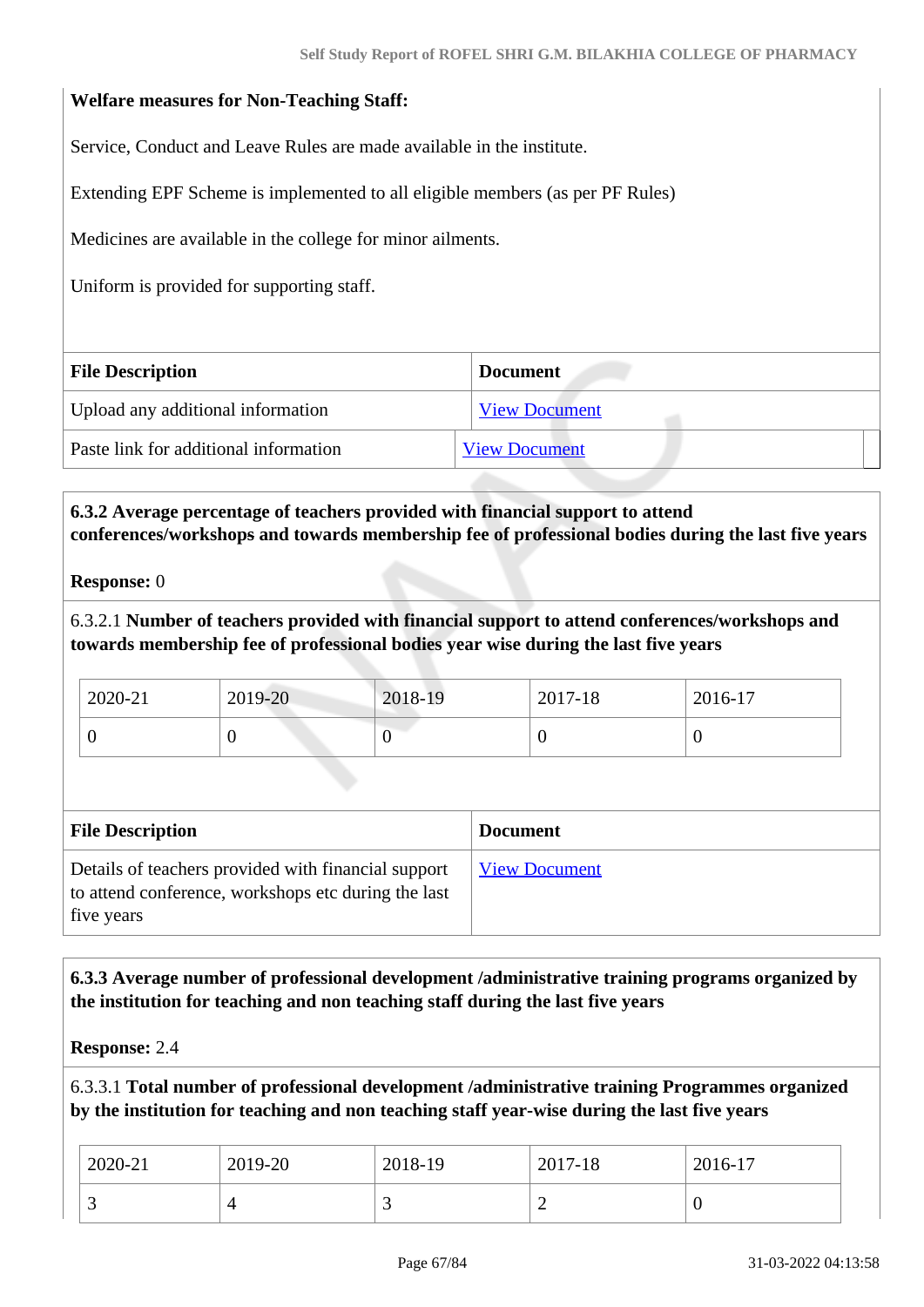| <b>File Description</b>                                                                                                                        | <b>Document</b>      |
|------------------------------------------------------------------------------------------------------------------------------------------------|----------------------|
| Reports of the Human Resource Development<br>Centres (UGC ASC or other relevant centres)                                                       | <b>View Document</b> |
| Reports of Academic Staff College or similar<br>centers                                                                                        | <b>View Document</b> |
| Details of professional development / administrative<br>training Programmes organized by the University<br>for teaching and non teaching staff | <b>View Document</b> |

## **6.3.4 Average percentage of teachers undergoing online/ face-to-face Faculty Development Programmes (FDP)during the last five years (Professional Development Programmes, Orientation / Induction Programmes, Refresher Course, Short Term Course ).**

**Response:** 199.24

6.3.4.1 **Total number of teachers attending professional development Programmes viz., Orientation / Induction Programme, Refresher Course, Short Term Course year-wise during the last five years**

| 2020-21 | 2019-20 | 2018-19 | 2017-18 | 2016-17 |
|---------|---------|---------|---------|---------|
| 108     | ັບ      | 26      |         | 16      |

| <b>File Description</b>                                                                         | <b>Document</b>      |
|-------------------------------------------------------------------------------------------------|----------------------|
| Upload any additional information                                                               | <b>View Document</b> |
| Reports of the Human Resource Development<br>Centres (UGC ASC or other relevant centers)        | <b>View Document</b> |
| <b>IQAC</b> report summary                                                                      | <b>View Document</b> |
| Details of teachers attending professional<br>development programmes during the last five years | <b>View Document</b> |

# **6.3.5 Institutions Performance Appraisal System for teaching and non-teaching staff**

**Response:** 

### **Performance Appraisal System for Faculty:**

Quality teaching is indispensable for improving student outcomes and achievements. Performance is selfassessed and duly filled in Performance Appraisal Report (PAR) by Faculty at the end of every academic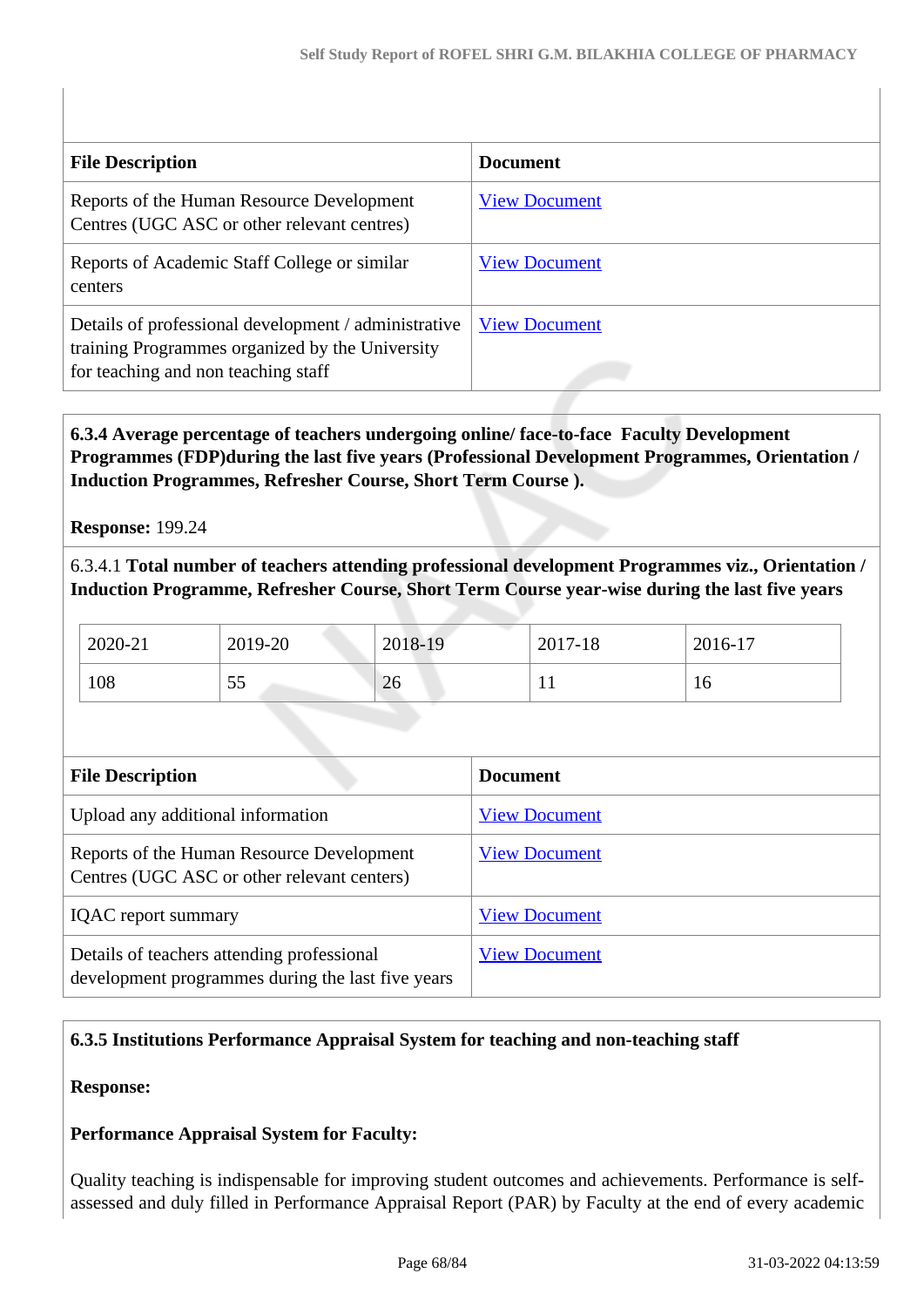year. PARs are then checked by Principal. PAR system allows the faculty to evaluate himself/herself and motivate which in-turn helps to boost professional knowledge and growth. Therefore, every Faculty is asked to submit the performance appraisal report every academic year. The performance appraisal system evaluates on following parameters:

#### **Key points for Faculty to mention in the form - ACADEMIC:**

Teacher's Academic Schedule

Student's Academic Results

Research Activities

Project Guidance by Faculty

Helping students in Industry Internship / Summer Training / Industrial visits and Initiatives related to Industry Interaction

Helping students in encouraging entrepreneurship and incubation in core areas

Encouraging students in publications and awards in inter-institute events (the events / conferences organized by other institutes)

Individual Faculty Academic Responsibilities

Participation in Workshops/seminars/conferences

Improvements in Teaching-Learning Process and Pedagogical Innovations

Publications

#### **For non-teaching staff:**

Work allotted is directly monitored by the admin staff and faculty.

| <b>File Description</b>               | <b>Document</b>      |
|---------------------------------------|----------------------|
| Upload any additional information     | <b>View Document</b> |
| Paste link for additional information | <b>View Document</b> |

### **6.4 Financial Management and Resource Mobilization**

**6.4.1 Institution conducts internal and external financial audits regularly**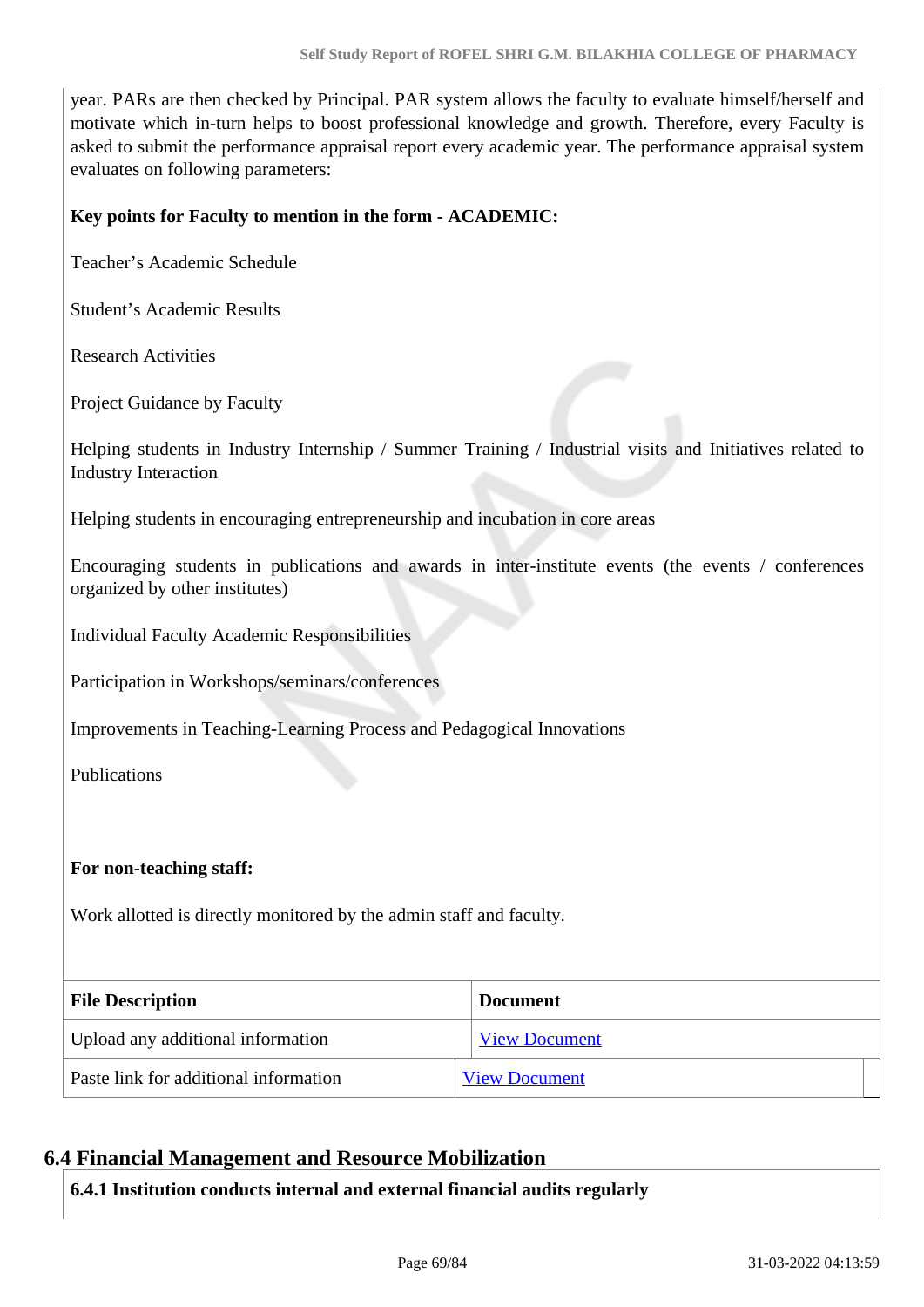# **Response:**

An internal approval system for all expenses is in place. Accordingly, bill/voucher is recommended by the Head of the Department and approved by the Principal and sent to the Main account department of Trust. All the bills/vouchers are audited by an Accountant on a routine basis. Record of all the expenses is maintained by the accounts department.

An external auditor appointed by the trust, executes the statutory audit. Statutory financial audit is conducted and audited statements are prepared duly signed by chartered accountant. Then audited report is submitted by chartered accountant.

| <b>File Description</b>               | <b>Document</b>      |
|---------------------------------------|----------------------|
| Upload any additional information     | <b>View Document</b> |
| Paste link for additional information | <b>View Document</b> |

## **6.4.2 Funds / Grants received from non-government bodies, individuals, philanthropers during the last five years (not covered in Criterion III)**

### **Response:** 27.51

6.4.2.1 Total Grants received from non-government bodies, individuals, Philanthropers year wise during the last five years (INR in Lakhs)

| 2020-21 | 2019-20 | 2018-19 | 2017-18 | 2016-17          |
|---------|---------|---------|---------|------------------|
| 25.52   | 1.36    | 0.30    | 0.33    | $\boldsymbol{0}$ |

| <b>File Description</b>                                                                                                             | <b>Document</b>      |
|-------------------------------------------------------------------------------------------------------------------------------------|----------------------|
| Details of Funds / Grants received from of the non-<br>government bodies, individuals, Philanthropers<br>during the last five years | <b>View Document</b> |
| Annual statements of accounts                                                                                                       | <b>View Document</b> |

## **6.4.3 Institutional strategies for mobilisation of funds and the optimal utilisation of resources**

## **Response:**

The institute has a well-defined financial policy which ensures effective and optimal utilization of finances for academic, administrative and developmental activities which help to implement the institute's vision and mission. Every year requisition for purchase of laboratory materials is prepared by laboratory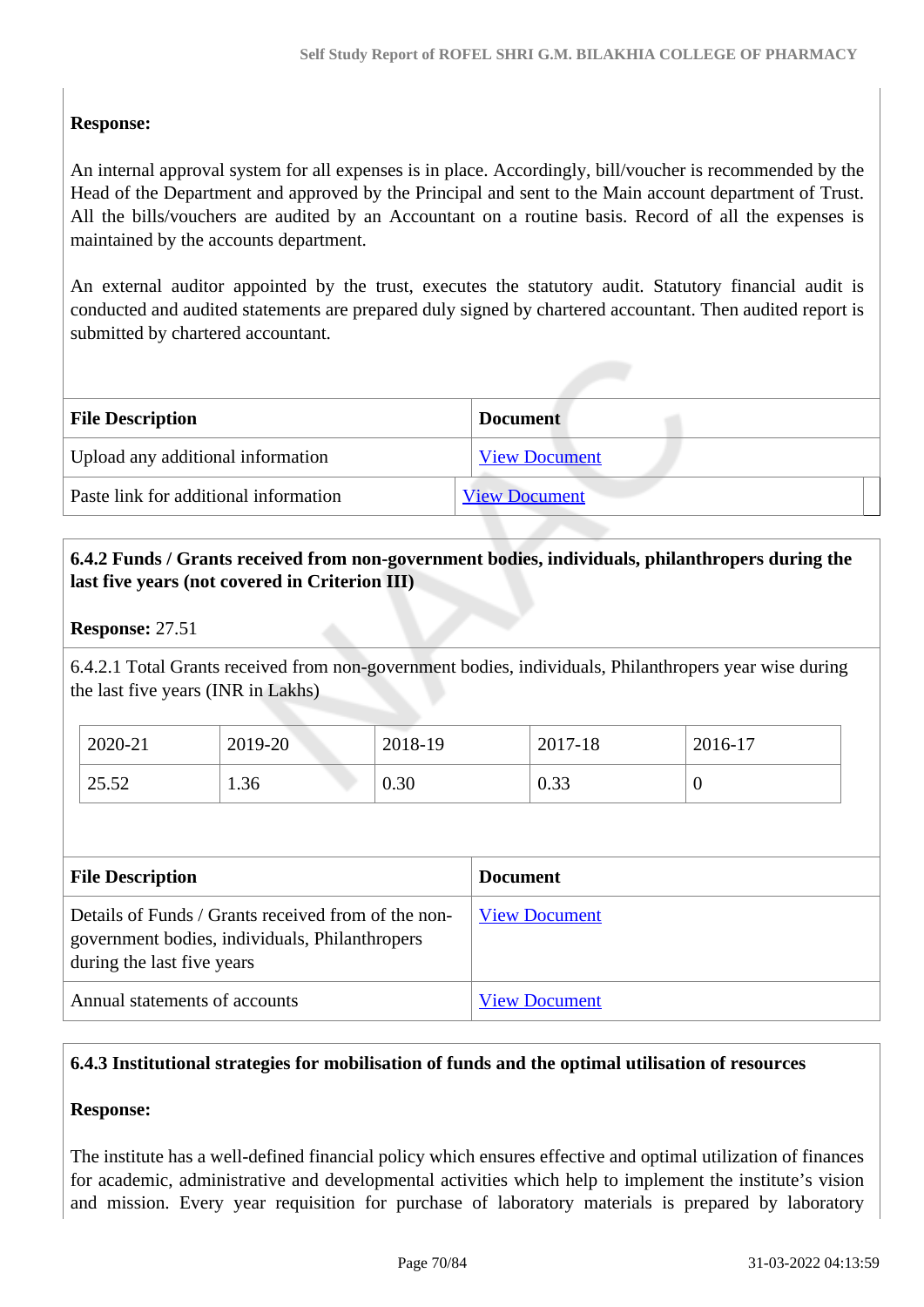assistants. For repair and maintenance or purchase, purchase/repair order is generated. After reviewing the quotations by Principal, the final consolidated purchase order is forwarded to the Management for approval.

The institute is being run with self sufficient funds by generating the cash inflow from tuition fee from students. In case of shortage of funds during the expansion or renovation of buildings, the management supports by providing required finance.

| <b>File Description</b>           | <b>Document</b>      |
|-----------------------------------|----------------------|
| Upload any additional information | <b>View Document</b> |

# **6.5 Internal Quality Assurance System**

 **6.5.1 Internal Quality Assurance Cell (IQAC) has contributed significantly for institutionalizing the quality assurance strategies and processes**

### **Response:**

The IQAC was established in year 2020-21. Before the formal constitution of IQAC, the informal committee comprising of Principal, Academic Head and respective faculty were functioning to plan and monitor various activities in college viz. Review of timetable, purchase of materials, staff requirement, organization of seminar, Research activities, co-curricular and extra-curricular activities etc. The teachers are allotted various portfolios to schedule, conduct and monitor during the academic year. The work orders in form of committee circular are issued at the beginning of academic year.

Two examples of best practices institutionalized as a result of IQAC initiatives are:

# **1.MOTIVATION FOR RESEARCH BY SSIP CELL**

To motivate the students for innovation and research, SSIP cell was established in year 2021. SSIP grant of 2.5 lakh rupees was obtained from Govt. of Gujarat. The cell will give grant for the best scrutinized projects.

## **2. ESTABLISHMENT OF ENTREPRENEURSHIP DEVELOPMENT CELL**

To develop entrepreneurship awareness among the students, an entrepreneur development cell was established in year 2021. The cell will organize several activities for student development wherein the student gets corporate exposure while studying and develops a spirit of entrepreneurship. Activities will include workshops/seminars/talks led by eminent people in industry, aspiring pharmacy entrepreneurs.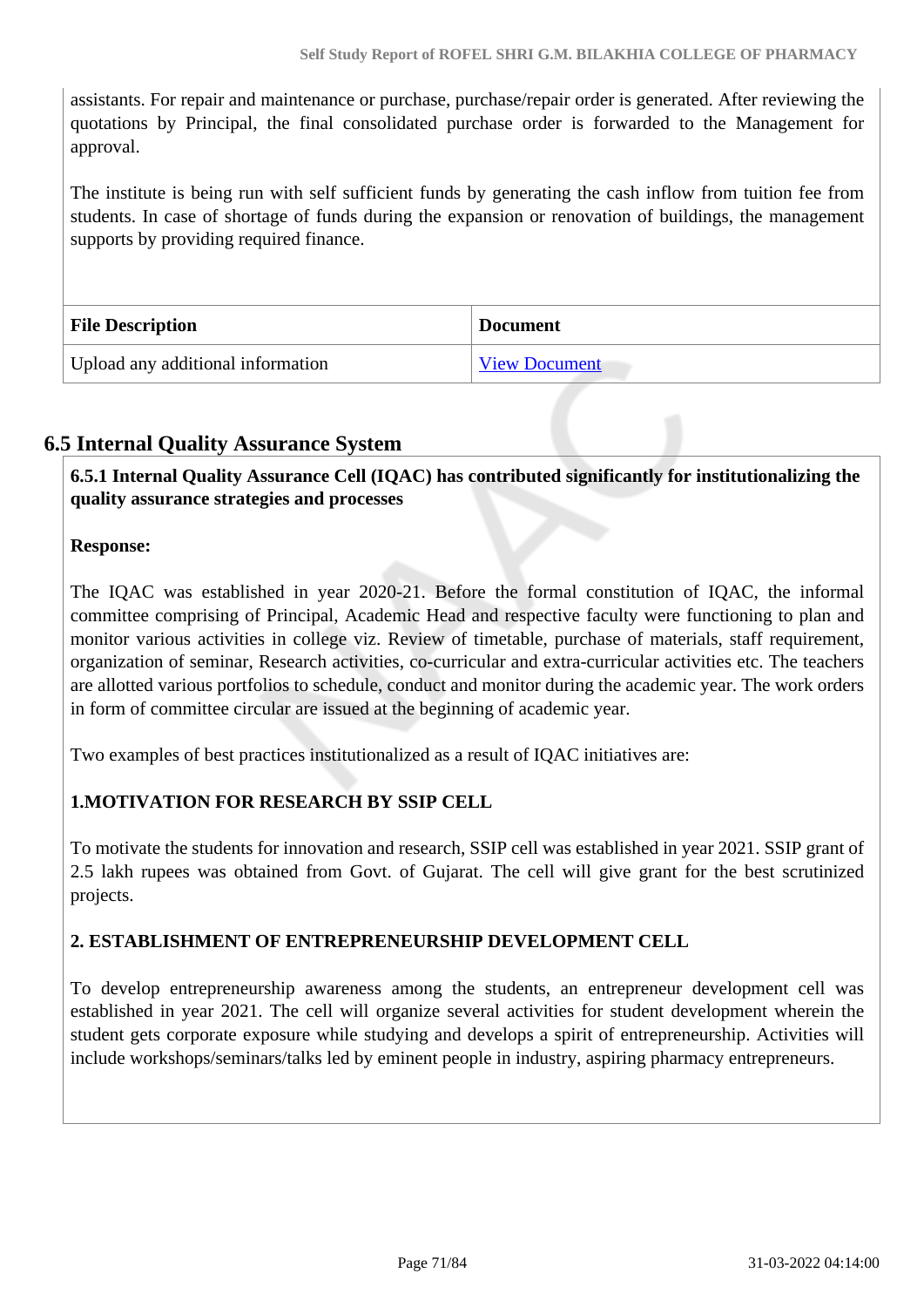| <b>File Description</b>               | <b>Document</b>      |
|---------------------------------------|----------------------|
| Upload any additional information     | <b>View Document</b> |
| Paste link for additional information | <b>View Document</b> |

 **6.5.2 The institution reviews its teaching learning process, structures & methodologies of operations and learning outcomes at periodic intervals through IQAC set up as per norms and recorded the incremental improvement in various activities ( For first cycle - Incremental improvements made for the preceding five years with regard to quality For second and subsequent cycles - Incremental improvements made for the preceding five years with regard to quality and post accreditation quality initiatives )** 

### **Response:**

The institution reviews its teaching learning process, structures and methodologies of operations and learning outcomes at periodic intervals. For improving attendance and results of the students various initiatives are taken.

Some initiatives taken in this direction are:

## **Introduction of Parent Feedback Process**

The next major decision regarding the improvement in feedback system was felt. A need was found to engage one of the important stake holder in the teaching learning process in constructive manner. In context to this, college has adopted a feedback system that takes suggestions from stakeholders.

### **Course file in google drive**

A Course file is professional systematic compilation of each and every aspect pertaining to subject academic proceedings. As per the syllabus, course file includes materials of topics, internal marks documentation and all other mandate aspects of the course. A detailed plan for every topic covered is noted in register and the mapping of the exam questions with the course outcome is documented. Course file is now available in soft form and stored at one place in google drive to make its easy access.

### **Preparation of video lectures**

Faculties prepare video of lectures and practicals of some topics. This act as added material for students.

| <b>File Description</b>           | <b>Document</b>      |
|-----------------------------------|----------------------|
| Upload any additional information | <b>View Document</b> |

### **6.5.3 Quality assurance initiatives of the institution include:**

**1.Regular meeting of Internal Quality Assurance Cell (IQAC); Feedback collected, analysed**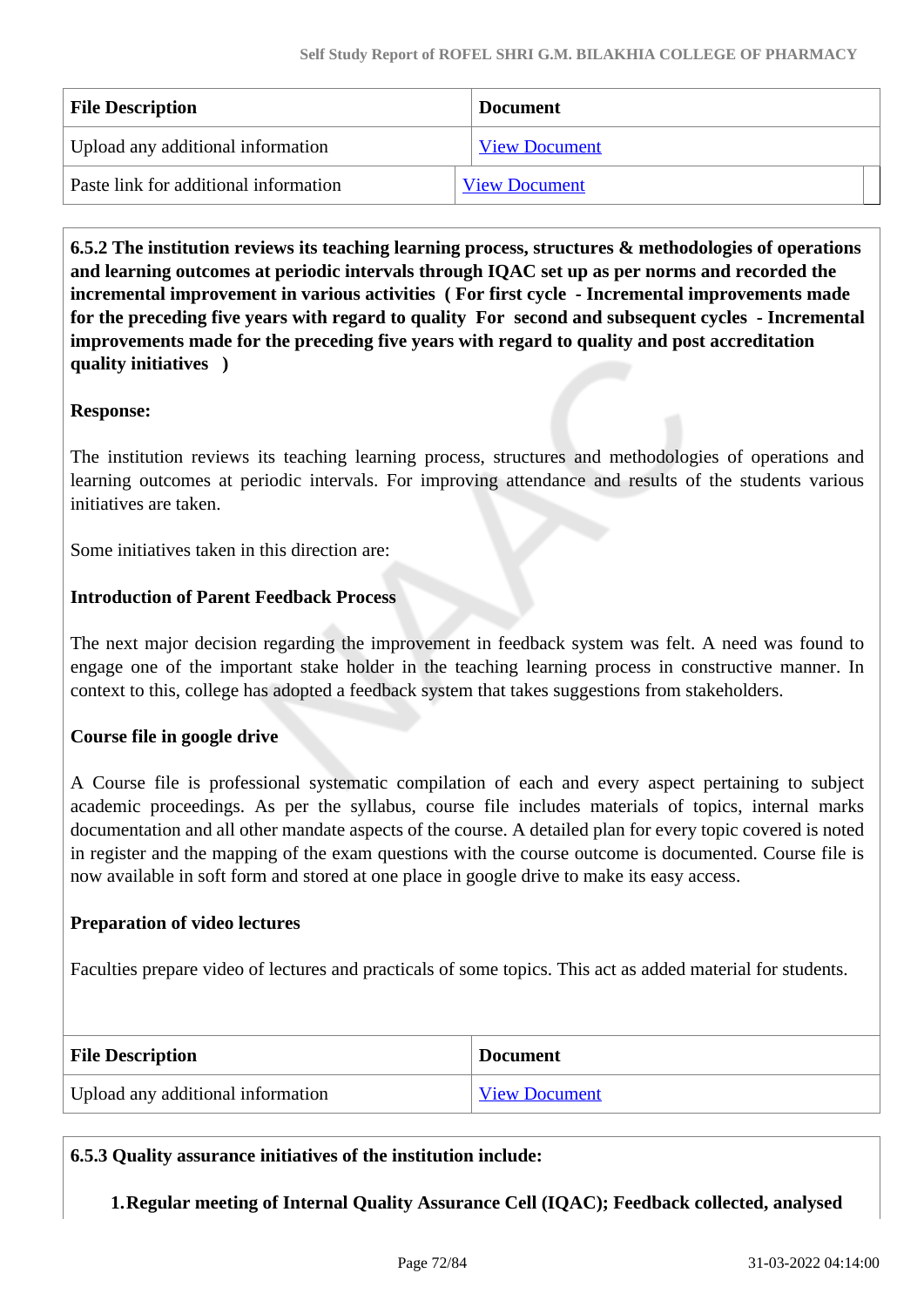#### **and used for improvements**

- **2.Collaborative quality intitiatives with other institution(s)**
- **3.Participation in NIRF**
- **4.any other quality audit recognized by state, national or international agencies (ISO Certification, NBA)**

**Response:** A. All of the above

| <b>File Description</b>                                               | <b>Document</b>      |
|-----------------------------------------------------------------------|----------------------|
| Upload e-copies of the accreditations and<br>certifications           | <b>View Document</b> |
| Upload details of Quality assurance initiatives of the<br>institution | <b>View Document</b> |
| Upload any additional information                                     | <b>View Document</b> |
| Paste web link of Annual reports of Institution                       | <b>View Document</b> |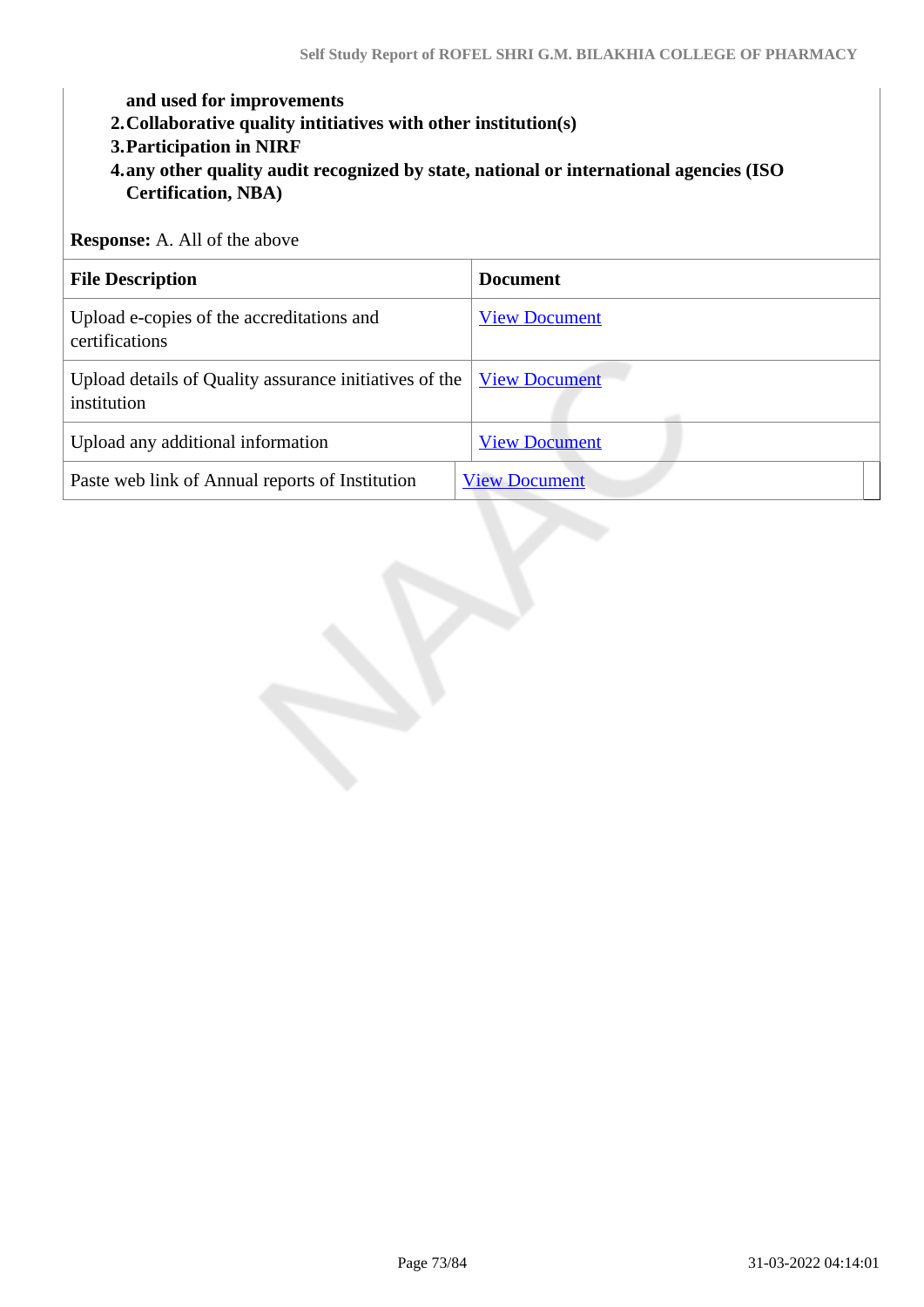# **Criterion 7 - Institutional Values and Best Practices**

# **7.1 Institutional Values and Social Responsibilities**

 **7.1.1 Measures initiated by the Institution for the promotion of gender equity during the last five years.**

# **Response:**

# **Gender equity & sensitization in co-curricular activities:**

The following Gender equity promotion programs organized by the institution during the last five years:

International Women's day Celebration, self defence program for girl students. Co-curricular activities of Gender equity  $&$  sensitization policy:

Gender equity promotion programs have been regularly organized by the institution viz.,

1.Sports and Games competitions for girls and boys.

2.Various activities like Cultural programs

# **Facilities for women on campus:**

# **1. Safety and security:**

The institute takes utmost care for safety and security of women in the campus by the provision of different facilities and awareness steps amongst the students. Surveillance CCTV cameras are installed in the campus for monitoring students' movements into and out of the college. The security personnel is deployed in the college premises for any kind of security incidents/issues and offers strict vigilance. Fire extinguishers are available in all labs and corridors. Regular check on fire extinguishers is taken care by administration department. Anti-ragging committee will ensure that campus is free of ragging. The antiragging squad regularly monitors to make the campus ragging-free. The college also has anti-sexual harassment committee to address issues if any. Any sort of complaint can be lodged through complaint box provided at the Principal's office.

# **2. Counselling:**

We believe that safety for women can not only be ensured through infrastructural facilities but also through training them with special programs. Thus, self-defense training program, guest lectures on issues related to women safety, health and law are organized. The faculty counsels the student on issues like personal, psychological, emotional problems and difficulties faced (if any). It helps them to deal with stressful or emotional feelings and to inculcate the positivity in them.

# **3. Common Rooms:**

Separate Common room is provided for girls. Room is provided with necessary facilities like first aid box, rest room, mirror, chair, table, washbasin, dustbin, etc.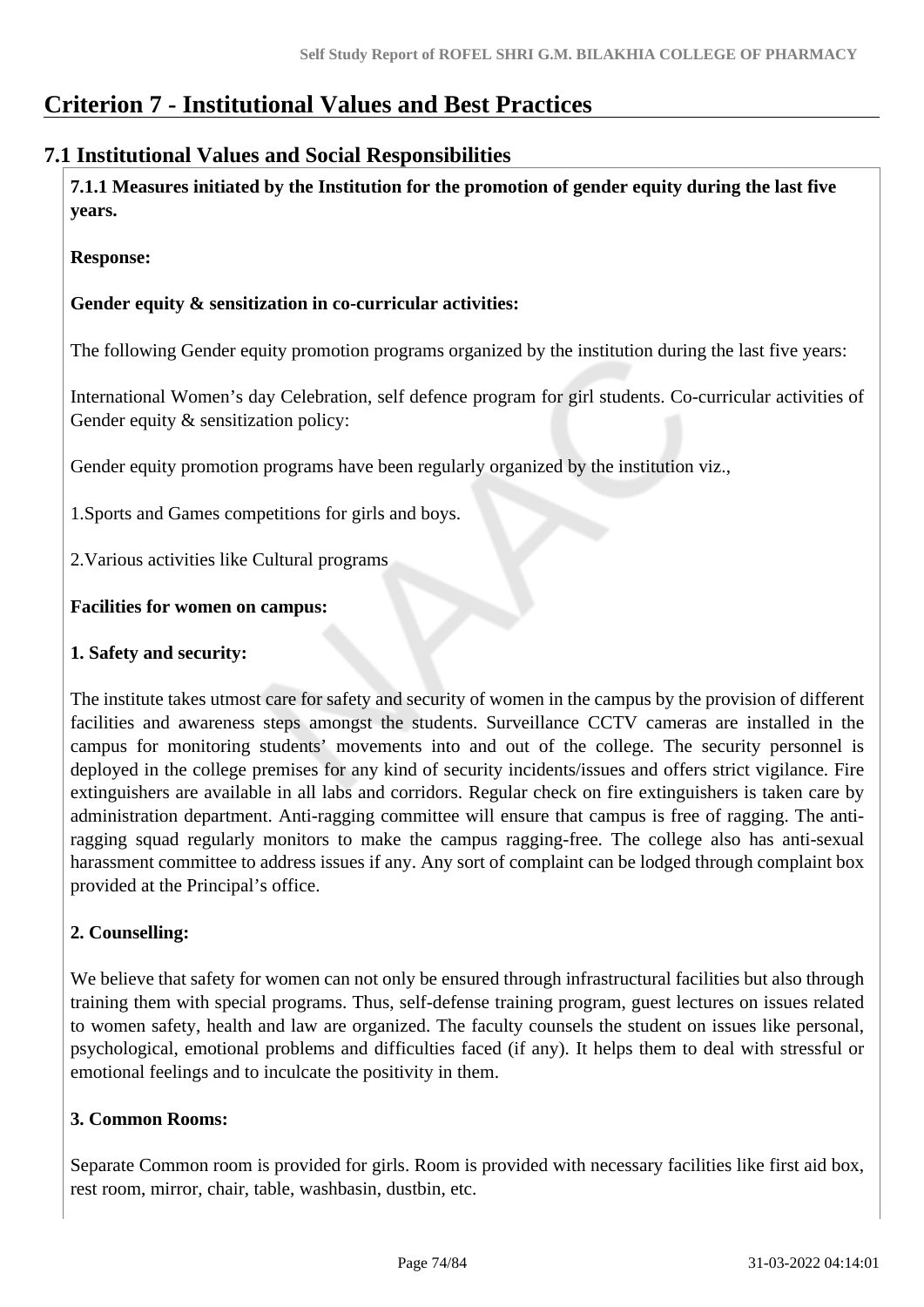The outcome of these policies adopted is increase in admission of girl students.

| <b>File Description</b>                                                                                                                                                                             | <b>Document</b>      |
|-----------------------------------------------------------------------------------------------------------------------------------------------------------------------------------------------------|----------------------|
| Link for specific facilities provided for women in<br>terms of: a. Safety and security b. Counselling c.<br>Common Rooms d. Day care center for young<br>children e. Any other relevant information | <b>View Document</b> |
| Link for annual gender sensitization action plan                                                                                                                                                    | <b>View Document</b> |

 **7.1.2 The Institution has facilities for alternate sources of energy and energy conservation measures** 

**1.Solar energy 2.Biogas plant 3.Wheeling to the Grid 4.Sensor-based energy conservation 5.Use of LED bulbs/ power efficient equipment** 

**Response:** D. 1 of the above

| <b>File Description</b>        | <b>Document</b>      |
|--------------------------------|----------------------|
| Geotagged Photographs          | <b>View Document</b> |
| Any other relevant information | <b>View Document</b> |

 **7.1.3 Describe the facilities in the Institution for the management of the following types of degradable and non-degradable waste (within 500 words)**

- **Solid waste management**
- **Liquid waste management**
- **Biomedical waste management**
- **E-waste management**
- **Waste recycling system**
- **Hazardous chemicals and radioactive waste management**

#### **Response:**

Inspired by Swachh Bharath, a flagship initiative of Government of India, the college took several initiatives to properly dispose waste and maintain eco-friendly environment in and around the campus. The methods employed for solid waste management includes- provision of dust-bins in the campus.

#### **Bio-waste management:**

A suitable treatment protocols are employed for disposal of biological waste from microbiology and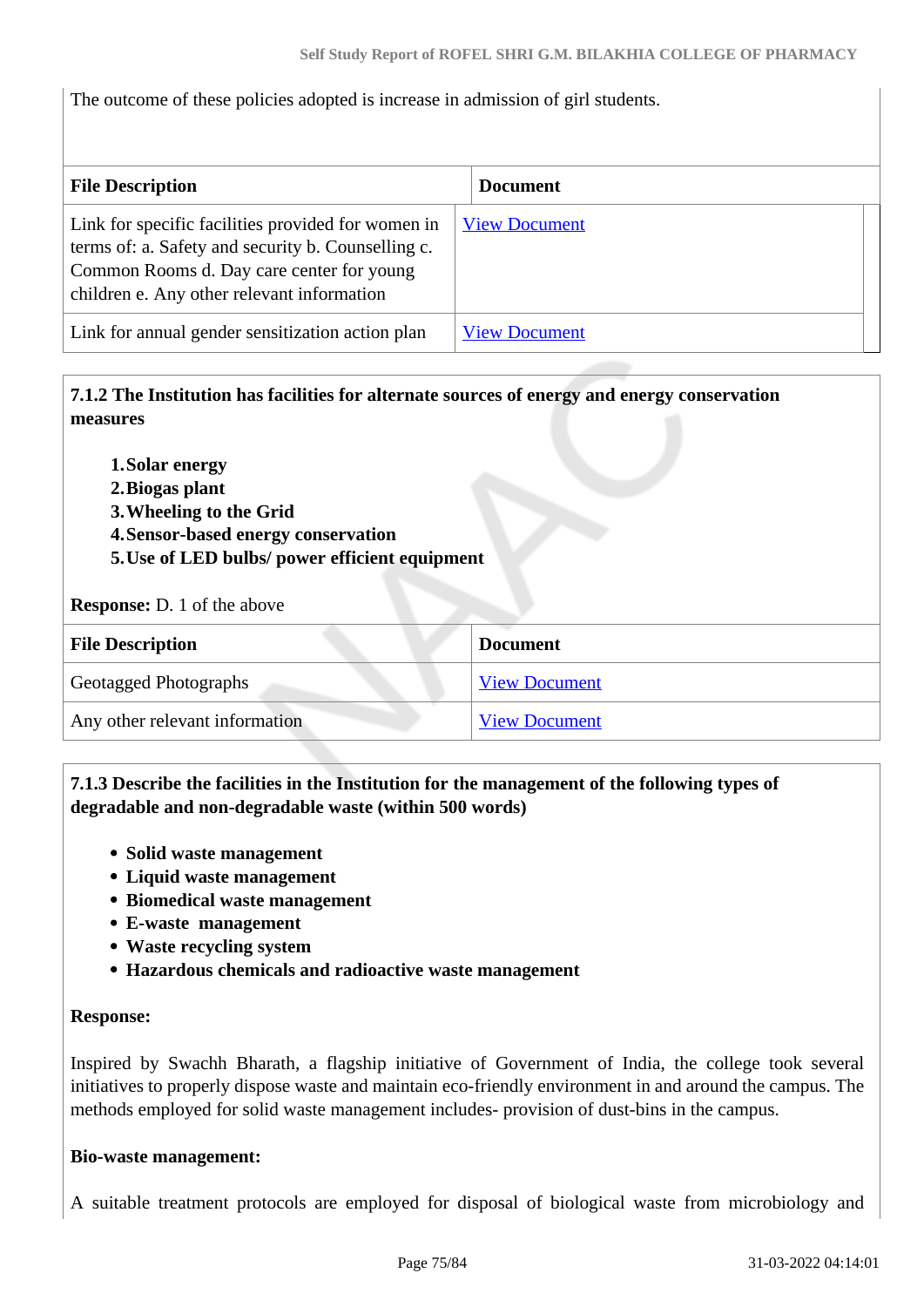pharmacology departments. Contractual collaboration is made with En-cler Bio-Medical Waste Pvt Ltd. for the collection of bio-waste.

#### **Hazardous chemicals and radioactive waste management:**

Hazardous chemicals are kept away from the reach of students. Fire extinguishers are available in labs. Regular check on fire extinguishers is taken care by administration department. Labs are well ventilated  $\&$ spacious.

| <b>Document</b>      |  |
|----------------------|--|
| <b>View Document</b> |  |
| <b>View Document</b> |  |
|                      |  |

# **7.1.4 Water conservation facilities available in the Institution: 1.Rain water harvesting 2.Borewell /Open well recharge 3.Construction of tanks and bunds 4.Waste water recycling 5.Maintenance of water bodies and distribution system in the campus Response:** E. None of the above **7.1.5 Green campus initiatives include: 1.Restricted entry of automobiles 2.Use of Bicycles/ Battery powered vehicles 3.Pedestrian Friendly pathways 4.Ban on use of Plastic 5.landscaping with trees and plants Response:** D. 1 of the above **File Description Document** Various policy documents / decisions circulated for implementation [View Document](https://assessmentonline.naac.gov.in/storage/app/hei/SSR/111578/7.1.5_1648113557_7923.pdf)

Geotagged photos / videos of the facilities [View Document](https://assessmentonline.naac.gov.in/storage/app/hei/SSR/111578/7.1.5_1648114597_7923.png)

 **7.1.6 Quality audits on environment and energy are regularly undertaken by the Institution and any awards received for such green campus initiatives:**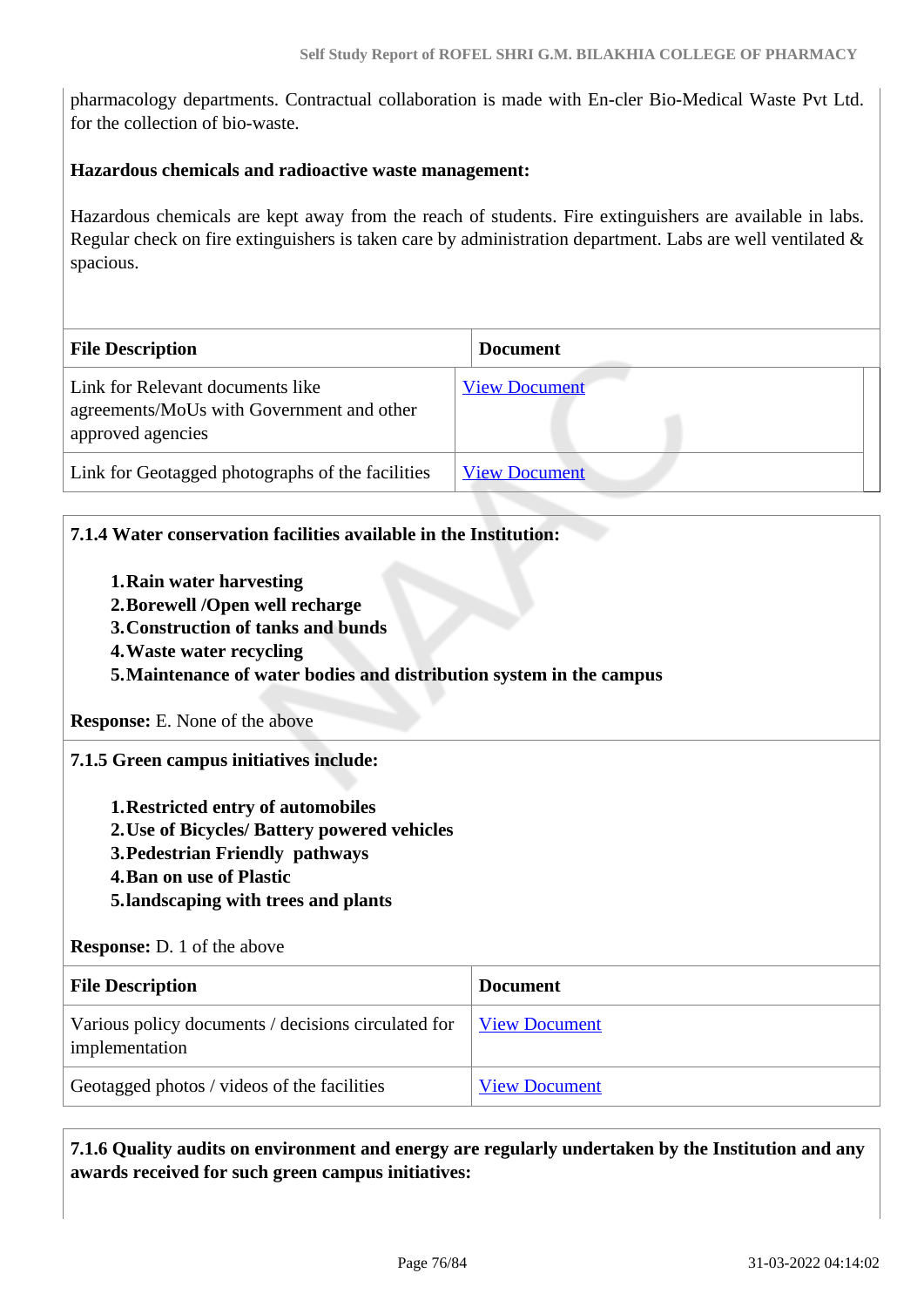#### **1.Green audit**

- **2.Energy audit**
- **3.Environment audit**
- **4.Clean and green campus recognitions / awards**
- **5.Beyond the campus environmental promotion activities**

| <b>Response:</b> D.1 of the above |                      |  |
|-----------------------------------|----------------------|--|
| <b>File Description</b>           | <b>Document</b>      |  |
| Any other relevant information    | <b>View Document</b> |  |

#### **7.1.7 The Institution has disabled-friendly, barrier free environment**

- **1.Built environment with ramps/lifts for easy access to classrooms.**
- **2.Divyangjan friendly washrooms**
- **3.Signage including tactile path, lights, display boards and signposts**
- **4.Assistive technology and facilities for Divyangjan accessible website, screen-reading software, mechanized equipment**
- **5.Provision for enquiry and information : Human assistance, reader, scribe, soft copies of reading material, screen reading**

#### **Response:** C. 2 of the above

| <b>File Description</b>                                                     | <b>Document</b>      |
|-----------------------------------------------------------------------------|----------------------|
| Policy documents and information brochures on the<br>support to be provided | <b>View Document</b> |
| Geotagged photographs / videos of the facilities                            | <b>View Document</b> |

 **7.1.8 Describe the Institutional efforts/initiatives in providing an inclusive environment i.e., tolerance and harmony towards cultural, regional, linguistic, communal socioeconomic and other diversities (within 500 words).**

#### **Response:**

The institution is committed to promote a cultural harmony in our students, faculty, staff and visitors. The cultural committee of the college works with the objective of developing the cultural talents of the students, improving their capabilities to work as a team and raising their level of self-confidence in interacting with fellow students and peers, which aid to develop the overall personality of students. The students actively participate in various extracurricular activities including Dance, Social Awareness programs, Drama, Elocution, quiz, debate, singing, Rangoli, etc.

The institute adorns a festive look to celebrate Navratri, the state festival of Gujarat. The institute takes extra efforts in providing an inclusive environment for all the students and employees. Tolerance and Harmony to cultural, regional, linguistic, communal socioeconomic and other diversities is best achieved by the various cultural events at Institute level. Various cultural activities like mehndi competition, hair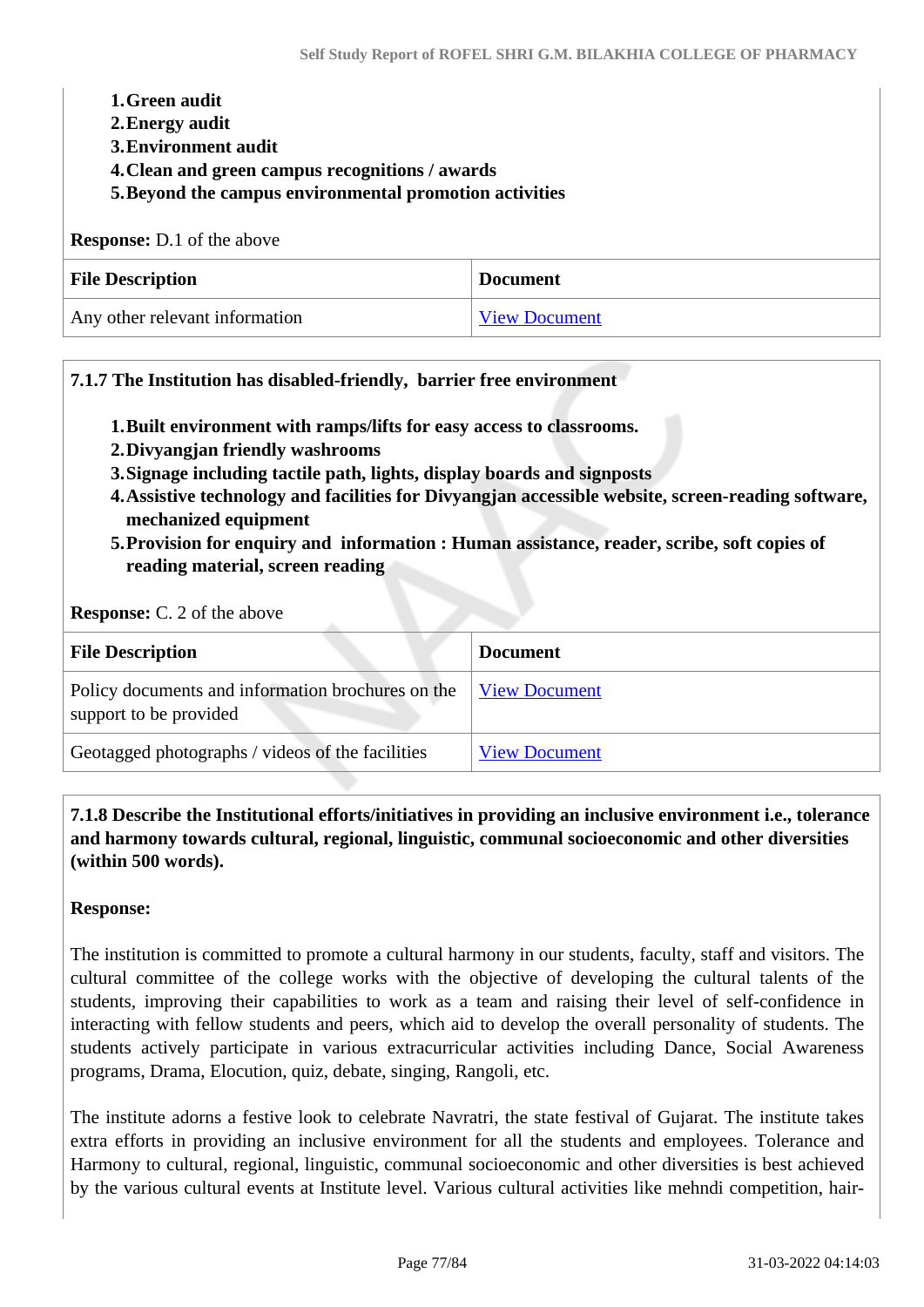style competition, rangoli competition etc are carried out.

| <b>File Description</b>                                                                                                                         | <b>Document</b>      |
|-------------------------------------------------------------------------------------------------------------------------------------------------|----------------------|
| Link for supporting documents on the information<br>provided (as reflected in the administrative and<br>academic activities of the Institution) | <u>View Document</u> |

# **7.1.9 Sensitization of students and employees of the Institution to the constitutional obligations: values, rights, duties and responsibilities of citizens (within 500 words).**

#### **Response:**

Constitutional obligations such as values, rights, duties and responsiblilites should be followed by each and every citizen of the nation. Our institute organizes various activities to sensitize students and employees to the constitutional obligation such as Values, Rights, Duties and responsibilities of the citizens. Independence day and Republic day are celebrated in the institute which inculcate the obligation of values, duties and responsibility. On such celebrations various activities like skit, dance, poster making competition, rangoli etc are organised to inculcate the obligations like values, rights, duties and responsibilities in students. This will help them to build a right attitude ahead; which will further help them to be a right person.

| <b>File Description</b>                                                                                            | <b>Document</b>      |
|--------------------------------------------------------------------------------------------------------------------|----------------------|
| Link for details of activities that inculcate values<br>necessary to render students in to responsible<br>citizens | <b>View Document</b> |

 **7.1.10 The Institution has a prescribed code of conduct for students, teachers, administrators and other staff and conducts periodic programmes in this regard.** 

- **1.The Code of Conduct is displayed on the website**
- **2.There is a committee to monitor adherence to the Code of Conduct**
- **3.Institution organizes professional ethics programmes for students, teachers, administrators and other staff**
- **4.Annual awareness programmes on Code of Conduct are organized**

**Response:** C. 2 of the above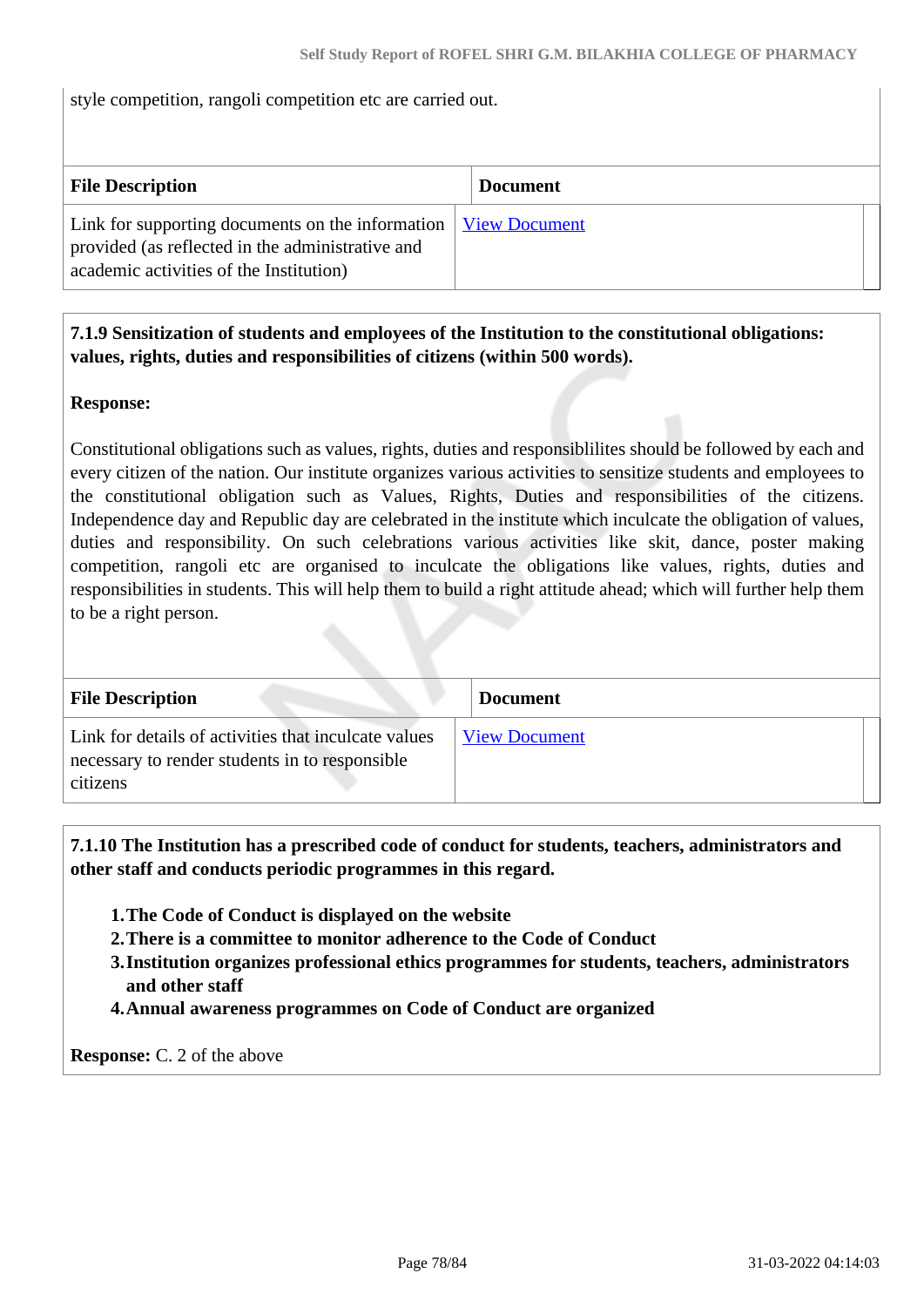| <b>File Description</b>                                                                                                                                                                   | <b>Document</b>      |
|-------------------------------------------------------------------------------------------------------------------------------------------------------------------------------------------|----------------------|
| Details of the monitoring committee composition<br>and minutes of the committee meeting number of<br>programmes organized reports on the various<br>programs etc in support of the claims | <b>View Document</b> |
| Code of ethics policy document                                                                                                                                                            | <b>View Document</b> |

# **7.1.11 Institution celebrates / organizes national and international commemorative days, events and festivals (within 500 words).**

# **Response:**

Institution organizes every year various national and international commemorative days, events and festivals. Cultural committee comprising of the participation of students, discuss and plan for organizing these commemorative days. It is communicated to the students prior to the day of celebration.

- · Republic day- 26thJanuary
- · International Women's Day -8th March
- · International Day of Yoga 21st June
- · Independence Day- 15th August
- · Teachers Day Sir Sarvepally Radhakrishnan's Birth Anniversary- 5th September
- · World Pharmacist Day- 25th September
- Gandhi Jayanti- 2nd October

The Republic Day-26th January- is celebrated by hoisting the National flag in the college campus where all faculty, non-teaching staff, supportive staff and students attend the celebration. The programme comprises of saluting the National flag followed by the National Anthem. The outcome of program is that student's understand the importance of Republic day and constitutional rights.

International Women's Day-8th March: The day is marked to respect women in society. Women Development Cell of the institute organizes the event by arranging guest talk every year.

International Yoga Day-21st June- is organized every year and participated by students and faculty members. The event includes include yoga orientation and yoga session. The student learns about the benefits of yoga practices in their daily life.

Independence Day- 15th August- Our institute organizes flag hoisting where all faculty, non-teaching staff, supportive staff and students participates. Programme comprises of saluting the National flag followed by the National Anthem. Event promotes patriotic feeling.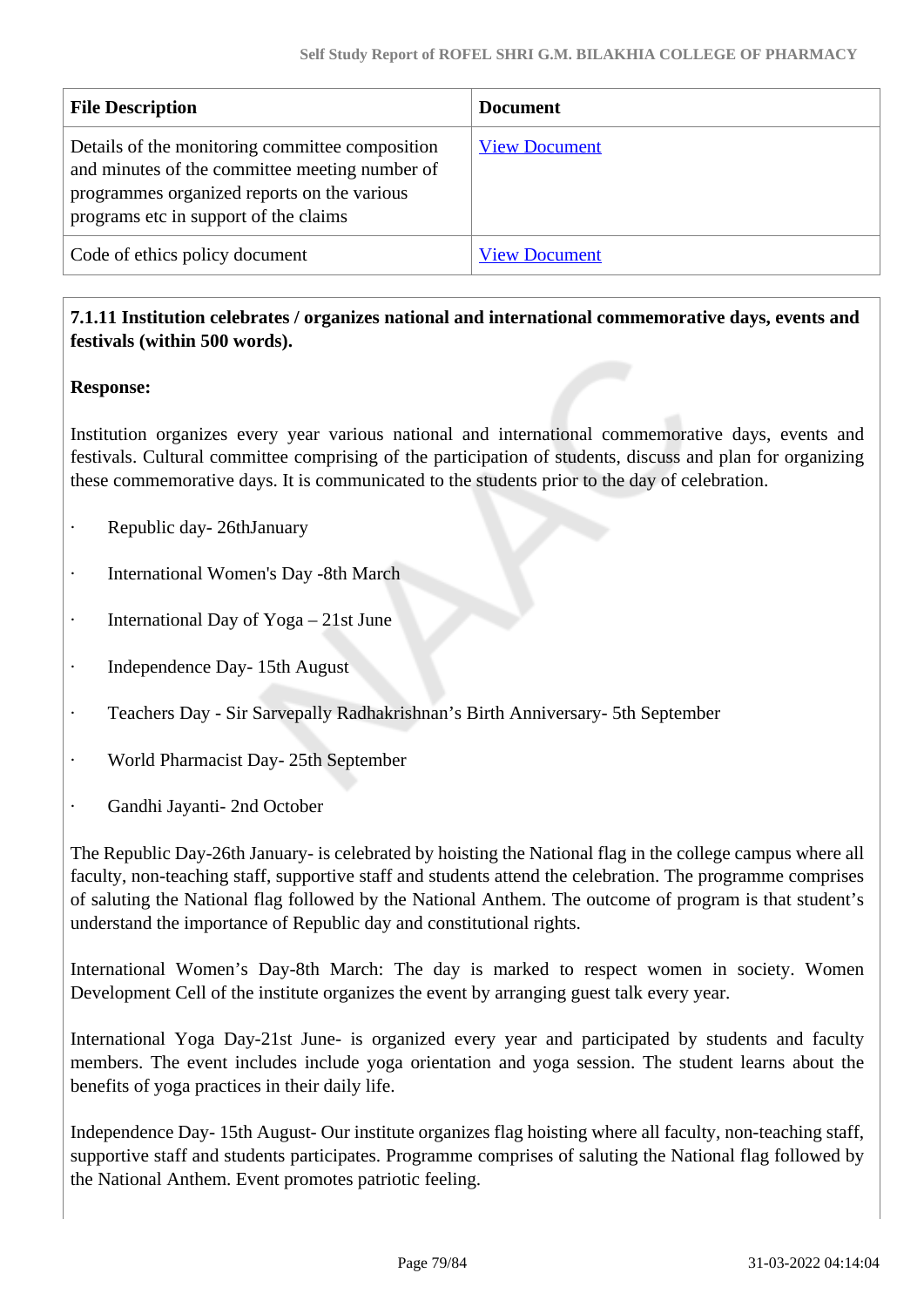Teacher's day-5th September- is marked in the fond memory of Dr. Sarwapalli Radhakrishnan every year in the college campus. Senior students of the institute conduct the classes. Students understand the role of teachers in their career.

Pharmacist Day-25th September- We celebrate World Pharmacist Day by organizing activities such as essay competitions, swearing pharmacist's oath, poster presentation etc. on various topics related to pharmacy. The outcome is students are sensitized with professional ethics and responsibilities.

Mahatma Gandhi Jayanti - 2nd October- is celebrated by paying homage to father of the Nation. On this occasion, student participate in organised event.

| <b>File Description</b>                                                                        | <b>Document</b>      |
|------------------------------------------------------------------------------------------------|----------------------|
| Link for Annual report of the celebrations and<br>commemorative events for the last five years | <b>View Document</b> |
| Link for Geotagged photographs of some of the<br>events                                        | <b>View Document</b> |

# **7.2 Best Practices**

 **7.2.1 Describe two best practices successfully implemented by the Institution as per NAAC format provided in the Manual.**

**Response:** 

**BEST PRACTICE – I**

**1. Title of the Practice:** Student Professional Development

# **2. Objectives of the Practice**

Sessions are organized for students to prepare them for industries and give awareness on corporate culture.

The session include:

- Attitude, Verbal and Nonverbal Skills
- Effective Communication Skills
- Etiquette and Interview Skills

# **3. The Context**

A motivated workforce, according to the institute, can be a crucial component in the institute's success. When faculty and students are encouraged to work at higher levels of competence and ability, the institute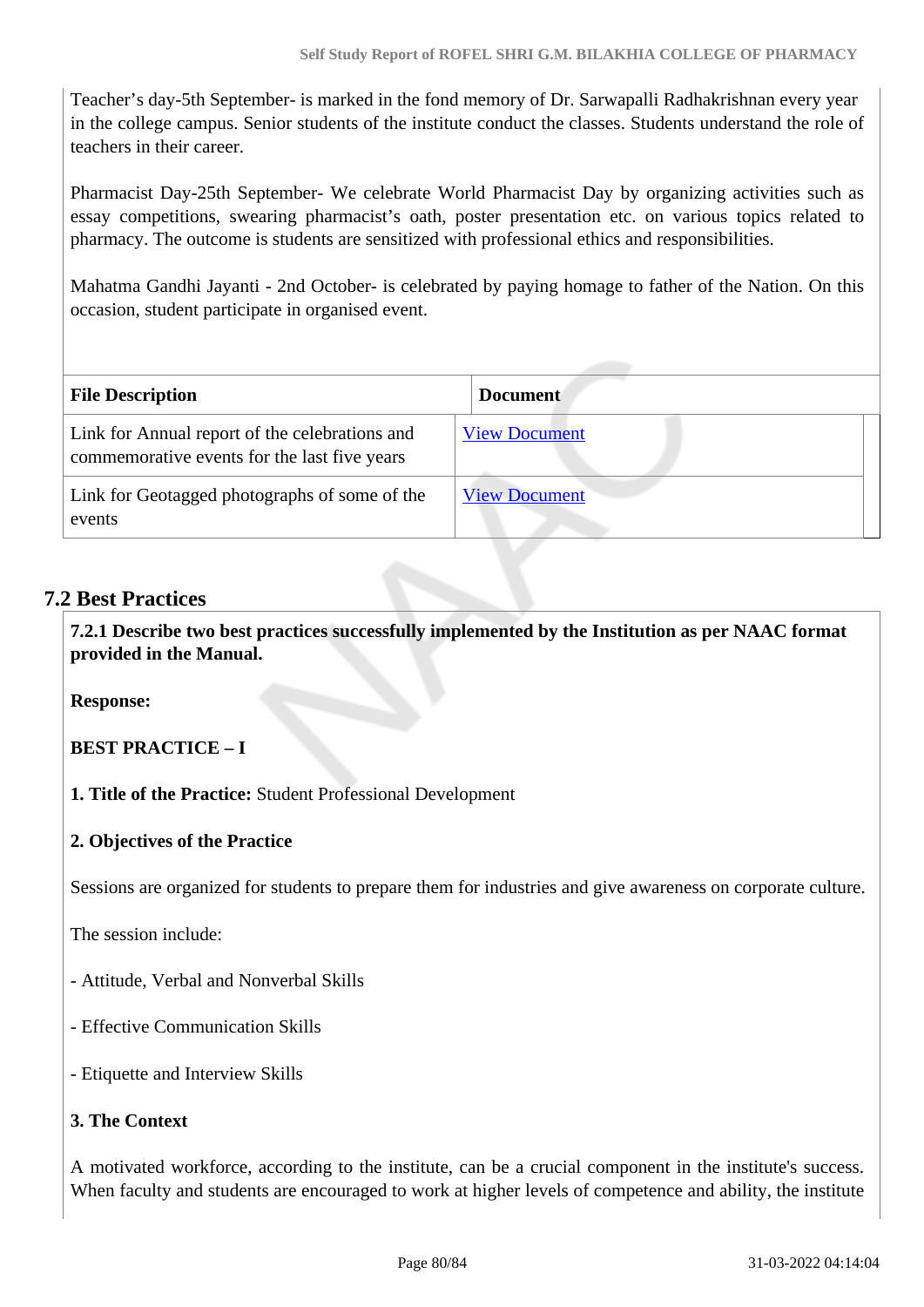as a whole operates more efficiently to meet its objectives and goals.

# **4. The Practice**

To make the students job ready, soft skills and placement training programs are organized. Students are also provided with aptitude training, Resume writing practice, and mock interviews. Industrial visits are arranged for the students to get the practical knowledge of work. However, practical skills in students are developed by the curriculum-based laboratory classes, where the students get the opportunity to engage with the real laboratory equipment, and to observe and analyze the data. Additionally, reformed curriculum provides an opportunity to students to inculcate project skills by undertaking a training in industry/medical store/hospital pharmacy.

# **5. Evidence of Success**

Students have improved themselves and got placed in industries with decent packages.

# **6. Problems Encountered and Resources Required**

Motivation of students is challenging. Some students comes from interior region, hence have to struggle in the process of personal development. Aptitude and competitive exam trainers are required for the smooth delivery of the content.

# **BEST PRACTICE – II**

# **1. Title of the Practice:** Academic Monitoring

# **2. Objectives of the Practice**

To monitor the regular completion of academic activities like workload allotment to teachers, preparation and display of timetable, conduct of regular lecture- practicals, alternate workload adjustments, conduct of continuous assessments and getting and evaluating student feedback. The practice aims to monitor the overall teaching learning process to ensure that the students get the best of knowledge and develop skills accordingly.

# **3. The Context**

The purpose of this practice is to see that the teaching-learning process is proceeding according to the predetermined objectives in order to achieve the desired results. To meet educational goals, it's critical to keep both staff and students informed about the academic schedule, ensure that the prescribed syllabus is completed on time according to the session plan, and that adequate time is allotted to each subject according to syllabus recommendations.

# **4. The Practice**

1. Time table committee prepares timetable after getting directions from the Principal regarding workload allotted to each teacher. It is communicated to teachers and displayed for students.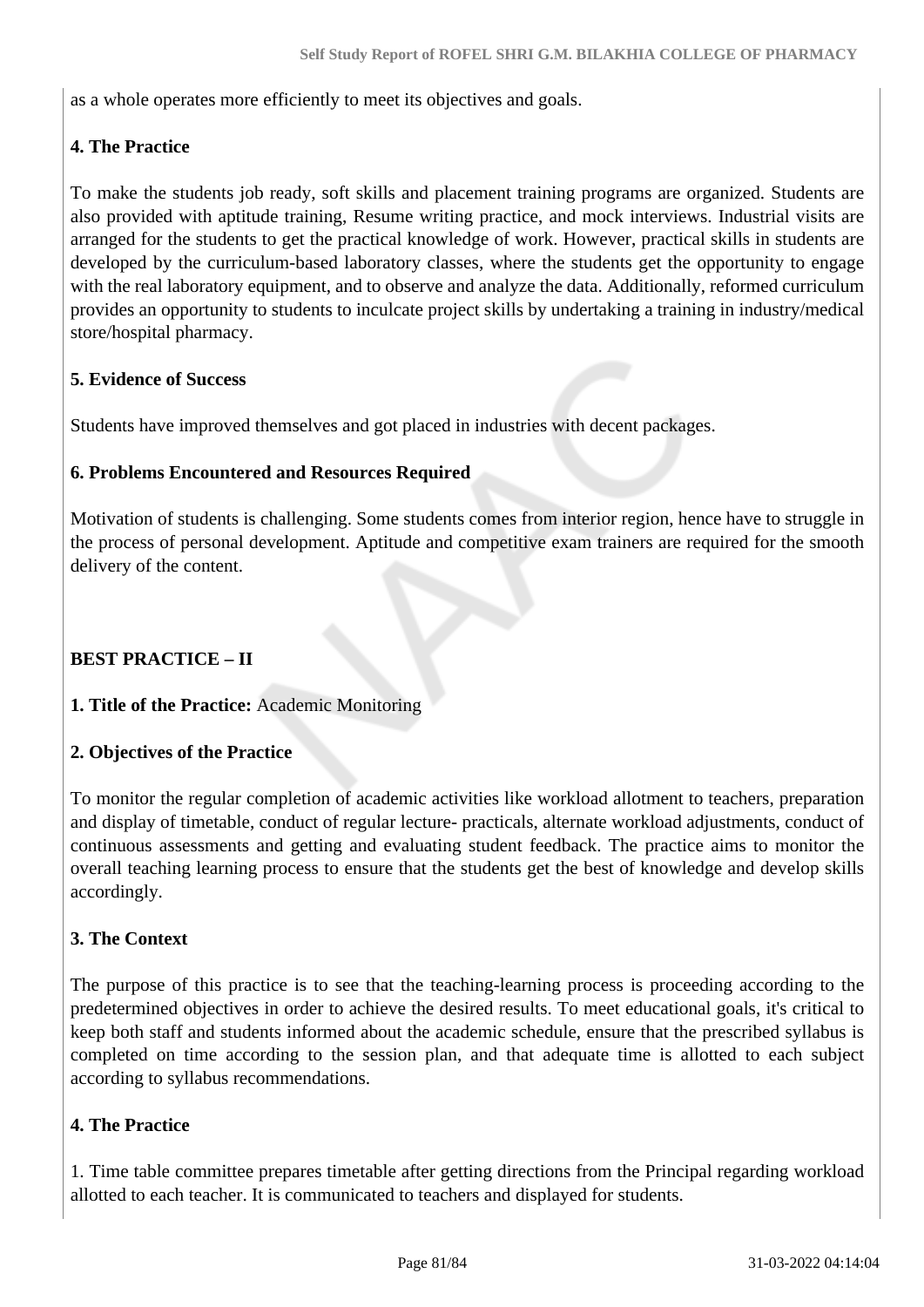- 2. Teachers prepare session and teaching plan for each subjects assigned and enter in attendance register.
- 3. Meetings regarding completion of syllabus is arranged.
- 4. Continuous assessment is done by taking mid-exams and objective tests.
- 5. Student feedback is taken.

# **5. Evidence of Success**

Academic monitoring has resulted in the improvement of overall quality of teaching learning process. As session plans are conveyed for theory as well as practical's, it has helped the students to be well prepared in advance. This has improved learning process. Daily lecture/practical entry into record file which helps teachers to revise session plans (if required) to complete syllabus and continuous assessments in time. Through assessment, if the student found weak in any subject, counseling is done by subject teacher. Students has performed well in university exams and secured ranks in university.

# **6. Problems Encountered and Resources Required**

The semester pattern and continuous assessment system spares very less time for tracking work and implementing the feedbacks. Many times, central admission process by Government for first year students get delayed which affects the number of academic days available for effective teaching for the students getting late admission. In addition, semester pattern consume almost three months for midterm exams sparing less time for teaching-learning process as well as to carry out co-curricular/extracurricular activities.

| <b>File Description</b>                                  | <b>Document</b>      |
|----------------------------------------------------------|----------------------|
| Link for Best practices in the Institutional web<br>site | <b>View Document</b> |
| Link for any other relevant information                  | <b>View Document</b> |

# **7.3 Institutional Distinctiveness**

 **7.3.1 Portray the performance of the Institution in one area distinctive to its priority and thrust within 1000 words**

# **Response:**

ROFEL Shri G. M. Bilakhia College of Pharmacy, Vapi, established in 1999 is one of the old and established educational institutes sponsored by highly reputed Trust- Rotary Foundation for Education and Learning (ROFEL), Vapi. The Trust has a firm standing legacy in the field of education for the past 36 years and it has established many educational institutes.

ROFEL Shri G. M. Bilakhia College of Pharmacy, Vapi has a distinct vision and mission that depicts and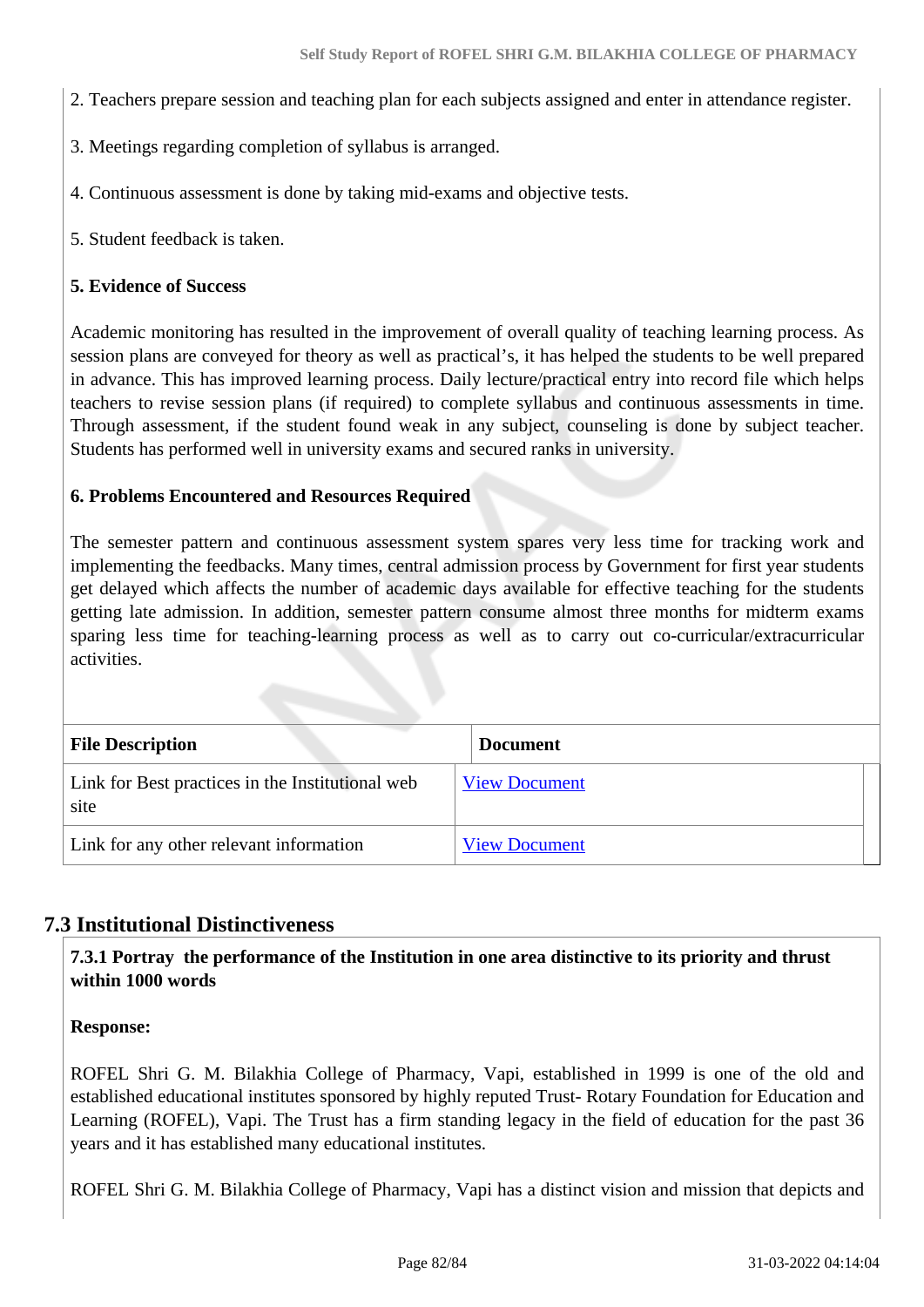meets the expectations of all its stakeholders. The Institute has a dedicated and determined team at all levels involved in providing quality and proficiency-based Pharmacy education, and it anticipates transforming aspirational students into well-trained professionals by instilling ethics, human values, attention, and apprehension through updated education, which is critical in today's environment.

ROFEL Shri G. M. Bilakhia College of Pharmacy, Vapi is situated in sprawling green ecofriendly environment, presently offering the following Courses viz. B.Pharm and M.Pharm (Pharmaceutical Quality Assurance, Pharmaceutics and Pharmacology). Institute has ICT enabled class rooms, equipped Laboratories, Library with good collection of titles and e-books, Auditorium, Computer Lab, Sport facilities.

The institute's vision and mission are aligned with the goals and objectives of pharmaceutical education. The institution's efforts in achieving its aims and objectives are reflected in the continuous and effective coordination of all academic and administrative activities with planning and successful execution.

# **Distinctive Feature: Holistic professional development**

#### **Arranging the communication skill development program for Students**

Our college believes in philosophy that students are the most essential and crucial stakeholder and all essential efforts are made to make them professionally and socially competent, so special efforts are made in this context, it was observed that employers look for skills and attributes in two broad areas: defining skills (technical skills) and enabling skills (soft skills). In our institute Students from a diverse socioeconomic and academic background are enrolled annually. Thus, student's needs special assistance in development of communication skills. Programs are organized to render proficiency and employability to the students, to enhance the technical competence of students, to encourage students for highly changing scenario of job and so. The following efforts and initiatives are taken by the Institute to train students.

For this, soft skill development programmes are organized. Adequate basic information about the corporate etiquettes, resume writing, personal interview techniques, competitive examinations, etc is given. It helps in improvement of students in multi-dimensional aspects which further helps them in professional development, exams, etc.

| <b>File Description</b>                                  | <b>Document</b>      |  |
|----------------------------------------------------------|----------------------|--|
| Link for appropriate web in the Institutional<br>website | <b>View Document</b> |  |